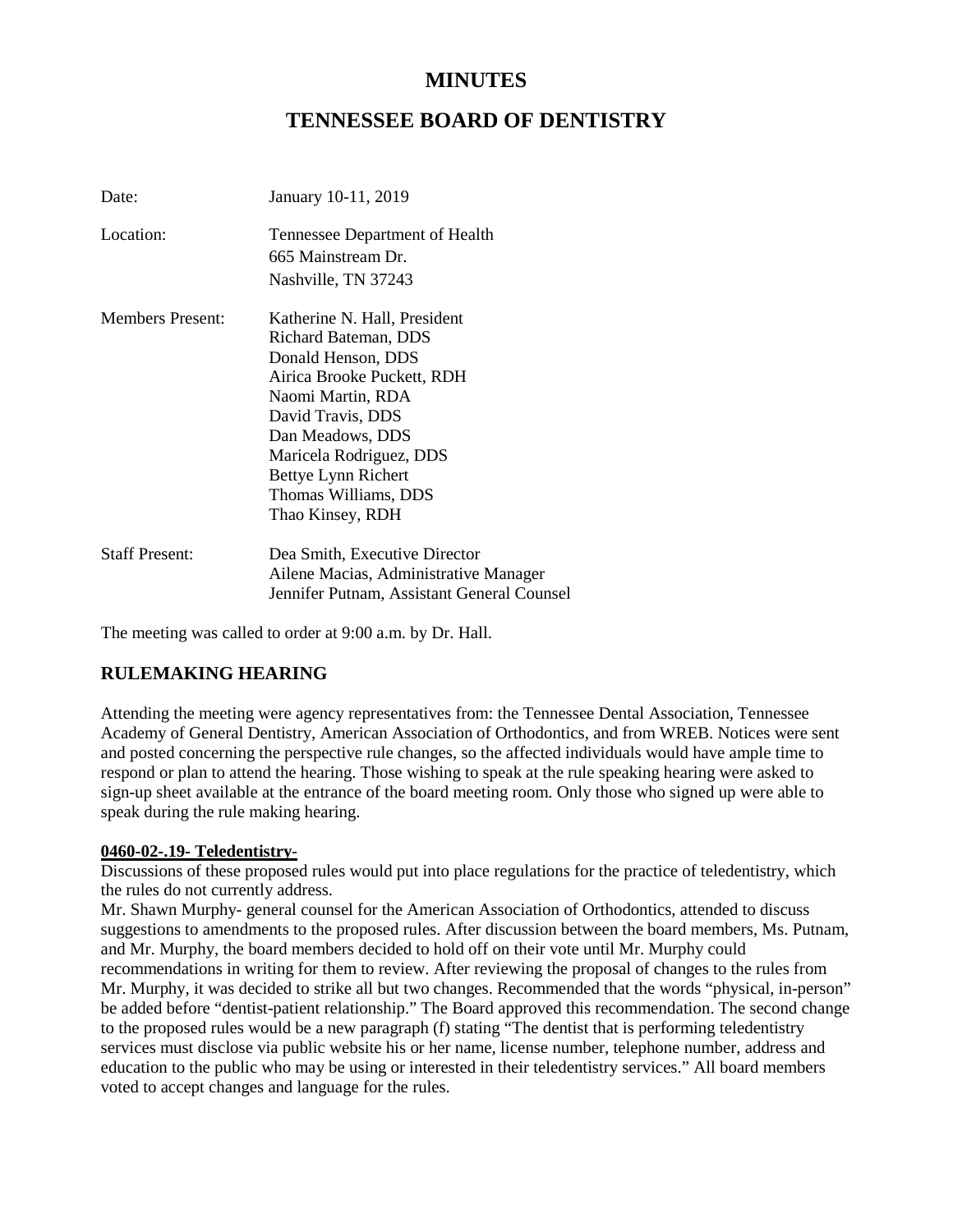#### **0460-02-.05- Examination**-

Changes to this rule would clarify the language surrounding examinations accepted by the board. Dr. Mark Christensen, a representative for the WREB examination and dentist practicing in the state of Utah. WREB has agreed with the new language in the proposed rule concerning the examinations, and stated that their examination completes the requirements from the Tennessee Board of Dentistry with the proposed rule changes. All board members voted to accept all rule changes as written.

#### **0460-02-.07- Anesthesia and Sedation**-

After conducting sedation audits, it was discovered many dental offices did not have the proper equipment and drugs, as required by the current regulations. The rules would require all offices providing sedation/anesthesia services to obtain an initial on-site inspection and then an inspection every 5 years to maintain their ability to provide those services. Dr. Gilmore, Dr. Yeserzky, and Dr. Werther, chair of the Anesthesia Committee all spoke to the board pertaining to their concerns, questions, or suggestions about the proposed language for these rules. All board members voted to keep language of the rules as proposed and did not accept changes proposed by the TDA letter. The board also voted not to make changes to the language of the rules that were suggested by the AGD. All board members voted to accept all rule changes as written.

#### **0460-03.-12 – Administration of Local Anesthesia**-

This proposed change would permanently remove the payment of a fee for a registered dental hygienist to add administration of local anesthesia certification to their license. All board members voted to accept all rule changes as written.

#### **MEETING MINUTES:**

A motion was made by Dr. Travis to accept the meeting minutes from the October 2018 Board Meeting. The motion was seconded by Dr. Bateman. The motion carried.

## **INTERVIEWS:**

*Adams, Safa, RDA*- came before the board due to concerning her criminal history. Ms. Adams was arrested 2 years ago for violation of a restraining order. She violated the restraining order against her for visiting her daughter who resides in Atlanta, GA. The violation resulted in her being on probation for 5 years, starting in March 2018. Ms. Adams stated she has been to see a psychiatrist and is undergoing treatment. Dr. Williams made a motion to grant the license contingent upon an evaluation with the Wellness Committee, and probation on her license would run concurrent with her 5 year court ordered probation. Dr. Travis seconded the motion, and the motion carried.

*Carlton Jr., David, DDS*- came before the board for two reported legal issues/lawsuits in other states. After discussion with the board members concerning this matter, a motion was made by Dr. Henson to approve Dr. Carlton's application for licensure. The motion was seconded by Ms. Puckett, and the motion carried.

*Nava, Alexis, RDA*- came before the board due to her criminal history. Ms. Nava was charged with a felony for possession with intent to sell back in 2017. Ms. Puckett made a motion to grant Ms. Nava's license, contingent upon an evaluation by the Wellness Committee and to run concurrent with the current probation. Dr. Meadows seconded the motion. The motion carried.

## **RATIFICATIONS:**

1. New licenses, reinstatements/reactivations, and retirements- Dr. Meadows made a motion to approve all. Dr. Bateman seconded the motion. The motion carried.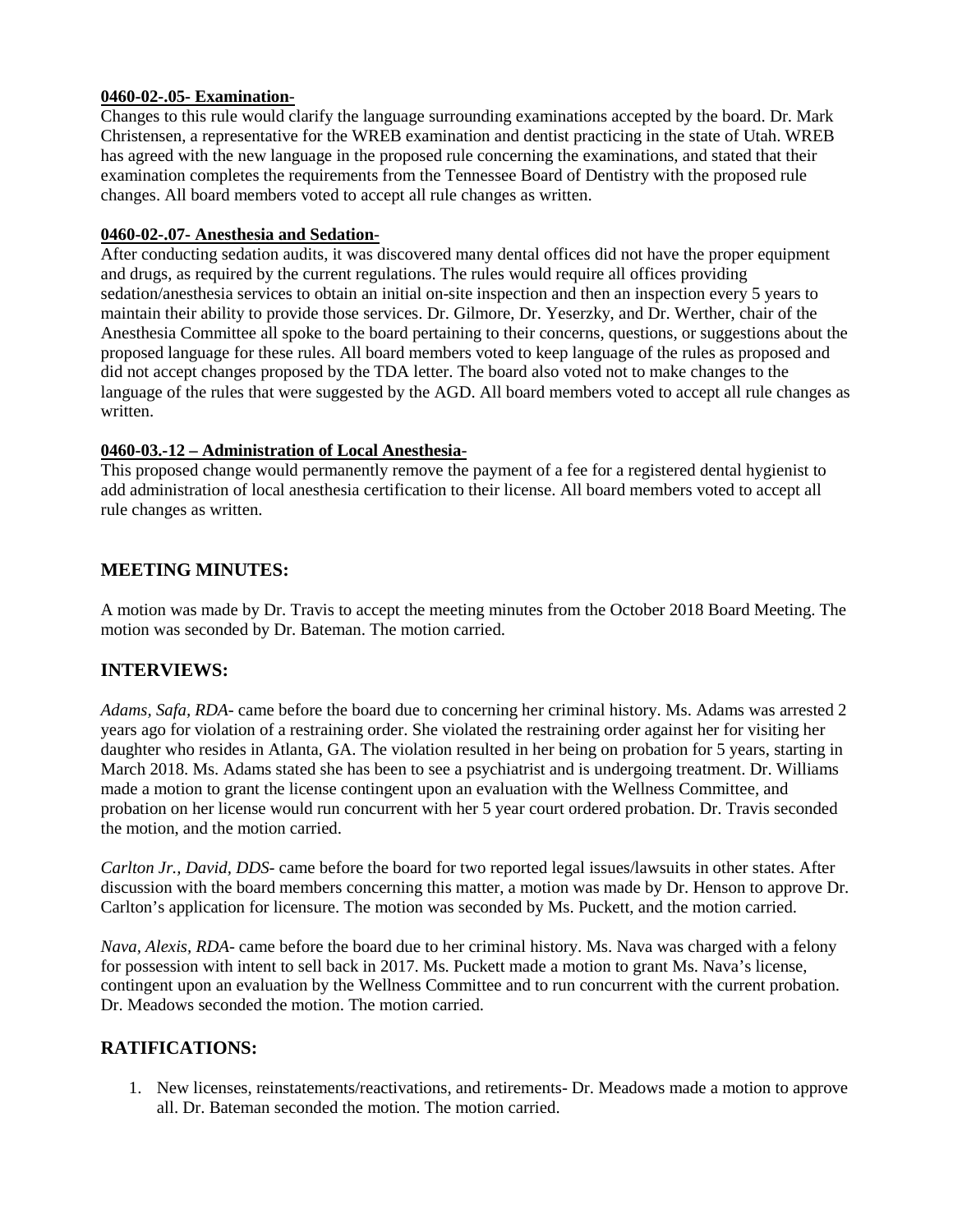- 2. Specialties, certifications, and permits- Ms. Martin made a motion to approve all. Ms. Puckett seconded the motion. The motion carried.
- 3. Administrative revocations- Dr. Williams made a motion to approve all. Ms. Martin seconded the motion. The motion carried.
- 4. Denial of Exemption- Dr. Henson made a motion to approval all. Ms. Martin seconded the motion. The motion carried.

## **CE/CPR WAIVERS:**

A motion was made by Ms. Puckett to approve all:

- 1. Arredondo, Isela RDA- CE audit waiver
- 2. Farmer, Jeffrey DDS- CE audit waiver
- 3. Graves, Torri RDA- CE audit waiver
- 4. Hathcote, Phillip DDS- CE audit waiver
- 5. Taylor, Ginger RDH- CE audit waiver
- 6. Thompson, Beth RDH- CE audit waiver

Dr. Meadows seconded the motion. The motion carried.

## **CONTINUING EDUCATION AND/OR CPR COURSES:**

Ms. Puckett made a motion to approve all courses:

- 1. Shoemaker Financial- "Business U"
- 2. DentalCare.com- "The Dental Professional's Role in the Opioid Crisis"
- 3. Success in the Dental Practice

Dr. Williams seconded the motion. The motion carried.

## **DENTAL ASSISTING PROGRAM (NEW RULES):**

Dr. Bateman made a motion to approve all:

- 1. Accelerated Dental Assisting Program of Tennessee
- 2. Dental Learning Center- Cookeville
- 3. Dental Learning Center- Maryville

Ms. Puckett seconded the motion. The motion carried.

## **PROGRAMS AND CERTIFICATION COURSES:**

- 1. Administration of Local Anesthesia
	- a. Excel Dental Training Institute- Dr. Williams made a motion to approve. Dr. Bateman seconded the motion. The motion carried.

A motion was made by Dr. Bateman to approve all courses below:

- 2. Administering and Monitoring Nitrous Oxide
	- a. Basic Dentistry Done Better
	- b. Concorde Career College- Dental Hygiene
	- c. Dent-Ed-Online
	- d. Excel Dental Training Institute
	- e. Remington College/Dental Hygiene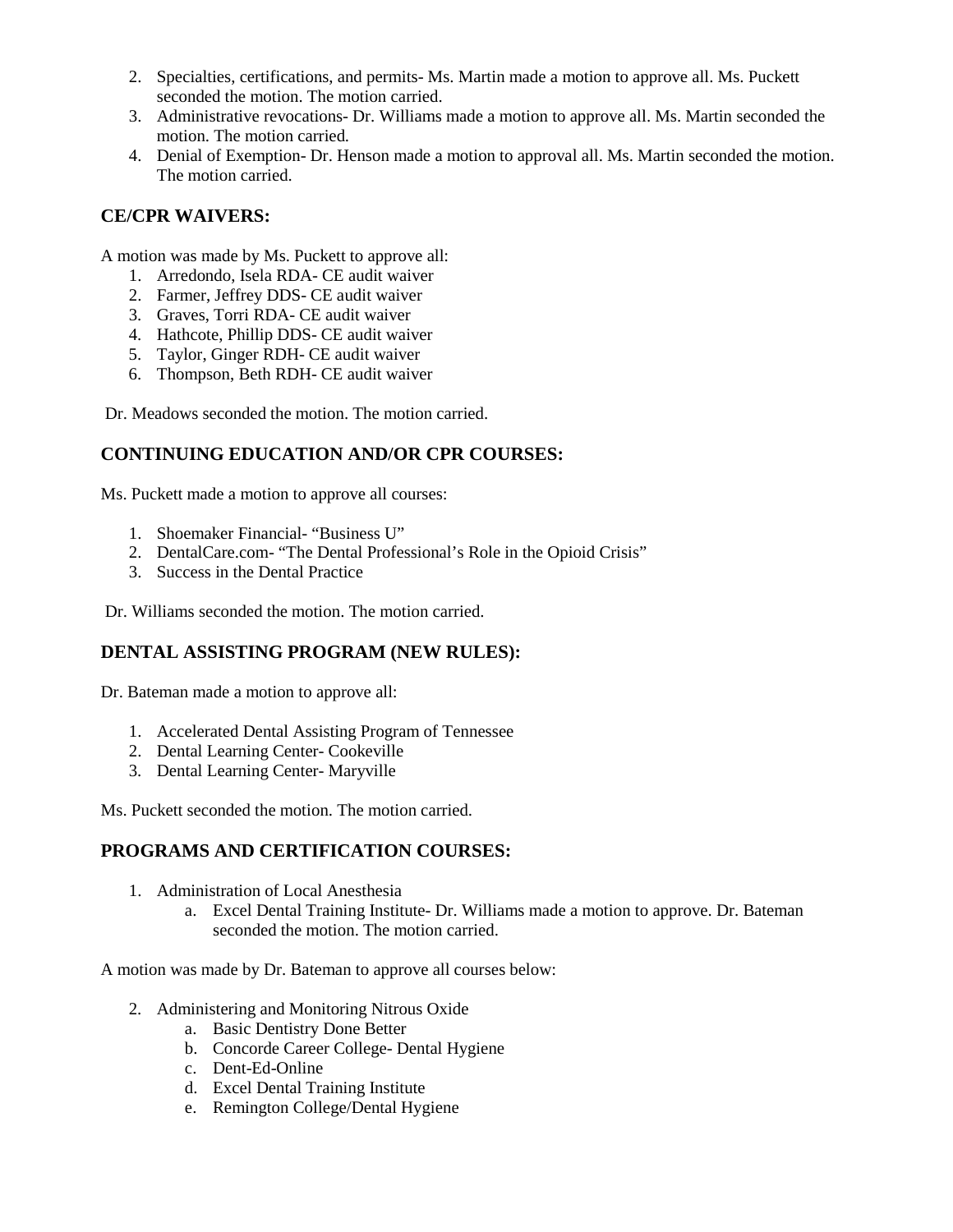- 3. Coronal Polishing
	- a. Basic Dentistry Done Better
	- b. Chattanooga College Medical, Dental & Technology
	- c. Chattanooga State Community College
	- d. Dental Staff School of Tennessee
	- e. Dent-Ed-Online
	- f. Excel Dental Training Institute
	- g. Greater Brainerd Dental
	- h. TN College of Applied Technology at Nashville
- 4. Dental Radiology
	- a. Basic Dentistry Done Better
	- b. Dent-Ed-Online
	- c. Excel Dental Training Institute
	- d. Jackson Area Dental Certifications
- 5. Sealant Application
	- a. Basic Dentistry Done Better
	- b. Chattanooga College Medical, Dental & Technology
	- c. Dental Staff School of Tennessee
	- d. Dent-Ed-Online
	- e. Excel Dental Training Institute
	- f. Greater Brainerd Dental
	- g. TN College of Applied Technology at Nashville
- 6. Nitrous Oxide Monitoring Course
	- a. Basic Dentistry Done Better
	- b. Chattanooga College Medical, Dental & Technology
	- c. Dental Staff School of Tennessee
	- d. Dent-Ed-Online
	- e. Excel Dental Training Institute
	- f. TN College of Applied Technology

Ms. Kinsey seconded the motion. The motion carried.

## **EQUIVALENCY OF COURSES**

A motion was made by Dr. Meadows to approve all courses:

- 1. Coronal Polishing
	- a. Parnell, Kimberly- Western Kentucky Community & Technical College
- 2. Radiology
	- a. Givens, Krysta- The Medical Institute of Kentucky- Choice MD
	- b. LaDaouceur, Alexandra- NC Dental
	- c. Restuccio, Kaitlyn- The Medical Institute of Kentucky- Choice MD
	- d. Shepard, Amy- The Medical Institute of Kentucky- Choice MD
	- e. Tucker, Whitney- West Kentucky Community & Technical College
	- f. Ware, Destiny- Heritage Career For Lifelong Fulfillment

Ms. Puckett seconded the motion. The motion carried.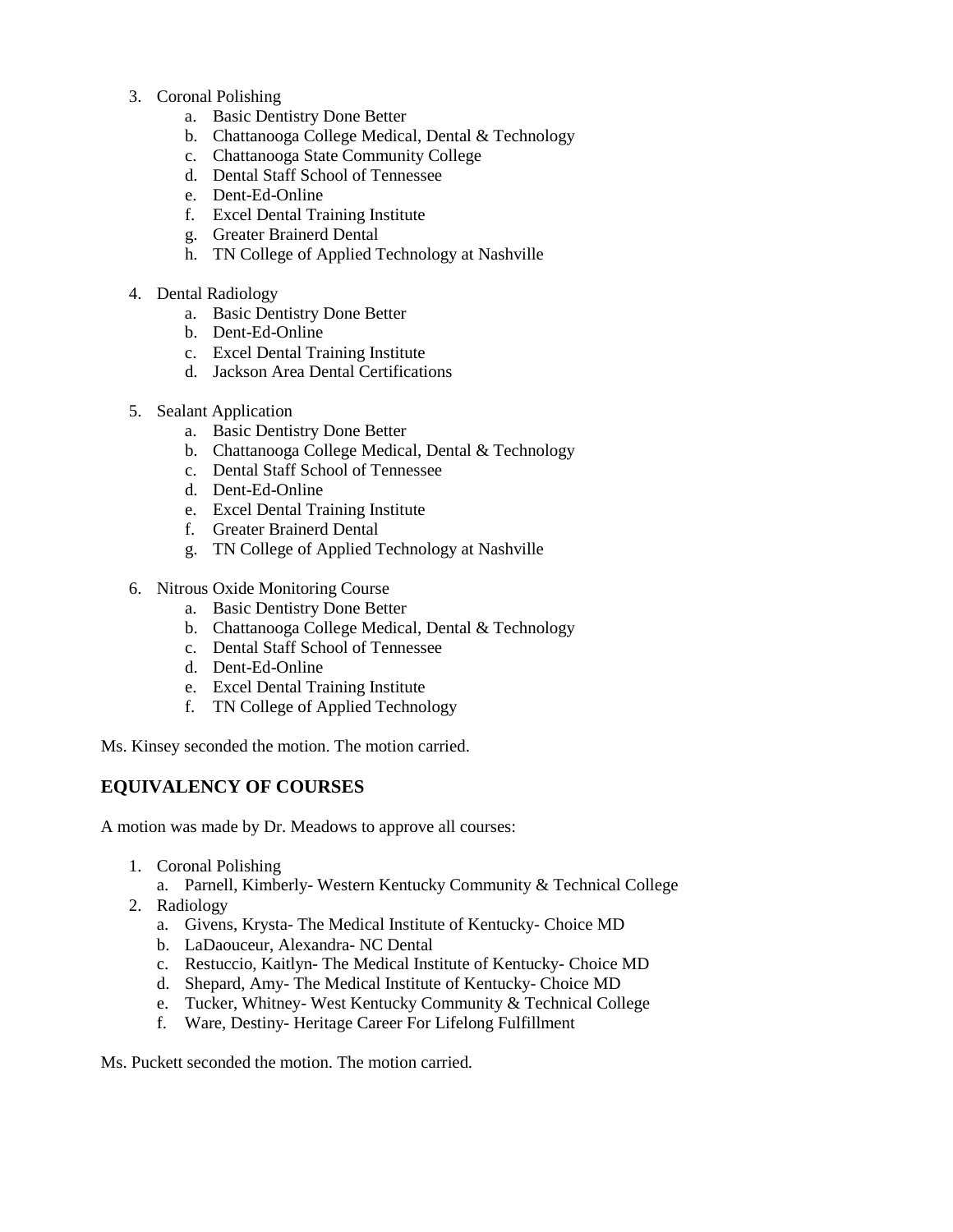#### **CORRESPONDENCE**

#### **From Associations**

*American Academy of Dental Hygiene*- Ms. Puckett made a motion to approve, pending confirmation they are the approving academy for the Dental Hygienist Association. Dr. Bateman seconded the motion. The motion carried.

## **REPORTS**

**Executive Directors Report**- Ms. Smith gave a report concerning the total number of licenses, renewals and certifications issued for 2018. The board now has 19,097 dental professionals with active licenses. Over 8,000 dental professionals have completed the Jurisprudence Exam since it began in February 2018. The continuing education audit report included information that showing that a good number of dental professionals were not compliant with the random audit. The board will be sending information to the TDA, AGD, and other associations to remind license holders are aware of CE requirements and the CE cycles to help boost numbers of those individuals compliant with the audit. They also wish to remind license holders they are responsible for maintaining CE hours while their license is active, even if they are not currently working in the field/using the license.

**CE Broker Update**- over 2,000 Tennessee licensed dental professionals have created accounts with CE Broker to keep track of their continuing education and CPR information.

**Office of Investigations Report**- In 2018, a total of 199 complaints were opened against Dentists, 11 opened for Dental Hygienists, and 61 opened for Registered Dental Assistants.

**OGC Report**- The changes to the rules voted on in the Rulemaking Hearing at the beginning of the meeting will be sent to the Attorney General's office for review and then on to the Government Operations Committee to continue through the approval process. The earliest they could be expected to go into effect would be July 2019, but most likely to go into effect sometime later, possibly in Fall 2019 if approved.

**Wellness Committee**- Dr. Sain gave an update concerning the increases in requests for him to give presentations at dental meetings and continuing education classes about chemical dependency. He stated he will be reducing the number of individual practice locations he makes presentations to, and will stick to presenting at larger group meetings to make the number of engagements more manageable. Dr. Sain requested an increase in the funds from the grant from the board. A motion was made by Dr. Bateman to increase the grant. Ms. Puckett seconded the motion, and the motion carried.

#### **Updates from the Schools of Dentistry**:

*School of Dentistry at Meharry*- Dr. Farmer stated the school's Oral Health Day will be held in March 2018 this year. Last year the Oral Health Day provided free dental services to over 500 patients. They will be conducting a mock board exam to help their students prepare for their upcoming exam.

*University of Tennessee*- Plans are almost complete the plans for the new building to add to the School of Dentistry at UT. They currently have accepted 100 students who applied for the dentistry program in this admission cycle. The school will be conducting mock boards to assist their students in preparing for their exam. Dr. McKinney has taken over the Expanded Functions Dental Assisting Program at the university. The classes for 2019 and 2020 for the EFDA program, with more applicants on the waiting list for future classes. They did away with the lottery system for entry into the EFDA program, and it is now a first-come-firstserve basis to make it fairer for applicants wishing to take the course.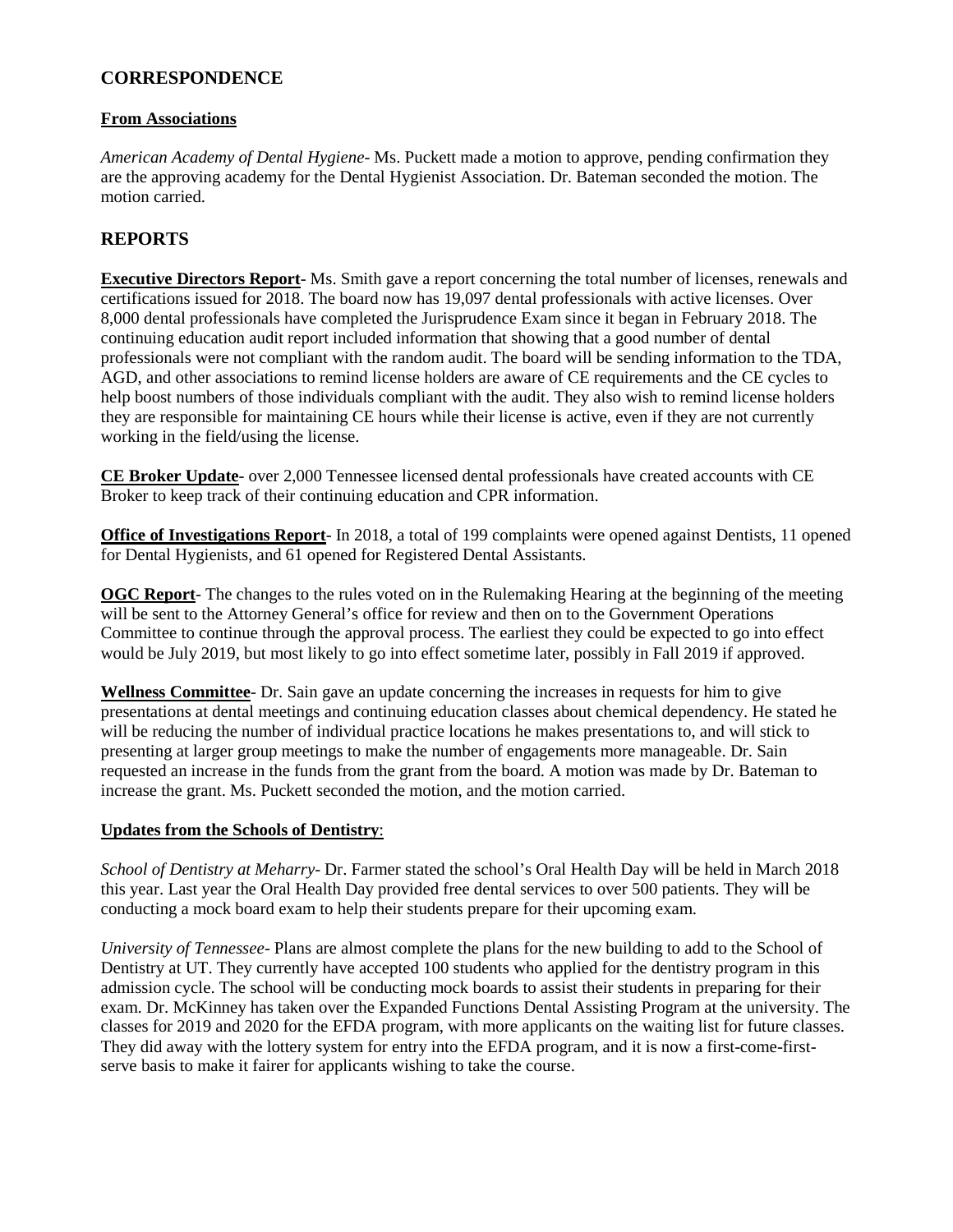#### **Update on SRTA/ADEX and committee appointments:**

*SRTA/ADEX*- A motion was made by Ms. Puckett to appoint Mary Warner as the representative of the board for SRTA/ADEX. The motion was seconded by Dr. Bateman. The motion carried.

*Anesthesia Committee*- Dr. Hall nominated Dr. Richard Gaw as a member of the committee. Dr. Meadows made a motion to approve the nomination, and Dr. Bateman seconded the motion. The motion carried.

*Board Appointments*- Dr. Hall will not be accepting re-appointment to the board, and will remain president of the board until a replacement is found. She also requested to continue doing case reviews if needed and also remain the board consultant until someone is trained and approved. Dr. Travis made a motion to approve the request. Dr. Bateman seconded the motion, and the motion carried.

#### **AGREED CITATIONS**

Continuing Education

Dr. Bateman made a motion to approve all of the following citations:

- a. Armstrong, Damien DDS
- b. Ashburn, Chelise RDA
- c. Calvetti, Laurie RDA
- d. Banks, Kristin RDA
- e. Barbutes, Louise RDH
- f. Campbell, Paula RDA
- g. Centeno, Evelin RDA
- h. Cobble, Sarah RDA
- i. Cox, Stacie RDA
- j. Edwards, Jennifer RDH
- k. Ellison, Wendy RDA
- l. Frey, Faye DDS
- m. Glasmeier, Mike DDS
- n. Goza, Royce DDS
- o. Hale, Morgan RDA
- p. Hartley, Jordan RDA
- q. Hess, Brittany RDA
- r. Leitch, Heather RDH
- s. Lima, Ruth DDS

Dr. Williams seconded the motion. The motion carried.

#### **Consent Orders**

- 1. **Bohanan, Mikalea RDA** Ms. Bohanan was found to be non-compliant with the 2015-2016 continuing education audit. She failed to provide proof of compliance with the audit, and did not complete the agreed citation or the citation requirements. As part of her consent order, her license will be reprimanded, will have to pay a civil penalty of \$150, and complete the required continuing education make-up hours. Dr. Bateman made a motion to approve, and Dr. Henson seconded the motion. The motion carried.
- 2. **Brady, Ashley RDA** Ms. Brady was found to be non-compliant with the 2015-2016 continuing education audit. She did not provide proof of compliance, and did not complete the terms of the agreed citation after multiple attempts were made to contact her concerning the audit. She has
- t. Marshall, Keaton RDH
- u. McWhorter, Kimberlee RDA
- v. Mink, Lisa RDH
- w. Murray, Denesha RDA
- x. Notarianni, John DDS
- y. Parkins, Linsey RDH
- z. Phelps, Jessica RDA
- aa. Powers, Kristie RDA
- bb. Roberts, Heather RDH
- cc. Rupprecht, Victoria RDH
- dd. Smith, Heather RDA
- ee. Sowell, Susan RDA
- ff. Spivey, Callie RDA
- gg. Walley, Donald DDS
- hh. Webster, Chassity RDA
- ii. Williams, Kristin RDA
- jj. Winn, Glenna RDH
- kk. Wynn, Tonja RDA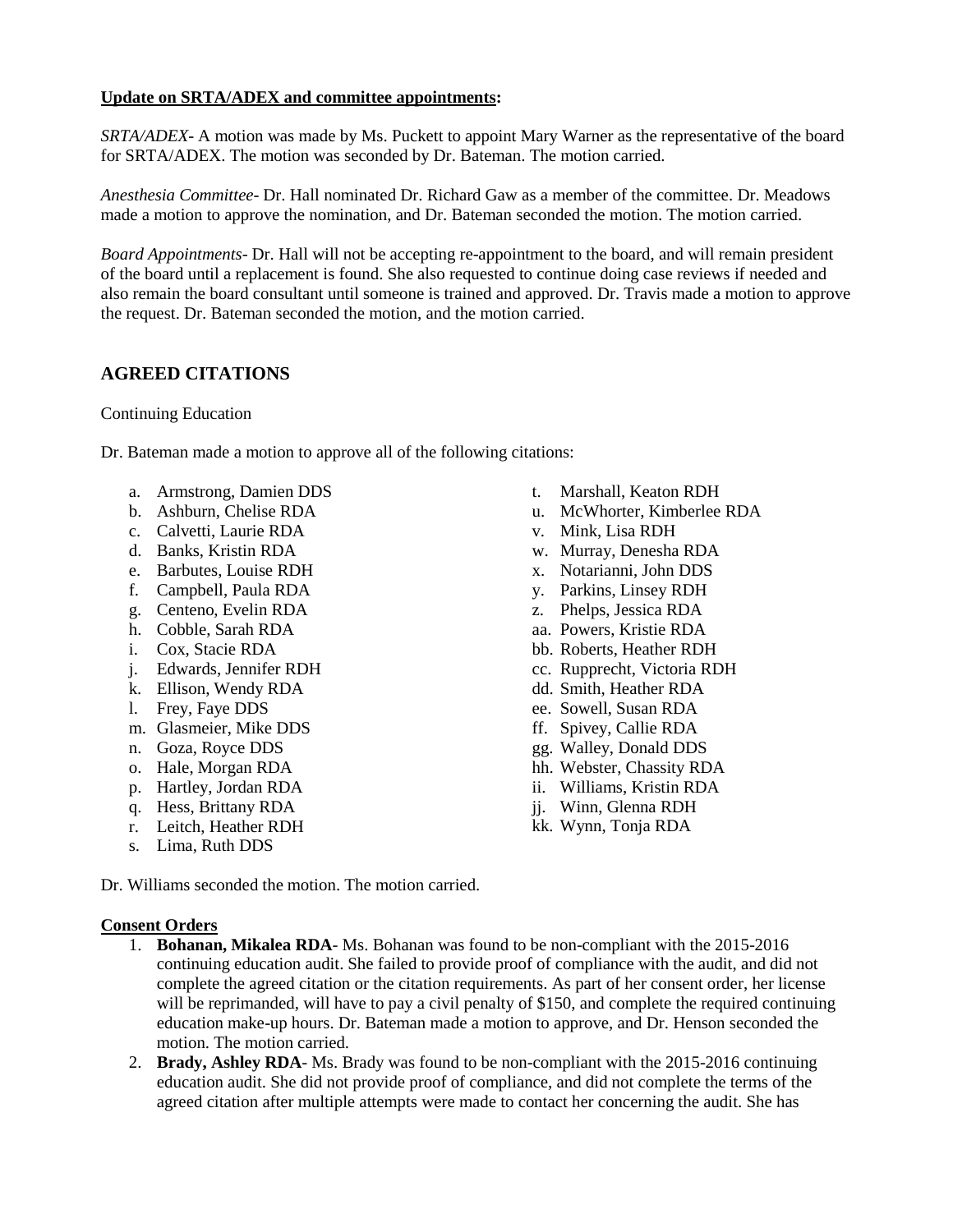voluntarily surrendered her license, and will have to complete the terms of the consent order if she wishes to reactivate the license in the future. Ms. Puckett made a motion to approve, and Ms. Martin seconded the motion. The motion carried.

- 3. **Collins, Erika** RDA- Ms. Collins continued to practice on an expired license for a total of 15 months before reinstating her license. As part of the consent order, her license will be placed on probation until the total amount of the civil penalty for practicing on a lapsed license (\$1,300) has been paid. Ms. Martin made a motion to approve, and Ms. Puckett seconded the motion. The motion carried.
- 4. **Cox, Rhonda RDA** Ms. Cox was found to be non-compliant with the 2015-2016 continuing education audit. She failed to provide proof of compliance with the audit, and did not complete the terms of the agreed citation resulting in non-compliance. As part of the consent order, her license will be reprimanded, she will have to pay a \$150 civil penalty, and she will have to complete the required continuing education make-up hours. Ms. Puckett made a motion to approve, and Ms. Martin seconded the motion. The motion carried.
- 5. **Daniel, Heather RDA** Ms. Daniel was found to be non-compliant with the 2015-2016 continuing education audit. She failed to provide proof of continuing education and CPR certification after many attempts were made by the board office to contact her, and did not send any documentation until contacted by the Office of General Counsel. As part of the consent order, her license will be reprimanded, she will have to pay a civil penalty of \$150, and she will be required to send in continuing education make-up hours. Dr. Bateman made a motion to approve, and Ms. Puckett seconded the motion. The motion carried.
- 6. **Daniel, Robbin DDS** Dr. Williams recused himself from hearing this order. Dr Daniel was found to be keeping improper records for patients he was prescribing controlled substance to, as well as not keeping proper notations concerning treatment and surgical records. Upon reviewing files, Dr. Daniel was continuing to write prescriptions for controlled substances for a patient with a known substance abuse disorder. Dr. Daniel will have his license placed on probation for 5 years, will be required to pay civil penalties totaling \$1,300, and will need to complete continuing education hours in the subject of controlled substance prescribing. Dr. Bateman made a motion to approve, and Ms. Kinsey seconded the motion. The motion carried.
- 7. **Denton, Natasha RDA-** Ms. Denton was found to be non-compliant with the 2015-2016 continuing education audit. She failed to provide proof of compliance and did not complete the terms of the agreed citation for non-compliance. Her license will be reprimanded, a civil penalty of \$150 will need to be paid, and she will have to complete the continuing education make-up hours. Dr. Henson made a motion to approve, and Ms. Martin seconded the motion. The motion carried.
- 8. **Glasmeier, Mike DDS-** Dr. Glasmeier was found to be non-compliant with the sedation/anesthesia continuing education audit for 2015-2016, for a gap in his ACLS and/or PALS certification from January 2015 through March 2015. His license will be reprimanded, and a total of \$300 will need to be paid in civil penalties. Dr. Travis made a motion to approve, and Dr. Bateman seconded the motion. The motion carried.
- 9. **Hadley, Thomas DDS –** Dr. Hadley was found to be non-compliant with the ACLS and/or PALS certification requirement from August 2015 through November 2015, for his Limited Conscious Permit for the 2015-2016 audit cycle. His license will be reprimanded, and he must pay a total of \$300 in civil penalties. Ms. Martin made a motion to approve, and Ms. Kinsey seconded the motion. The motion carried.
- 10. **Hunter, William DDS-** Dr. Hunter failed to maintain current ACLS certification from June 2015 through December 2015 as part of the requirement for his Deep Sedation/ General Anesthesia Permit for the 2015-2016 audit cycle. His license will be reprimanded, and he must pay a total of \$700 in civil penalties. Ms. Kinsey made a motion to approve, and Dr. Bateman seconded the motion. The motion carried.
- 11. **King, Holly RDA-** Ms. King was arrested and plead guilty to a public intoxication charge in the Fall of 2017, and was arrested again for driving under the influence in December 2017. She was arrested again in April 2018 for driving under the influence and domestic assault, admitting to alcohol addiction. Ms. King had her Tennessee license as a Registered Nurse suspended for failing to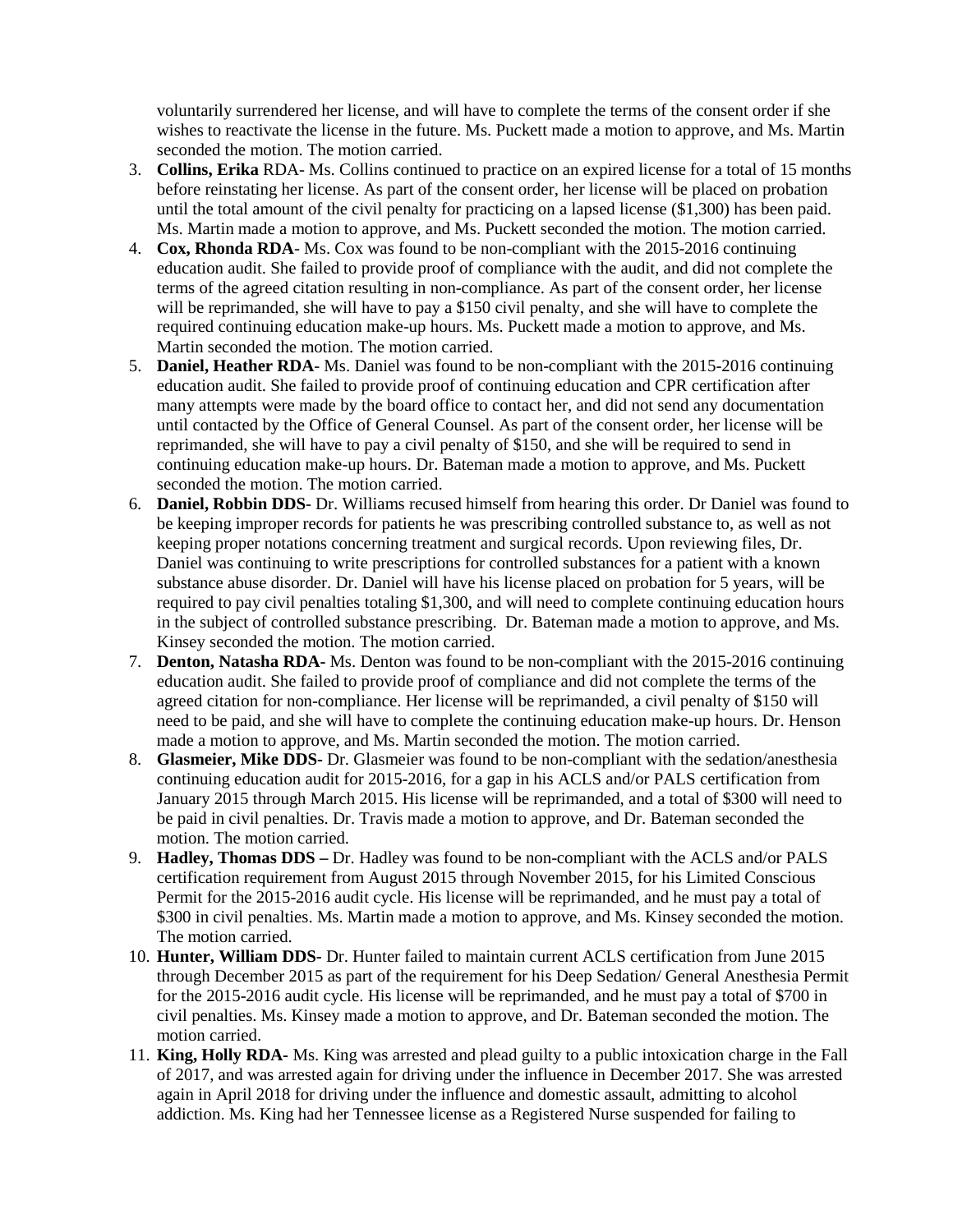complete the required evaluation and treatment with the Tennessee Professional Assistance Program. Due to these circumstances, her license as a Registered Dental Assistant is indefinitely suspended. If Ms. King agrees to undergo an evaluation with the Wellness Committee and enter an inpatient treatment facility, she may request an order of compliance to have the suspension lifted from her license once all requirements have been met. If the suspension is lifted, the license would remain on probation for 5 years. Ms. Martin made a motion to approve, and Ms. Puckett seconded the motion. The motion carried.

- 12. **Koh, Naomi DDS-** Dr. Koh was found to be non-compliant with the emergency drug and equipment list as required for her Limited Conscious Sedation Permit for the 2015-2016 audit cycle. Her license will be reprimanded, and she must pay a total of \$700 in civil penalties. Dr. Bateman made a motion to approve, and Ms. Martin seconded the motion. The motion carried.
- 13. **McCammon, Gordon DDS-** Dr. McCammon was unable to provide proof of CPR certification for the 2015-2016 audit cycle. His license will be reprimanded, and he must pay a total of \$150 in civil penalties. Dr. Bateman made a motion to approve, and Ms. Martin seconded the motion. The motion carried.
- 14. **Parker, Carla RDA-** Ms. Parker was found to be non-compliant with the 2015-2016 continuing education audit, for 2 hours of chemical dependency. Her license will be reprimanded, she must pay a total of \$150 in civil penalties, and must complete 2 make-up hours of chemical dependency continuing education. Ms. Kinsey made a motion to approve, and Dr. Bateman seconded the motion. The motion carried.
- 15. **Schott, Richard DDS-** Dr. Schott and an employee were found to have been defrauding healthcare benefit programs by submitting false and fraudulent claims for services and/or work. He was been charged with fraud in court, and has voluntarily surrendered his license as a dentist. As part of the consent order, he will be assessed civil penalties totaling \$14,000. Dr. Bateman made a motion to approve, and Ms. Martin seconded the motion. The motion carried.
- 16. **Steele, Miranda RDH-** Ms. Steele was found to be non-compliant with the continuing education audit for 2015-2016. She was deficient by 2 hours of continuing education, and had submitted a document that appeared to have been altered changing the year on the course completion certificate. It was verified by the course provider that the course was not given on that date, but Ms. Steele could not explain the altered certificate or the fact the course was not given on that date. As part of the consent order, her license will be reprimanded, she must pay \$150 in civil penalties, and she must make up 2 hours of continuing education. Ms. Kinsey made a motion to approve, and Dr. Bateman seconded the motion. The motion carried.
- 17. **Vorwerck, Andrew RDA-** Mr. Vorwerck entered into a Consent Order with the Board of Dentistry for performing radiology and coronal polishing on patients without the proper certifications. He failed to pay the remaining \$432.21 of the costs agreed to in the order within the required timeframe. Mr. Vorwerck's license will be placed on probation until the remaining balance is paid in full, but must petition for an Order of Compliance in order to have the probation lifted. Ms. Martin made a motion to approve, and Dr. Meadows seconded the motion. The motion carried.
- 18. **Wohram, Robert DDS-** Dr. Wohram was found to be non-compliant with the 2015-2016 audit for his comprehensive conscious sedation permit, due to being unable to provide proof of 4 hours of continuing education in the area of sedation and/or anesthesia. His license will be reprimanded, he must pay a total of \$400 in civil penalties, and must complete 4 hours of continuing education makeup hours in the area of sedation/anesthesia. Dr. Bateman made a motion to approve, and Ms. Kinsey seconded the motion. The motion carried.

**CONTESTED CASES**: The Honorable Kim Summers, Administrative Judge, presided over the hearings on January 11, 2019, which came to order at 9:00 a.m.

1. **Starrett, Amy RDA**- Ms. Starrett was sent copies of the consent order was sent on multiple occasions by regular mail, certified mail, and email. All 7 phone numbers listed in the CLEAR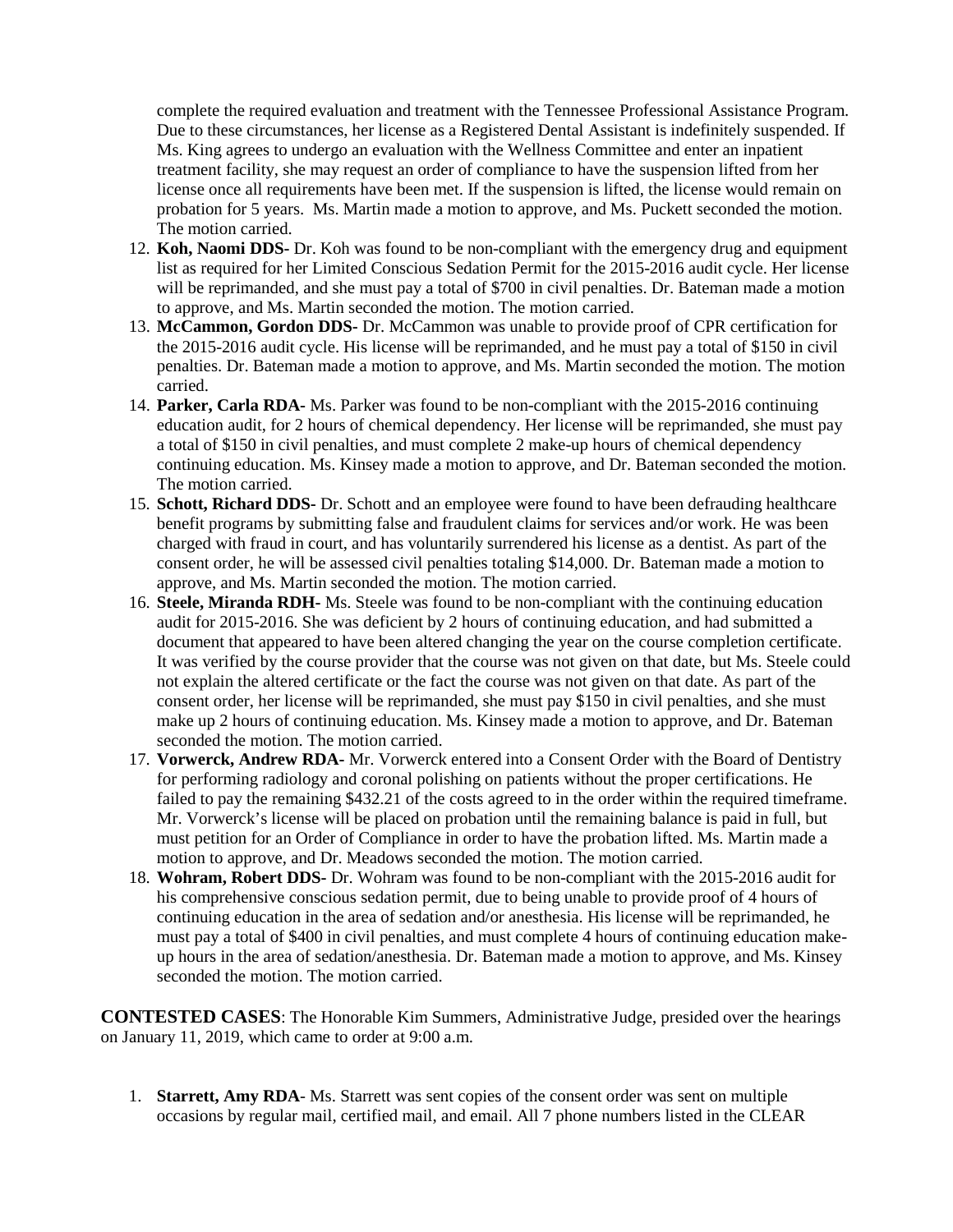search were called, voicemails were left at 2 of the phone numbers called. Responses were not received to any attempts to contact Ms. Starrett concerning this matter. The consent order was a result of non-compliance with the continuing education audit. She failed to reply to any notifications of the audit, the agreed citation, or provide any proof of continuing education and CPR certification for the audit cycle. Dr. Henson made a motion to move forward without Ms. Starrett present and declare the order in default. Ms. Puckett seconded the motion, and the motion carried. Ms. Puckett made a motion to approve the suspension of Ms. Starrett's license. Ms. Martin seconded the motion, and the motion carried.

2. **Taylor, Ginger RDH**- Ms. Taylor responded to multiple points of contact made by the Office of General Counsel concerning the Consent Order and Notice of Hearing, but chose not to attend the hearing. Dr. Henson made a motion to move forward with the hearing, and find Ms. Taylor in default. Ms. Puckett seconded the motion, and the motion carried. Ms. Taylor was arrested for domestic violence, aggravated assault, aggravated burglary, and vandalism. She was deemed insane and unable to stand trial, after a diagnoses of bipolar disorder. The State recommends the license of Ms. Taylor will be suspended indefinitely, until the time that she would complete an evaluation and any recommended treatment by the Wellness Committee completed. The Wellness Committee would then have to send a letter to the board deeming Ms. Taylor fit and safe to practice as a dental hygienist in the State of Tennessee before her license would be eligible to have the suspension lifted. Ms. Kinsey made a motion to approve the final order, suspending Ms. Taylor's license indefinitely. Dr. Bateman seconded the motion, and the motion carried.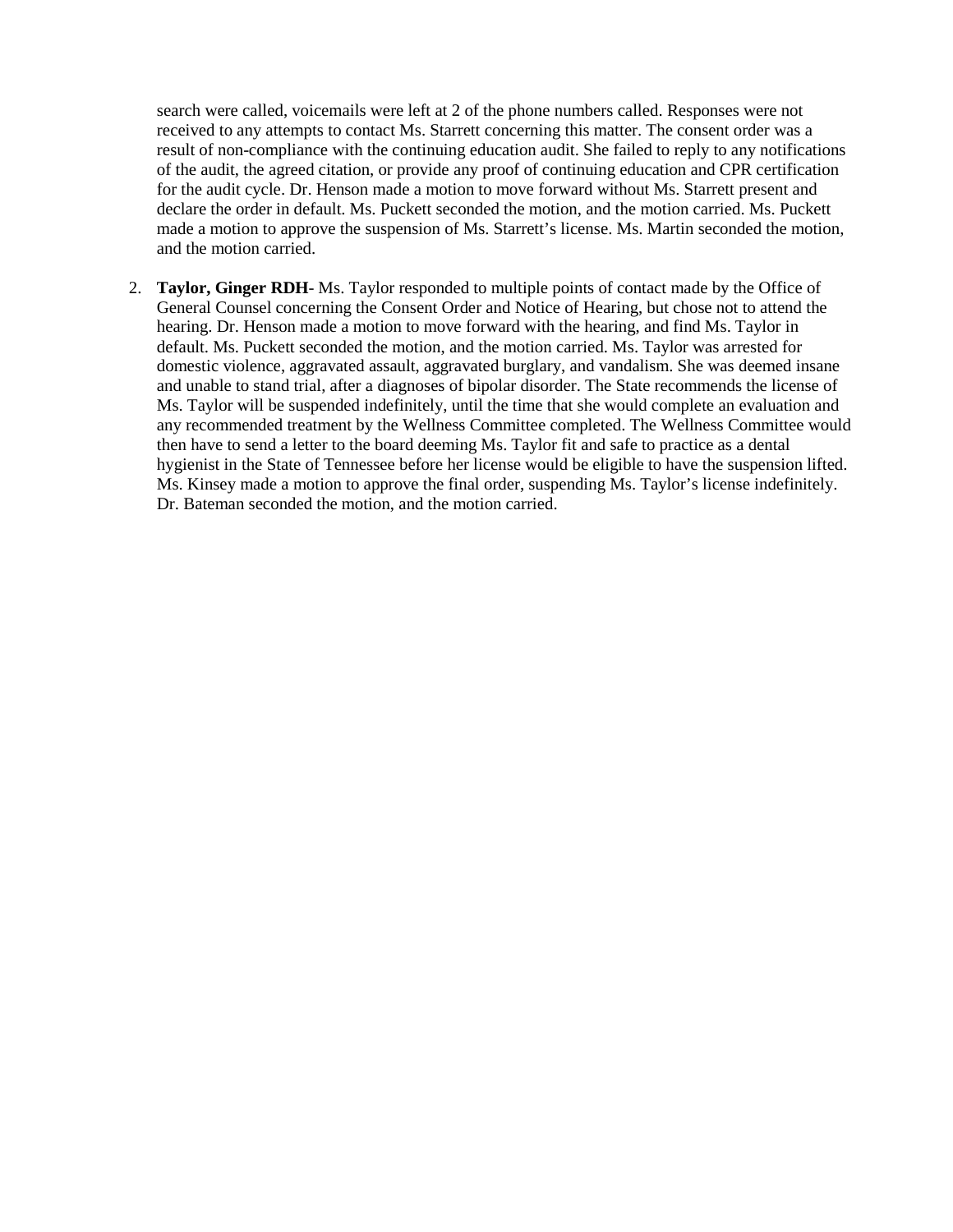Board Status Change Detailed Listing Report Change Communication Corober 8, 2018 - January 8, 2019

License

|      |              |           | <b>Status</b>       |                                |                                |         |                                     |                      |           |       |                       | Rank       |
|------|--------------|-----------|---------------------|--------------------------------|--------------------------------|---------|-------------------------------------|----------------------|-----------|-------|-----------------------|------------|
| Prof |              |           | Effective           | <b>Current License</b>         |                                | License |                                     |                      |           |       | License               | Effective  |
| Code | Profession   | Rank      | Date                | <b>Status</b>                  | <b>Previous License Status</b> | Number  | Name                                | City                 | State Zip |       | Expiry Date Date      |            |
|      | 1201 Dentist | <b>DS</b> | 10/29/2018 Licensed |                                | <b>Application in Process</b>  |         | 10896 Baye Haregewoin Ezezew Dr     | <b>College Park</b>  | GA        |       | 30349 10/31/2020      | 10/29/2018 |
|      | 1201 Dentist | <b>DS</b> | 11/30/2018 Licensed |                                | <b>Application in Process</b>  |         | 10913 Beck Jason Lee Dr.            | <b>Monterey Park</b> | CA        | 91755 | 8/31/2021             | 11/30/2018 |
|      | 1201 Dentist | <b>DS</b> | 10/29/2018 Licensed |                                | <b>Application in Process</b>  |         | 10902 Beil Kathryn Monnett Dr.      | Little Rock          | AR        |       | 72205 12/31/2020      | 10/29/2018 |
|      | 1201 Dentist | <b>DS</b> | 11/20/2018 Licensed |                                | <b>Application in Process</b>  |         | 10908 Bunch Charles Kendrick Dr.    | Hendersonville       | TN        | 37075 | 7/31/2020             | 11/20/2018 |
|      | 1201 Dentist | <b>DS</b> | 11/16/2018 Licensed |                                | <b>Application in Process</b>  |         | 10894 Darar Natalie Kaur            | Milwaukee            | WI        |       | 53211 11/30/2020      | 11/16/2018 |
|      | 1201 Dentist | <b>DS</b> | 10/22/2018 Licensed |                                | <b>Application in Process</b>  |         | 10904 Davis William Andrew          | Germantown           | <b>TN</b> | 38139 | 3/31/2020             | 10/22/2018 |
|      | 1201 Dentist | DS        | 10/22/2018 Licensed |                                | <b>Application in Process</b>  |         | 10907 Eissens Ray Aaron Dr.         | Oswego               | IL.       | 60543 | 5/31/2021             | 10/22/2018 |
|      | 1201 Dentist | <b>DS</b> | 12/14/2018 Licensed |                                | <b>Application in Process</b>  |         | 10905 Gaw Bradley Thomas DDS        | Gainesboro           | TN        | 38562 | 9/30/2020             | 12/14/2018 |
|      | 1201 Dentist | <b>DS</b> | 12/14/2018 Licensed |                                | Expired                        |         | 10311 Goodman Ambrie                | Madison              | <b>MS</b> | 39110 | 9/30/2021             | 7/21/2016  |
|      | 1201 Dentist | <b>DS</b> | 11/16/2018 Licensed |                                | <b>Application in Process</b>  |         | 10912 Harp Kaleb                    | Brookland            | AR        | 72417 | 8/31/2021             | 11/16/2018 |
|      | 1201 Dentist | <b>DS</b> | 11/2/2018 Licensed  |                                | <b>Application in Process</b>  |         | 10899 Harrison John DDS             | Denver               | CO        | 80205 | 7/31/2021             | 11/2/2018  |
|      | 1201 Dentist | <b>DS</b> | 11/20/2018 Licensed |                                | <b>Application in Process</b>  |         | 10906 Hicks Michael Joel Dr.        | Nashville            | TN        | 37208 | 1/31/2020             | 11/20/2018 |
|      | 1201 Dentist | <b>DS</b> | 10/15/2018 Licensed |                                | <b>Application in Process</b>  |         | 10892 Irelan Estella Anastasia Dr.  | Wauwatosa            | WI        | 53213 | 9/30/2021             | 10/15/2018 |
|      | 1201 Dentist | <b>DS</b> | 10/22/2018 Licensed |                                | <b>Application in Process</b>  |         | 10903 Jackson Thomas Spencer Dr     | Maryville            | TN        | 37803 | 7/31/2020             | 10/22/2018 |
|      | 1201 Dentist | <b>DS</b> | 11/16/2018 Licensed |                                | <b>Application in Process</b>  |         | 10889 Johnson Racquel Monique       | <b>Berlin</b>        | <b>NJ</b> | 8009  | 5/31/2020             | 11/16/2018 |
|      | 1201 Dentist | <b>DS</b> | 12/21/2018 Licensed |                                | <b>Application in Process</b>  |         | 10919 Mancini Nicole M Dr           | Middletown           | <b>CT</b> | 6457  | 7/31/2021             | 12/21/2018 |
|      | 1201 Dentist | <b>DS</b> | 11/30/2018 Licensed |                                | <b>Application in Process</b>  |         | 10895 Miller Kendall Dr.            | Nashville            | <b>TN</b> | 37209 | 5/31/2020             | 11/30/2018 |
|      | 1201 Dentist | <b>DS</b> | 12/21/2018 Licensed |                                | <b>Application in Process</b>  |         | 10909 Nazmul-Hossain Abu Nasir M Dr | Augusta              | GA        |       | 30901-2687 12/31/2020 | 12/21/2018 |
|      | 1201 Dentist | <b>DS</b> | 11/16/2018 Licensed |                                | <b>Application in Process</b>  |         | 10911 Powell Creighton              | Memphis              | TN        |       | 38103 12/31/2020      | 11/16/2018 |
|      | 1201 Dentist | <b>DS</b> | 10/29/2018 Licensed |                                | <b>Application in Process</b>  |         | 10900 Shutt Jenny                   | Senatobia            | <b>MS</b> | 38668 | 4/30/2021             | 10/29/2018 |
|      | 1201 Dentist | <b>DS</b> | 12/3/2018 Licensed  |                                | <b>Voluntarily Retired</b>     |         | 8505 Swett Nikki Yvonne             | Whistler             | AL        | 36612 | 4/30/2020             | 5/23/2006  |
|      | 1201 Dentist | <b>DS</b> | 12/14/2018 Licensed |                                | <b>Application in Process</b>  |         | 10920 Tutwiler Allison Syklawer     | Belleville           | IL.       | 62221 | 5/31/2020             | 12/14/2018 |
|      | 1201 Dentist | <b>DS</b> | 12/14/2018 Licensed |                                | <b>Application in Process</b>  |         | 10916 Tutwiler Strudwick Louis      | Belleville           | IL.       | 62221 | 6/30/2020             | 12/14/2018 |
|      | 1201 Dentist | <b>DS</b> | 11/9/2018 Licensed  |                                | <b>Application in Process</b>  |         | 10901 Uzbelger Feldman Daniel       | Beachwood            | OH        | 44122 | 5/31/2021             | 11/9/2018  |
|      | 1201 Dentist | <b>DS</b> |                     | 12/19/2018 Voluntarily Retired | Licensed                       |         | 2404 Bigham Tom S III               | Fayetteville         | <b>TN</b> |       | 37334 1/31/2019       | 1/5/1973   |
|      | 1201 Dentist | <b>DS</b> |                     | 12/17/2018 Voluntarily Retired | Licensed                       |         | 1762 Billions Gerald F              | Germantown           | <b>TN</b> |       | 38138 10/31/2019      | 1/1/1966   |
|      | 1201 Dentist | <b>DS</b> |                     | 12/27/2018 Voluntarily Retired | Licensed                       |         | 9931 Bryant James Edwin             | Maryville            | <b>TN</b> |       | 37801 12/31/2018      | 7/10/2014  |
|      | 1201 Dentist | DS        |                     | 10/24/2018 Voluntarily Retired | Licensed                       |         | 10341 Fawcett Ian Kyle              | Florence             | AL.       |       | 35630 10/31/2018      | 8/29/2016  |
|      | 1201 Dentist | DS        |                     | 1/2/2019 Voluntarily Retired   | Licensed                       |         | 9979 Forbes Richard Mckinnon        | Boone                | <b>NC</b> | 28607 | 5/31/2020             | 11/25/2014 |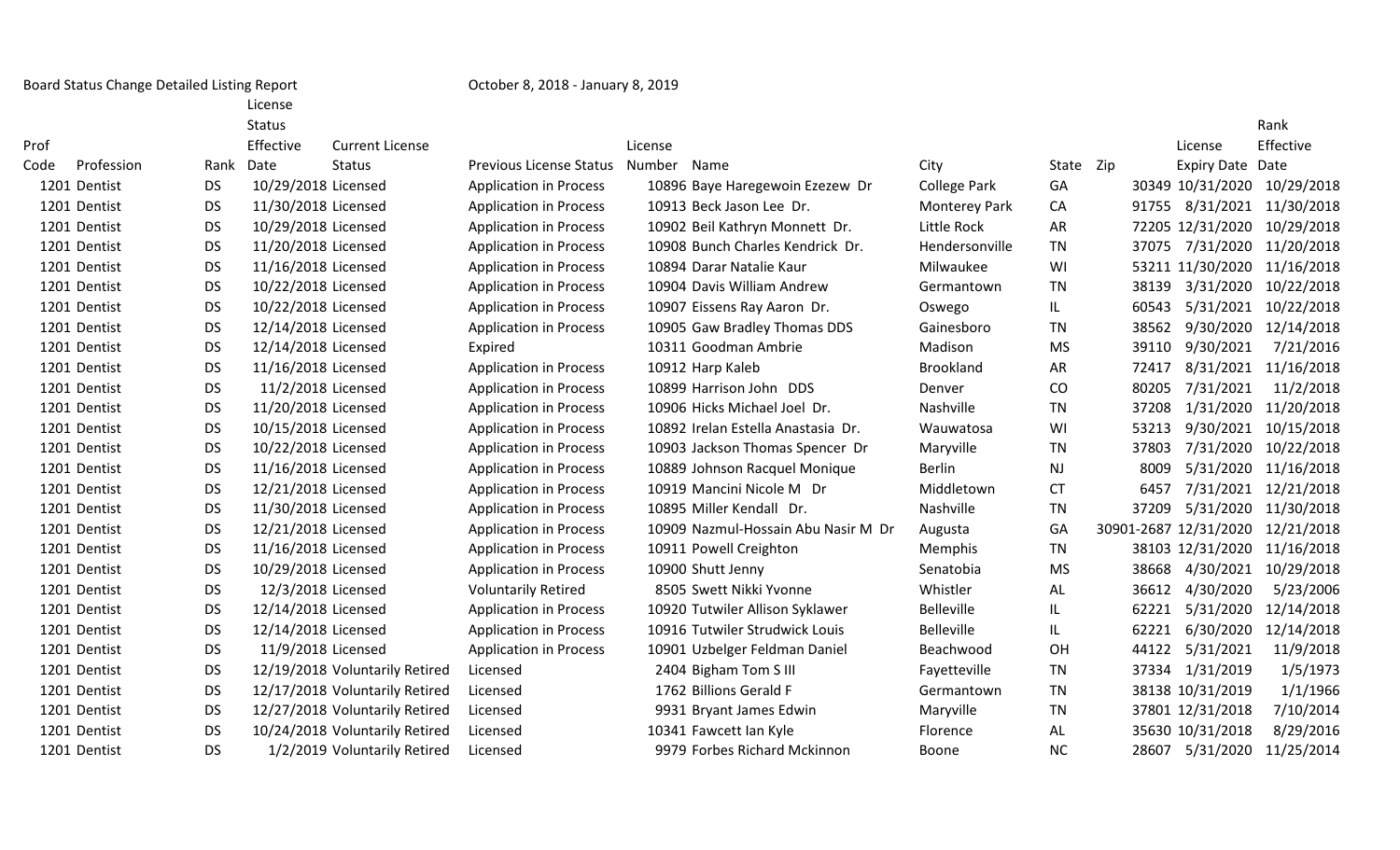| 1201 Dentist           | <b>DS</b> | 10/18/2018 Voluntarily Retired | Licensed                      | 4612 Freeman Fredia R               | Lawton           | OK        | 73505-6440 10/31/2018      | 4/8/1986   |
|------------------------|-----------|--------------------------------|-------------------------------|-------------------------------------|------------------|-----------|----------------------------|------------|
| 1201 Dentist           | <b>DS</b> | 11/7/2018 Voluntarily Retired  | Expired                       | 9643 Golly Adrianne Laura           | Fairfax          | VA        | 22031 8/31/2018            | 6/7/2013   |
| 1201 Dentist           | <b>DS</b> | 10/17/2018 Voluntarily Retired | Licensed                      | 10254 Hall Bradley James            | Lexington        | KY        | 40504<br>1/31/2019         | 5/23/2016  |
| 1201 Dentist           | <b>DS</b> | 11/30/2018 Voluntarily Retired | Licensed                      | 10382 Hood Henry D                  | Prospect         | KY        | 40059<br>2/28/2019         | 11/8/2016  |
| 1201 Dentist           | <b>DS</b> | 12/12/2018 Voluntarily Retired | Licensed                      | 2620 Karr Gerald R                  | Clarksville      | <b>TN</b> | 37043-2303<br>9/30/2020    | 6/21/1974  |
| 1201 Dentist           | <b>DS</b> | 12/7/2018 Voluntarily Retired  | Expired                       | 10123 Kaze Jeffery William          | Mariposa         | CA        | 95338 9/30/2018            | 7/1/2015   |
| 1201 Dentist           | <b>DS</b> | 12/12/2018 Voluntarily Retired | Licensed                      | 1944 Kilgore Ronald L               | Knoxville        | TN        | 37922 11/30/2018           | 1/1/1968   |
| 1201 Dentist           | <b>DS</b> | 12/18/2018 Voluntarily Retired | Licensed                      | 10469 Lewin Rachel Lisa             | Omaha            | <b>NE</b> | 68105 10/31/2019           | 5/30/2017  |
| 1201 Dentist           | <b>DS</b> | 11/21/2018 Voluntarily Retired | Licensed                      | 10581 Mathison Mica Lynn            | <b>Buford</b>    | GA        | 30519 11/30/2018           | 6/12/2017  |
| 1201 Dentist           | <b>DS</b> | 12/11/2018 Voluntarily Retired | Licensed                      | 2480 Mccown Gary M                  | Knoxville        | <b>TN</b> | 37920 9/30/2019            | 6/15/1973  |
| 1201 Dentist           | <b>DS</b> | 12/19/2018 Voluntarily Retired | Licensed                      | 3841 Mckee Joy H                    | Murfreesboro     | TN        | 37129 12/31/2019           | 8/14/1981  |
| 1201 Dentist           | <b>DS</b> | 11/7/2018 Voluntarily Retired  | Expired                       | 3015 Milan Jimmy W                  | Knoxville        | <b>TN</b> | 37921 8/31/2018            | 7/26/1976  |
| 1201 Dentist           | <b>DS</b> | 10/11/2018 Voluntarily Retired | Licensed                      | 10023 Oye-Somefun Olanrewaju        | Franklin         | <b>TN</b> | 37067 10/31/2018           | 4/22/2015  |
| 1201 Dentist           | <b>DS</b> | 1/2/2019 Voluntarily Retired   | Licensed                      | 10024 Oye-Somefun Yewande Oluwaseun | Franklin         | <b>TN</b> | 37067 12/31/2018           | 4/22/2015  |
| 1201 Dentist           | <b>DS</b> | 11/28/2018 Voluntarily Retired | Licensed                      | 3605 Patel Shakuntala J             | Tazewell         | <b>TN</b> | 37879 11/30/2018           | 2/12/1980  |
| 1201 Dentist           | <b>DS</b> | 12/6/2018 Voluntarily Retired  | Licensed                      | 2561 Reynolds William G             | Cleveland        | <b>TN</b> | 37312 2/28/2019            | 1/3/1974   |
| 1201 Dentist           | <b>DS</b> | 10/9/2018 Voluntarily Retired  | Licensed                      | 2188 Rogers William E               | Knoxville        | <b>TN</b> | 37922 12/31/2019           | 1/1/1971   |
| 1201 Dentist           | <b>DS</b> | 12/18/2018 Voluntarily Retired | Licensed                      | 10035 Seidl Amanda Lee              | Nashville        | <b>TN</b> | 3/31/2019<br>37203         | 5/7/2015   |
| 1201 Dentist           | <b>DS</b> | 12/12/2018 Voluntarily Retired | Licensed                      | 10148 Shear Steven John             | Murfreesboro     | <b>TN</b> | 37128<br>9/30/2019         | 8/28/2015  |
| 1201 Dentist           | <b>DS</b> | 12/19/2018 Voluntarily Retired | Licensed                      | 1412 Sherman Phillip JR             | Memphis          | <b>TN</b> | 38119 9/30/2019            | 1/1/1962   |
| 1201 Dentist           | <b>DS</b> | 11/6/2018 Voluntarily Retired  | Licensed                      | 954 Stiefel Carl M                  | Knoxville        | TN        | 37916 10/31/2018           | 1/1/1975   |
| 1201 Dentist           | <b>DS</b> | 12/6/2018 Voluntarily Retired  | Licensed                      | 10626 Tagatac Marella Jo            | Nashville        | TN        | 37209 1/31/2019            | 9/5/2017   |
| 1201 Dentist           | <b>DS</b> | 12/3/2018 Voluntarily Retired  | Licensed                      | 4683 Thurman James R                | Tullahoma        | <b>TN</b> | 37388<br>3/31/2020         | 8/6/1986   |
| 1201 Dentist           | <b>DS</b> | 11/21/2018 Voluntarily Retired | Licensed                      | 7608 Yang Yee L                     | Memphis          | <b>TN</b> | 38117 11/30/2018           | 5/18/1999  |
| 1202 Dental Hygienists | DH        | 12/14/2018 Licensed            | <b>Application in Process</b> | 9604 Abello Kristen Rickelle Ms.    | Rockwood         | <b>TN</b> | 37854 12/31/2019           | 12/14/2018 |
| 1202 Dental Hygienists | DH        | 11/20/2018 Licensed            | <b>Application in Process</b> | 9596 Alleman Sara                   | Ringgold         | GA        | 30736 12/31/2019           | 11/20/2018 |
| 1202 Dental Hygienists | DH        | 10/22/2018 Licensed            | <b>Application in Process</b> | 9577 Bass Alia                      | Smyrna           | <b>TN</b> | 37167 12/31/2020           | 10/22/2018 |
| 1202 Dental Hygienists | DH        | 11/16/2018 Licensed            | <b>Application in Process</b> | 9573 Bean Rebecca Anne              | Murfreesboro     | <b>TN</b> | 9/30/2021<br>37127         | 11/16/2018 |
| 1202 Dental Hygienists | DH        | 10/8/2018 Licensed             | <b>Application in Process</b> | 9563 Betts Taunia Maria Mrs.        | <b>Drummonds</b> | TN        | 38023 10/31/2020           | 10/8/2018  |
| 1202 Dental Hygienists | DH        | 11/9/2018 Licensed             | <b>Application in Process</b> | 9593 Borens Hanna                   | Dover            | <b>TN</b> | 37058 7/31/2021            | 11/9/2018  |
| 1202 Dental Hygienists | DH        | 12/14/2018 Licensed            | <b>Application in Process</b> | 9594 Bourassa Paula Marie Ms        | Bow              | <b>NH</b> | 3304 12/31/2020            | 12/14/2018 |
| 1202 Dental Hygienists | DH        | 10/29/2018 Licensed            | <b>Application in Process</b> | 9578 Champion Hannah                | Murfreesboro     | TN        | 8/31/2021<br>37128         | 10/29/2018 |
| 1202 Dental Hygienists | DH        | 11/30/2018 Licensed            | <b>Application in Process</b> | 9595 Coates Meri Catherine          | Clarksville      | <b>TN</b> | 7/31/2021<br>37040         | 11/30/2018 |
| 1202 Dental Hygienists | DH        | 10/15/2018 Licensed            | <b>Application in Process</b> | 9553 Creech Brittany                | Pittsburg        | <b>KS</b> | 66762 8/31/2021 10/15/2018 |            |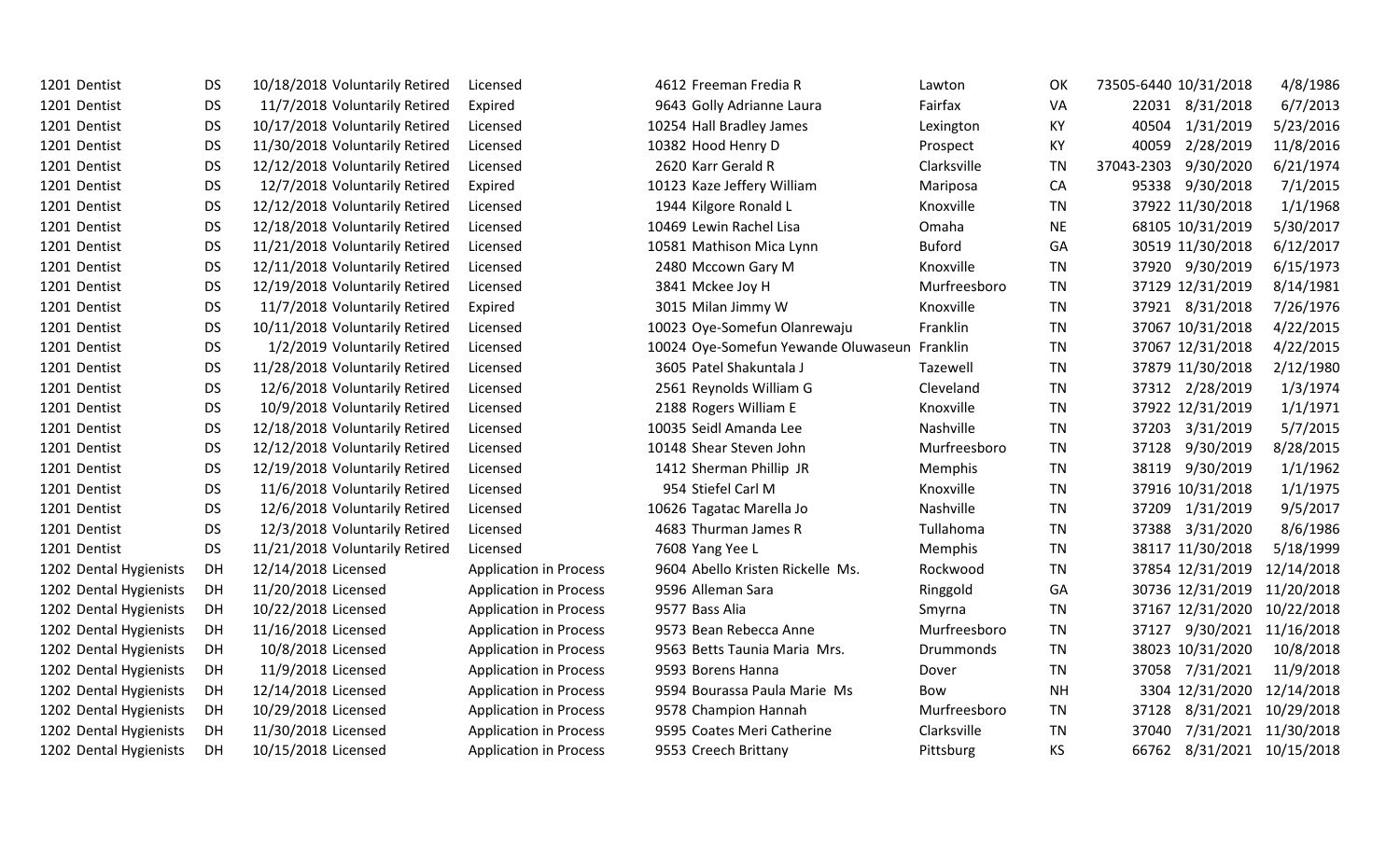| 1202 Dental Hygienists<br>DH | 11/20/2018 Licensed | <b>Application in Process</b> | 9599 Crews April Dawn RDH Mrs.       | Cordova            | <b>TN</b> | 38016                      | 5/31/2020 11/20/2018 |
|------------------------------|---------------------|-------------------------------|--------------------------------------|--------------------|-----------|----------------------------|----------------------|
| 1202 Dental Hygienists<br>DH | 12/3/2018 Licensed  | <b>Application in Process</b> | 9600 Crisp Julie Lynn Mrs.           | Naugatuck          | <b>CT</b> | 7/31/2020<br>6770          | 12/3/2018            |
| 1202 Dental Hygienists<br>DH | 11/2/2018 Licensed  | <b>Application in Process</b> | 9551 Cummings Shelby Lynne           | Jackson            | <b>TN</b> | 38305<br>2/28/2021         | 11/2/2018            |
| 1202 Dental Hygienists<br>DH | 11/9/2018 Licensed  | <b>Application in Process</b> | 9588 Curry Daniele Mrs               | Dalton             | GA        | 30721 10/31/2021           | 11/9/2018            |
| 1202 Dental Hygienists<br>DH | 11/30/2018 Licensed | <b>Application in Process</b> | 9598 England Valerie                 | Marion             | <b>AR</b> | 72364                      | 8/31/2021 11/30/2018 |
| 1202 Dental Hygienists<br>DH | 12/21/2018 Licensed | <b>Application in Process</b> | 9609 Enoch Nikayla                   | Westmoreland       | <b>TN</b> | 37186-3000 12/31/2020      | 12/21/2018           |
| 1202 Dental Hygienists<br>DH | 10/29/2018 Licensed | <b>Application in Process</b> | 9575 Fisher Morgan                   | Hartsville         | TN        | 6/30/2021<br>37074         | 10/29/2018           |
| 1202 Dental Hygienists<br>DH | 12/11/2018 Licensed | <b>Voluntarily Retired</b>    | 1389 Frye Kathy L                    | Ooltewah           | <b>TN</b> | 37363<br>9/30/2019         | 6/10/1975            |
| 1202 Dental Hygienists<br>DH | 10/15/2018 Licensed | <b>Application in Process</b> | 9543 Gillespie Jaleesa               | Columbus           | <b>MS</b> | 39702                      | 9/30/2021 10/15/2018 |
| 1202 Dental Hygienists<br>DH | 12/14/2018 Licensed | <b>Application in Process</b> | 9603 Griggs Amanda Blaire            | Pulaski            | <b>TN</b> | 6/30/2020<br>38478         | 12/14/2018           |
| 1202 Dental Hygienists<br>DH | 10/22/2018 Licensed | <b>Application in Process</b> | 9558 Haley Brittany Paige            | Sparta             | <b>TN</b> | 38583                      | 1/31/2021 10/22/2018 |
| 1202 Dental Hygienists<br>DH | 10/15/2018 Licensed | <b>Application in Process</b> | 9546 Honan Nathan Paul Mr.           | <b>Buffalo</b>     | <b>NY</b> | 8/31/2021<br>14220         | 10/15/2018           |
| 1202 Dental Hygienists<br>DH | 10/22/2018 Licensed | <b>Application in Process</b> | 9567 Hull Deanna                     | Mcminnville        | <b>TN</b> | 37110 12/31/2019           | 10/22/2018           |
| 1202 Dental Hygienists<br>DH | 11/16/2018 Licensed | <b>Application in Process</b> | 9585 James Drakken                   | Hartselle          | AL        | 35640                      | 6/30/2021 11/16/2018 |
| 1202 Dental Hygienists<br>DH | 10/29/2018 Licensed | <b>Application in Process</b> | 9520 Kiser Ingrid Jackson Ms.        | Lebanon            | VA        | 2/28/2021<br>24266         | 10/29/2018           |
| 1202 Dental Hygienists<br>DH | 10/22/2018 Licensed | <b>Application in Process</b> | 9581 Korte Amanda Kathleen           | Murfreesboro       | <b>TN</b> | 4/30/2021<br>37128         | 10/22/2018           |
| 1202 Dental Hygienists<br>DH | 10/29/2018 Licensed | Expired                       | 6619 Leuciuc Cornelia                | Knoxville          | <b>TN</b> | 1/31/2021<br>37934         | 5/7/2015             |
| 1202 Dental Hygienists<br>DH | 10/29/2018 Licensed | <b>Application in Process</b> | 9583 Mckay Carson                    | Clarksville        | <b>TN</b> | 37043 11/30/2020           | 10/29/2018           |
| 1202 Dental Hygienists<br>DH | 10/29/2018 Licensed | <b>Application in Process</b> | 9576 Milner Andrea Nicole            | Walls              | <b>MS</b> | 38680 12/31/2020           | 10/29/2018           |
| 1202 Dental Hygienists<br>DH | 11/9/2018 Licensed  | <b>Application in Process</b> | 9590 Moore Dusty Lynne Mrs.          | Hernando           | <b>MS</b> | 38632 12/31/2020           | 11/9/2018            |
| 1202 Dental Hygienists<br>DH | 12/21/2018 Licensed | Expired                       | 5200 Musick Tabatha Street           | Lebanon            | VA        | 24266 2/29/2020 12/21/2000 |                      |
| 1202 Dental Hygienists<br>DH | 10/22/2018 Licensed | <b>Application in Process</b> | 9572 Newlon Jeanette                 | Clarksville        | <b>TN</b> | 37042 10/31/2020           | 10/22/2018           |
| 1202 Dental Hygienists<br>DH | 11/9/2018 Licensed  | Expired                       | 4313 Nielsen Valerie R.              | Gallatin           | <b>TN</b> | 37066 4/30/2020            | 9/29/1995            |
| 1202 Dental Hygienists<br>DH | 12/7/2018 Licensed  | <b>Application in Process</b> | 9580 Otterson Christina Diane        | Lake Forest        | CA        | 92630<br>8/31/2021         | 12/7/2018            |
| 1202 Dental Hygienists<br>DH | 11/9/2018 Licensed  | <b>Application in Process</b> | 9574 Overstreet Tara Grimm           | Knoxville          | <b>TN</b> | 37922<br>1/31/2020         | 11/9/2018            |
| 1202 Dental Hygienists<br>DH | 12/7/2018 Licensed  | <b>Application in Process</b> | 9569 Patel Arika M Mrs.              | Gallatin           | <b>TN</b> | 37066 2/29/2020            | 12/7/2018            |
| 1202 Dental Hygienists<br>DH | 11/2/2018 Licensed  | <b>Application in Process</b> | 9587 Payne Canessa Minnie            | <b>Orland Park</b> | IL.       | 60462 12/31/2019           | 11/2/2018            |
| 1202 Dental Hygienists<br>DH | 10/8/2018 Licensed  | <b>Application in Process</b> | 9555 Peterson Kathryn                | Thomasboro         | IL        | 61878 7/31/2021            | 10/8/2018            |
| 1202 Dental Hygienists<br>DH | 11/9/2018 Licensed  | Expired                       | 4844 Pilant Kimberly Todd            | Collierville       | <b>TN</b> | 38017 12/31/2019           | 8/18/1998            |
| 1202 Dental Hygienists<br>DH | 10/8/2018 Licensed  | <b>Application in Process</b> | 9562 Plunkett Kendall Aaron Ms       | Clarksville        | <b>TN</b> | 37040<br>8/31/2020         | 10/8/2018            |
| 1202 Dental Hygienists<br>DH | 10/15/2018 Licensed | <b>Application in Process</b> | 9565 Rasnick Whitney Alexis-Ree Mrs. | Elizabethton       | <b>TN</b> | 2/29/2020<br>37643         | 10/15/2018           |
| 1202 Dental Hygienists<br>DH | 10/29/2018 Licensed | <b>Application in Process</b> | 9582 Rodriguez Guadalupe             | La Vergne          | TN        | 4/30/2021<br>37086         | 10/29/2018           |
| 1202 Dental Hygienists<br>DH | 10/22/2018 Licensed | <b>Application in Process</b> | 9560 Ruger Karah                     | Munford            | <b>TN</b> | 6/30/2020<br>38058         | 10/22/2018           |
| 1202 Dental Hygienists<br>DH | 10/8/2018 Licensed  | <b>Application in Process</b> | 9561 Santiago Barbara K.             | Cookeville         | IL.       | 38506<br>3/31/2020         | 10/8/2018            |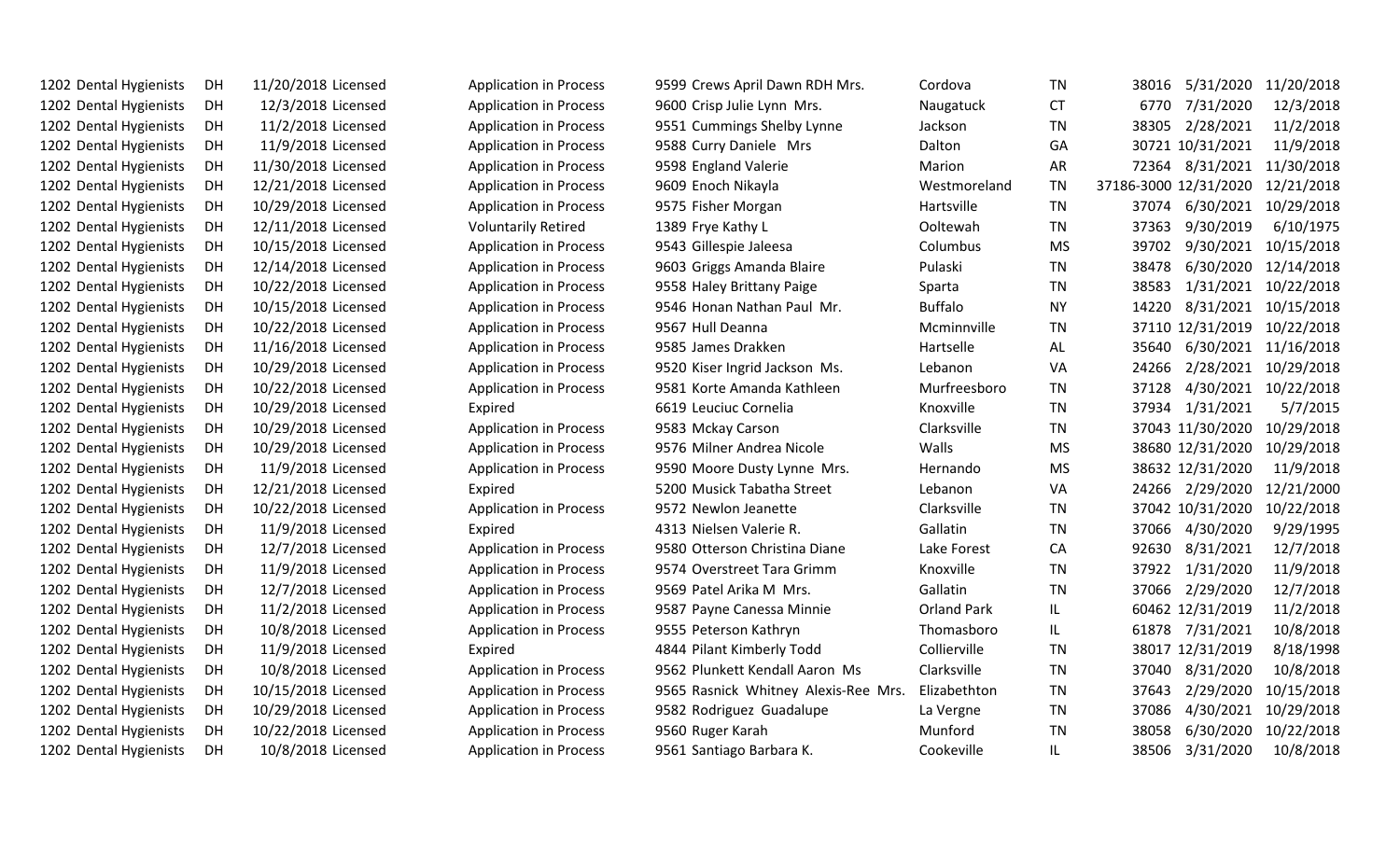| 1202 Dental Hygienists | DH | 10/8/2018 Licensed             | <b>Application in Process</b> | 9547 Shields Kelsey Leann          | Pontotoc            | MS.       | 4/30/2020<br>38863 | 10/8/2018  |
|------------------------|----|--------------------------------|-------------------------------|------------------------------------|---------------------|-----------|--------------------|------------|
| 1202 Dental Hygienists | DH | 10/29/2018 Licensed            | <b>Application in Process</b> | 9584 Simmons Chenae Breann         | Sparta              | <b>TN</b> | 38583<br>9/30/2020 | 10/29/2018 |
| 1202 Dental Hygienists | DH | 12/7/2018 Licensed             | <b>Application in Process</b> | 9571 Sims Sabrina Denise           | Decatur             | GA        | 30030<br>9/30/2021 | 12/7/2018  |
| 1202 Dental Hygienists | DH | 12/14/2018 Licensed            | <b>Application in Process</b> | 9602 Stewart Katie Elaine Miss     | Horn Lake           | <b>MS</b> | 38637 11/30/2020   | 12/14/2018 |
| 1202 Dental Hygienists | DH | 10/15/2018 Licensed            | <b>Application in Process</b> | 9568 Stuffle Kristie               | Morristown          | TN        | 3/31/2020<br>37813 | 10/15/2018 |
| 1202 Dental Hygienists | DH | 11/20/2018 Licensed            | <b>Application in Process</b> | 9597 Thomas Madison Alexandra Mrs. | Mount Juliet        | TN        | 5/31/2020<br>37122 | 11/20/2018 |
| 1202 Dental Hygienists | DH | 11/30/2018 Licensed            | <b>Application in Process</b> | 9589 Todd Lona Sue Ms              | Centreville         | <b>MD</b> | 6/30/2020<br>21617 | 11/30/2018 |
| 1202 Dental Hygienists | DH | 12/14/2018 Licensed            | <b>Application in Process</b> | 9586 Wainscott Cassandra           | Adams               | <b>TN</b> | 8/31/2020<br>37010 | 12/14/2018 |
| 1202 Dental Hygienists | DH | 10/22/2018 Licensed            | <b>Application in Process</b> | 9570 Washburn Chelsea Brooke       | Ft Walton Bch       | FL.       | 32547 12/31/2019   | 10/22/2018 |
| 1202 Dental Hygienists | DH | 10/22/2018 Licensed            | Expired                       | 8659 Wilkinson Lauren Elaine       | Memphis             | ΤN        | 9/30/2021<br>38117 | 3/11/2016  |
| 1202 Dental Hygienists | DH | 11/5/2018 Licensed             | <b>Application in Process</b> | 9592 Williams Cheri Lee            | Kalamazoo           | MI        | 49004<br>6/30/2021 | 11/5/2018  |
| 1202 Dental Hygienists | DH | 12/21/2018 Licensed            | <b>Application in Process</b> | 9591 Wise Susan Ann                | Austin              | <b>TX</b> | 8/31/2020<br>78750 | 12/21/2018 |
| 1202 Dental Hygienists | DH | 12/17/2018 Voluntarily Retired | Licensed                      | 1922 Alekos Theodora K             | N/A                 | <b>TN</b> | 99999 12/31/2018   | 2/9/1979   |
| 1202 Dental Hygienists | DH | 1/7/2019 Voluntarily Retired   | Licensed                      | 5939 Allegood Maranda Marie        | North Pole          | АK        | 99705 11/30/2019   | 12/21/2004 |
| 1202 Dental Hygienists | DH | 10/24/2018 Voluntarily Retired | Licensed                      | 6843 Bickerstaff Mary Camille      | Amory               | <b>MS</b> | 1/31/2019<br>38821 | 11/7/2008  |
| 1202 Dental Hygienists | DH | 11/29/2018 Voluntarily Retired | Licensed                      | 1180 Brown Gail W                  | Greenbrier          | <b>TN</b> | 3/31/2019<br>37073 | 6/14/1974  |
| 1202 Dental Hygienists | DH | 12/18/2018 Voluntarily Retired | Licensed                      | 6154 Clawson-Jones Michelle Ann    | <b>Belle Chasse</b> | LA        | 4/30/2019<br>70037 | 9/20/2005  |
| 1202 Dental Hygienists | DH | 10/24/2018 Voluntarily Retired | Licensed                      | 7080 Cousins Rebecca Ann           | Ossipee             | <b>NH</b> | 2/28/2019<br>3864  | 4/16/2010  |
| 1202 Dental Hygienists | DH | 10/31/2018 Voluntarily Retired | Licensed                      | 432 Dehart Jerilynn G              | Morristown          | <b>TN</b> | 37813 10/31/2018   | 1/1/1975   |
| 1202 Dental Hygienists | DH | 10/16/2018 Voluntarily Retired | Licensed                      | 4959 Dill Anitra Leeann            | Jackson             | TN        | 38305 11/30/2018   | 6/23/1999  |
| 1202 Dental Hygienists | DH | 10/24/2018 Voluntarily Retired | Licensed                      | 8145 Duley Salina Gwynne           | Paducah             | ΚY        | 42001 10/31/2018   | 5/16/2014  |
| 1202 Dental Hygienists | DH | 11/2/2018 Voluntarily Retired  | Licensed                      | 4837 Gott Sonia Carol              | Maryville           | TN        | 37804 11/30/2018   | 8/3/1998   |
| 1202 Dental Hygienists | DH | 1/4/2019 Voluntarily Retired   | Licensed                      | 1203 Gryder Sharon B               | Erwin               | <b>TN</b> | 37650 12/31/2018   | 6/14/1974  |
| 1202 Dental Hygienists | DH | 12/11/2018 Voluntarily Retired | Licensed                      | 1369 Hotard Teresa M               | Brookhaven          | GA        | 30319 1/31/2019    | 6/10/1975  |
| 1202 Dental Hygienists | DH | 11/27/2018 Voluntarily Retired | Licensed                      | 3440 Jenkins Vanessa Frazier       | Ooltewah            | <b>TN</b> | 37363<br>1/31/2019 | 6/29/1990  |
| 1202 Dental Hygienists | DH | 10/26/2018 Voluntarily Retired | Licensed                      | 769 Journey Monna R                | Nashville           | TN        | 1/31/2019<br>37211 | 1/1/1975   |
| 1202 Dental Hygienists | DH | 12/7/2018 Voluntarily Retired  | Expired                       | 1310 Lewallen Susan B              | Memphis             | TN        | 38117<br>9/30/2018 | 12/13/1974 |
| 1202 Dental Hygienists | DH | 10/11/2018 Voluntarily Retired | Licensed                      | 6858 Libman Catherine              | Murfreesboro        | <b>TN</b> | 37130 10/31/2018   | 2/13/2009  |
| 1202 Dental Hygienists | DH | 10/26/2018 Voluntarily Retired | Licensed                      | 6152 Linville Sherri Lynn          | Johnson City        | <b>TN</b> | 37604 12/31/2018   | 9/27/2005  |
| 1202 Dental Hygienists | DH | 12/5/2018 Voluntarily Retired  | Licensed                      | 923 Long Brenda J                  | Knoxville           | <b>TN</b> | 37931<br>3/31/2020 | 1/1/1975   |
| 1202 Dental Hygienists | DH | 1/2/2019 Voluntarily Retired   | Licensed                      | 4993 Mallasch Kelli Lynn           | Elizabethton        | TN        | 1/31/2019<br>37643 | 7/22/1999  |
| 1202 Dental Hygienists | DH | 1/7/2019 Voluntarily Retired   | Licensed                      | 1883 Mansolino Cheril L            | Dickson             | TN        | 37055 12/31/2018   | 9/11/1978  |
| 1202 Dental Hygienists | DH | 11/7/2018 Voluntarily Retired  | Licensed                      | 6082 Mccall Emily Rose             | Lebanon             | <b>TN</b> | 37087 10/31/2018   | 7/7/2005   |
| 1202 Dental Hygienists | DH | 1/3/2019 Voluntarily Retired   | Licensed                      | 7339 Mcdavid Julia Anne            | Knoxville           | <b>TN</b> | 37918 12/31/2018   | 6/2/2011   |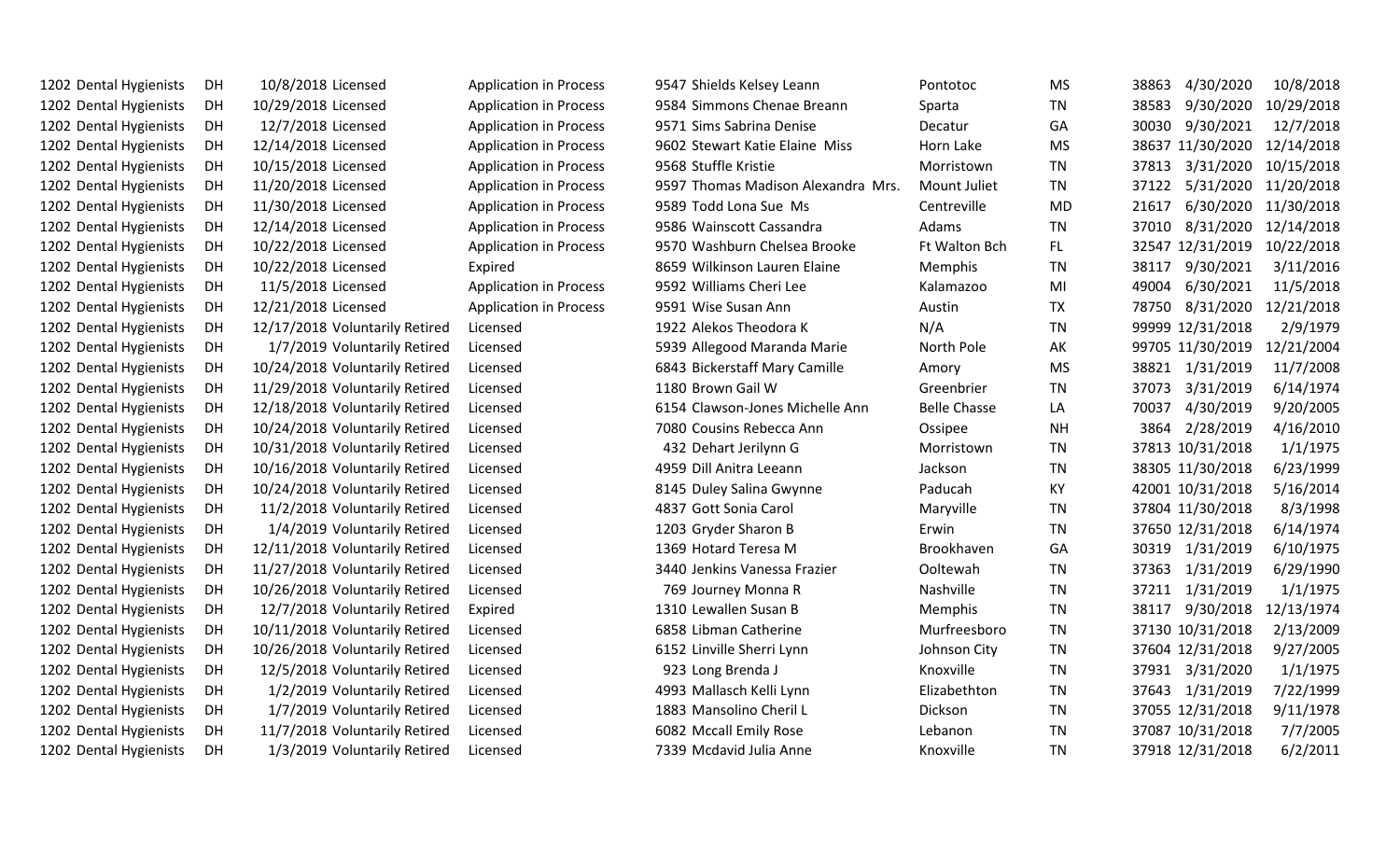| 1202 Dental Hygienists | DH | 12/13/2018 Voluntarily Retired | Licensed                      | 7802 Meares Beverly Breeden       | <b>Bristol</b> | TN        | 37620 12/31/2018      | 11/30/2012           |
|------------------------|----|--------------------------------|-------------------------------|-----------------------------------|----------------|-----------|-----------------------|----------------------|
| 1202 Dental Hygienists | DH | 10/11/2018 Voluntarily Retired | Licensed                      | 6513 Mills Caroline Estelle       | Hendersonville | TN        | 37075 1/31/2020       | 6/22/2007            |
| 1202 Dental Hygienists | DH | 10/31/2018 Voluntarily Retired | Licensed                      | 7988 Parvin Amber Lyn             | Lake Cormorant | <b>MS</b> | 38641 10/31/2018      | 7/16/2013            |
| 1202 Dental Hygienists | DH | 1/7/2019 Voluntarily Retired   | Licensed                      | 3727 Ramsey Lisa R                | Monroe         | <b>NC</b> | 28110 8/31/2020       | 7/20/1992            |
| 1202 Dental Hygienists | DH | 12/18/2018 Voluntarily Retired | Licensed                      | 6707 Russell Brittany Renae       | Kingsport      | TN        | 37664 12/31/2018      | 5/23/2008            |
| 1202 Dental Hygienists | DH | 10/31/2018 Voluntarily Retired | Licensed                      | 4681 Sanford Carroll Lynn         | Franklin       | <b>TN</b> | 37067<br>6/30/2021    | 9/7/2015             |
| 1202 Dental Hygienists | DH | 12/3/2018 Voluntarily Retired  | Licensed                      | 5790 Smith Misty Dawn             | Pikeville      | TN        | 37367 11/30/2018      | 5/26/2004            |
| 1202 Dental Hygienists | DH | 1/4/2019 Voluntarily Retired   | Licensed                      | 2200 Still Laura L                | Knoxville      | <b>TN</b> | 4/30/2020<br>37914    | 7/24/1980            |
| 1202 Dental Hygienists | DH | 1/4/2019 Voluntarily Retired   | Licensed                      | 6163 Stocks J. Gigi               | Franklin       | <b>TN</b> | 37064 12/31/2018      | 10/19/2005           |
| 1202 Dental Hygienists | DH | 12/7/2018 Voluntarily Retired  | Licensed                      | 2757 Taylor Katherine A           | Murfreesboro   | <b>TN</b> | 3/31/2019<br>37130    | 7/16/1984            |
| 1202 Dental Hygienists | DH | 11/19/2018 Voluntarily Retired | Licensed                      | 7033 Tillman Jaye Leslie          | Crestview      | FL.       | 8/31/2019<br>32539    | 10/30/2009           |
| 1202 Dental Hygienists | DH | 1/4/2019 Voluntarily Retired   | Licensed                      | 7995 Watts Candace Marie          | Lebanon        | <b>TN</b> | 37087 10/31/2019      | 7/16/2013            |
| 1202 Dental Hygienists | DH | 11/7/2018 Voluntarily Retired  | Licensed                      | 2480 Wilds Linda K                | Knoxville      | <b>TN</b> | 37918-9525 11/30/2018 | 6/29/1982            |
| 1202 Dental Hygienists | DH | 12/11/2018 Voluntarily Retired | Licensed                      | 8431 Wisdom Fara Suzanne          | Glenmora       | LA        | 71433 10/31/2020      | 6/12/2015            |
| 1222 Dental Assistants | DA | 10/26/2018 Registered          | <b>Application in Process</b> | 25363 Acuna Navarro Randi Arcelia | Morristown     | TN        | 5/31/2020<br>37814    | 10/26/2018           |
| 1222 Dental Assistants | DA | 12/7/2018 Registered           | <b>Application in Process</b> | 25471 Ahumada Vanessa             | Antioch        | <b>TN</b> | 6/30/2021<br>37013    | 12/7/2018            |
| 1222 Dental Assistants | DA | 10/8/2018 Registered           | <b>Application in Process</b> | 25261 Allen Wendy                 | Sparta         | TN        | 38583<br>1/31/2020    | 10/8/2018            |
| 1222 Dental Assistants | DA | 10/26/2018 Registered          | <b>Application in Process</b> | 25287 Amaya Andrea                | Nashville      | TN        | 37210<br>9/30/2020    | 10/26/2018           |
| 1222 Dental Assistants | DA | 12/17/2018 Registered          | Expired                       | 18762 Anderson Tiffany Chanelle   | Milan          | <b>TN</b> | 38358<br>9/30/2021    | 12/7/2015            |
| 1222 Dental Assistants | DA | 11/2/2018 Registered           | <b>Application in Process</b> | 25249 Aragonez Brenda Nayely      | Hernando       | <b>MS</b> | 38632<br>3/31/2020    | 11/2/2018            |
| 1222 Dental Assistants | DA | 10/11/2018 Registered          | <b>Application in Process</b> | 25181 Armendariz Taylor           | Knoxville      | TN        | 37912 11/30/2019      | 10/11/2018           |
| 1222 Dental Assistants | DA | 10/11/2018 Registered          | <b>Application in Process</b> | 25182 Arnold Lydia Caroline       | Philadelphia   | TN        | 37846 10/31/2019      | 10/11/2018           |
| 1222 Dental Assistants | DA | 10/22/2018 Registered          | Expired                       | 20229 Arnold Tabitha Lynn         | Shelbyville    | TN        | 7/31/2021<br>37160    | 10/7/2017            |
| 1222 Dental Assistants | DA | 10/15/2018 Registered          | <b>Application in Process</b> | 25120 Atkins Brittany Leann Ms    | Erin           | TN        | 2/28/2021<br>37061    | 10/15/2018           |
| 1222 Dental Assistants | DA | 10/22/2018 Registered          | <b>Application in Process</b> | 25332 Austin Amanda               | Manchester     | TN        | 37355 11/30/2019      | 10/22/2018           |
| 1222 Dental Assistants | DA | 10/8/2018 Registered           | <b>Application in Process</b> | 25259 Axtman Danica Joy           | Devils Lake    | <b>ND</b> | 58301 12/31/2020      | 10/8/2018            |
| 1222 Dental Assistants | DA | 11/2/2018 Registered           | Expired                       | 11485 Ayers Cassie Linette        | Mc Minnville   | TN        | 37110 10/31/2021      | 1/18/2007            |
| 1222 Dental Assistants | DA | 10/25/2018 Registered          | Expired                       | 21549 Baca Karen                  | Hixson         | TN        | 4/30/2021<br>37343    | 7/7/2017             |
| 1222 Dental Assistants | DA | 11/7/2018 Registered           | <b>Application in Process</b> | 25385 Baker Baylnn                | Manchester     | <b>TN</b> | 37355<br>1/31/2021    | 11/7/2018            |
| 1222 Dental Assistants | DA | 12/17/2018 Registered          | <b>Application in Process</b> | 25577 Baker Kaitlyn Ann Ms        | Cedar Hill     | TN        | 4/30/2020<br>37032    | 12/17/2018           |
| 1222 Dental Assistants | DA | 10/26/2018 Registered          | <b>Application in Process</b> | 25379 Bane Megan Brooke           | Gordonsville   | <b>TN</b> | 38563<br>3/31/2021    | 10/26/2018           |
| 1222 Dental Assistants | DA | 11/16/2018 Registered          | <b>Application in Process</b> | 25376 Barber Savanah              | Maryville      | TN        | 37801<br>5/31/2020    | 11/16/2018           |
| 1222 Dental Assistants | DA | 10/19/2018 Registered          | <b>Application in Process</b> | 24760 Barnes Yancey Denise Ms     | Memphis        | <b>TN</b> | 38118<br>8/31/2020    | 10/19/2018           |
| 1222 Dental Assistants | DA | 10/26/2018 Registered          | <b>Application in Process</b> | 25320 Barrett Rebekah Suzanne     | Altamont       | <b>TN</b> | 37301                 | 5/31/2021 10/26/2018 |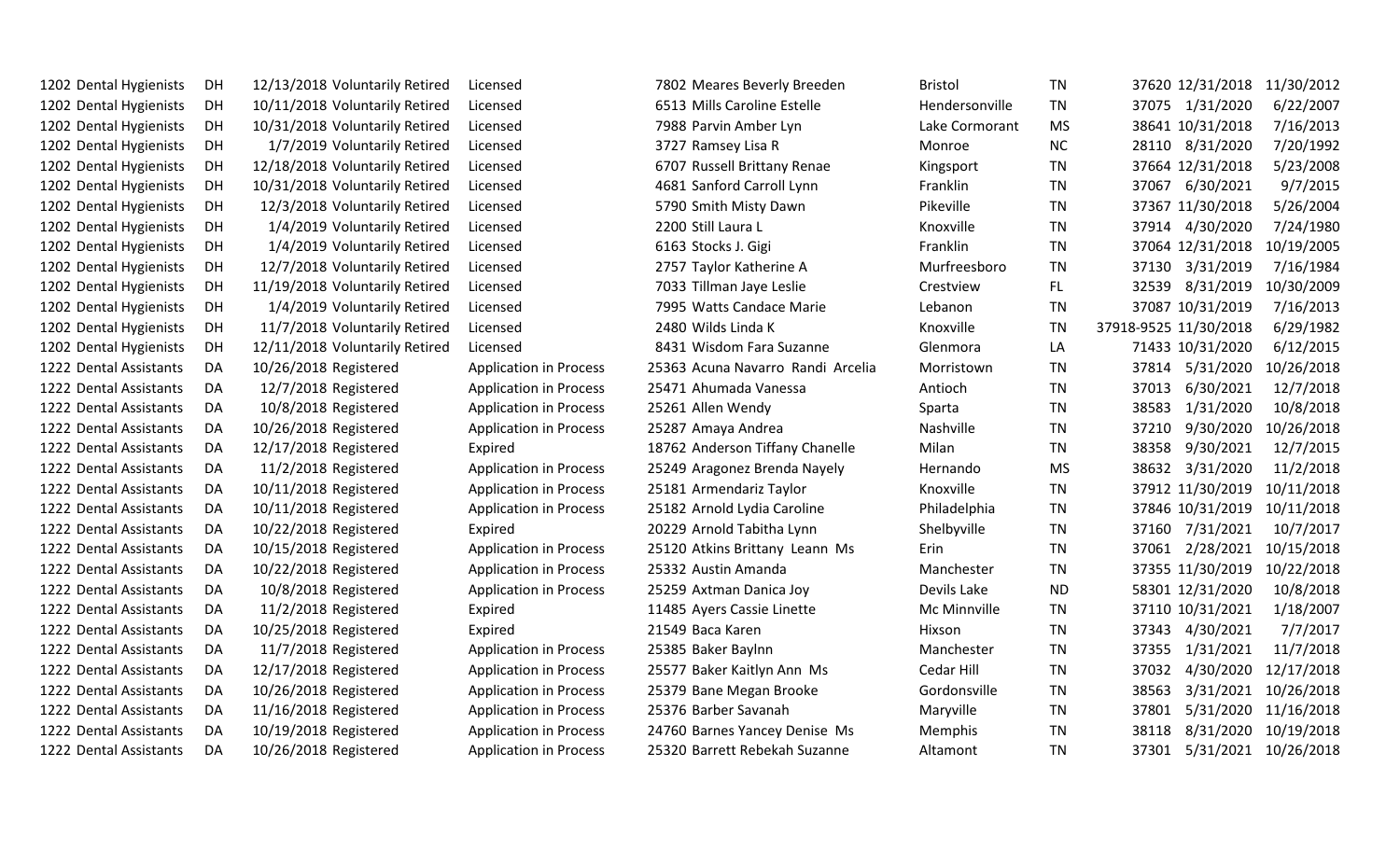| 1222 Dental Assistants | DA | 12/3/2018 Registered  | <b>Application in Process</b> | 25540 Bass Varonica Paige Miss        | Lamar               | <b>MS</b> | 38642 12/31/2019   | 12/3/2018  |
|------------------------|----|-----------------------|-------------------------------|---------------------------------------|---------------------|-----------|--------------------|------------|
| 1222 Dental Assistants | DA | 10/22/2018 Registered | <b>Application in Process</b> | 25338 Baxter Jordyn                   | Decherd             | <b>TN</b> | 37324 1/31/2020    | 10/22/2018 |
| 1222 Dental Assistants | DA | 11/16/2018 Registered | <b>Application in Process</b> | 25288 Belcher Cassie Leigh            | Madisonville        | <b>TN</b> | 37354<br>6/30/2021 | 11/16/2018 |
| 1222 Dental Assistants | DA | 10/26/2018 Registered | <b>Application in Process</b> | 25377 Belk Jaiden                     | Knoxville           | <b>TN</b> | 9/30/2020<br>37922 | 10/26/2018 |
| 1222 Dental Assistants | DA | 10/19/2018 Registered | <b>Application in Process</b> | 25342 Bellamy Madison                 | <b>Mount Carmel</b> | TN        | 7/31/2021<br>37645 | 10/19/2018 |
| 1222 Dental Assistants | DA | 11/8/2018 Registered  | <b>Application in Process</b> | 25500 Bellamy Samantha                | <b>Brush Creek</b>  | <b>TN</b> | 5/31/2021<br>38547 | 11/8/2018  |
| 1222 Dental Assistants | DA | 11/2/2018 Registered  | <b>Application in Process</b> | 25434 Bennett Brooklynne              | Chapel Hill         | <b>TN</b> | 37034<br>8/31/2020 | 11/2/2018  |
| 1222 Dental Assistants | DA | 11/2/2018 Registered  | <b>Voluntarily Retired</b>    | 9157 Billings Norine Dorothy          | Clarksville         | <b>TN</b> | 37040<br>1/31/2021 | 8/13/2002  |
| 1222 Dental Assistants | DA | 12/3/2018 Registered  | Expired                       | 6688 Blair Marty A.                   | Rogersville         | <b>TN</b> | 37857 12/31/2019   | 6/6/1996   |
| 1222 Dental Assistants | DA | 10/22/2018 Registered | <b>Application in Process</b> | 25351 Blevins Amber                   | Morristown          | <b>TN</b> | 37814 11/30/2020   | 10/22/2018 |
| 1222 Dental Assistants | DA | 11/2/2018 Registered  | <b>Application in Process</b> | 25369 Boucher Sharon Lynn             | Lafollette          | <b>TN</b> | 7/31/2020<br>37766 | 11/2/2018  |
| 1222 Dental Assistants | DA | 10/26/2018 Registered | <b>Application in Process</b> | 25368 Bowden Emily                    | Harriman            | TN        | 8/31/2020<br>37748 | 10/26/2018 |
| 1222 Dental Assistants | DA | 10/8/2018 Registered  | <b>Application in Process</b> | 25204 Bowen Mackenzie                 | Brentwood           | <b>TN</b> | 37027 12/31/2019   | 10/8/2018  |
| 1222 Dental Assistants | DA | 11/2/2018 Registered  | <b>Application in Process</b> | 25437 Bowers Olivia                   | Knoxville           | <b>TN</b> | 37914<br>6/30/2020 | 11/2/2018  |
| 1222 Dental Assistants | DA | 11/16/2018 Registered | <b>Application in Process</b> | 25199 Bowman Ashley Nicole            | <b>Bristol</b>      | <b>TN</b> | 37620 12/31/2019   | 11/16/2018 |
| 1222 Dental Assistants | DA | 12/7/2018 Registered  | <b>Application in Process</b> | 25563 Bowman Lashawnda Monique Ms.    | Nashville           | <b>TN</b> | 4/30/2021<br>37208 | 12/7/2018  |
| 1222 Dental Assistants | DA | 12/17/2018 Registered | <b>Application in Process</b> | 25586 Boyd Shavannah Dawn             | Clarksville         | <b>TN</b> | 9/30/2020<br>37042 | 12/17/2018 |
| 1222 Dental Assistants | DA | 10/22/2018 Registered | <b>Application in Process</b> | 25194 Bright Olivia Mirela-Ann        | Sevierville         | <b>TN</b> | 2/28/2021<br>37862 | 10/22/2018 |
| 1222 Dental Assistants | DA | 11/20/2018 Registered | <b>Application in Process</b> | 25491 Britton Chasten Ryean           | Altamont            | <b>TN</b> | 4/30/2021<br>37301 | 11/20/2018 |
| 1222 Dental Assistants | DA | 11/16/2018 Registered | <b>Application in Process</b> | 25323 Broglin Helen Michelle          | Ripley              | <b>TN</b> | 38063 11/30/2019   | 11/16/2018 |
| 1222 Dental Assistants | DA | 12/7/2018 Registered  | <b>Application in Process</b> | 25554 Brooks Kelly Ann                | Whitesburg          | <b>TN</b> | 1/31/2021<br>37891 | 12/7/2018  |
| 1222 Dental Assistants | DA | 12/17/2018 Registered | <b>Application in Process</b> | 25372 Brooks Monique Lashae           | Knoxville           | TN        | 3/31/2021<br>37914 | 12/17/2018 |
| 1222 Dental Assistants | DA | 11/30/2018 Registered | <b>Application in Process</b> | 25188 Brown Ebonie                    | Memphis             | <b>TN</b> | 7/31/2020<br>38128 | 11/30/2018 |
| 1222 Dental Assistants | DA | 11/7/2018 Registered  | <b>Application in Process</b> | 25472 Buckley Carol                   | Kingston            | <b>TN</b> | 6/30/2020<br>37763 | 11/7/2018  |
| 1222 Dental Assistants | DA | 12/7/2018 Registered  | <b>Application in Process</b> | 25509 Burkeen Whitney Lee Miss        | Hardin              | KY        | 6/30/2021<br>42048 | 12/7/2018  |
| 1222 Dental Assistants | DA | 11/16/2018 Registered | <b>Application in Process</b> | 25492 Busby Lillie Day Mrs.           | Cordova             | <b>TN</b> | 8/31/2021<br>38018 | 11/16/2018 |
| 1222 Dental Assistants | DA | 10/19/2018 Registered | <b>Application in Process</b> | 25185 Butler Fernecha Lashun          | Cordova             | <b>TN</b> | 38016<br>9/30/2021 | 10/19/2018 |
| 1222 Dental Assistants | DA | 10/11/2018 Registered | <b>Application in Process</b> | 25273 Butler Jermaine                 | Cordova             | <b>TN</b> | 5/31/2021<br>38018 | 10/11/2018 |
| 1222 Dental Assistants | DA | 12/7/2018 Registered  | <b>Application in Process</b> | 25463 Butler Kayla S                  | Smyrna              | <b>TN</b> | 37167<br>9/30/2020 | 12/7/2018  |
| 1222 Dental Assistants | DA | 12/3/2018 Registered  | Expired                       | 19188 Buttrey Paula Huckaba           | Knoxville           | <b>TN</b> | 37918<br>3/31/2021 | 6/10/2015  |
| 1222 Dental Assistants | DA | 10/26/2018 Registered | <b>Application in Process</b> | 25371 Byram Andrew                    | Knoxville           | <b>TN</b> | 37923<br>2/29/2020 | 10/26/2018 |
| 1222 Dental Assistants | DA | 11/2/2018 Registered  | <b>Application in Process</b> | 24956 Cain Michaela                   | Murfreesboro        | TN        | 37129<br>5/31/2021 | 11/2/2018  |
| 1222 Dental Assistants | DA | 12/17/2018 Registered | <b>Application in Process</b> | 25558 Calabrese Kelley Elizabeth Mrs. | Brentwood           | <b>TN</b> | 37027<br>2/29/2020 | 12/17/2018 |
| 1222 Dental Assistants | DA | 10/8/2018 Registered  | <b>Application in Process</b> | 25236 Cameron Kiasia                  | Scottsboro          | AL        | 35768 12/31/2020   | 10/8/2018  |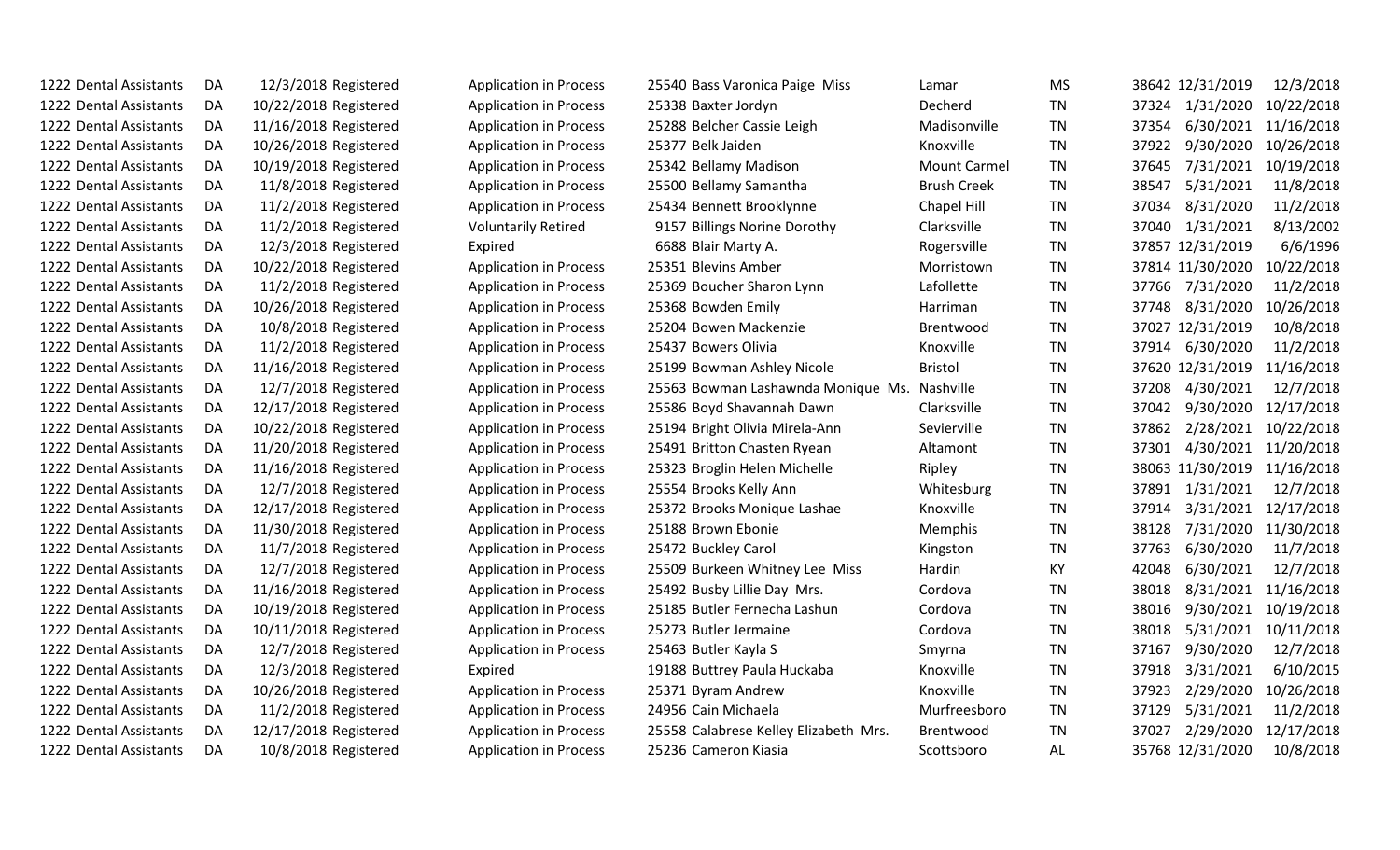| 1222 Dental Assistants | DA. | 11/7/2018 Registered  | <b>Application in Process</b> | 25191 Campbell Kayla Renee     | Cleveland          | <b>TN</b> | 37312 | 5/31/2020        | 11/7/2018  |
|------------------------|-----|-----------------------|-------------------------------|--------------------------------|--------------------|-----------|-------|------------------|------------|
| 1222 Dental Assistants | DA  | 10/26/2018 Registered | <b>Application in Process</b> | 25358 Carman Cassondra Frink   | Clarksville        | <b>TN</b> | 37043 | 9/30/2020        | 10/26/2018 |
| 1222 Dental Assistants | DA  | 10/18/2018 Registered | <b>Closed Application</b>     | 24004 Carpenter Jalen Ms       | Antioch            | TN        | 37013 | 2/29/2020        | 10/18/2018 |
| 1222 Dental Assistants | DA  | 12/21/2018 Registered | <b>Application in Process</b> | 25555 Carter Jerrica Ann       | Kingsport          | TN        | 37660 | 1/31/2021        | 12/21/2018 |
| 1222 Dental Assistants | DA  | 11/2/2018 Registered  | <b>Application in Process</b> | 25375 Castillo Mary C          | Knoxville          | <b>TN</b> | 37919 | 1/31/2020        | 11/2/2018  |
| 1222 Dental Assistants | DA  | 11/2/2018 Registered  | <b>Application in Process</b> | 25392 Cheatham Virginia Lynn   | <b>Spring Hill</b> | <b>TN</b> | 37174 | 9/30/2021        | 11/2/2018  |
| 1222 Dental Assistants | DA  | 10/26/2018 Registered | <b>Application in Process</b> | 25336 Childress Ansley Rhea    | Chapel Hill        | TN        | 37034 | 6/30/2021        | 10/26/2018 |
| 1222 Dental Assistants | DA  | 11/2/2018 Registered  | <b>Application in Process</b> | 25380 Clark Alexandria Grace   | Franklin           | <b>TN</b> | 37064 | 9/30/2020        | 11/2/2018  |
| 1222 Dental Assistants | DA  | 11/30/2018 Registered | <b>Application in Process</b> | 25556 Clark Ariel Belle        | Kingsport          | <b>TN</b> | 37660 | 5/31/2020        | 11/30/2018 |
| 1222 Dental Assistants | DA  | 12/7/2018 Registered  | <b>Application in Process</b> | 25567 Claybrook Tessa          | Clarksville        | TN        | 37042 | 3/31/2020        | 12/7/2018  |
| 1222 Dental Assistants | DA  | 12/21/2018 Registered | <b>Application in Process</b> | 25373 Click Jordan             | Knoxville          | <b>TN</b> | 37923 | 6/30/2021        | 12/21/2018 |
| 1222 Dental Assistants | DA  | 11/30/2018 Registered | <b>Application in Process</b> | 25559 Cobble Lexus             | Sevierville        | <b>TN</b> | 37876 | 3/31/2021        | 11/30/2018 |
| 1222 Dental Assistants | DA  | 11/2/2018 Registered  | <b>Application in Process</b> | 25436 Coke Britni Christina    | Clarksville        | <b>TN</b> | 37042 | 8/31/2021        | 11/2/2018  |
| 1222 Dental Assistants | DA  | 12/21/2018 Registered | Expired                       | 22890 Cole Tracey Lynne        | Abingdon           | VA        | 24211 | 5/31/2020        | 4/21/2017  |
| 1222 Dental Assistants | DA  | 11/30/2018 Registered | <b>Application in Process</b> | 25151 Coleman Cecorya          | Ripley             | TN        | 38063 | 4/30/2021        | 11/30/2018 |
| 1222 Dental Assistants | DA  | 10/8/2018 Registered  | <b>Application in Process</b> | 25137 Collins Ashley Nicole    | Maryville          | TN        | 37804 | 3/31/2021        | 10/8/2018  |
| 1222 Dental Assistants | DA  | 11/2/2018 Registered  | <b>Application in Process</b> | 25421 Collins Lindsey          | Lenoir City        | TN        | 37772 | 9/30/2021        | 11/2/2018  |
| 1222 Dental Assistants | DA  | 11/2/2018 Registered  | <b>Application in Process</b> | 25390 Conner Kayla             | Murfreesboro       | <b>TN</b> | 37129 | 6/30/2021        | 11/2/2018  |
| 1222 Dental Assistants | DA  | 11/2/2018 Registered  | <b>Application in Process</b> | 25410 Crafton Hannah           | Franklin           | <b>TN</b> | 37064 | 3/31/2020        | 11/2/2018  |
| 1222 Dental Assistants | DA  | 10/22/2018 Registered | <b>Application in Process</b> | 25343 Cravens Samantha         | Clarkrange         | <b>TN</b> | 38553 | 6/30/2020        | 10/22/2018 |
| 1222 Dental Assistants | DA  | 12/17/2018 Registered | <b>Application in Process</b> | 25579 Cribbs Savannah          | Maryville          | <b>TN</b> | 37803 | 2/29/2020        | 12/17/2018 |
| 1222 Dental Assistants | DA  | 12/3/2018 Registered  | Expired                       | 15495 Crittenden Britni Mccosh | Riceville          | <b>TN</b> | 37370 | 4/30/2020        | 10/22/2010 |
| 1222 Dental Assistants | DA  | 12/19/2018 Registered | <b>Application in Process</b> | 25315 Crump Jade               | Cordova            | <b>TN</b> | 38018 | 6/30/2020        | 12/19/2018 |
| 1222 Dental Assistants | DA  | 11/13/2018 Registered | <b>Application in Process</b> | 25340 Cruz Valencia Dominique  | Murfreesboro       | TN        |       | 37129 11/30/2020 | 11/13/2018 |
| 1222 Dental Assistants | DA  | 12/17/2018 Registered | <b>Application in Process</b> | 25530 Cruz Velazquez Vanesa    | Nashville          | TN        | 37211 | 1/31/2020        | 12/17/2018 |
| 1222 Dental Assistants | DA  | 11/30/2018 Registered | <b>Application in Process</b> | 25482 Csutoros Elizabeth       | Rocky Top          | <b>TN</b> | 37769 | 2/29/2020        | 11/30/2018 |
| 1222 Dental Assistants | DA  | 10/22/2018 Registered | <b>Application in Process</b> | 24963 Curtis Lisa M            | Nashville          | <b>TN</b> | 37209 | 6/30/2021        | 10/22/2018 |
| 1222 Dental Assistants | DA  | 11/21/2018 Registered | <b>Application in Process</b> | 25504 Dacus Megan Mulloy       | Nashville          | <b>TN</b> | 37205 | 5/31/2020        | 11/21/2018 |
| 1222 Dental Assistants | DA  | 11/7/2018 Registered  | <b>Application in Process</b> | 25467 Davis Candice            | Clarksville        | <b>TN</b> | 37042 | 5/31/2020        | 11/7/2018  |
| 1222 Dental Assistants | DA  | 10/8/2018 Registered  | <b>Application in Process</b> | 25228 Dean Erica               | Clarksville        | <b>TN</b> | 37043 | 3/31/2020        | 10/8/2018  |
| 1222 Dental Assistants | DA  | 11/7/2018 Registered  | <b>Application in Process</b> | 25352 Dean Hailee Necole       | Lebanon            | <b>TN</b> | 37090 | 5/31/2020        | 11/7/2018  |
| 1222 Dental Assistants | DA  | 10/15/2018 Registered | Expired                       | 3439 Dearmin Missy R           | <b>Sugar Tree</b>  | TN        | 38380 | 6/30/2020        | 6/25/1990  |
| 1222 Dental Assistants | DA  | 12/21/2018 Registered | <b>Application in Process</b> | 25608 Deaton Sarah             | Mcminnville        | <b>TN</b> | 37110 | 5/31/2020        | 12/21/2018 |
| 1222 Dental Assistants | DA  | 10/8/2018 Registered  | <b>Application in Process</b> | 25286 Dickson Haleigh          | Murfreesboro       | <b>TN</b> | 37130 | 7/31/2021        | 10/8/2018  |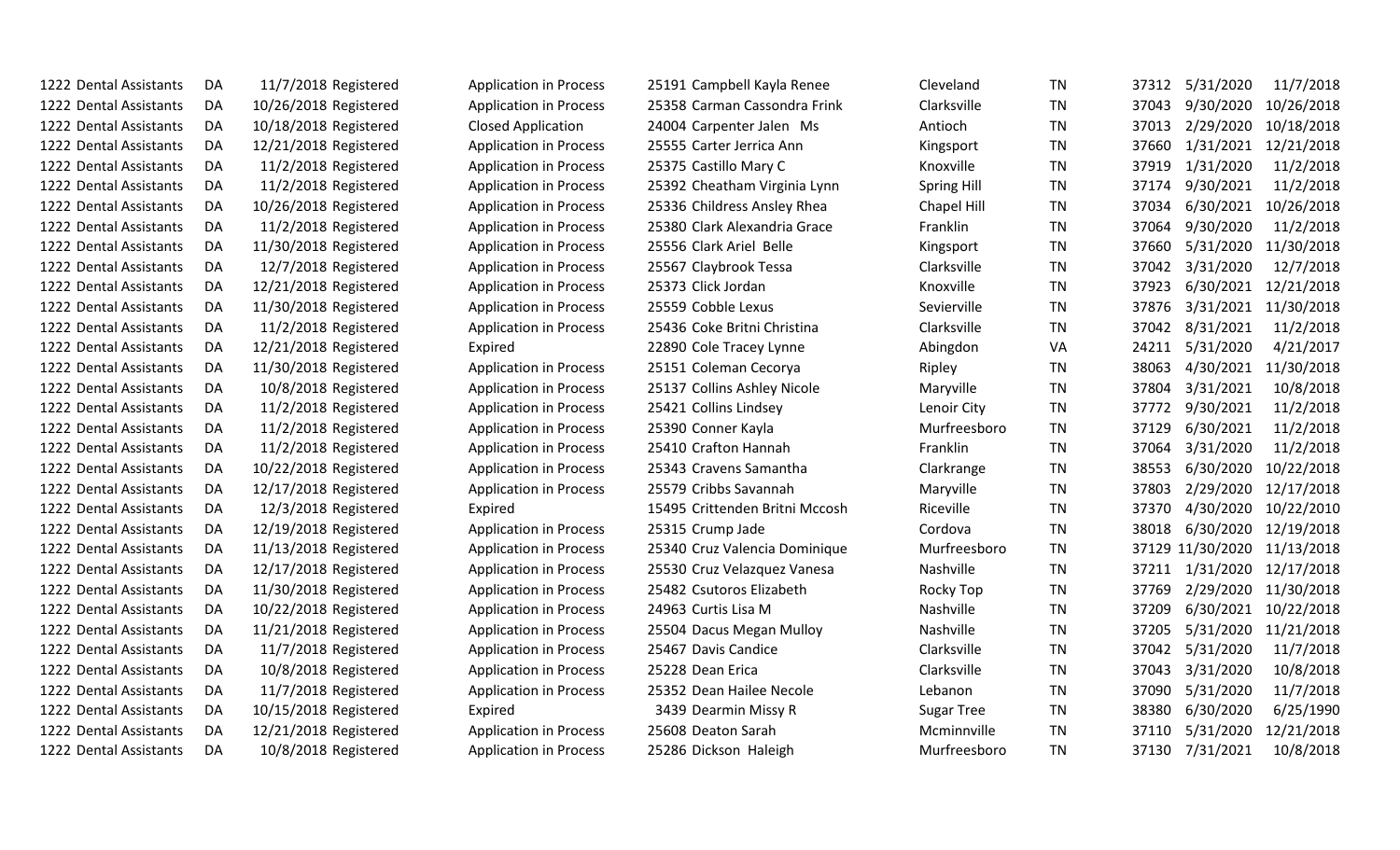| 1222 Dental Assistants | DA |                       | <b>Application in Process</b> | 25269 Dinardo Charli Ashlyn           | Fairview           | TN        | 2/29/2020<br>37062      | 10/8/2018  |
|------------------------|----|-----------------------|-------------------------------|---------------------------------------|--------------------|-----------|-------------------------|------------|
|                        |    | 10/8/2018 Registered  |                               |                                       |                    |           |                         |            |
| 1222 Dental Assistants | DA | 11/2/2018 Registered  | <b>Application in Process</b> | 25429 Donoho Jaci                     | Thompsons Stn      | <b>TN</b> | 37179<br>2/29/2020      | 11/2/2018  |
| 1222 Dental Assistants | DA | 11/2/2018 Registered  | <b>Application in Process</b> | 25431 Douglas Jamiesha                | Clarksville        | <b>TN</b> | 1/31/2021<br>37040      | 11/2/2018  |
| 1222 Dental Assistants | DA | 10/29/2018 Registered | Expired                       | 12850 Dowdy Tammy Denise              | Somerville         | <b>TN</b> | 38068<br>4/30/2021      | 7/7/2015   |
| 1222 Dental Assistants | DA | 11/6/2018 Registered  | Expired                       | 21427 Dunlap Kayla Renee              | Smithville         | <b>TN</b> | 37166<br>3/31/2020      | 11/3/2015  |
| 1222 Dental Assistants | DA | 10/8/2018 Registered  | <b>Application in Process</b> | 25172 Echols Terrinie                 | Memphis            | TN        | 38125<br>9/30/2020      | 10/8/2018  |
| 1222 Dental Assistants | DA | 11/7/2018 Registered  | <b>Application in Process</b> | 25465 Edwards Jamie Marie             | <b>Norris</b>      | <b>TN</b> | 37828-0864<br>2/29/2020 | 11/7/2018  |
| 1222 Dental Assistants | DA | 11/8/2018 Registered  | Expired                       | 22734 Elliott Lakin Jeneane           | Knoxville          | <b>TN</b> | 37923 12/31/2019        | 11/10/2016 |
| 1222 Dental Assistants | DA | 11/2/2018 Registered  | <b>Application in Process</b> | 25423 Erskine Elise Danielle          | Maryville          | <b>TN</b> | 37801<br>3/31/2021      | 11/2/2018  |
| 1222 Dental Assistants | DA | 11/30/2018 Registered | <b>Application in Process</b> | 25435 Estes Mersades Ann              | White Pine         | <b>TN</b> | 4/30/2020<br>37890      | 11/30/2018 |
| 1222 Dental Assistants | DA | 11/2/2018 Registered  | <b>Application in Process</b> | 25378 Evans Ashley                    | Knoxville          | <b>TN</b> | 37912 10/31/2021        | 11/2/2018  |
| 1222 Dental Assistants | DA | 12/7/2018 Registered  | <b>Application in Process</b> | 25541 Evans Erica                     | Memphis            | <b>TN</b> | 38118 6/30/2021         | 12/7/2018  |
| 1222 Dental Assistants | DA | 10/26/2018 Registered | <b>Application in Process</b> | 25366 Fadeley Savannah Elizabeth Mrs. | Vonore             | <b>TN</b> | 37885 12/31/2020        | 10/26/2018 |
| 1222 Dental Assistants | DA | 11/16/2018 Registered | Expired                       | 21832 Fischer Jacqueline Marie        | Antioch            | <b>TN</b> | 9/30/2021<br>37013      | 3/4/2016   |
| 1222 Dental Assistants | DA | 11/2/2018 Registered  | <b>Application in Process</b> | 25384 Fisher Nicole L.                | Lewisburg          | <b>TN</b> | 37091<br>1/31/2020      | 11/2/2018  |
| 1222 Dental Assistants | DA | 11/7/2018 Registered  | <b>Application in Process</b> | 25333 Flowers Krystal                 | Memphis            | <b>TN</b> | 38106 11/30/2020        | 11/7/2018  |
| 1222 Dental Assistants | DA | 11/2/2018 Registered  | <b>Application in Process</b> | 25422 Floyd Andrea Marie              | Pigeon Forge       | <b>TN</b> | 37863<br>7/31/2020      | 11/2/2018  |
| 1222 Dental Assistants | DA | 12/21/2018 Registered | <b>Application in Process</b> | 25319 Ford Forest                     | Fulton             | <b>MD</b> | 6/30/2020<br>20759      | 12/21/2018 |
| 1222 Dental Assistants | DA | 11/2/2018 Registered  | <b>Application in Process</b> | 25425 French Jordan                   | Murfreesboro       | <b>TN</b> | 37128 12/31/2019        | 11/2/2018  |
| 1222 Dental Assistants | DA | 12/17/2018 Registered | Expired                       | 15393 Fronabarger Carrie Caldwell     | Horn Lake          | <b>MS</b> | 38637<br>5/31/2021      | 8/27/2010  |
| 1222 Dental Assistants | DA | 11/2/2018 Registered  | <b>Application in Process</b> | 25433 Furones Alyssa                  | Lascassas          | <b>TN</b> | 37085<br>4/30/2020      | 11/2/2018  |
| 1222 Dental Assistants | DA | 11/2/2018 Registered  | <b>Application in Process</b> | 25420 Galindo April                   | Murfreesboro       | <b>TN</b> | 37129<br>1/31/2021      | 11/2/2018  |
| 1222 Dental Assistants | DA | 11/16/2018 Registered | <b>Application in Process</b> | 25034 Gama Arlene                     | Morristown         | TN        | 37814<br>9/30/2020      | 11/16/2018 |
| 1222 Dental Assistants | DA | 10/22/2018 Registered | <b>Application in Process</b> | 25341 Gardner Alicyah                 | Nashville          | <b>TN</b> | 37207<br>1/31/2020      | 10/22/2018 |
| 1222 Dental Assistants | DA | 10/18/2018 Registered | <b>Closed Application</b>     | 7684 Gatlin Kimberlie Lee             | Horn Lake          | MS        | 38637<br>1/31/2021      | 10/18/2018 |
| 1222 Dental Assistants | DA | 11/7/2018 Registered  | <b>Application in Process</b> | 25118 Gibbs Elizabeth Ann             | Cleveland          | <b>TN</b> | 37311<br>9/30/2021      | 11/7/2018  |
| 1222 Dental Assistants | DA | 11/8/2018 Registered  | <b>Application in Process</b> | 25136 Gibbs Kiara                     | Memphis            | <b>TN</b> | 38128<br>6/30/2021      | 11/8/2018  |
| 1222 Dental Assistants | DA | 11/30/2018 Registered | <b>Application in Process</b> | 25528 Gibson Rebekah                  | Jacksboro          | <b>TN</b> | 37757<br>6/30/2021      | 11/30/2018 |
| 1222 Dental Assistants | DA | 10/19/2018 Registered | <b>Application in Process</b> | 24744 Girley Porshe Ms.               | Marion             | <b>AR</b> | 6/30/2020<br>72364      | 10/19/2018 |
| 1222 Dental Assistants | DA | 10/22/2018 Registered | <b>Application in Process</b> | 25256 Givens Krysta                   | Portland           | <b>TN</b> | 5/31/2020<br>37148      | 10/22/2018 |
| 1222 Dental Assistants | DA | 11/2/2018 Registered  | <b>Application in Process</b> | 25440 Glass Haleigh                   | Springfield        | <b>TN</b> | 37172<br>4/30/2021      | 11/2/2018  |
| 1222 Dental Assistants | DA | 12/17/2018 Registered | <b>Application in Process</b> | 25464 Glenn Valarie Marie             | <b>Brush Creek</b> | <b>TN</b> | 38547 12/31/2019        | 12/17/2018 |
| 1222 Dental Assistants | DA | 10/11/2018 Registered | <b>Application in Process</b> | 25180 Goins Kelsey                    | Knoxville          | <b>TN</b> | 37912 12/31/2019        | 10/11/2018 |
| 1222 Dental Assistants | DA | 10/29/2018 Registered | Expired                       | 17889 Gonyer Tracey L                 | <b>Spring Hill</b> | FL.       | 34606 7/31/2021         | 10/7/2017  |
|                        |    |                       |                               |                                       |                    |           |                         |            |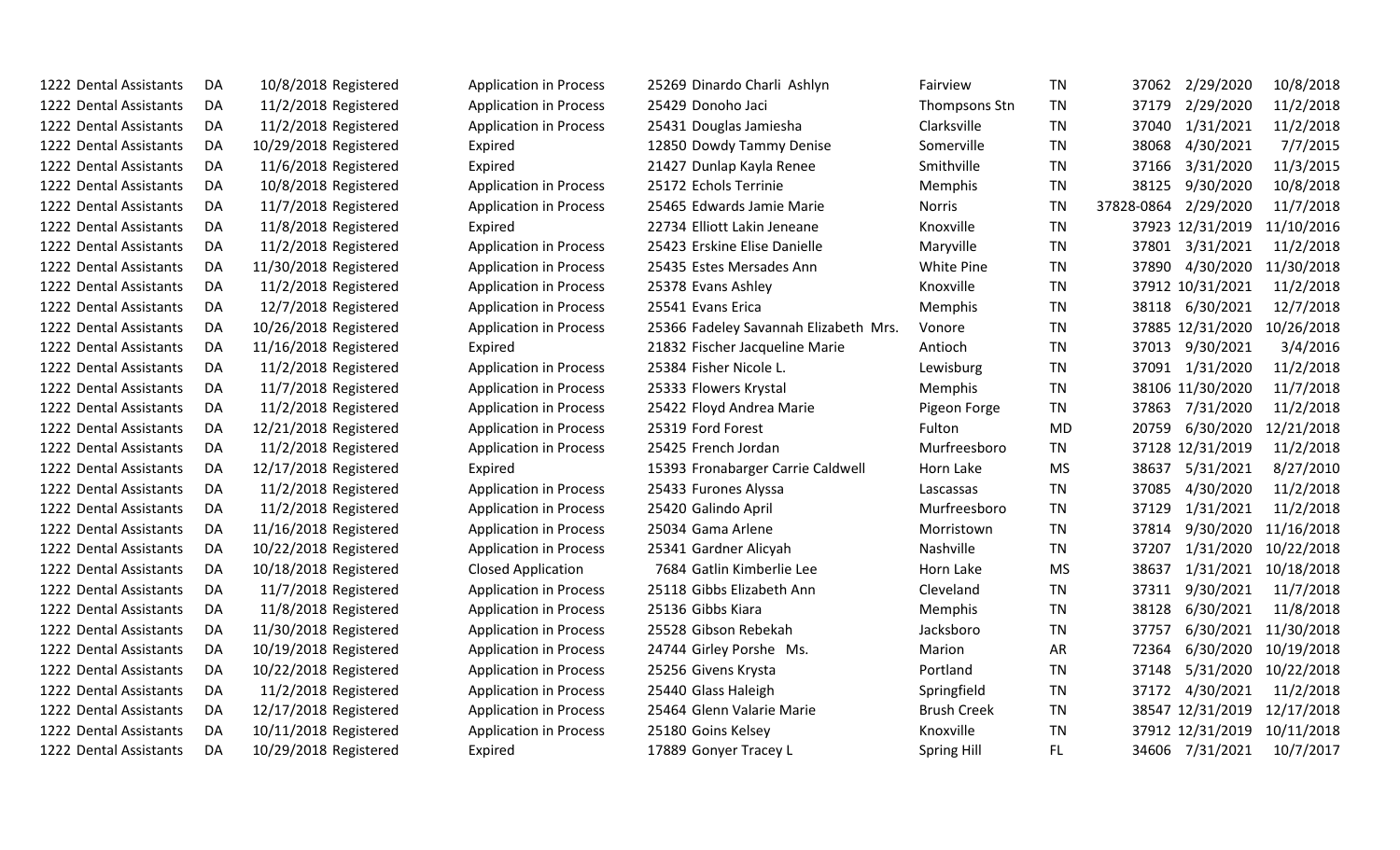| 1222 Dental Assistants | DA  | 11/7/2018 Registered  | <b>Application in Process</b> | 25460 Gooch Moquinada               | <b>Water Valley</b> | <b>MS</b> | 6/30/2021<br>11/7/2018<br>38965  |
|------------------------|-----|-----------------------|-------------------------------|-------------------------------------|---------------------|-----------|----------------------------------|
| 1222 Dental Assistants | DA  | 12/17/2018 Registered | <b>Application in Process</b> | 25581 Gordon Montisha               | <b>Nashville</b>    | <b>TN</b> | 37207<br>8/31/2021 12/17/2018    |
| 1222 Dental Assistants | DA  | 11/20/2018 Registered | <b>Application in Process</b> | 25398 Grays Shania Chaquita         | Marion              | AR        | 72364 10/31/2020 11/20/2018      |
| 1222 Dental Assistants | DA  | 12/19/2018 Registered | <b>Application in Process</b> | 25536 Green Allison                 | Lebanon             | <b>TN</b> | 37090<br>7/31/2020 12/19/2018    |
| 1222 Dental Assistants | DA  | 11/13/2018 Registered | Expired                       | 10575 Green Rachel Blea             | <b>Burlison</b>     | <b>TN</b> | 38015<br>7/31/2020<br>6/23/2017  |
| 1222 Dental Assistants | DA  | 10/26/2018 Registered | <b>Application in Process</b> | 25166 Green Tiffany Marie           | <b>Briceville</b>   | <b>TN</b> | 37710<br>3/31/2020<br>10/26/2018 |
| 1222 Dental Assistants | DA  | 10/22/2018 Registered | <b>Application in Process</b> | 25349 Greene Ally Faith             | La Follette         | <b>TN</b> | 5/31/2021<br>37766<br>10/22/2018 |
| 1222 Dental Assistants | DA  | 11/7/2018 Registered  | <b>Application in Process</b> | 25237 Gribbins Taylor Alexzandra    | <b>Big Rock</b>     | TN        | 37023<br>7/31/2020<br>11/7/2018  |
| 1222 Dental Assistants | DA. | 11/16/2018 Registered | <b>Application in Process</b> | 25505 Griffin Leigh Ann             | <b>Bartlett</b>     | <b>TN</b> | 38135 11/30/2020<br>11/16/2018   |
| 1222 Dental Assistants | DA  | 11/5/2018 Registered  | Expired                       | 8022 Grissom Melisa Michelle        | Sparta              | TN        | 38583<br>7/31/2020<br>10/7/2016  |
| 1222 Dental Assistants | DA  | 11/2/2018 Registered  | <b>Application in Process</b> | 25426 Grizzard Abby                 | Columbia            | TN        | 38401 2/29/2020<br>11/2/2018     |
| 1222 Dental Assistants | DA. | 10/8/2018 Registered  | <b>Application in Process</b> | 24994 Gutierrez Gladys mrs          | La Vergne           | <b>TN</b> | 37086 10/31/2019<br>10/8/2018    |
| 1222 Dental Assistants | DA  | 11/16/2018 Registered | <b>Application in Process</b> | 25411 Hackert Joy                   | <b>Spring Hill</b>  | TN        | 37174 6/30/2020<br>11/16/2018    |
| 1222 Dental Assistants | DA  | 10/11/2018 Registered | <b>Application in Process</b> | 25221 Hale Cassidy                  | Franklin            | <b>TN</b> | 37069 11/30/2019<br>10/11/2018   |
| 1222 Dental Assistants | DA  | 10/8/2018 Registered  | <b>Application in Process</b> | 25276 Hall Kayla Michelle           | Lenoir City         | TN        | 37771 8/31/2020<br>10/8/2018     |
| 1222 Dental Assistants | DA. | 10/8/2018 Registered  | <b>Application in Process</b> | 24659 Hall Makenzie                 | Knoxville           | <b>TN</b> | 37918 11/30/2019<br>10/8/2018    |
| 1222 Dental Assistants | DA  | 11/16/2018 Registered | <b>Application in Process</b> | 25396 Harris Ashley Nicole          | <b>Memphis</b>      | <b>TN</b> | 38133 11/30/2019<br>11/16/2018   |
| 1222 Dental Assistants | DA  | 10/26/2018 Registered | <b>Application in Process</b> | 25314 Harris William Mr.            | Powell              | TN        | 37849 11/30/2019<br>10/26/2018   |
| 1222 Dental Assistants | DA  | 11/7/2018 Registered  | <b>Application in Process</b> | 25412 Hassan Ban                    | Murfreesboro        | <b>TN</b> | 37128 1/31/2021<br>11/7/2018     |
| 1222 Dental Assistants | DA  | 11/2/2018 Registered  | <b>Application in Process</b> | 25455 Hassell Kimberly A            | Sharon              | <b>TN</b> | 38255 7/31/2021<br>11/2/2018     |
| 1222 Dental Assistants | DA. | 11/16/2018 Registered | <b>Application in Process</b> | 25477 Hatfield Melissa              | Lebanon             | <b>TN</b> | 37090 12/31/2020 11/16/2018      |
| 1222 Dental Assistants | DA  | 10/26/2018 Registered | <b>Application in Process</b> | 25293 Henson Rachel Adriana Mrs.    | Church Hill         | <b>TN</b> | 37642 8/31/2021 10/26/2018       |
| 1222 Dental Assistants | DA  | 11/20/2018 Registered | <b>Application in Process</b> | 25432 Hernandez Javely Guadalupe    | Franklin            | TN        | 37064 10/31/2021 11/20/2018      |
| 1222 Dental Assistants | DA  | 10/8/2018 Registered  | Expired                       | 20129 Herron Brooke Ashley          | Chapel Hill         | TN        | 37034 12/31/2019<br>4/30/2015    |
| 1222 Dental Assistants | DA  | 11/16/2018 Registered | <b>Application in Process</b> | 25483 Hicks Jennifer Ann            | Clarksville         | <b>TN</b> | 37042 10/31/2020 11/16/2018      |
| 1222 Dental Assistants | DA. | 12/3/2018 Registered  | <b>Application in Process</b> | 24869 Hilaro Marygrace Gomez        | Riceville           | <b>TN</b> | 37370 12/31/2020<br>12/3/2018    |
| 1222 Dental Assistants | DA  | 10/26/2018 Registered | <b>Application in Process</b> | 25357 Hill Bayli                    | Philadelphia        | TN        | 4/30/2020<br>10/26/2018<br>37846 |
| 1222 Dental Assistants | DA  | 10/11/2018 Registered | <b>Application in Process</b> | 25089 Hite Autumn                   | Lebanon             | <b>TN</b> | 1/31/2021<br>37087<br>10/11/2018 |
| 1222 Dental Assistants | DA  | 12/3/2018 Registered  | <b>Application in Process</b> | 25033 Hoey Kaunna                   | Horn Lake           | <b>MS</b> | 9/30/2021<br>38637<br>12/3/2018  |
| 1222 Dental Assistants | DA  | 10/22/2018 Registered | <b>Application in Process</b> | 25328 Hollingsworth Andrea Mcmillan | Mcewen              | <b>TN</b> | 3/31/2021 10/22/2018<br>37101    |
| 1222 Dental Assistants | DA  | 10/11/2018 Registered | <b>Application in Process</b> | 25313 Hollingsworth Laiken          | <b>Belfast</b>      | <b>TN</b> | 37019 11/30/2020 10/11/2018      |
| 1222 Dental Assistants | DA  | 11/21/2018 Registered | <b>Application in Process</b> | 25141 Hollis Kelsey Adele           | Lebanon             | <b>TN</b> | 37087<br>4/30/2020 11/21/2018    |
| 1222 Dental Assistants | DA  | 10/26/2018 Registered | <b>Application in Process</b> | 25353 Holloway Kaitlyn Marie        | Clarksville         | <b>TN</b> | 1/31/2021 10/26/2018<br>37042    |
| 1222 Dental Assistants | DA  | 12/21/2018 Registered | <b>Application in Process</b> | 25590 Holmes Rebecca                | Franklin            | <b>TN</b> | 6/30/2020 12/21/2018<br>37064    |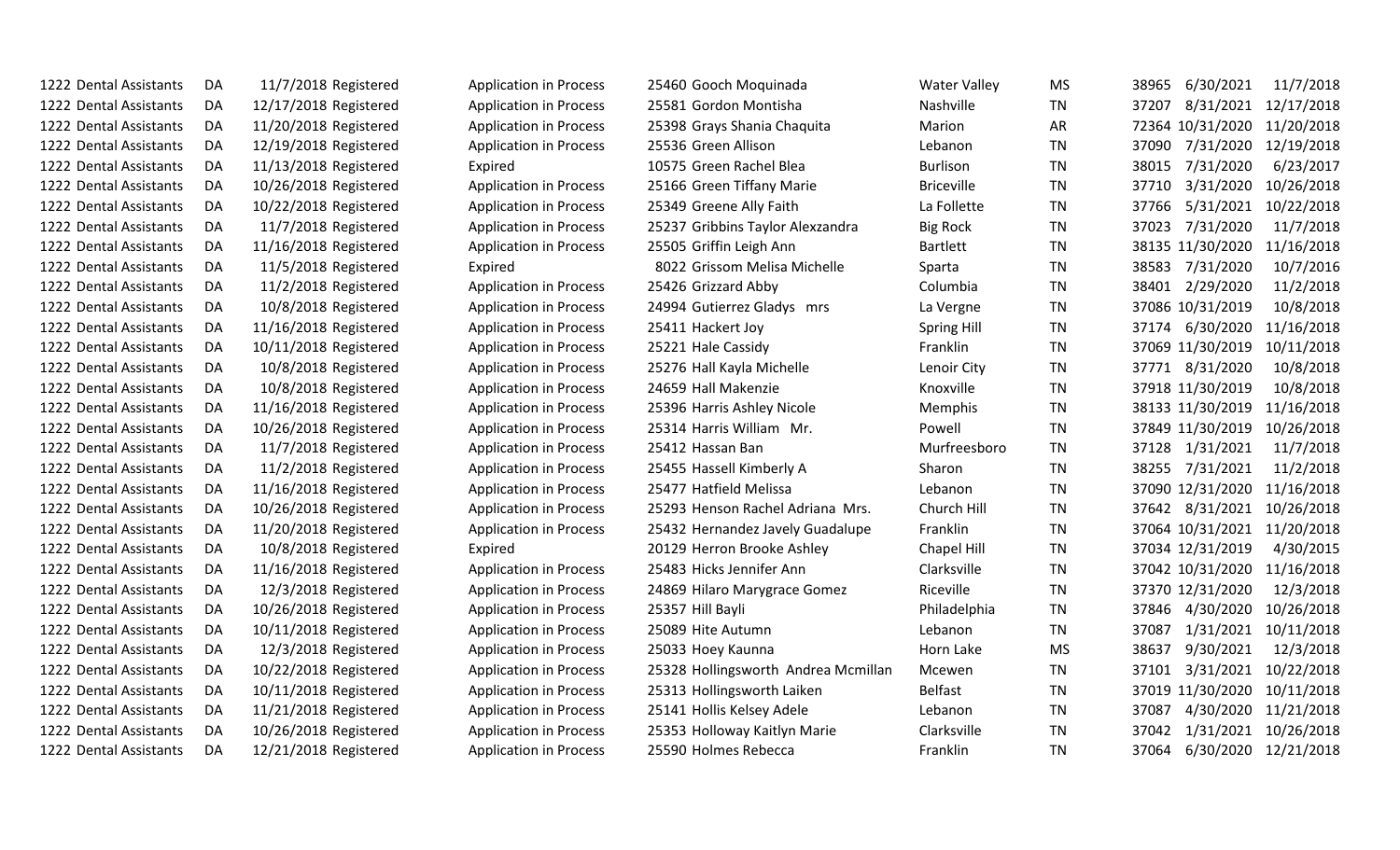| 1222 Dental Assistants | DA | 11/30/2018 Registered | <b>Application in Process</b> | 25173 Holmes Tamala Ms.                 | Memphis        | TN        | 38111                       | 6/30/2020 11/30/2018 |
|------------------------|----|-----------------------|-------------------------------|-----------------------------------------|----------------|-----------|-----------------------------|----------------------|
| 1222 Dental Assistants | DA | 10/11/2018 Registered | <b>Application in Process</b> | 25301 Horne Aryka Ms.                   | Nesbit         | <b>MS</b> | 38651<br>4/30/2021          | 10/11/2018           |
| 1222 Dental Assistants | DA | 11/20/2018 Registered | <b>Application in Process</b> | 25490 Hornyak Abigail                   | Chattanooga    | TN        | 37405 10/31/2021 11/20/2018 |                      |
| 1222 Dental Assistants | DA | 10/8/2018 Registered  | <b>Application in Process</b> | 25289 Hudson Fredaliza Ramos            | Kingston       | <b>TN</b> | 37763 11/30/2019            | 10/8/2018            |
| 1222 Dental Assistants | DA | 11/7/2018 Registered  | <b>Application in Process</b> | 25470 Hurst Laura Mrs.                  | Newport        | TN        | 8/31/2020<br>37821          | 11/7/2018            |
| 1222 Dental Assistants | DA | 11/8/2018 Registered  | <b>Application in Process</b> | 25494 Hutchinson Keonte' T              | Clarksville    | <b>TN</b> | 4/30/2021<br>37040          | 11/8/2018            |
| 1222 Dental Assistants | DA | 11/8/2018 Registered  | <b>Application in Process</b> | 25498 Ice Demetria                      | Chattanooga    | TN        | 37406<br>5/31/2021          | 11/8/2018            |
| 1222 Dental Assistants | DA | 11/13/2018 Registered | <b>Application in Process</b> | 25383 Ilo Anna Dawnita Lee              | Sevierville    | <b>TN</b> | 8/31/2020<br>37876          | 11/13/2018           |
| 1222 Dental Assistants | DA | 11/2/2018 Registered  | <b>Application in Process</b> | 25430 Isenberg Maggie                   | Red Blng Spgs  | TN        | 37150 12/31/2020            | 11/2/2018            |
| 1222 Dental Assistants | DA | 10/8/2018 Registered  | <b>Application in Process</b> | 24545 Isom Chaneika Toccara             | Memphis        | TN        | 38128 10/31/2019            | 10/8/2018            |
| 1222 Dental Assistants | DA | 11/2/2018 Registered  | Expired                       | 11941 Jenkins Tangelina Kay             | Johnson City   | TN        | 37601 10/31/2021            | 2/16/2007            |
| 1222 Dental Assistants | DA | 11/2/2018 Registered  | <b>Application in Process</b> | 25428 Joenks Shyanna Ranae              | Joelton        | <b>TN</b> | 37080 10/31/2021            | 11/2/2018            |
| 1222 Dental Assistants | DA | 12/3/2018 Registered  | <b>Application in Process</b> | 25542 Johnson Caroline May              | Olive Branch   | MS        | 38654<br>7/31/2021          | 12/3/2018            |
| 1222 Dental Assistants | DA | 10/11/2018 Registered | <b>Application in Process</b> | 25311 Johnson Taylor                    | Greenback      | <b>TN</b> | 6/30/2021<br>37742          | 10/11/2018           |
| 1222 Dental Assistants | DA | 12/7/2018 Registered  | <b>Application in Process</b> | 25364 Jolley Tiffany                    | Monroe         | TN        | 3/31/2020<br>38573          | 12/7/2018            |
| 1222 Dental Assistants | DA | 10/11/2018 Registered | <b>Application in Process</b> | 25306 Jones Elisha Nicole Ms            | Horn Lake      | <b>MS</b> | 38637<br>4/30/2020          | 10/11/2018           |
| 1222 Dental Assistants | DA | 10/26/2018 Registered | <b>Application in Process</b> | 25198 Jones Kaleigh Lynn Ms.            | Rogersville    | TN        | 8/31/2020<br>37857          | 10/26/2018           |
| 1222 Dental Assistants | DA | 11/2/2018 Registered  | Expired                       | 14927 Jones Teresa Yvette               | Memphis        | TN        | 38128<br>8/31/2020          | 6/25/2010            |
| 1222 Dental Assistants | DA | 12/3/2018 Registered  | <b>Application in Process</b> | 25551 Jonnalagadda Krishna Sai Pranitha | Memphis        | <b>TN</b> | 38125-2899<br>1/31/2020     | 12/3/2018            |
| 1222 Dental Assistants | DA | 11/16/2018 Registered | <b>Application in Process</b> | 25395 Jordan Keundrea                   | Memphis        | <b>TN</b> | 38141 11/30/2020            | 11/16/2018           |
| 1222 Dental Assistants | DA | 12/17/2018 Registered | <b>Application in Process</b> | 25587 Joseph Jessica                    | Clarksville    | TN        | 1/31/2020<br>37042          | 12/17/2018           |
| 1222 Dental Assistants | DA | 11/7/2018 Registered  | <b>Application in Process</b> | 25476 Kappus Kelly Josephine Mrs        | Fort Campbell  | KY        | 42223<br>9/30/2021          | 11/7/2018            |
| 1222 Dental Assistants | DA | 11/2/2018 Registered  | <b>Application in Process</b> | 25403 Karathanasis April Mrs.           | Dyersburg      | ΤN        | 38024 10/31/2020            | 11/2/2018            |
| 1222 Dental Assistants | DA | 11/2/2018 Registered  | <b>Application in Process</b> | 25404 Karathanasis Lydia                | Dyersburg      | <b>TN</b> | 38024<br>9/30/2020          | 11/2/2018            |
| 1222 Dental Assistants | DA | 10/8/2018 Registered  | <b>Application in Process</b> | 25260 Keane Suzette                     | Livingston     | LA        | 70754<br>9/30/2021          | 10/8/2018            |
| 1222 Dental Assistants | DA | 11/5/2018 Registered  | Expired                       | 11273 Kelly Christina Marie             | Hendersonville | <b>TN</b> | 6/30/2021<br>37075          | 5/15/2006            |
| 1222 Dental Assistants | DA | 11/2/2018 Registered  | <b>Application in Process</b> | 25407 Kelly Erynn                       | Nashville      | TN        | 37221<br>4/30/2020          | 11/2/2018            |
| 1222 Dental Assistants | DA | 11/7/2018 Registered  | <b>Application in Process</b> | 25457 Kennedy Amanda F                  | Church Hill    | <b>TN</b> | 37642 11/30/2019            | 11/7/2018            |
| 1222 Dental Assistants | DA | 10/8/2018 Registered  | <b>Application in Process</b> | 24946 Kennison Brooke Lauren            | Franklin       | <b>TN</b> | 3/31/2020<br>37064          | 10/8/2018            |
| 1222 Dental Assistants | DA | 11/13/2018 Registered | <b>Closed Application</b>     | 22870 King Mayah Monroe                 | Antioch        | <b>TN</b> | 3/31/2020<br>37013          | 11/13/2018           |
| 1222 Dental Assistants | DA | 12/17/2018 Registered | <b>Application in Process</b> | 25113 King Tabitha Cherise              | Trezevant      | ΤN        | 1/31/2020<br>38258          | 12/17/2018           |
| 1222 Dental Assistants | DA | 12/3/2018 Registered  | <b>Application in Process</b> | 25190 Kirby Ebony                       | Memphis        | <b>TN</b> | 38127<br>9/30/2020          | 12/3/2018            |
| 1222 Dental Assistants | DA | 12/12/2018 Registered | <b>Voluntarily Retired</b>    | 7457 Kooch Gina A MRS.                  | Sevierville    | <b>TN</b> | 3/31/2020<br>37862          | 5/22/2015            |
| 1222 Dental Assistants | DA | 10/8/2018 Registered  | <b>Application in Process</b> | 25284 Kosak Abigail Morgan              | Chattanooga    | ΤN        | 37412 8/31/2020             | 10/8/2018            |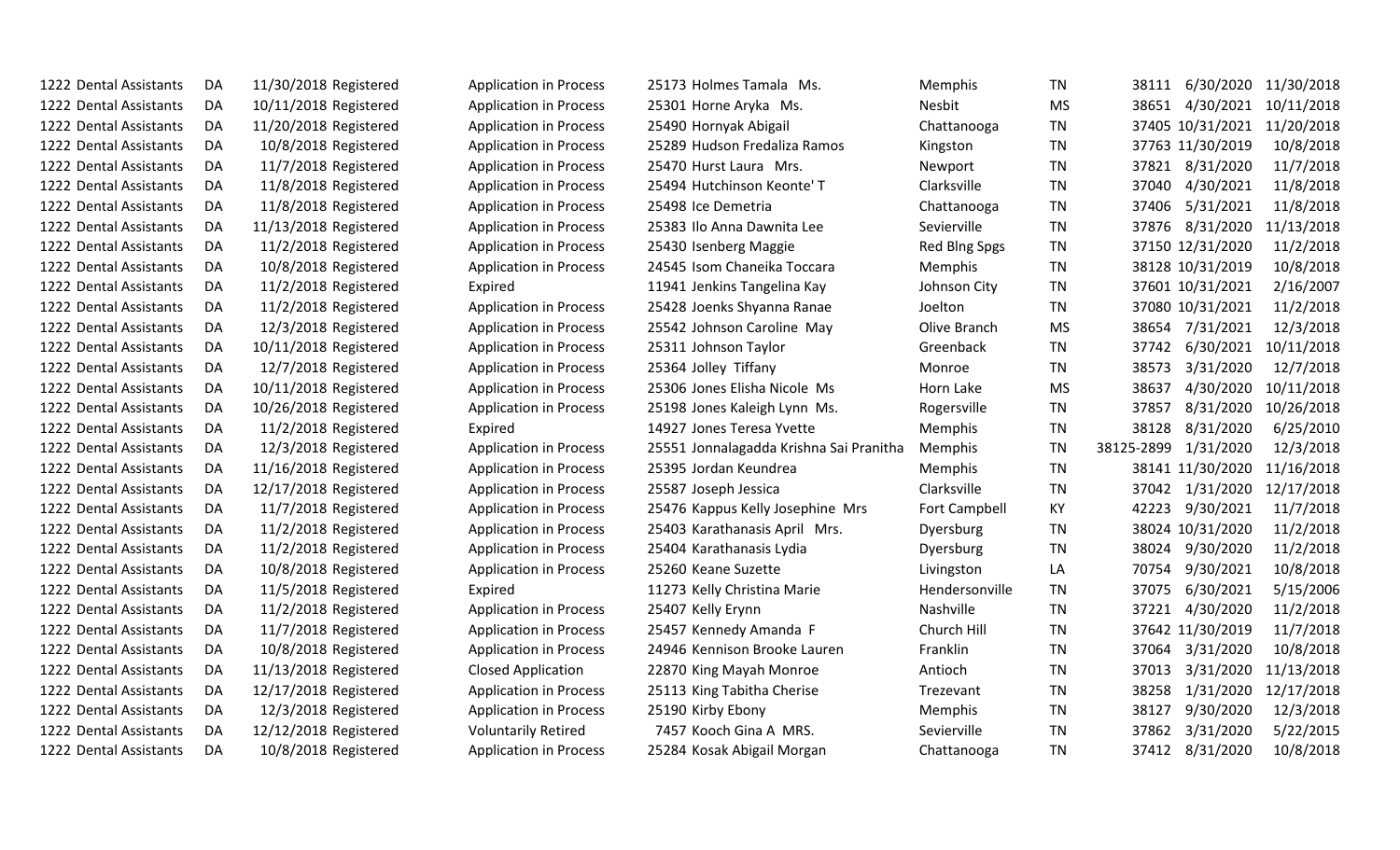| 1222 Dental Assistants | DA | 10/8/2018 Registered  | <b>Application in Process</b> | 24644 Krueger Carrie L           | Louisville     | TN        | 37777 11/30/2020              | 10/8/2018  |
|------------------------|----|-----------------------|-------------------------------|----------------------------------|----------------|-----------|-------------------------------|------------|
| 1222 Dental Assistants | DA | 11/8/2018 Registered  | <b>Application in Process</b> | 25499 Lagrange Lindsey           | Greenback      | <b>TN</b> | 37742 2/28/2021               | 11/8/2018  |
| 1222 Dental Assistants | DA | 12/7/2018 Registered  | <b>Application in Process</b> | 24849 Laney Sandy                | Florence       | <b>MS</b> | 7/31/2021<br>39073            | 12/7/2018  |
| 1222 Dental Assistants | DA | 12/17/2018 Registered | <b>Application in Process</b> | 25484 Latham Jasmine             | Sweetwater     | TN        | 37874<br>3/31/2020            | 12/17/2018 |
| 1222 Dental Assistants | DA | 10/19/2018 Registered | <b>Application in Process</b> | 25298 Leavell Mahaila            | Clarksville    | TN        | 8/31/2020<br>37042            | 10/19/2018 |
| 1222 Dental Assistants | DA | 12/21/2018 Registered | <b>Application in Process</b> | 25155 Lee Ntsum Ms.              | Cordova        | TN        | 4/30/2021<br>38016            | 12/21/2018 |
| 1222 Dental Assistants | DA | 11/2/2018 Registered  | <b>Application in Process</b> | 25326 Lessenberry Jessica Payton | Huron          | <b>TN</b> | 8/31/2021<br>38345            | 11/2/2018  |
| 1222 Dental Assistants | DA | 10/22/2018 Registered | <b>Application in Process</b> | 25133 Lopez Gabriela A           | Clarksville    | TN        | 9/30/2020<br>37042            | 10/22/2018 |
| 1222 Dental Assistants | DA | 10/19/2018 Registered | <b>Application in Process</b> | 25277 Lowden Kira                | Seviervile     | TN        | 37862<br>2/29/2020            | 10/19/2018 |
| 1222 Dental Assistants | DA | 11/7/2018 Registered  | <b>Application in Process</b> | 25419 Lynch Marissa              | Dickson        | <b>TN</b> | 7/31/2020<br>37055            | 11/7/2018  |
| 1222 Dental Assistants | DA | 12/21/2018 Registered | <b>Application in Process</b> | 25597 Lynn Hannah                | Loudon         | <b>TN</b> | 37774 12/31/2020              | 12/21/2018 |
| 1222 Dental Assistants | DA | 11/7/2018 Registered  | <b>Application in Process</b> | 25296 Mabry Ne'Kya               | Memphis        | <b>TN</b> | 2/28/2021<br>38134            | 11/7/2018  |
| 1222 Dental Assistants | DA | 11/16/2018 Registered | <b>Application in Process</b> | 25502 Mackie Alexandria          | Rockwood       | TN        | 6/30/2021<br>37854            | 11/16/2018 |
| 1222 Dental Assistants | DA | 10/26/2018 Registered | <b>Application in Process</b> | 25367 Magee Courtney             | Tullahoma      | TN.       | 3/31/2021<br>37388            | 10/26/2018 |
| 1222 Dental Assistants | DA | 12/3/2018 Registered  | <b>Voluntarily Retired</b>    | 6142 Malenky Lori Anne           | Hernando       | <b>MS</b> | 38632 11/30/2021              | 2/27/1995  |
| 1222 Dental Assistants | DA | 11/2/2018 Registered  | <b>Application in Process</b> | 25359 Martin Auryahnna Haley     | Jackson        | <b>TN</b> | 8/31/2020<br>38305            | 11/2/2018  |
| 1222 Dental Assistants | DA | 12/21/2018 Registered | Expired                       | 19698 Martin Danielle Nicole     | Lebanon        | TN        | 6/30/2021<br>37087            | 9/7/2017   |
| 1222 Dental Assistants | DA | 11/13/2018 Registered | <b>Application in Process</b> | 25347 Matarangolo Aimee Cara Ms. | Morristown     | <b>TN</b> | 8/31/2020<br>37813            | 11/13/2018 |
| 1222 Dental Assistants | DA | 10/11/2018 Registered | <b>Application in Process</b> | 25268 Matteo Allyssa             | Nashville      | <b>TN</b> | 37211<br>1/31/2021            | 10/11/2018 |
| 1222 Dental Assistants | DA | 11/8/2018 Registered  | <b>Application in Process</b> | 25374 Mattress Sade C Ms         | Knoxville      | <b>TN</b> | 37915 12/31/2020              | 11/8/2018  |
| 1222 Dental Assistants | DA | 12/3/2018 Registered  | <b>Application in Process</b> | 25424 Maxwell Brittany Lynn      | Trenton        | <b>TN</b> | 38382<br>6/30/2021            | 12/3/2018  |
| 1222 Dental Assistants | DA | 10/22/2018 Registered | <b>Application in Process</b> | 24967 Mccord Virginia Diane      | Murfreesboro   | <b>TN</b> | 4/30/2020<br>37129            | 10/22/2018 |
| 1222 Dental Assistants | DA | 11/7/2018 Registered  | <b>Application in Process</b> | 25466 Mccoy Mariah Faye          | Knoxville      | <b>TN</b> | 37921 11/30/2019              | 11/7/2018  |
| 1222 Dental Assistants | DA | 11/16/2018 Registered | <b>Application in Process</b> | 25386 Mcculla Shelby             | Maryville      | TN        | 37801 11/30/2020              | 11/16/2018 |
| 1222 Dental Assistants | DA | 10/8/2018 Registered  | <b>Application in Process</b> | 25105 Mcmahan Karina             | Hendersonville | TN        | 4/30/2020<br>37075            | 10/8/2018  |
| 1222 Dental Assistants | DA | 11/16/2018 Registered | <b>Application in Process</b> | 25506 Mcpeek Teah Madison        | Church Hill    | TN        | 8/31/2020<br>37642            | 11/16/2018 |
| 1222 Dental Assistants | DA | 12/3/2018 Registered  | <b>Application in Process</b> | 25427 Mcphail Shanequa Lynn      | Hermitage      | <b>TN</b> | 37076<br>3/31/2021            | 12/3/2018  |
| 1222 Dental Assistants | DA | 10/8/2018 Registered  | <b>Application in Process</b> | 25123 Meares Kristian Haley      | Clarksville    | <b>TN</b> | 37043<br>3/31/2020            | 10/8/2018  |
| 1222 Dental Assistants | DA | 10/17/2018 Registered | Expired                       | 15336 Medina Amber Florie        | Cottontown     | TN        | 3/31/2020<br>37048            | 8/20/2010  |
| 1222 Dental Assistants | DA | 12/14/2018 Registered | <b>Application in Process</b> | 25523 Meeks Emilee Elizabeth Ms. | Pelham         | TN        | 2/28/2021<br>37366            | 12/14/2018 |
| 1222 Dental Assistants | DA | 10/11/2018 Registered | Expired                       | 15281 Menhennet Hannah Elizabeth | Clarksville    | <b>TN</b> | 37043<br>6/30/2021            | 8/6/2010   |
| 1222 Dental Assistants | DA | 11/16/2018 Registered | <b>Application in Process</b> | 25519 Meres Cailynn              | Corryton       | <b>TN</b> | 37721 12/31/2019              | 11/16/2018 |
| 1222 Dental Assistants | DA | 10/26/2018 Registered | <b>Application in Process</b> | 25354 Mertel Lindsay Maureen     | White House    | TN        | 9/30/2021<br>37188            | 10/26/2018 |
| 1222 Dental Assistants | DA | 12/14/2018 Registered | <b>Application in Process</b> | 25503 Mike Jada                  | Franklin       | TN        | 8/31/2020 12/14/2018<br>37064 |            |
|                        |    |                       |                               |                                  |                |           |                               |            |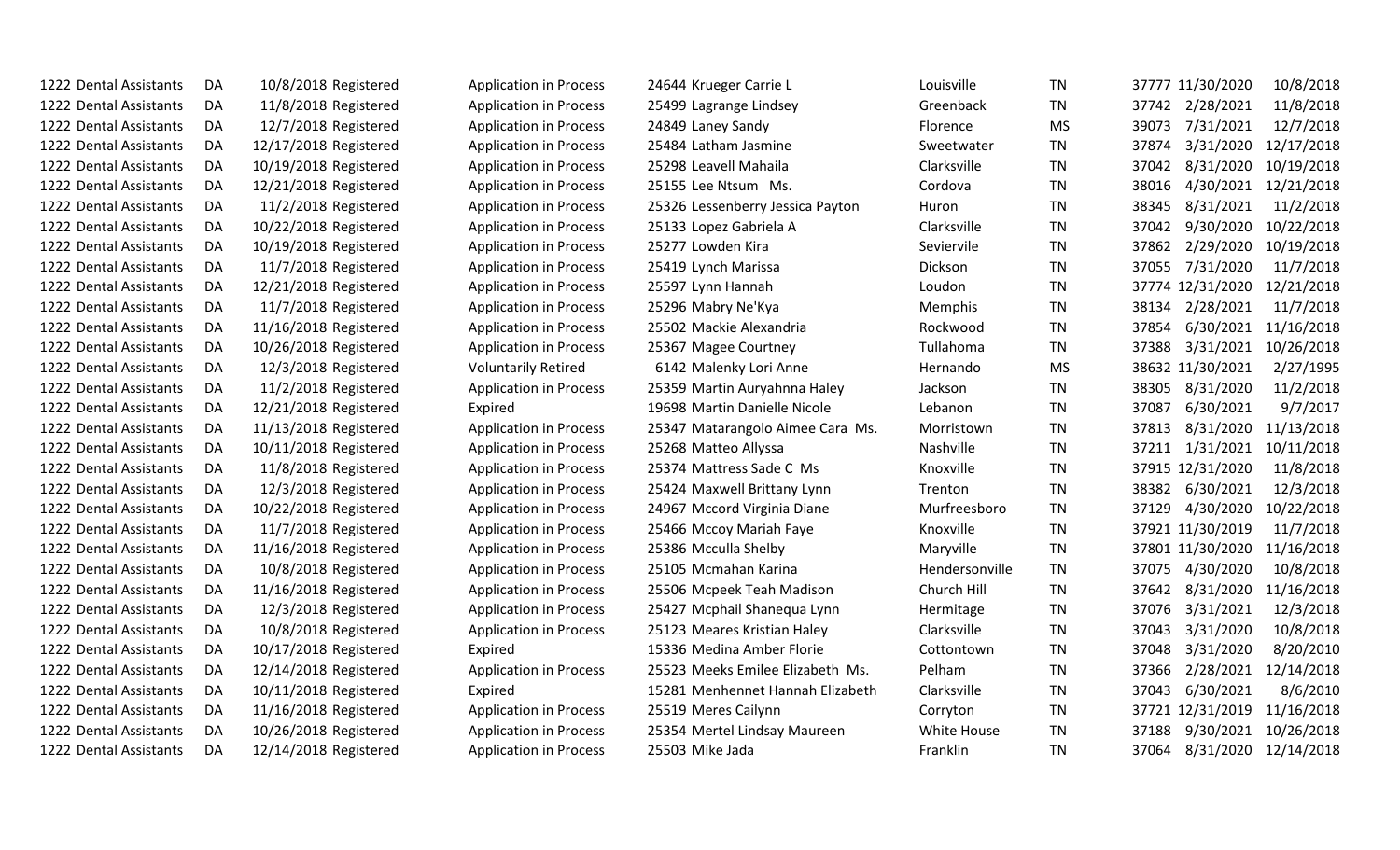| 1222 Dental Assistants | DA | 10/19/2018 Registered | <b>Application in Process</b> | 25157 Miller Elizabeth             | Roan Mountain | TN        | 37687 | 4/30/2020        | 10/19/2018           |
|------------------------|----|-----------------------|-------------------------------|------------------------------------|---------------|-----------|-------|------------------|----------------------|
| 1222 Dental Assistants | DA | 12/7/2018 Registered  | <b>Application in Process</b> | 25565 Miller Stevie Adrian         | Monterey      | <b>TN</b> |       | 38574 10/31/2020 | 12/7/2018            |
| 1222 Dental Assistants | DA | 12/21/2018 Registered | <b>Application in Process</b> | 25599 Minefee Maya Alise           | Nashville     | <b>TN</b> | 37210 | 3/31/2020        | 12/21/2018           |
| 1222 Dental Assistants | DA | 11/2/2018 Registered  | <b>Application in Process</b> | 25439 Montgomery Laura             | Cleveland     | <b>TN</b> |       | 37323 10/31/2021 | 11/2/2018            |
| 1222 Dental Assistants | DA | 12/17/2018 Registered | <b>Application in Process</b> | 25308 Montgomery Raven Monique Ms  | Olive Branch  | <b>MS</b> |       | 38654 9/30/2020  | 12/17/2018           |
| 1222 Dental Assistants | DA | 10/22/2018 Registered | <b>Application in Process</b> | 25086 Montminy Linda               | Clarksville   | <b>TN</b> |       | 37040 11/30/2020 | 10/22/2018           |
| 1222 Dental Assistants | DA | 10/26/2018 Registered | <b>Application in Process</b> | 25264 Moore Gabrielle Latrice      | Memphis       | <b>TN</b> | 38109 | 3/31/2020        | 10/26/2018           |
| 1222 Dental Assistants | DA | 11/2/2018 Registered  | <b>Application in Process</b> | 25387 Moore Kristen                | Parsons       | <b>TN</b> |       | 38363 11/30/2019 | 11/2/2018            |
| 1222 Dental Assistants | DA | 12/3/2018 Registered  | <b>Application in Process</b> | 25441 Moore Nichole Celeste        | Clarksville   | <b>TN</b> | 37042 | 3/31/2020        | 12/3/2018            |
| 1222 Dental Assistants | DA | 12/17/2018 Registered | <b>Application in Process</b> | 25534 Mora Jessica Lauren          | Fort Campbell | KY        |       | 42223 12/31/2019 | 12/17/2018           |
| 1222 Dental Assistants | DA | 12/3/2018 Registered  | <b>Application in Process</b> | 25517 Morris Chelsey Ann           | Clarksville   | <b>TN</b> |       | 37042 1/31/2020  | 12/3/2018            |
| 1222 Dental Assistants | DA | 11/19/2018 Registered | Expired                       | 17652 Morrison Samantha Karie      | Bristol       | TN        | 37620 | 6/30/2021        | 9/7/2017             |
| 1222 Dental Assistants | DA | 11/16/2018 Registered | <b>Application in Process</b> | 25512 Moser Taylor Brook           | Madisonville  | <b>TN</b> | 37354 | 4/30/2021        | 11/16/2018           |
| 1222 Dental Assistants | DA | 11/16/2018 Registered | <b>Application in Process</b> | 25525 Mullins Carter Sean          | Bristol       | TN        |       | 37620 10/31/2021 | 11/16/2018           |
| 1222 Dental Assistants | DA | 12/3/2018 Registered  | <b>Application in Process</b> | 25549 Munoz Perez Alexandra        | Shelbyville   | <b>TN</b> | 37160 | 6/30/2020        | 12/3/2018            |
| 1222 Dental Assistants | DA | 12/17/2018 Registered | <b>Application in Process</b> | 25174 Murphy Briana                | Mason         | <b>TN</b> | 38049 | 2/29/2020        | 12/17/2018           |
| 1222 Dental Assistants | DA | 12/3/2018 Registered  | <b>Application in Process</b> | 25350 Murr Crystal Irene           | Knoxville     | <b>TN</b> |       | 37920 12/31/2020 | 12/3/2018            |
| 1222 Dental Assistants | DA | 10/8/2018 Registered  | <b>Application in Process</b> | 25250 Murray Tracie                | Clarksville   | <b>TN</b> | 37043 | 3/31/2021        | 10/8/2018            |
| 1222 Dental Assistants | DA | 11/2/2018 Registered  | <b>Application in Process</b> | 25418 Mustin Micaela               | Madison       | <b>TN</b> | 37115 | 6/30/2020        | 11/2/2018            |
| 1222 Dental Assistants | DA | 11/8/2018 Registered  | <b>Application in Process</b> | 25274 Myers Jakayla Shardai Ms     | Memphis       | <b>TN</b> | 38115 | 6/30/2020        | 11/8/2018            |
| 1222 Dental Assistants | DA | 10/26/2018 Registered | <b>Application in Process</b> | 25339 Namk Tavga                   | Antioch       | TN        | 37013 | 1/31/2021        | 10/26/2018           |
| 1222 Dental Assistants | DA | 11/2/2018 Registered  | <b>Application in Process</b> | 25415 Napier Karly                 | Adamsville    | <b>TN</b> | 38310 | 1/31/2021        | 11/2/2018            |
| 1222 Dental Assistants | DA | 11/2/2018 Registered  | <b>Application in Process</b> | 25417 Nunes Tatiana                | Lexington     | <b>TN</b> |       | 38351 11/30/2019 | 11/2/2018            |
| 1222 Dental Assistants | DA | 12/17/2018 Registered | <b>Application in Process</b> | 25522 Nunley Blaire Kathleen       | Hixson        | <b>TN</b> | 37343 | 6/30/2021        | 12/17/2018           |
| 1222 Dental Assistants | DA | 10/8/2018 Registered  | <b>Application in Process</b> | 25265 Nunley Taylor                | Chapel Hill   | TN        | 37034 | 3/31/2021        | 10/8/2018            |
| 1222 Dental Assistants | DA | 11/16/2018 Registered | <b>Application in Process</b> | 25401 Nutt Laura Lorenz Mrs.       | Ringgold      | GA        | 30736 | 7/31/2021        | 11/16/2018           |
| 1222 Dental Assistants | DA | 10/22/2018 Registered | <b>Application in Process</b> | 24556 O'Quinn Morgan Paige         | Abingdon      | VA        | 24210 | 5/31/2020        | 10/22/2018           |
| 1222 Dental Assistants | DA | 11/19/2018 Registered | <b>Application in Process</b> | 24690 Officer Sharita Renee        | Goodlettsvlle | <b>TN</b> | 37072 | 6/30/2021        | 11/19/2018           |
| 1222 Dental Assistants | DA | 10/11/2018 Registered | <b>Application in Process</b> | 25235 Ortega Zarate Mistica Lizeth | Columbia      | TN        | 38401 | 4/30/2021        | 10/11/2018           |
| 1222 Dental Assistants | DA | 12/17/2018 Registered | <b>Application in Process</b> | 25584 Ortiz Laneika                | Springfield   | <b>TN</b> | 37172 | 1/31/2021        | 12/17/2018           |
| 1222 Dental Assistants | DA | 12/17/2018 Registered | <b>Application in Process</b> | 25115 Owens Timia Undrenique       | Memphis       | <b>TN</b> | 38109 | 4/30/2021        | 12/17/2018           |
| 1222 Dental Assistants | DA | 10/31/2018 Registered | <b>Application in Process</b> | 25242 Padilla Edwin Jabier         | Collierville  | <b>TN</b> | 38017 | 6/30/2021        | 10/31/2018           |
| 1222 Dental Assistants | DA | 12/3/2018 Registered  | <b>Application in Process</b> | 25538 Palmer Zion                  | Horn Lake     | <b>MS</b> | 38637 | 4/30/2021        | 12/3/2018            |
| 1222 Dental Assistants | DA | 10/26/2018 Registered | <b>Application in Process</b> | 25356 Pantoja Chavez Stephanie     | Lenoir City   | TN        | 37771 |                  | 6/30/2021 10/26/2018 |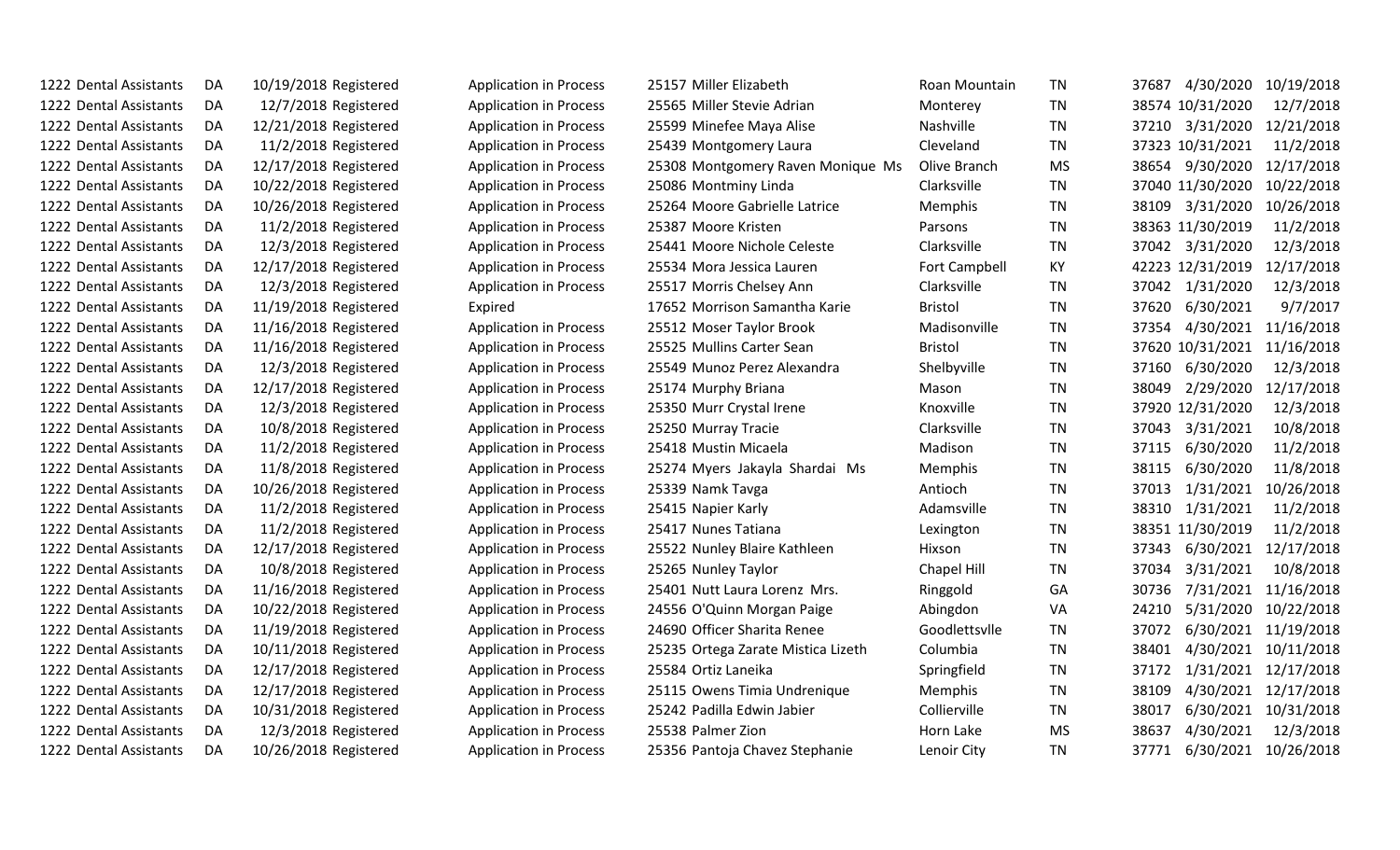| 1222 Dental Assistants | DA | 10/8/2018 Registered  | <b>Application in Process</b> | 25193 Parnell Kimberly Brooke    | Martin                | TN        |       | 38237 1/31/2021  | 10/8/2018  |
|------------------------|----|-----------------------|-------------------------------|----------------------------------|-----------------------|-----------|-------|------------------|------------|
| 1222 Dental Assistants | DA | 10/8/2018 Registered  | <b>Application in Process</b> | 25244 Patel Priya                | <b>Nolensville</b>    | <b>TN</b> | 37135 | 8/31/2020        | 10/8/2018  |
| 1222 Dental Assistants | DA | 11/7/2018 Registered  | <b>Application in Process</b> | 25442 Patin Taylor               | Chapel Hill           | TN        |       | 37034 11/30/2020 | 11/7/2018  |
| 1222 Dental Assistants | DA | 11/16/2018 Registered | <b>Application in Process</b> | 25479 Peacock Autumn             | Sevierville           | TN        | 37876 | 7/31/2021        | 11/16/2018 |
| 1222 Dental Assistants | DA | 10/26/2018 Registered | <b>Application in Process</b> | 25330 Peeler Lanasia Veramay     | Murfreesboro          | TN        | 37130 | 9/30/2021        | 10/26/2018 |
| 1222 Dental Assistants | DA | 12/7/2018 Registered  | <b>Application in Process</b> | 25511 Pelham Katlyn              | <b>Estill Springs</b> | <b>TN</b> | 37330 | 1/31/2021        | 12/7/2018  |
| 1222 Dental Assistants | DA | 12/7/2018 Registered  | <b>Application in Process</b> | 25569 Pennington Rebekah Nicole  | Cookeville            | <b>TN</b> | 38501 | 7/31/2021        | 12/7/2018  |
| 1222 Dental Assistants | DA | 10/11/2018 Registered | <b>Application in Process</b> | 25186 Penny Dawn Denise          | Franklin              | <b>TN</b> | 37064 | 9/30/2021        | 10/11/2018 |
| 1222 Dental Assistants | DA | 12/17/2018 Registered | <b>Application in Process</b> | 25578 Peppers Larissa            | Chickamauga           | GA        | 30707 | 1/31/2021        | 12/17/2018 |
| 1222 Dental Assistants | DA | 11/7/2018 Registered  | <b>Application in Process</b> | 25444 Peterson Lauren Elizabeth  | <b>Bells</b>          | TN.       | 38006 | 6/30/2021        | 11/7/2018  |
| 1222 Dental Assistants | DA | 10/11/2018 Registered | <b>Application in Process</b> | 25312 Phillips Anna              | Tullahoma             | TN        | 37388 | 9/30/2021        | 10/11/2018 |
| 1222 Dental Assistants | DA | 11/21/2018 Registered | <b>Application in Process</b> | 25449 Phomma Halie               | Franklin              | <b>TN</b> | 37064 | 7/31/2020        | 11/21/2018 |
| 1222 Dental Assistants | DA | 10/8/2018 Registered  | <b>Application in Process</b> | 25278 Pierson Brianna Marie Mrs. | Clarksville           | TN        | 37042 | 9/30/2020        | 10/8/2018  |
| 1222 Dental Assistants | DA | 12/21/2018 Registered | <b>Application in Process</b> | 25571 Potsko Shelly Renee        | Chattanooga           | <b>TN</b> | 37415 | 6/30/2020        | 12/21/2018 |
| 1222 Dental Assistants | DA | 10/26/2018 Registered | <b>Application in Process</b> | 24739 Pounders Tiffany           | Memphis               | <b>TN</b> |       | 38115 10/31/2020 | 10/26/2018 |
| 1222 Dental Assistants | DA | 10/10/2018 Registered | <b>Application in Process</b> | 24504 Powell Sandra Ms.          | Dyersburg             | TN        | 38024 | 8/31/2020        | 10/10/2018 |
| 1222 Dental Assistants | DA | 10/11/2018 Registered | <b>Application in Process</b> | 25303 Powers Alina Mrs.          | Coldwater             | <b>MS</b> |       | 38618 10/31/2020 | 10/11/2018 |
| 1222 Dental Assistants | DA | 10/26/2018 Registered | <b>Application in Process</b> | 25360 Price Tiffany Lee          | Dickson               | <b>TN</b> | 37055 | 8/31/2020        | 10/26/2018 |
| 1222 Dental Assistants | DA | 11/2/2018 Registered  | <b>Application in Process</b> | 25391 Prince Tessa               | Dresden               | <b>TN</b> | 38225 | 6/30/2020        | 11/2/2018  |
| 1222 Dental Assistants | DA | 10/11/2018 Registered | <b>Application in Process</b> | 25129 Proffitt Sabrina Marie     | Maryville             | <b>TN</b> | 37804 | 7/31/2021        | 10/11/2018 |
| 1222 Dental Assistants | DA | 11/2/2018 Registered  | <b>Application in Process</b> | 25393 Pryor Hannah               | Springfield           | TN        | 37172 | 2/29/2020        | 11/2/2018  |
| 1222 Dental Assistants | DA | 12/3/2018 Registered  | <b>Application in Process</b> | 25539 Pugh Octavia               | Michigan City         | <b>MS</b> | 38647 | 9/30/2020        | 12/3/2018  |
| 1222 Dental Assistants | DA | 11/2/2018 Registered  | <b>Application in Process</b> | 25144 Qattoum Sonia S            | Cordova               | <b>TN</b> | 38018 | 8/31/2020        | 11/2/2018  |
| 1222 Dental Assistants | DA | 11/2/2018 Registered  | <b>Application in Process</b> | 25382 Quinones Devin T           | Sevierville           | TN        | 37862 | 8/31/2020        | 11/2/2018  |
| 1222 Dental Assistants | DA | 12/17/2018 Registered | <b>Application in Process</b> | 25294 Raymes Amber Nicole Ms     | Gatlinburg            | <b>TN</b> |       | 37738 12/31/2019 | 12/17/2018 |
| 1222 Dental Assistants | DA | 10/10/2018 Registered | <b>Closed Application</b>     | 23646 Raynor Joshua              | Nashville             | <b>TN</b> | 37214 | 6/30/2020        | 10/10/2018 |
| 1222 Dental Assistants | DA | 11/16/2018 Registered | <b>Application in Process</b> | 25507 Ream Laura-Ashley          | Knoxville             | <b>TN</b> | 37920 | 7/31/2021        | 11/16/2018 |
| 1222 Dental Assistants | DA | 11/16/2018 Registered | <b>Application in Process</b> | 25501 Reed Tjara                 | Parrottsville         | <b>TN</b> |       | 37843 12/31/2019 | 11/16/2018 |
| 1222 Dental Assistants | DA | 11/2/2018 Registered  | <b>Application in Process</b> | 25325 Reeves Destiny Lyn         | Decaturville          | TN        | 38329 | 9/30/2021        | 11/2/2018  |
| 1222 Dental Assistants | DA | 12/17/2018 Registered | <b>Application in Process</b> | 25557 Regan Christina            | Kingsport             | TN        | 37660 | 1/31/2020        | 12/17/2018 |
| 1222 Dental Assistants | DA | 12/3/2018 Registered  | <b>Application in Process</b> | 25508 Restuccio Kaitlyn Anne     | Clarksville           | <b>TN</b> | 37040 | 3/31/2021        | 12/3/2018  |
| 1222 Dental Assistants | DA | 10/11/2018 Registered | <b>Application in Process</b> | 24552 Revis Mary Elizabeth       | Nashville             | TN        | 37214 | 1/31/2020        | 10/11/2018 |
| 1222 Dental Assistants | DA | 11/2/2018 Registered  | <b>Application in Process</b> | 25400 Rhines Samantha Taylor     | <b>Bean Station</b>   | TN        | 37708 | 1/31/2020        | 11/2/2018  |
| 1222 Dental Assistants | DA | 10/22/2018 Registered | Expired                       | 13625 Riggs Crystal Lee          | La Vergne             | <b>TN</b> | 37086 | 3/31/2021        | 6/7/2017   |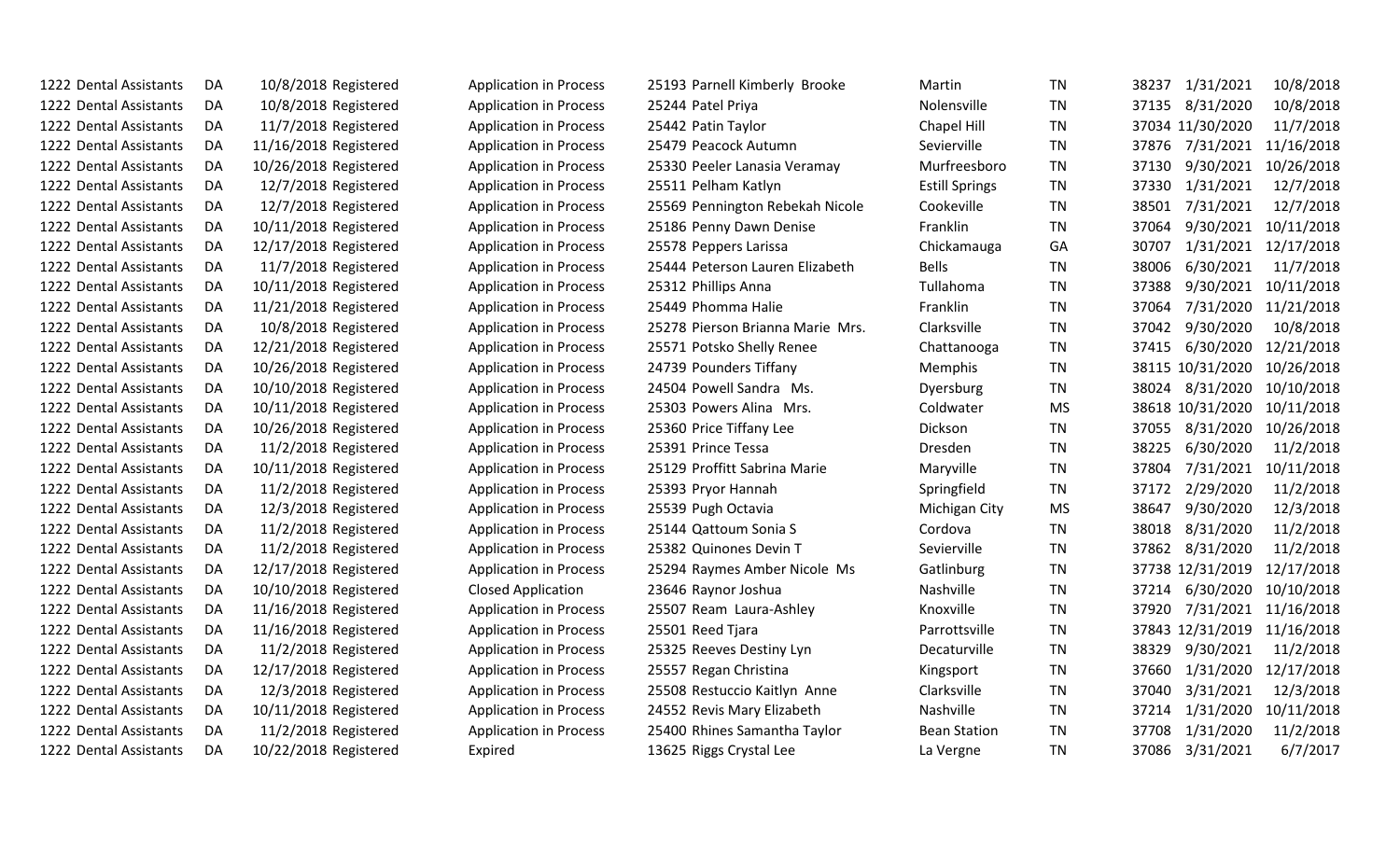| 1222 Dental Assistants | DA  | 11/8/2018 Registered  | <b>Application in Process</b> | 25496 Roberts Jennifer L            | <b>Fort Campbell</b> | KY.       | 42223 3/31/2021             | 11/8/2018  |
|------------------------|-----|-----------------------|-------------------------------|-------------------------------------|----------------------|-----------|-----------------------------|------------|
| 1222 Dental Assistants | DA  | 11/20/2018 Registered | <b>Application in Process</b> | 25520 Roberts Joy                   | Smyrna               | TN        | 37167 12/31/2020            | 11/20/2018 |
| 1222 Dental Assistants | DA  | 11/20/2018 Registered | <b>Application in Process</b> | 25487 Robinson Kori Tatum           | Knoxville            | <b>TN</b> | 37932 11/30/2020 11/20/2018 |            |
| 1222 Dental Assistants | DA  | 11/21/2018 Registered | <b>Application in Process</b> | 25331 Robinson Le'Tisha             | Antioch              | <b>TN</b> | 37013 11/30/2020            | 11/21/2018 |
| 1222 Dental Assistants | DA  | 11/2/2018 Registered  | <b>Application in Process</b> | 25329 Robison Charlotte Rachel      | Murfreesboro         | <b>TN</b> | 37130 6/30/2020             | 11/2/2018  |
| 1222 Dental Assistants | DA  | 10/8/2018 Registered  | <b>Application in Process</b> | 25047 Rodas-Webster Alexius Jade    | Clarksville          | TN        | 37040 10/31/2019            | 10/8/2018  |
| 1222 Dental Assistants | DA  | 10/22/2018 Registered | <b>Application in Process</b> | 24853 Rodgers Jennifer              | Lebanon              | TN        | 37087<br>5/31/2021          | 10/22/2018 |
| 1222 Dental Assistants | DA  | 12/7/2018 Registered  | <b>Application in Process</b> | 25568 Rodriguez Brenda Paola        | Oak Ridge            | TN        | 37830 11/30/2020            | 12/7/2018  |
| 1222 Dental Assistants | DA  | 11/2/2018 Registered  | <b>Application in Process</b> | 25402 Rodriguez Lara Pedro Eliud    | Morristown           | TN        | 37813 6/30/2021             | 11/2/2018  |
| 1222 Dental Assistants | DA  | 10/24/2018 Registered | Expired                       | 22374 Roe Charlee Danielle          | Abingdon             | VA        | 8/31/2021<br>24211          | 11/7/2017  |
| 1222 Dental Assistants | DA  | 11/7/2018 Registered  | <b>Application in Process</b> | 25448 Russell Dakota                | Adamsville           | TN        | 38310 4/30/2021             | 11/7/2018  |
| 1222 Dental Assistants | DA  | 12/21/2018 Registered | <b>Voluntarily Retired</b>    | 3525 Russell Sonia D                | Kingsport            | TN        | 37660 12/31/2019            | 7/23/1990  |
| 1222 Dental Assistants | DA  | 11/7/2018 Registered  | <b>Application in Process</b> | 25281 Sanchez Jacqueline            | Hixson               | TN        | 37343 11/30/2019            | 11/7/2018  |
| 1222 Dental Assistants | DA  | 11/7/2018 Registered  | <b>Application in Process</b> | 25454 Sanders Amber                 | Baxter               | TN        | 38544 4/30/2020             | 11/7/2018  |
| 1222 Dental Assistants | DA  | 11/7/2018 Registered  | <b>Application in Process</b> | 25453 Sanders Sierra                | Columbia             | TN        | 38401 12/31/2020            | 11/7/2018  |
| 1222 Dental Assistants | DA  | 12/14/2018 Registered | <b>Application in Process</b> | 25589 Satterfield Heather Nichole   | <b>Tunnel Hill</b>   | GA        | 7/31/2020<br>30755          | 12/14/2018 |
| 1222 Dental Assistants | DA  | 11/16/2018 Registered | <b>Application in Process</b> | 25486 Sawtelle Jamie                | Nashville            | TN        | 9/30/2021<br>37217          | 11/16/2018 |
| 1222 Dental Assistants | DA  | 10/11/2018 Registered | <b>Application in Process</b> | 25114 Schroeder Kasi Ann            | Clarksville          | ΤN        | 37040<br>8/31/2020          | 10/11/2018 |
| 1222 Dental Assistants | DA  | 10/22/2018 Registered | <b>Application in Process</b> | 25346 Seal Segan                    | Kingsport            | TN        | 37660<br>6/30/2021          | 10/22/2018 |
| 1222 Dental Assistants | DA  | 11/2/2018 Registered  | Expired                       | 22595 Seals Jessica Eryn            | Morristown           | TN        | 2/29/2020<br>37814          | 10/17/2016 |
| 1222 Dental Assistants | DA  | 11/16/2018 Registered | <b>Application in Process</b> | 25145 Selfridge Oxana K Mrs         | Sevierville          | <b>TN</b> | 5/31/2021<br>37876          | 11/16/2018 |
| 1222 Dental Assistants | DA  | 12/3/2018 Registered  | <b>Application in Process</b> | 25275 Shankles Kesha                | Murfreesboro         | ΤN        | 7/31/2020<br>37130          | 12/3/2018  |
| 1222 Dental Assistants | DA  | 10/19/2018 Registered | <b>Application in Process</b> | 25318 Shelton Jessica Renee         | Cookeville           | ΤN        | 5/31/2021<br>38501          | 10/19/2018 |
| 1222 Dental Assistants | DA  | 11/2/2018 Registered  | <b>Application in Process</b> | 25408 Shepard Amy Marie             | Clarksville          | TN        | 37040<br>7/31/2020          | 11/2/2018  |
| 1222 Dental Assistants | DA  | 11/2/2018 Registered  | <b>Application in Process</b> | 25414 Sherrill Courtney             | <b>Union City</b>    | TN        | 38261 11/30/2020            | 11/2/2018  |
| 1222 Dental Assistants | DA  | 11/16/2018 Registered | <b>Application in Process</b> | 25029 Shirley Kathryn Elizabeth     | Cordova              | TN        | 38018 11/30/2019            | 11/16/2018 |
| 1222 Dental Assistants | DA  | 10/8/2018 Registered  | <b>Application in Process</b> | 25270 Shoope Stacey Marie Mrs.      | Dandridge            | TN        | 37725 1/31/2020             | 10/8/2018  |
| 1222 Dental Assistants | DA. | 11/7/2018 Registered  | <b>Application in Process</b> | 25452 Shrum Reese                   | Lafayette            | <b>TN</b> | 37083<br>9/30/2020          | 11/7/2018  |
| 1222 Dental Assistants | DA  | 12/21/2018 Registered | <b>Application in Process</b> | 25598 Simpson Sydney Faith Ms       | Lenoir City          | TN        | 37772<br>5/31/2021          | 12/21/2018 |
| 1222 Dental Assistants | DA  | 10/18/2018 Registered | <b>Application in Process</b> | 24708 Smith Lashona                 | Nashville            | <b>TN</b> | 37211 12/31/2019            | 10/18/2018 |
| 1222 Dental Assistants | DA  | 12/3/2018 Registered  | <b>Application in Process</b> | 25389 Smith Morgan Grace            | Columbia             | TN        | 6/30/2020<br>38401          | 12/3/2018  |
| 1222 Dental Assistants | DA  | 11/13/2018 Registered | <b>Application in Process</b> | 25335 Sofield Olivia                | Chattanooga          | <b>TN</b> | 6/30/2021<br>37416          | 11/13/2018 |
| 1222 Dental Assistants | DA  | 10/15/2018 Registered | Expired                       | 2750 Stafford Paula L               | Harrison             | <b>TN</b> | 8/31/2021<br>37341          | 11/7/2017  |
| 1222 Dental Assistants | DA  | 10/11/2018 Registered | <b>Application in Process</b> | 25299 Stevens Crystal Danielle Mrs. | Clarksville          | <b>TN</b> | 37040 12/31/2019            | 10/11/2018 |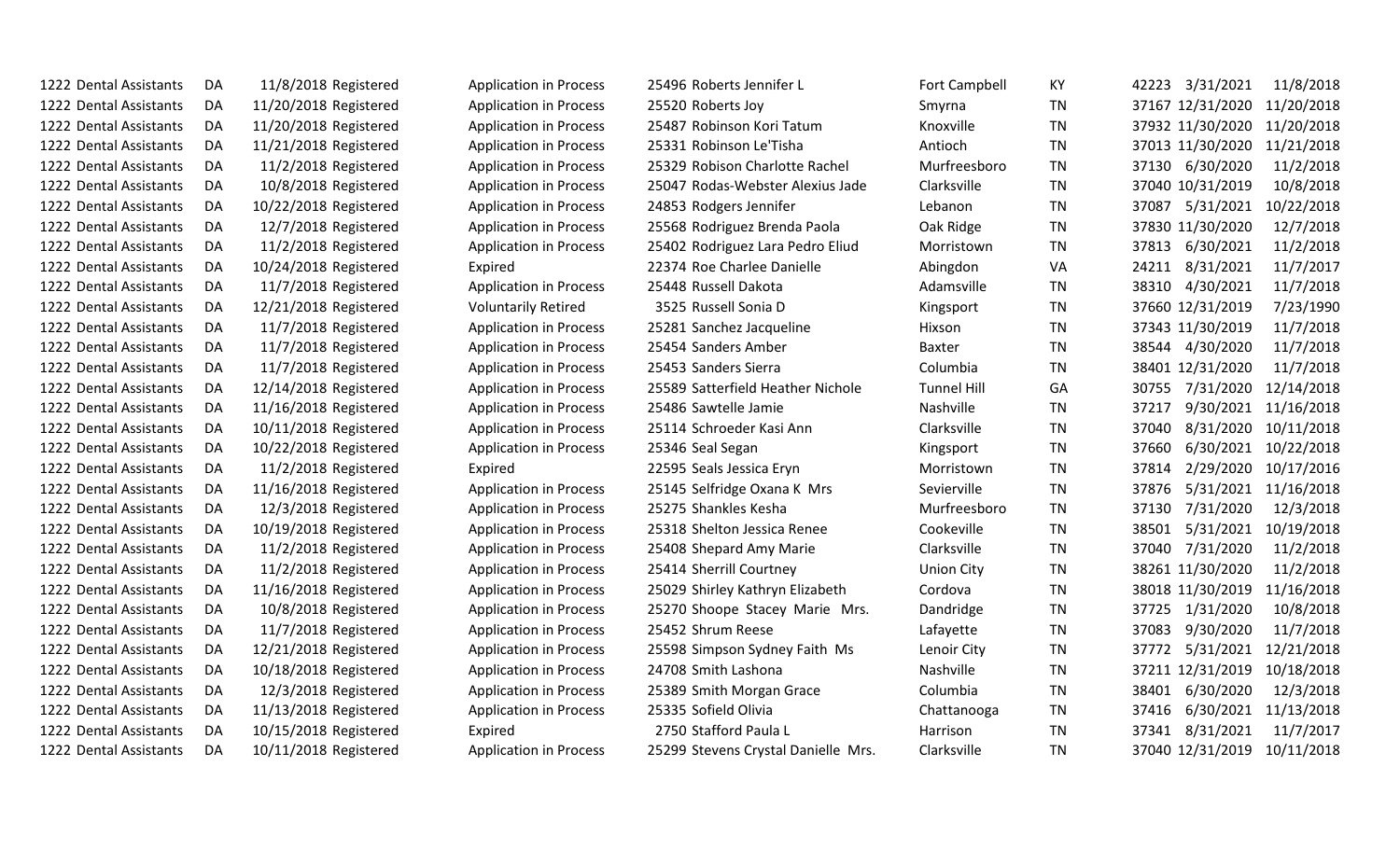| 1222 Dental Assistants | DA. | 11/7/2018 Registered  | <b>Application in Process</b> | 25468 Stevens Kelsey             | Coalmont            | TN        |       | 37313 10/31/2020 | 11/7/2018  |
|------------------------|-----|-----------------------|-------------------------------|----------------------------------|---------------------|-----------|-------|------------------|------------|
| 1222 Dental Assistants | DA  | 10/8/2018 Registered  | <b>Application in Process</b> | 25292 Stilwell Aileen DA         | <b>Bartlett</b>     | <b>TN</b> | 38134 | 8/31/2021        | 10/8/2018  |
| 1222 Dental Assistants | DA  | 11/16/2018 Registered | <b>Application in Process</b> | 25514 Straughan April Dianne     | Fairview            | <b>TN</b> | 37062 | 1/31/2020        | 11/16/2018 |
| 1222 Dental Assistants | DA  | 11/13/2018 Registered | Expired                       | 12337 Stroud Cayla Michelle      | Gallatin            | <b>TN</b> | 37066 | 9/30/2021        | 9/7/2007   |
| 1222 Dental Assistants | DA  | 10/8/2018 Registered  | <b>Application in Process</b> | 25243 Summers Alisha Anne Mrs    | Dowelltown          | <b>TN</b> | 37059 | 7/31/2020        | 10/8/2018  |
| 1222 Dental Assistants | DA  | 10/29/2018 Registered | <b>Application in Process</b> | 25295 Summers Lindey Wenton      | Albany              | KY        | 42602 | 9/30/2021        | 10/29/2018 |
| 1222 Dental Assistants | DA  | 11/8/2018 Registered  | <b>Application in Process</b> | 25085 Sweezey Katie Rose         | Cookeville          | <b>TN</b> | 38501 | 1/31/2020        | 11/8/2018  |
| 1222 Dental Assistants | DA  | 11/30/2018 Registered | <b>Application in Process</b> | 25533 Tavakolizadeh Zahra        | La Vergne           | <b>TN</b> | 37013 | 6/30/2020        | 11/30/2018 |
| 1222 Dental Assistants | DA  | 11/7/2018 Registered  | <b>Application in Process</b> | 25451 Taylor Jobeth              | Gordonsville        | TN        | 38563 | 2/28/2021        | 11/7/2018  |
| 1222 Dental Assistants | DA  | 12/7/2018 Registered  | <b>Application in Process</b> | 25348 Taylor Allison Rose        | Maryville           | TN        | 37804 | 9/30/2020        | 12/7/2018  |
| 1222 Dental Assistants | DA  | 12/19/2018 Registered | Expired                       | 19607 Templeton Kristen Taylor   | Lawrenceburg        | TN        | 38464 | 8/31/2021        | 11/7/2017  |
| 1222 Dental Assistants | DA  | 12/7/2018 Registered  | <b>Application in Process</b> | 25561 Tennis Hannah              | Lebanon             | <b>TN</b> | 37090 | 6/30/2020        | 12/7/2018  |
| 1222 Dental Assistants | DA  | 11/2/2018 Registered  | <b>Application in Process</b> | 25381 Teran Darlene              | Nashville           | <b>TN</b> | 37217 | 4/30/2021        | 11/2/2018  |
| 1222 Dental Assistants | DA  | 12/11/2018 Registered | Expired                       | 21067 Terlecki Madeleine Rose    | <b>Bon Aqua</b>     | <b>TN</b> | 37025 | 6/30/2020        | 7/11/2017  |
| 1222 Dental Assistants | DA  | 11/16/2018 Registered | <b>Application in Process</b> | 25397 Thomas Raven               | Lamar               | <b>MS</b> | 38642 | 8/31/2020        | 11/16/2018 |
| 1222 Dental Assistants | DA  | 11/30/2018 Registered | <b>Application in Process</b> | 25152 Thompson Allison Hope Ms.  | Whiteville          | TN        | 38075 | 2/28/2021        | 11/30/2018 |
| 1222 Dental Assistants | DA  | 12/7/2018 Registered  | <b>Application in Process</b> | 25564 Thompson Shaventa          | Gallatin            | TN        | 37066 | 2/29/2020        | 12/7/2018  |
| 1222 Dental Assistants | DA  | 11/7/2018 Registered  | <b>Application in Process</b> | 25446 Tidwell Alexis             | Lyles               | <b>TN</b> | 37098 | 8/31/2020        | 11/7/2018  |
| 1222 Dental Assistants | DA  | 11/2/2018 Registered  | <b>Application in Process</b> | 25405 Tomlinson Sigrid           | <b>Brentwood</b>    | <b>TN</b> | 37027 | 9/30/2021        | 11/2/2018  |
| 1222 Dental Assistants | DA  | 10/11/2018 Registered | <b>Application in Process</b> | 25213 Triana Daniela             | Nashville           | <b>TN</b> | 37217 | 9/30/2021        | 10/11/2018 |
| 1222 Dental Assistants | DA  | 11/7/2018 Registered  | <b>Application in Process</b> | 25445 Trumitch Teri Lee          | Columbia            | <b>TN</b> | 38401 | 8/31/2020        | 11/7/2018  |
| 1222 Dental Assistants | DA  | 12/10/2018 Registered | <b>Application in Process</b> | 25526 Tucker Whitney Delaney Mrs | Murray              | КY        | 42071 | 2/28/2021        | 12/10/2018 |
| 1222 Dental Assistants | DA  | 10/11/2018 Registered | Expired                       | 20121 Turner Anita D.            | Brentwood           | TN        |       | 37027 10/31/2020 | 1/7/2017   |
| 1222 Dental Assistants | DA  | 12/3/2018 Registered  | <b>Application in Process</b> | 25547 Upton Taylor               | Olive Branch        | <b>MS</b> | 38654 | 1/31/2020        | 12/3/2018  |
| 1222 Dental Assistants | DA  | 12/3/2018 Registered  | <b>Application in Process</b> | 24807 Uttz Cynthia               | Smyrna              | <b>TN</b> |       | 37167 11/30/2020 | 12/3/2018  |
| 1222 Dental Assistants | DA  | 12/3/2018 Registered  | <b>Application in Process</b> | 25304 Venson Ya'Laris Ms.        | Memphis             | <b>TN</b> | 38115 | 5/31/2020        | 12/3/2018  |
| 1222 Dental Assistants | DA  | 10/22/2018 Registered | <b>Application in Process</b> | 25310 Vest Bethany Vest          | Linden              | <b>TN</b> | 37096 | 8/31/2021        | 10/22/2018 |
| 1222 Dental Assistants | DA  | 10/22/2018 Registered | <b>Application in Process</b> | 25283 Vine Elizabeth Marie Mrs.  | Clarksville         | <b>TN</b> | 37042 | 8/31/2020        | 10/22/2018 |
| 1222 Dental Assistants | DA  | 10/8/2018 Registered  | Expired                       | 11039 Walden Trisha Derose       | <b>Marion</b>       | AR        | 72364 | 1/31/2020        | 9/19/2005  |
| 1222 Dental Assistants | DA  | 10/8/2018 Registered  | <b>Application in Process</b> | 25149 Walker Angela              | Memphis             | <b>TN</b> | 38135 | 5/31/2021        | 10/8/2018  |
| 1222 Dental Assistants | DA  | 11/21/2018 Registered | <b>Application in Process</b> | 25394 Walker Hannah              | Munford             | TN        | 38058 | 7/31/2020        | 11/21/2018 |
| 1222 Dental Assistants | DA  | 10/15/2018 Registered | <b>Application in Process</b> | 24741 Walker Parys               | <b>West Memphis</b> | AR        | 72301 | 6/30/2021        | 10/15/2018 |
| 1222 Dental Assistants | DA  | 12/7/2018 Registered  | <b>Application in Process</b> | 25543 Warden Kristoff            | Clarksville         | TN        | 37042 | 8/31/2020        | 12/7/2018  |
| 1222 Dental Assistants | DA  | 10/8/2018 Registered  | <b>Application in Process</b> | 25134 Ware Destiney Leanne Ms.   | <b>Burns</b>        | <b>TN</b> |       | 37029 10/31/2019 | 10/8/2018  |
|                        |     |                       |                               |                                  |                     |           |       |                  |            |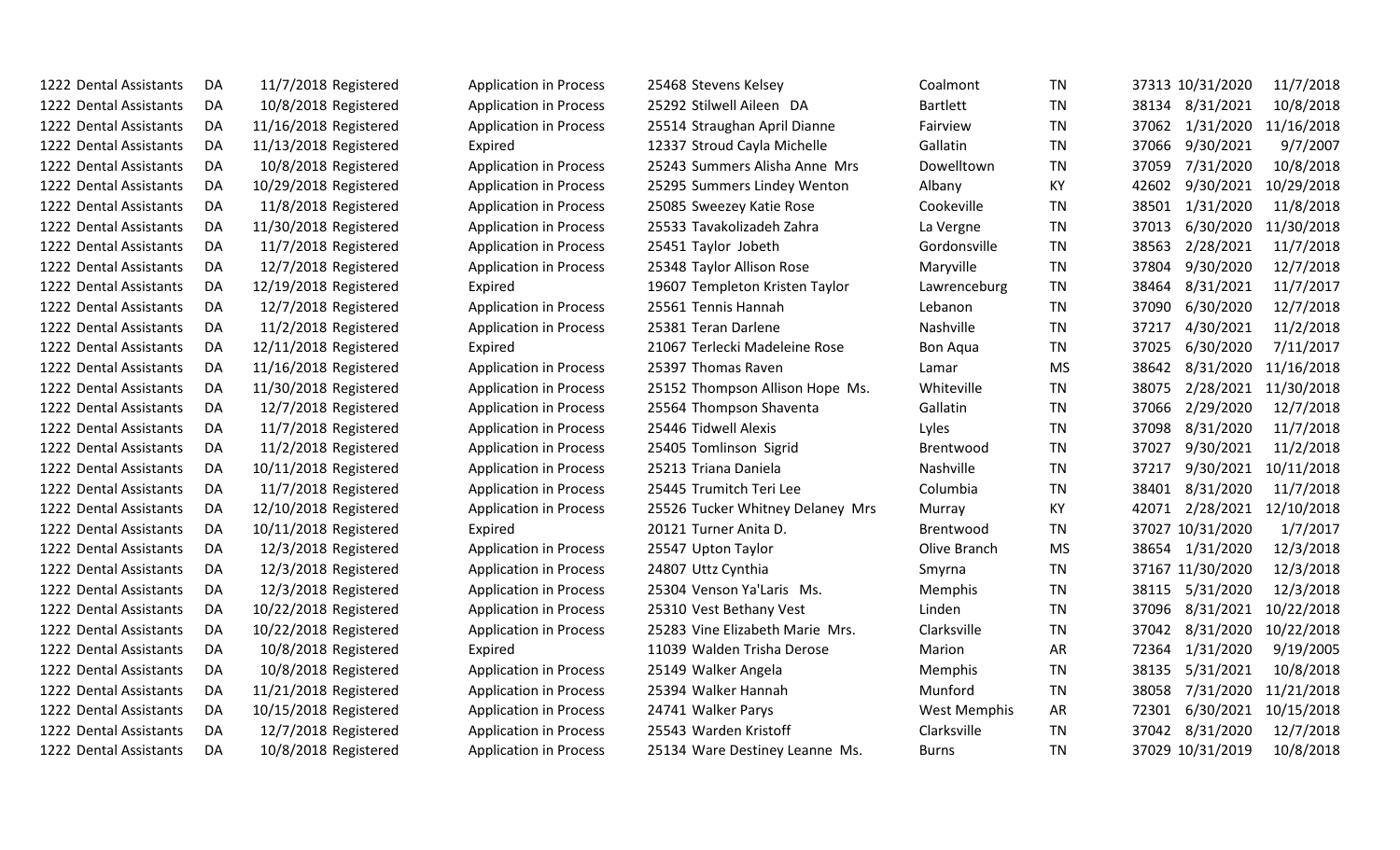| 1222 Dental Assistants | DA | 10/11/2018 Registered          | <b>Application in Process</b> | 25307 Watkins Jakarra Ms.              | <b>Memphis</b>       | ΤN        | 38119 2/28/2021    | 10/11/2018 |
|------------------------|----|--------------------------------|-------------------------------|----------------------------------------|----------------------|-----------|--------------------|------------|
| 1222 Dental Assistants | DA | 12/3/2018 Registered           | <b>Application in Process</b> | 25322 Welch Rebecca Ann                | Tompkinsville        | KY        | 42167 11/30/2020   | 12/3/2018  |
| 1222 Dental Assistants | DA | 12/3/2018 Registered           | <b>Application in Process</b> | 25365 Welsh Avery Sierra               | Powell               | <b>TN</b> | 37849 11/30/2021   | 12/3/2018  |
| 1222 Dental Assistants | DA | 12/17/2018 Registered          | <b>Application in Process</b> | 25493 White Emari                      | Clarksville          | <b>TN</b> | 37042 11/30/2021   | 12/17/2018 |
| 1222 Dental Assistants | DA | 10/8/2018 Registered           | <b>Application in Process</b> | 25135 Wieberg Leslie Nicole            | Johnson City         | <b>TN</b> | 37615 4/30/2020    | 10/8/2018  |
| 1222 Dental Assistants | DA | 12/7/2018 Registered           | Expired                       | 5094 Wiley Mary L                      | <b>College Grove</b> | <b>TN</b> | 37046 2/29/2020    | 5/7/2016   |
| 1222 Dental Assistants | DA | 11/19/2018 Registered          | Expired                       | 17674 Wilkins-Clay Nikira Lashree MRS. | Memphis              | TN        | 38125<br>9/30/2021 | 2/5/2013   |
| 1222 Dental Assistants | DA | 11/2/2018 Registered           | <b>Application in Process</b> | 25388 Wilkinson Morgen                 | Nashville            | TN        | 37214<br>6/30/2020 | 11/2/2018  |
| 1222 Dental Assistants | DA | 11/2/2018 Registered           | <b>Application in Process</b> | 25406 Williams Heather Ann             | Newbern              | TN        | 38059 11/30/2020   | 11/2/2018  |
| 1222 Dental Assistants | DA | 11/7/2018 Registered           | <b>Application in Process</b> | 25447 Williams Malaysha                | Fort Mitchell        | AL        | 36856 1/31/2021    | 11/7/2018  |
| 1222 Dental Assistants | DA | 11/16/2018 Registered          | <b>Application in Process</b> | 25450 Willis Ashley                    | Palmyra              | TN        | 37142 9/30/2020    | 11/16/2018 |
| 1222 Dental Assistants | DA | 11/2/2018 Registered           | <b>Application in Process</b> | 25344 Wilson Caylee                    | Chattanooga          | <b>TN</b> | 37407 11/30/2020   | 11/2/2018  |
| 1222 Dental Assistants | DA | 11/2/2018 Registered           | <b>Application in Process</b> | 25399 Wilson Shannon                   | Southaven            | MS        | 38671 11/30/2019   | 11/2/2018  |
| 1222 Dental Assistants | DA | 12/3/2018 Registered           | <b>Application in Process</b> | 25548 Winter Andrea                    | Memphis              | TN        | 38116 9/30/2021    | 12/3/2018  |
| 1222 Dental Assistants | DA | 11/2/2018 Registered           | <b>Application in Process</b> | 25413 Wray Grace                       | Jackson              | TN        | 38305<br>9/30/2020 | 11/2/2018  |
| 1222 Dental Assistants | DA | 10/29/2018 Registered          | <b>Application in Process</b> | 25345 Wright Allison Michael           | Crossville           | <b>TN</b> | 38555 11/30/2020   | 10/29/2018 |
| 1222 Dental Assistants | DA | 10/11/2018 Registered          | <b>Application in Process</b> | 25305 Wright Bianca Ms.                | Senatobia            | MS        | 38668 3/31/2021    | 10/11/2018 |
| 1222 Dental Assistants | DA | 12/3/2018 Registered           | <b>Application in Process</b> | 25443 Wright Sydney Leeann             | Lebanon              | TN        | 37087<br>4/30/2020 | 12/3/2018  |
| 1222 Dental Assistants | DA | 11/7/2018 Registered           | <b>Application in Process</b> | 25473 Wynn Destiny Nicole              | Dickson              | TN        | 37055 10/31/2020   | 11/7/2018  |
| 1222 Dental Assistants | DA | 11/20/2018 Registered          | <b>Application in Process</b> | 25171 Young Ashlyn                     | Dunlap               | <b>TN</b> | 2/28/2021<br>37327 | 11/20/2018 |
| 1222 Dental Assistants | DA | 10/22/2018 Registered          | Expired                       | 13510 Zeleke Tsehaye                   | Antioch              | TN        | 37013 6/30/2021    | 11/13/2008 |
| 1222 Dental Assistants | DA | 12/5/2018 Retired - Probation  | On Probation                  | 8280 Mcguire Mary Kathryn              | Dyersburg            | <b>TN</b> | 38024 11/30/2018   | 4/3/2002   |
| 1222 Dental Assistants | DA | 12/11/2018 Voluntarily Retired | Registered                    | 590 Allen Sylvia Ann                   | Knoxville            | <b>TN</b> | 37912 10/31/2018   | 10/4/1970  |
| 1222 Dental Assistants | DA | 12/7/2018 Voluntarily Retired  | Expired                       | 16843 Anderson Kathryn Elizabeth       | Dickson              | TN        | 37055 9/30/2018    | 12/18/2015 |
| 1222 Dental Assistants | DA | 11/27/2018 Voluntarily Retired | Registered                    | 5141 Andras Sheila A                   | Judsonia             | AR        | 72081 11/30/2018   | 10/15/1992 |
| 1222 Dental Assistants | DA | 11/27/2018 Voluntarily Retired | Registered                    | 19983 Atkins Catherine J.              | Corryton             | <b>TN</b> | 37721 11/30/2018   | 7/24/2015  |
| 1222 Dental Assistants | DA | 10/17/2018 Voluntarily Retired | Registered                    | 19842 Bates Brittany Lynn              | Chattanooga          | TN        | 37421 2/29/2020    | 5/31/2016  |
| 1222 Dental Assistants | DA | 10/24/2018 Voluntarily Retired | Registered                    | 19776 Biggs Amanda Dasha               | White House          | <b>TN</b> | 37188 11/30/2018   | 6/10/2014  |
| 1222 Dental Assistants | DA | 1/4/2019 Voluntarily Retired   | Registered                    | 19208 Borst Kaitlin Michelle           | Philadelphia         | TN        | 37846 9/30/2019    | 2/3/2014   |
| 1222 Dental Assistants | DA | 10/29/2018 Voluntarily Retired | Registered                    | 15875 Boslaugh Christina Rene          | Alabaster            | AL        | 35007 10/31/2019   | 2/18/2011  |
| 1222 Dental Assistants | DA | 10/26/2018 Voluntarily Retired | Registered                    | 16351 Case Rachel Ellen                | Trenton              | GA        | 6/30/2019<br>30752 | 7/15/2011  |
| 1222 Dental Assistants | DA | 10/26/2018 Voluntarily Retired | Registered                    | 13006 Cassman Jaclyn D.                | Nashville            | <b>TN</b> | 37209 5/31/2019    | 8/18/2008  |
| 1222 Dental Assistants | DA | 11/1/2018 Voluntarily Retired  | Registered                    | 13425 Chambers Christina Marie         | Soddy Daisy          | <b>TN</b> | 37379 10/31/2018   | 9/26/2008  |
| 1222 Dental Assistants | DA | 12/19/2018 Voluntarily Retired | Registered                    | 8344 Cheek Jayme Laren                 | Lynnville            | TN        | 38472 11/30/2019   | 7/10/2001  |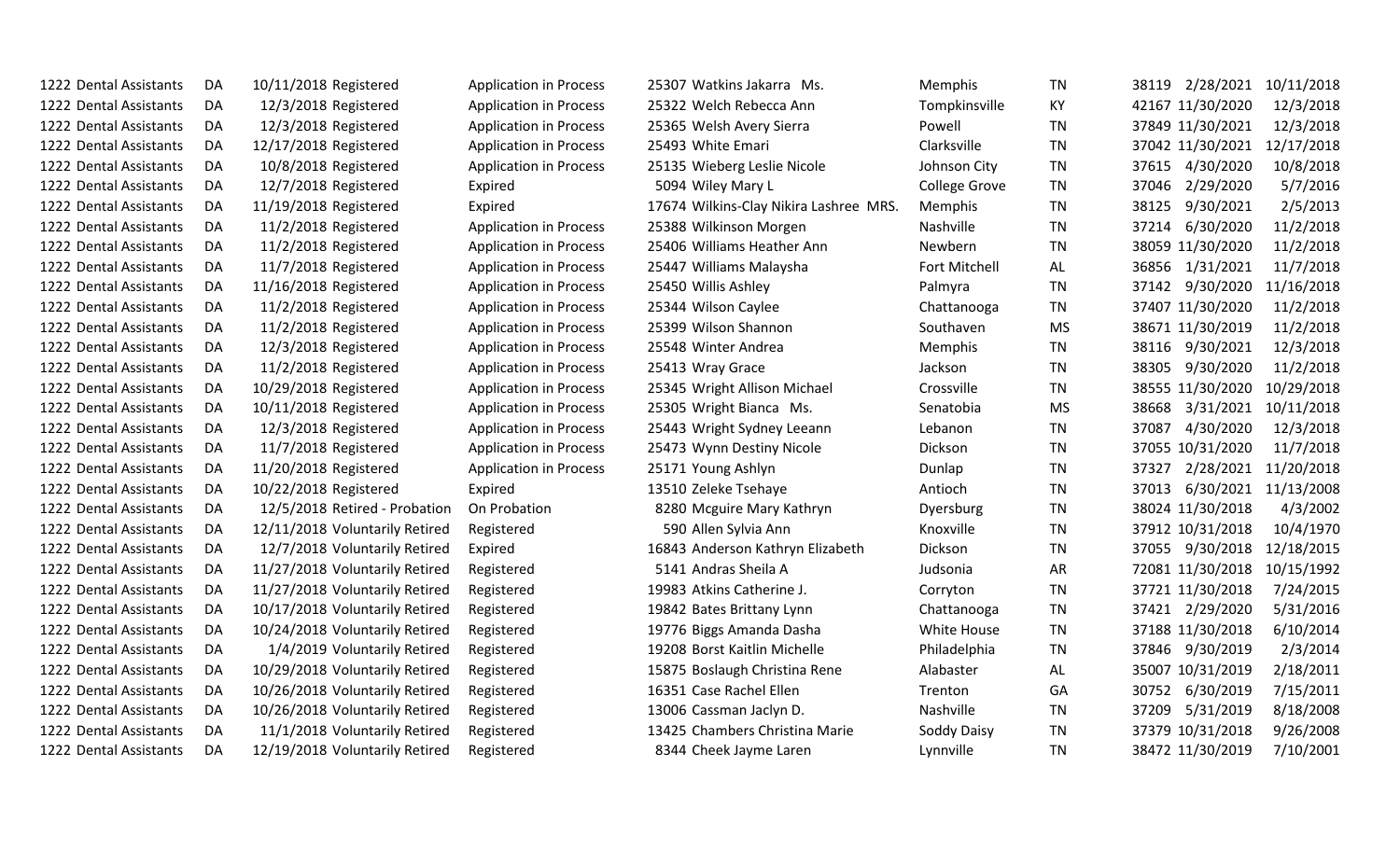| 1222 Dental Assistants | DA | 10/31/2018 Voluntarily Retired | Registered | 9871 Chowbay Christy Anne         | Nashville               | TN        | 37211 10/31/2018      | 5/4/2004   |
|------------------------|----|--------------------------------|------------|-----------------------------------|-------------------------|-----------|-----------------------|------------|
| 1222 Dental Assistants | DA | 11/6/2018 Voluntarily Retired  | Registered | 14841 Clark Tara Hunter           | Columbia                | TN        | 38401 11/30/2018      | 4/1/2010   |
| 1222 Dental Assistants | DA | 12/5/2018 Voluntarily Retired  | Registered | 5087 Dean Cassandra L             | Dickson                 | TN        | 37055 5/31/2019       | 7/23/1992  |
| 1222 Dental Assistants | DA | 12/7/2018 Voluntarily Retired  | Registered | 20083 Dile Shawna Rene            | <b>Bon Aqua</b>         | TN        | 7/31/2020<br>37025    | 9/5/2014   |
| 1222 Dental Assistants | DA | 10/31/2018 Voluntarily Retired | Registered | 8589 Duke Terri Lynne             | Sparta                  | <b>TN</b> | 38583 10/31/2018      | 4/20/2001  |
| 1222 Dental Assistants | DA | 11/28/2018 Voluntarily Retired | Registered | 12643 Earls Tiffany Marie         | Hendersonville          | <b>TN</b> | 37075 12/31/2018      | 3/17/2017  |
| 1222 Dental Assistants | DA | 11/19/2018 Voluntarily Retired | Registered | 16441 Espinoza Peggy Sue          | Murfreesboro            | TN        | 37130-8742 11/30/2018 | 8/11/2011  |
| 1222 Dental Assistants | DA | 1/2/2019 Voluntarily Retired   | Registered | 23141 Eubanks Heather Marie       | Morristown              | <b>TN</b> | 37814 3/31/2020       | 3/17/2017  |
| 1222 Dental Assistants | DA | 11/27/2018 Voluntarily Retired | Registered | 17665 Fannon Erica Leigh          | Seymour                 | TN        | 37865 12/31/2018      | 8/17/2012  |
| 1222 Dental Assistants | DA | 1/3/2019 Voluntarily Retired   | Registered | 18718 Fondren Kristin Maree       | Memphis                 | TN        | 38116 12/31/2018      | 8/6/2015   |
| 1222 Dental Assistants | DA | 11/21/2018 Voluntarily Retired | Registered | 5342 Garren Kristie               | Graysville              | <b>TN</b> | 37338 11/30/2018      | 9/7/1993   |
| 1222 Dental Assistants | DA | 1/2/2019 Voluntarily Retired   | Registered | 79 Gregory Susan L                | Gallatin                | TN        | 37066 10/31/2019      | 5/1/1978   |
| 1222 Dental Assistants | DA | 11/27/2018 Voluntarily Retired | Registered | 18400 Hackworth Samantha Kay Mrs. | Chattanooga             | TN        | 37403 11/30/2018      | 5/10/2013  |
| 1222 Dental Assistants | DA | 12/7/2018 Voluntarily Retired  | Expired    | 23566 Handeland Shannon           | Old Hickory             | TN        | 37138 9/30/2018       | 8/11/2017  |
| 1222 Dental Assistants | DA | 12/18/2018 Voluntarily Retired | Registered | 2709 Hickey Tonyua                | Mcminnville             | TN        | 37110 12/31/2018      | 8/26/1988  |
| 1222 Dental Assistants | DA | 12/12/2018 Voluntarily Retired | Registered | 16798 Hickman Christina Ann       | Clarksville             | TN        | 5/31/2020<br>37042    | 12/15/2011 |
| 1222 Dental Assistants | DA | 10/25/2018 Voluntarily Retired | Registered | 2854 Horn Deborah Ann             | Greenfield              | TN        | 38230 11/30/2018      | 2/15/1989  |
| 1222 Dental Assistants | DA | 11/13/2018 Voluntarily Retired | Registered | 21581 Jean-Baptiste Emmanuela     | <b>Bristol</b>          | <b>TN</b> | 37620<br>6/30/2019    | 12/11/2015 |
| 1222 Dental Assistants | DA | 11/30/2018 Voluntarily Retired | Registered | 7918 Johnson Paula Marie          | <b>Kingston Springs</b> | TN        | 37082 11/30/2018      | 8/25/1999  |
| 1222 Dental Assistants | DA | 12/18/2018 Voluntarily Retired | Registered | 22688 Kitner Megan Elizabeth      | Knoxville               | TN        | 37934 12/31/2018      | 9/19/2016  |
| 1222 Dental Assistants | DA | 11/14/2018 Voluntarily Retired | Registered | 14764 Krause Daniela N            | <b>Bartlett</b>         | TN        | 38134 8/31/2019       | 4/8/2010   |
| 1222 Dental Assistants | DA | 10/26/2018 Voluntarily Retired | Registered | 20891 Leonard Krysten Elizabeth   | <b>Bristol</b>          | VA        | 24202<br>2/28/2019    | 5/29/2015  |
| 1222 Dental Assistants | DA | 10/9/2018 Voluntarily Retired  | Registered | 16882 Marks Ilka Zobeida          | Murfreesboro            | TN        | 37130 10/31/2018      | 1/19/2012  |
| 1222 Dental Assistants | DA | 12/5/2018 Voluntarily Retired  | Registered | 21516 Matthews Diamond Alexus     | Millington              | <b>TN</b> | 38053<br>9/30/2019    | 11/23/2016 |
| 1222 Dental Assistants | DA | 10/16/2018 Voluntarily Retired | Registered | 2021 Miles Sherry                 | Franklin                | TN        | 8/31/2019<br>37064    | 6/24/1986  |
| 1222 Dental Assistants | DA | 12/7/2018 Voluntarily Retired  | Registered | 7835 Miller Valerie Alison        | Nashville               | TN        | 37206<br>3/31/2019    | 12/21/1999 |
| 1222 Dental Assistants | DA | 12/12/2018 Voluntarily Retired | Registered | 18905 Morgan Lashana Jewel        | Dayton                  | TN        | 37321 12/31/2018      | 9/27/2013  |
| 1222 Dental Assistants | DA | 11/30/2018 Voluntarily Retired | Registered | 21660 Morris Kayla Diane          | Millington              | TN        | 38053 12/31/2018      | 5/2/2016   |
| 1222 Dental Assistants | DA | 11/19/2018 Voluntarily Retired | Registered | 13110 Ogilvie Joy Hollingswoth    | Franklin                | <b>TN</b> | 37064<br>8/31/2020    | 5/23/2008  |
| 1222 Dental Assistants | DA | 10/25/2018 Voluntarily Retired | Registered | 19513 Patterson Jill Nicole       | Dyersburg               | TN        | 38024<br>5/31/2019    | 4/10/2014  |
| 1222 Dental Assistants | DA | 10/26/2018 Voluntarily Retired | Registered | 11574 Prince Trula Dean           | Lewisburg               | TN        | 37091 11/30/2018      | 10/13/2006 |
| 1222 Dental Assistants | DA | 12/7/2018 Voluntarily Retired  | Expired    | 18107 Rashe Noelle Anne           | Crossville              | <b>TN</b> | 38555 9/30/2018       | 2/14/2013  |
| 1222 Dental Assistants | DA | 11/19/2018 Voluntarily Retired | Registered | 19662 Riseden Jessica Annabelle   | Cleveland               | TN        | 37323 12/31/2018      | 5/16/2014  |
| 1222 Dental Assistants | DA | 12/12/2018 Voluntarily Retired | Registered | 18919 Robinson Ruby Nicole Ms.    | Sevierville             | <b>TN</b> | 37862 10/31/2019      | 10/9/2013  |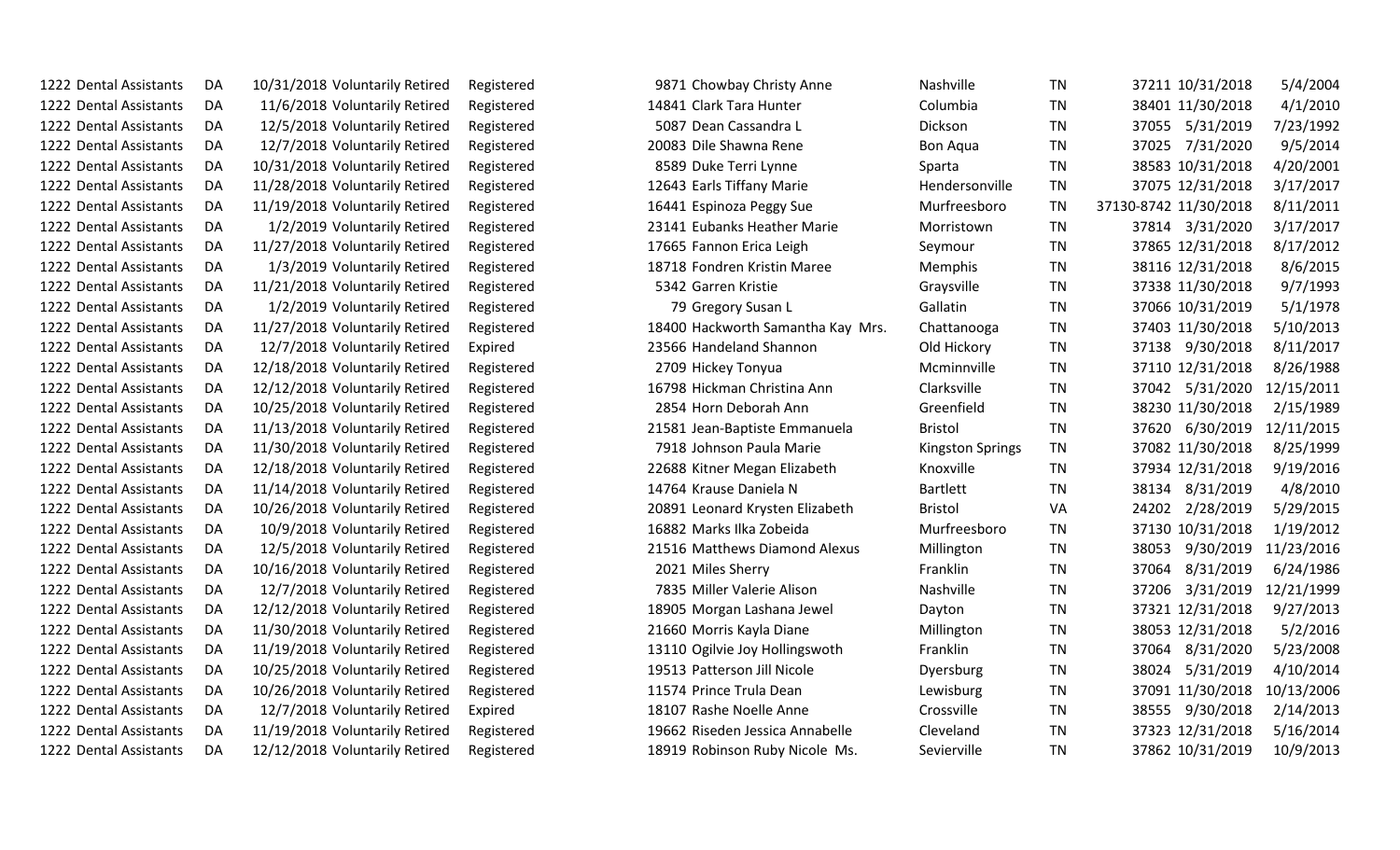Dental Assistants DA 12/20/2018 Voluntarily Retired Registered 17977 Wolfe Monica Lashea Franklin TN 37067 12/31/2019 1/30/2017

| 1222 Dental Assistants | DA. | 12/18/2018 Voluntarily Retired | Registered | 13555 Rose Colleen Ann       | Knoxville       | TN | 37912 12/31/2018   | 11/7/2008 |
|------------------------|-----|--------------------------------|------------|------------------------------|-----------------|----|--------------------|-----------|
| 1222 Dental Assistants | DA. | 12/27/2018 Voluntarily Retired | Registered | 8978 Shipley Heather Miracle | Piney Flats     | TN | 37686 12/31/2018   | 9/12/2002 |
| 1222 Dental Assistants | DA. | 1/7/2019 Voluntarily Retired   | Registered | 6672 Smith Dena S.           | Fairview        | TN | 37062 12/31/2018   | 6/6/1996  |
| 1222 Dental Assistants | DA  | 1/3/2019 Voluntarily Retired   | Registered | 3797 Stalans Ginger K.       | Louisville      | TN | 6/30/2019<br>37777 | 2/19/1991 |
| 1222 Dental Assistants | DA. | 10/18/2018 Voluntarily Retired | Registered | 14710 Steed Sandra K.        | Plainwell       | MI | 5/31/2020<br>49080 | 6/14/2010 |
| 1222 Dental Assistants | DA  | 10/26/2018 Voluntarily Retired | Registered | 5933 Sullivan Melody J.      | <b>Dickson</b>  | TN | 37055 8/31/2019    | 5/31/1995 |
| 1222 Dental Assistants | DA  | 10/17/2018 Voluntarily Retired | Registered | 7037 Tedford Soraya          | <b>Bartlett</b> | ΤN | 38135 11/30/2018   | 4/24/1997 |
| 1222 Dental Assistants | DA  | 12/13/2018 Voluntarily Retired | Registered | 3088 Tidwell Lea             | Nashville       | TN | 37215 12/31/2018   | 6/23/1989 |
| 1222 Dental Assistants | DA  | 10/29/2018 Voluntarily Retired | Registered | 16503 Trail Stephany Ann     | San Antonio     | ТX | 78245 12/31/2018   | 3/7/2017  |
| 1222 Dental Assistants | DA  | 12/17/2018 Voluntarily Retired | Registered | 6451 Whitson Amy L.          | Unicoi          | ΤN | 37692 12/31/2018   | 6/4/1996  |
| 1222 Dental Assistants | DA. | 12/20/2018 Voluntarily Retired | Registered | 17977 Wolfe Monica Lashea    | <b>Franklin</b> | ΤN | 37067 12/31/2019   | 1/30/2017 |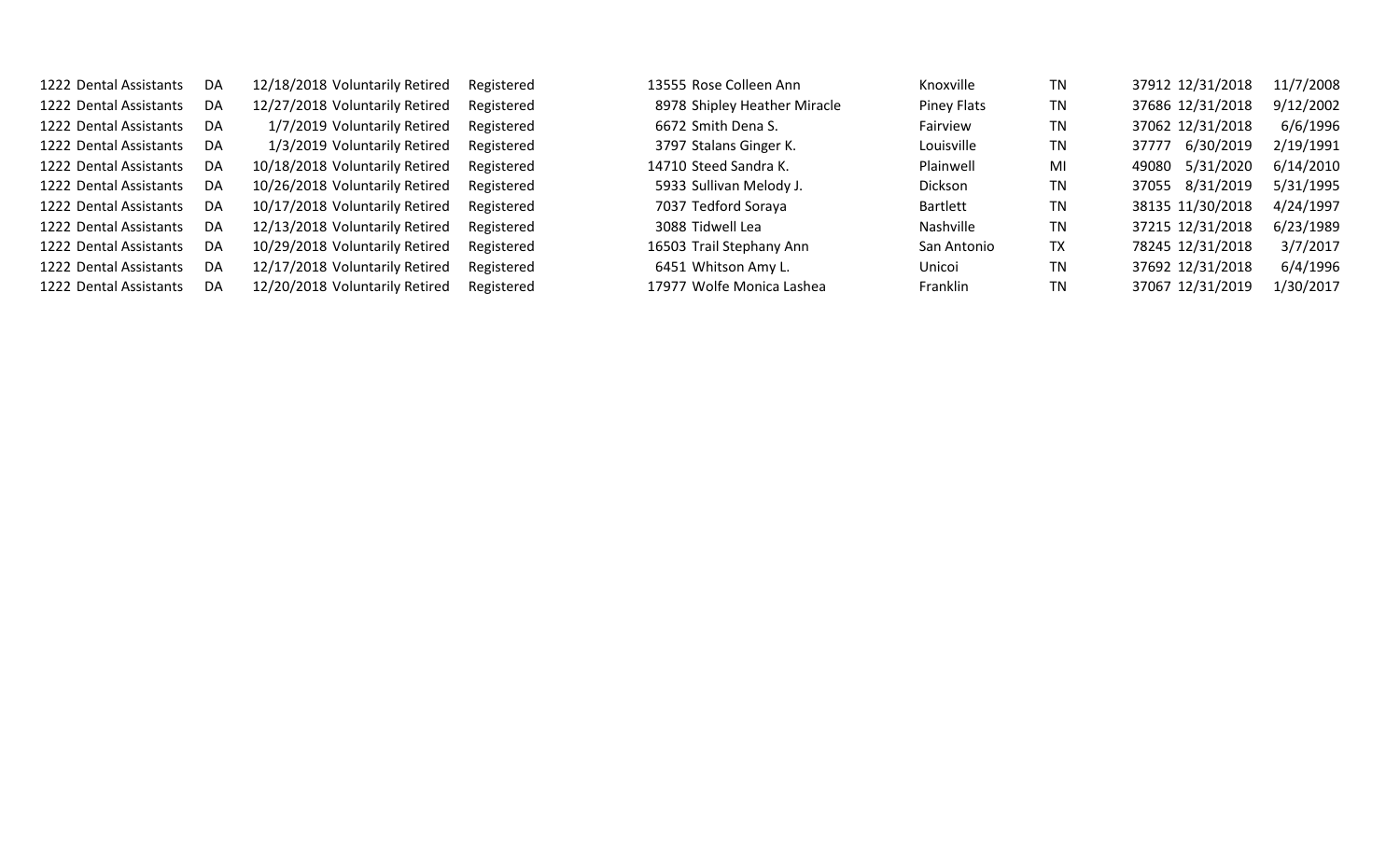## Modifier Detail Report Contract Corollary 8, 2018 - January 8, 2019

|                          |                    |                            | Modifier     |          |                                                 |
|--------------------------|--------------------|----------------------------|--------------|----------|-------------------------------------------------|
|                          | License Status     |                            | Effective    | Modifier |                                                 |
| Profession               | Number Description | Name                       | Date         | Type     | <b>Modifier Description</b>                     |
| Dentists                 | 10836 Licensed     | Cloud Cayce                | 11/2/2018 S  |          | <b>Orthodontics and Dentofacial Orthopedics</b> |
| Dentists                 | 10715 Licensed     | <b>Earnhardt Charles</b>   | 11/2/2018 S  |          | Endodontics                                     |
| Dentists                 | 8539 Licensed      | <b>LOWERY MICHAEL</b>      | 11/16/2018 S |          | Endodontics                                     |
| Dentists                 | 8093 Licensed      | <b>MARTIN KEVIN</b>        | 11/2/2018 Q  |          | <b>Comprehensive Conscious Sedation</b>         |
| Dentists                 | 9517 Licensed      | <b>MCNUTT TIMOTHY</b>      | 10/29/2018 Q |          | <b>Limited Conscious Sedation</b>               |
| <b>Dental Hygienists</b> | 9604 Licensed      | <b>ABELLO KRISTEN</b>      | 12/14/2018 Q |          | Administration of Local Anesthesia              |
| <b>Dental Hygienists</b> | 5632 Licensed      | <b>AMATANGELO CHRISTY</b>  | 11/9/2018 Q  |          | Administration and Monitoring of Nitrous Oxide  |
| <b>Dental Hygienists</b> | 9596 Licensed      | Alleman Sara               | 11/20/2018 Q |          | Administration of Local Anesthesia              |
| <b>Dental Hygienists</b> | 5282 Licensed      | <b>BAYS REBECCA</b>        | 10/15/2018 Q |          | Administration of Local Anesthesia              |
| <b>Dental Hygienists</b> | 8716 Licensed      | <b>BEARDEN AMANDA</b>      | 12/21/2018 Q |          | Administration of Local Anesthesia              |
| <b>Dental Hygienists</b> | 2486 Licensed      | <b>BEELER MARGARET</b>     | 10/22/2018 Q |          | Administration and Monitoring of Nitrous Oxide  |
| <b>Dental Hygienists</b> | 7598 Licensed      | <b>BELL LAUREN</b>         | 10/22/2018 Q |          | <b>Restorative Functions</b>                    |
| <b>Dental Hygienists</b> | 9563 Licensed      | <b>BETTS TAUNIA</b>        | 10/8/2018 Q  |          | Administration and Monitoring of Nitrous Oxide  |
| <b>Dental Hygienists</b> | 9563 Licensed      | <b>BETTS TAUNIA</b>        | 10/8/2018 Q  |          | Administration of Local Anesthesia              |
| <b>Dental Hygienists</b> | 7040 Licensed      | <b>BOWEN DAWN</b>          | 11/9/2018 Q  |          | Administration and Monitoring of Nitrous Oxide  |
| <b>Dental Hygienists</b> | 5429 Licensed      | <b>BUCKLES JESSICA</b>     | 10/22/2018 Q |          | Administration and Monitoring of Nitrous Oxide  |
| <b>Dental Hygienists</b> | 8449 Licensed      | <b>Barone Heather</b>      | 11/30/2018 Q |          | Administration of Local Anesthesia              |
| <b>Dental Hygienists</b> | 9577 Licensed      | <b>Bass Alia</b>           | 10/22/2018 Q |          | Administration and Monitoring of Nitrous Oxide  |
| <b>Dental Hygienists</b> | 9577 Licensed      | <b>Bass Alia</b>           | 10/22/2018 Q |          | Administration of Local Anesthesia              |
| <b>Dental Hygienists</b> | 9534 Licensed      | <b>Bobell Kristina</b>     | 11/16/2018 Q |          | Administration of Local Anesthesia              |
| <b>Dental Hygienists</b> | 9593 Licensed      | <b>Borens Hanna</b>        | 11/9/2018 Q  |          | Administration and Monitoring of Nitrous Oxide  |
| <b>Dental Hygienists</b> | 9593 Licensed      | Borens Hanna               | 11/9/2018 Q  |          | Administration of Local Anesthesia              |
| <b>Dental Hygienists</b> | 8514 Licensed      | <b>Botts Julie</b>         | 10/22/2018 Q |          | Administration and Monitoring of Nitrous Oxide  |
| <b>Dental Hygienists</b> | 9594 Licensed      | Bourassa Paula             | 12/14/2018 Q |          | Administration of Local Anesthesia              |
| <b>Dental Hygienists</b> | 8135 Licensed      | <b>CARTWRIGHT BRITTANY</b> | 11/28/2018 Q |          | Administration and Monitoring of Nitrous Oxide  |
| <b>Dental Hygienists</b> | 5520 Licensed      | <b>CARY ANGELA</b>         | 10/15/2018 Q |          | Administration of Local Anesthesia              |
| <b>Dental Hygienists</b> | 4063 Licensed      | <b>CLARK SALLY</b>         | 11/16/2018 Q |          | Administration of Local Anesthesia              |
| <b>Dental Hygienists</b> | 6329 Licensed      | <b>CLENDENIN PAIGE</b>     | 12/17/2018 Q |          | Administration and Monitoring of Nitrous Oxide  |
| <b>Dental Hygienists</b> | 7800 Licensed      | <b>CREDILLE MICHELLE</b>   | 11/9/2018 Q  |          | Administration and Monitoring of Nitrous Oxide  |
| <b>Dental Hygienists</b> | 9400 Licensed      | Camacho Heather            | 10/19/2018 Q |          | Administration of Local Anesthesia              |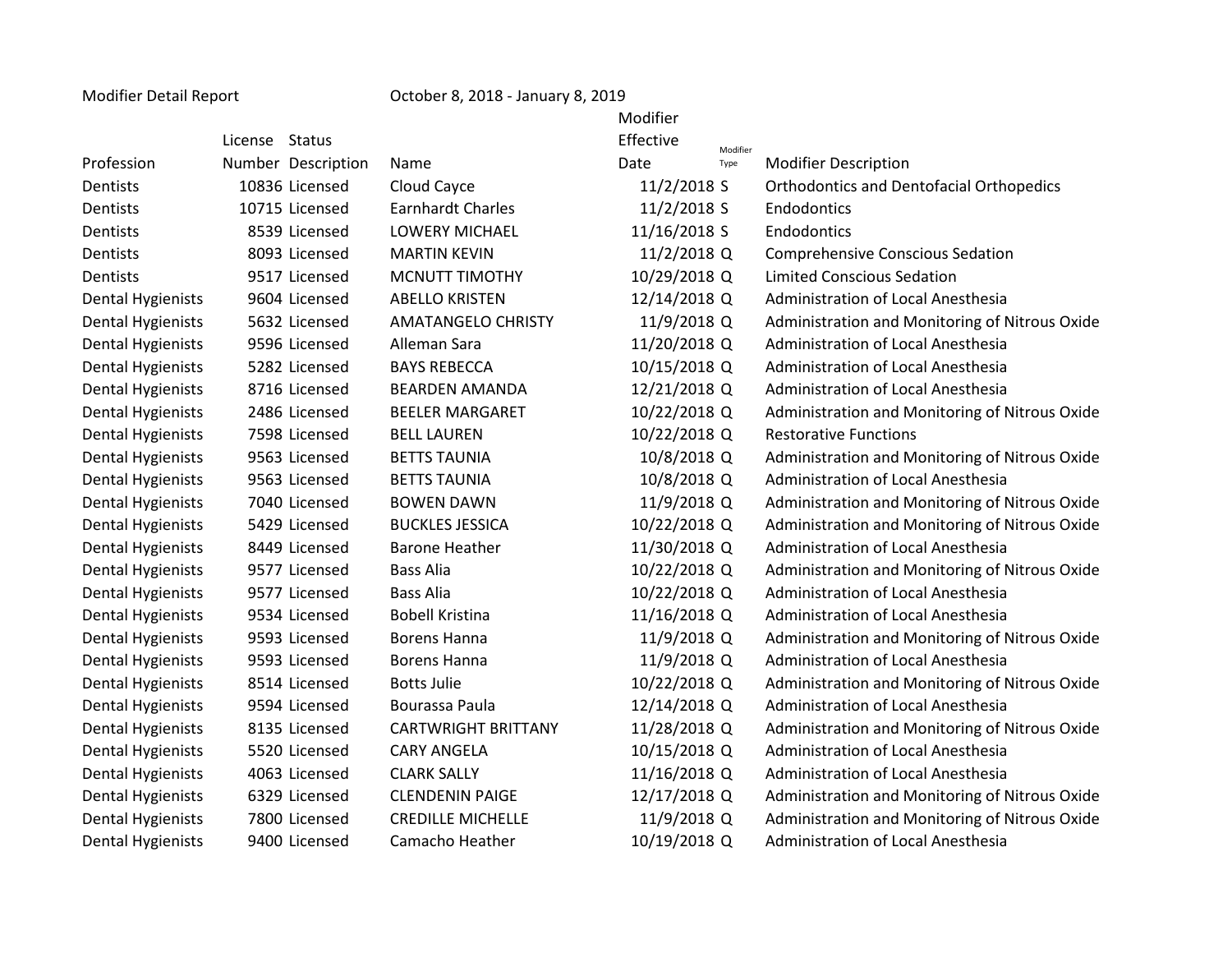| <b>Dental Hygienists</b> | 9578 Licensed | Champion Hannah            | 10/29/2018 Q | Administration and Monitoring of Nitrous Oxide |
|--------------------------|---------------|----------------------------|--------------|------------------------------------------------|
| <b>Dental Hygienists</b> | 9578 Licensed | Champion Hannah            | 10/29/2018 Q | Administration of Local Anesthesia             |
| <b>Dental Hygienists</b> | 8752 Licensed | Chipman Stephanie          | 11/28/2018 Q | Administration and Monitoring of Nitrous Oxide |
| <b>Dental Hygienists</b> | 9595 Licensed | Coates Meri                | 11/30/2018 Q | Administration and Monitoring of Nitrous Oxide |
| <b>Dental Hygienists</b> | 9595 Licensed | <b>Coates Meri</b>         | 11/30/2018 Q | Administration of Local Anesthesia             |
| <b>Dental Hygienists</b> | 9553 Licensed | Creech Brittany            | 10/15/2018 Q | Administration and Monitoring of Nitrous Oxide |
| <b>Dental Hygienists</b> | 9553 Licensed | Creech Brittany            | 10/15/2018 Q | Administration of Local Anesthesia             |
| <b>Dental Hygienists</b> | 9599 Licensed | Crews April                | 11/20/2018 Q | Administration of Local Anesthesia             |
| <b>Dental Hygienists</b> | 9599 Licensed | Crews April                | 11/20/2018 Q | Administration and Monitoring of Nitrous Oxide |
| <b>Dental Hygienists</b> | 9551 Licensed | <b>Cummings Shelby</b>     | 11/2/2018 Q  | Administration of Local Anesthesia             |
| <b>Dental Hygienists</b> | 9551 Licensed | <b>Cummings Shelby</b>     | 11/2/2018 Q  | Administration and Monitoring of Nitrous Oxide |
| <b>Dental Hygienists</b> | 8727 Licensed | <b>DEAN CAROLINE</b>       | 11/9/2018 Q  | Administration and Monitoring of Nitrous Oxide |
| <b>Dental Hygienists</b> | 9598 Licensed | <b>England Valerie</b>     | 11/30/2018 Q | Administration of Local Anesthesia             |
| <b>Dental Hygienists</b> | 9598 Licensed | <b>England Valerie</b>     | 11/30/2018 Q | Administration and Monitoring of Nitrous Oxide |
| <b>Dental Hygienists</b> | 9609 Licensed | Enoch NiKayla              | 12/21/2018 Q | Administration and Monitoring of Nitrous Oxide |
| <b>Dental Hygienists</b> | 9609 Licensed | Enoch NiKayla              | 12/21/2018 Q | Administration of Local Anesthesia             |
| <b>Dental Hygienists</b> | 9575 Licensed | Fisher Morgan              | 10/29/2018 Q | Administration and Monitoring of Nitrous Oxide |
| <b>Dental Hygienists</b> | 9575 Licensed | <b>Fisher Morgan</b>       | 10/29/2018 Q | Administration of Local Anesthesia             |
| <b>Dental Hygienists</b> | 9159 Licensed | <b>Foster Erica</b>        | 12/14/2018 Q | Administration of Local Anesthesia             |
| <b>Dental Hygienists</b> | 9603 Licensed | <b>GRIGGS AMANDA</b>       | 12/14/2018 Q | Administration of Local Anesthesia             |
| <b>Dental Hygienists</b> | 9603 Licensed | <b>GRIGGS AMANDA</b>       | 12/14/2018 Q | Administration and Monitoring of Nitrous Oxide |
| <b>Dental Hygienists</b> | 9487 Licensed | Gibbens Morgan             | 11/30/2018 Q | Administration of Local Anesthesia             |
| <b>Dental Hygienists</b> | 4205 Licensed | <b>HUTCHERSON KIMBERLY</b> | 11/28/2018 Q | Administration and Monitoring of Nitrous Oxide |
| <b>Dental Hygienists</b> | 9558 Licensed | <b>Haley Brittany</b>      | 10/22/2018 Q | Administration and Monitoring of Nitrous Oxide |
| <b>Dental Hygienists</b> | 9558 Licensed | <b>Haley Brittany</b>      | 10/22/2018 Q | Administration of Local Anesthesia             |
| <b>Dental Hygienists</b> | 7372 Licensed | <b>IRVIN KRISTINA</b>      | 10/22/2018 Q | <b>Restorative Functions</b>                   |
| <b>Dental Hygienists</b> | 3377 Licensed | <b>JONES PRENTISS MARY</b> | 11/28/2018 Q | Administration and Monitoring of Nitrous Oxide |
| <b>Dental Hygienists</b> | 4977 Licensed | <b>KATTAWAR APRIL</b>      | 11/28/2018 Q | Administration and Monitoring of Nitrous Oxide |
| <b>Dental Hygienists</b> | 2797 Licensed | <b>KINCHERLOW TAMMY</b>    | 12/27/2018 Q | Administration and Monitoring of Nitrous Oxide |
| <b>Dental Hygienists</b> | 9520 Licensed | Kiser Ingrid               | 10/29/2018 Q | Administration of Local Anesthesia             |
| <b>Dental Hygienists</b> | 9520 Licensed | Kiser Ingrid               | 10/29/2018 Q | Administration and Monitoring of Nitrous Oxide |
| <b>Dental Hygienists</b> | 2337 Licensed | <b>MAPLES MARY ANNE</b>    | 10/22/2018 Q | Administration and Monitoring of Nitrous Oxide |
| <b>Dental Hygienists</b> | 7092 Licensed | <b>MILHORN KRISTI</b>      | 10/22/2018 Q | Administration and Monitoring of Nitrous Oxide |
| <b>Dental Hygienists</b> | 9583 Licensed | <b>McKay Carson</b>        | 10/29/2018 Q | Administration of Local Anesthesia             |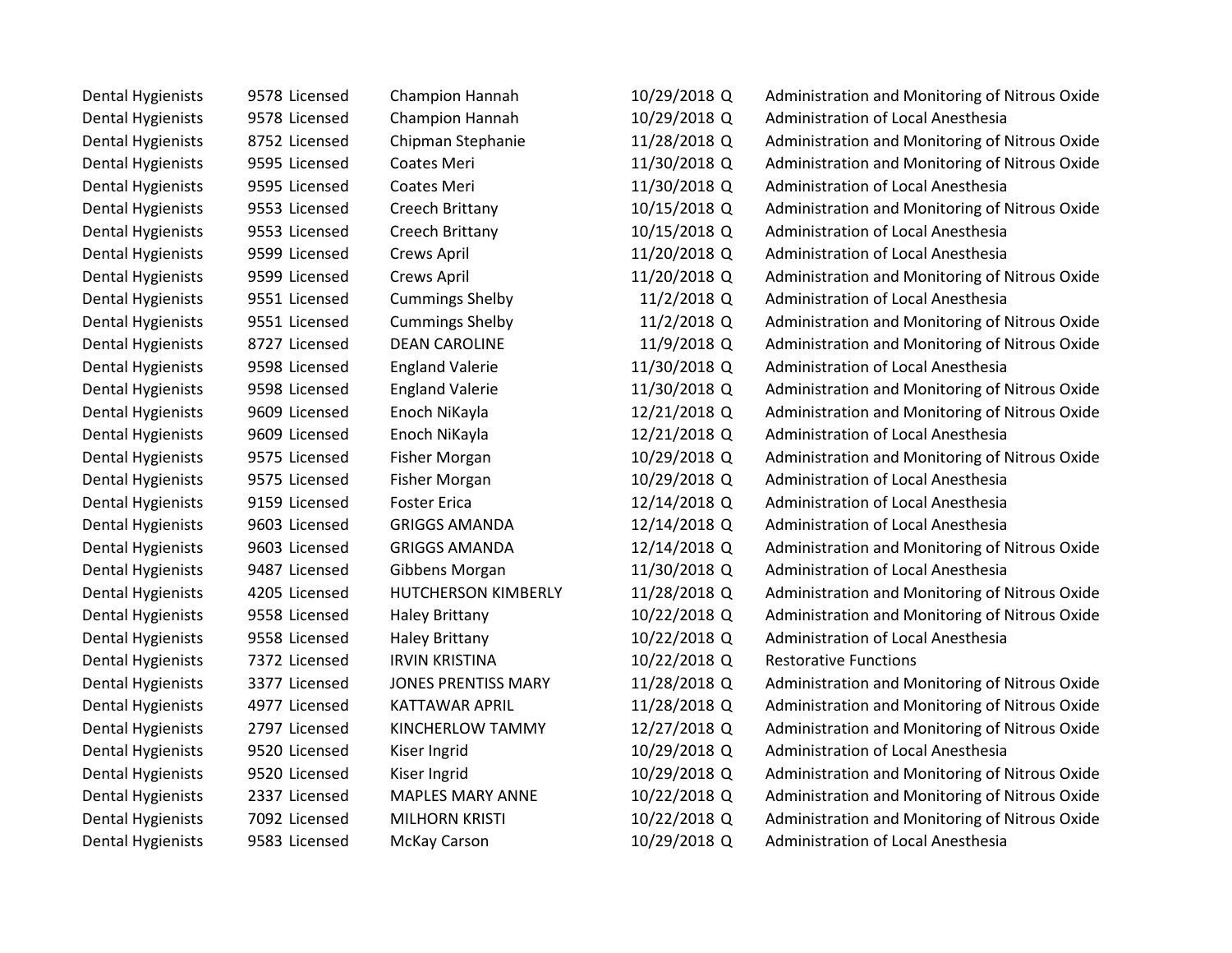| <b>Dental Hygienists</b> | 9583 Licensed | <b>McKay Carson</b>       | 10/29/2018 Q | Administration and Monitoring of Nitrous Oxide |
|--------------------------|---------------|---------------------------|--------------|------------------------------------------------|
| <b>Dental Hygienists</b> | 9576 Licensed | Milner Andrea             | 10/29/2018 Q | Administration and Monitoring of Nitrous Oxide |
| <b>Dental Hygienists</b> | 9576 Licensed | Milner Andrea             | 10/29/2018 Q | Administration of Local Anesthesia             |
| <b>Dental Hygienists</b> | 9590 Licensed | Moore Dusty               | 11/9/2018 Q  | <b>Nitrous Oxide Monitoring</b>                |
| <b>Dental Hygienists</b> | 9590 Licensed | Moore Dusty               | 11/9/2018 Q  | Administration of Local Anesthesia             |
| <b>Dental Hygienists</b> | 9590 Licensed | Moore Dusty               | 11/9/2018 Q  | Administration and Monitoring of Nitrous Oxide |
| <b>Dental Hygienists</b> | 6488 Licensed | NEWPORT JANICE            | 10/22/2018 Q | <b>Restorative Functions</b>                   |
| <b>Dental Hygienists</b> | 9572 Licensed | Newlon Jeanette           | 10/22/2018 Q | Administration and Monitoring of Nitrous Oxide |
| <b>Dental Hygienists</b> | 9572 Licensed | Newlon Jeanette           | 10/22/2018 Q | Administration of Local Anesthesia             |
| <b>Dental Hygienists</b> | 9569 Licensed | Patel Arika               | 12/7/2018 Q  | Administration and Monitoring of Nitrous Oxide |
| <b>Dental Hygienists</b> | 9569 Licensed | Patel Arika               | 12/7/2018 Q  | Administration of Local Anesthesia             |
| <b>Dental Hygienists</b> | 9555 Licensed | Peterson Kathryn          | 10/8/2018 Q  | <b>Administration of Local Anesthesia</b>      |
| <b>Dental Hygienists</b> | 9555 Licensed | Peterson Kathryn          | 10/8/2018 Q  | Administration and Monitoring of Nitrous Oxide |
| <b>Dental Hygienists</b> | 9562 Licensed | Plunkett Kendall          | 10/8/2018 Q  | Administration and Monitoring of Nitrous Oxide |
| <b>Dental Hygienists</b> | 9562 Licensed | Plunkett Kendall          | 10/8/2018 Q  | Administration of Local Anesthesia             |
| <b>Dental Hygienists</b> | 6059 Licensed | ROBERTS SONDRA            | 12/14/2018 Q | Administration of Local Anesthesia             |
| <b>Dental Hygienists</b> | 5652 Licensed | <b>ROBERTSON DANIELLE</b> | 11/9/2018 Q  | Administration and Monitoring of Nitrous Oxide |
| <b>Dental Hygienists</b> | 9565 Licensed | Rasnick Whitney           | 12/21/2018 Q | Administration of Local Anesthesia             |
| <b>Dental Hygienists</b> | 9582 Licensed | Rodriguez Guadalupe       | 10/29/2018 Q | Administration of Local Anesthesia             |
| <b>Dental Hygienists</b> | 9582 Licensed | Rodriguez Guadalupe       | 10/29/2018 Q | Administration and Monitoring of Nitrous Oxide |
| <b>Dental Hygienists</b> | 9560 Licensed | Ruger Karah               | 10/22/2018 Q | Administration of Local Anesthesia             |
| <b>Dental Hygienists</b> | 9560 Licensed | Ruger Karah               | 10/22/2018 Q | Administration and Monitoring of Nitrous Oxide |
| <b>Dental Hygienists</b> | 4254 Licensed | <b>SUBLETT MELINDA</b>    | 10/8/2018 Q  | Administration of Local Anesthesia             |
| <b>Dental Hygienists</b> | 9306 Licensed | Santucci Jana             | 11/9/2018 Q  | Administration and Monitoring of Nitrous Oxide |
| <b>Dental Hygienists</b> | 8894 Licensed | Schmittou Kacey           | 12/17/2018 Q | Administration and Monitoring of Nitrous Oxide |
| <b>Dental Hygienists</b> | 9584 Licensed | Simmons Chenae            | 10/29/2018 Q | Administration and Monitoring of Nitrous Oxide |
| <b>Dental Hygienists</b> | 9584 Licensed | Simmons Chenae            | 10/29/2018 Q | Administration of Local Anesthesia             |
| <b>Dental Hygienists</b> | 9568 Licensed | <b>Stuffle Kristie</b>    | 10/15/2018 Q | Administration of Local Anesthesia             |
| <b>Dental Hygienists</b> | 4812 Licensed | <b>TWEEL MICHELE</b>      | 11/30/2018 Q | Administration of Local Anesthesia             |
| <b>Dental Hygienists</b> | 9597 Licensed | <b>Thomas Madison</b>     | 11/20/2018 Q | Administration and Monitoring of Nitrous Oxide |
| <b>Dental Hygienists</b> | 9597 Licensed | <b>Thomas Madison</b>     | 11/20/2018 Q | Administration of Local Anesthesia             |
| <b>Dental Hygienists</b> | 9589 Licensed | <b>Todd Lona</b>          | 11/30/2018 Q | <b>Nitrous Oxide Monitoring</b>                |
| <b>Dental Hygienists</b> | 8640 Licensed | <b>Vermillion Rachel</b>  | 12/27/2018 Q | Administration and Monitoring of Nitrous Oxide |
| <b>Dental Hygienists</b> | 6034 Licensed | <b>WHEELER ELLEN</b>      | 12/14/2018 Q | Administration of Local Anesthesia             |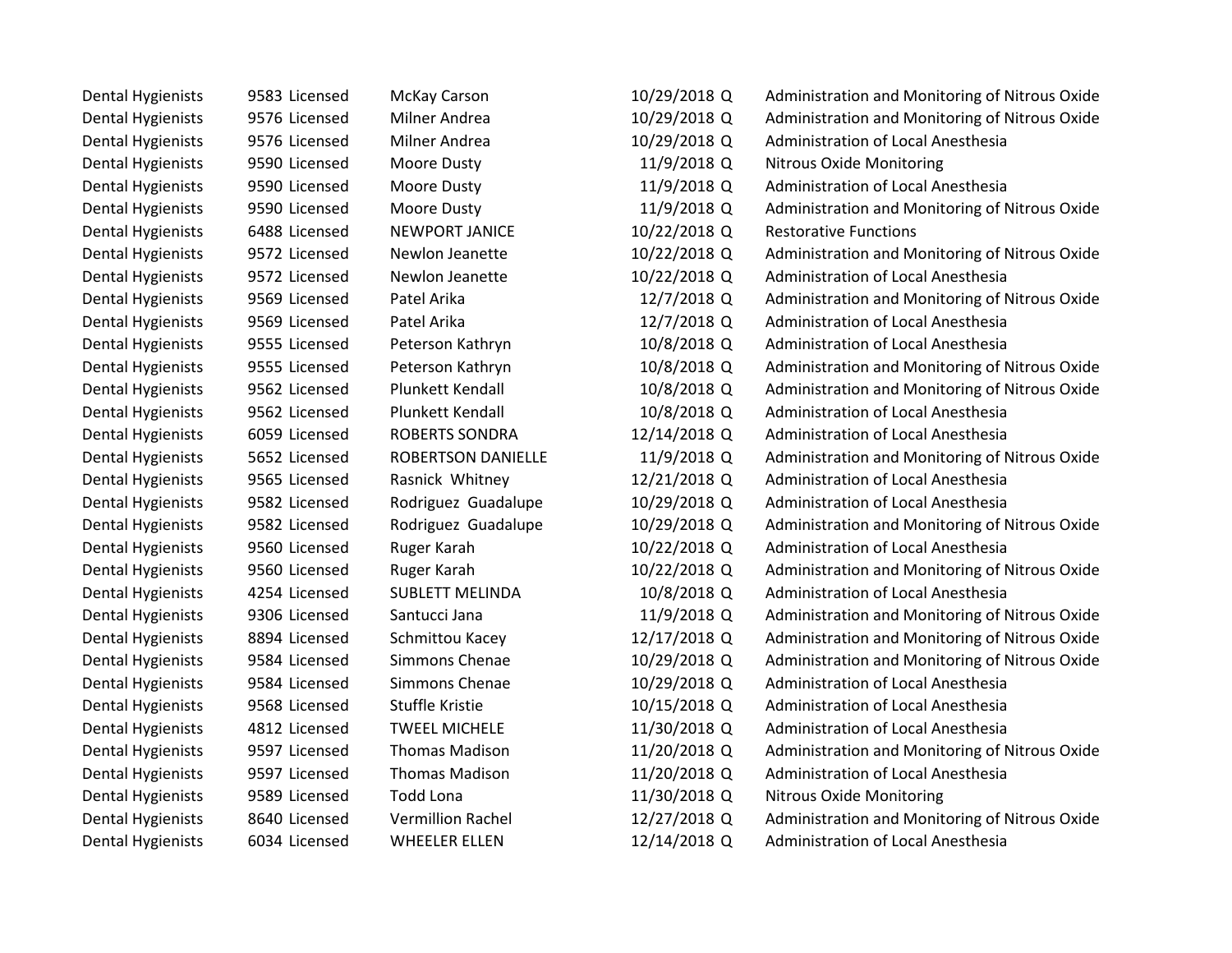| <b>Dental Hygienists</b> | 9570 Licensed    | Washburn Chelsea          | 10/22/2018 Q | Administration and Monitoring of Nitrous Oxide |
|--------------------------|------------------|---------------------------|--------------|------------------------------------------------|
| <b>Dental Hygienists</b> | 9591 Licensed    | Wise Susan                | 12/21/2018 Q | <b>Nitrous Oxide Monitoring</b>                |
| <b>Dental Hygienists</b> | 8702 Licensed    | Woods LaDonna             | 11/19/2018 Q | Administration and Monitoring of Nitrous Oxide |
| <b>Dental Hygienists</b> | 8690 Licensed    | Wright Ashley             | 10/15/2018 Q | Administration of Local Anesthesia             |
| <b>Dental Assistants</b> | 18203 Registered | <b>AUSBROOKS JESSICA</b>  | 10/11/2018 Q | <b>Restorative Functions</b>                   |
| <b>Dental Assistants</b> | 25363 Registered | Acuna Navarro Randi       | 10/26/2018 Q | <b>Dental Radiology</b>                        |
| <b>Dental Assistants</b> | 23375 Registered | <b>Addington Veronica</b> | 10/19/2018 Q | <b>Coronal Polishing</b>                       |
| <b>Dental Assistants</b> | 23375 Registered | <b>Addington Veronica</b> | 12/7/2018 Q  | <b>Sealant Certification</b>                   |
| <b>Dental Assistants</b> | 25471 Registered | Ahumada Vanessa           | 12/21/2018 Q | <b>Coronal Polishing</b>                       |
| <b>Dental Assistants</b> | 25206 Registered | Alcorn Emily              | 12/14/2018 Q | Nitrous Oxide Monitoring                       |
| <b>Dental Assistants</b> | 25206 Registered | Alcorn Emily              | 10/29/2018 Q | <b>Coronal Polishing</b>                       |
| <b>Dental Assistants</b> | 24501 Registered | Aldhaydan Hibatalla       | 10/19/2018 Q | <b>Sealant Certification</b>                   |
| <b>Dental Assistants</b> | 25287 Registered | Amaya Andrea              | 10/26/2018 Q | <b>Dental Radiology</b>                        |
| <b>Dental Assistants</b> | 24218 Registered | Andarcio Teresita         | 10/29/2018 Q | <b>Coronal Polishing</b>                       |
| <b>Dental Assistants</b> | 25249 Registered | Aragonez Brenda           | 11/2/2018 Q  | <b>Dental Radiology</b>                        |
| <b>Dental Assistants</b> | 25249 Registered | Aragonez Brenda           | 12/14/2018 Q | Nitrous Oxide Monitoring                       |
| <b>Dental Assistants</b> | 25249 Registered | Aragonez Brenda           | 12/21/2018 Q | <b>Coronal Polishing</b>                       |
| <b>Dental Assistants</b> | 25181 Registered | Armendariz Taylor         | 10/29/2018 Q | <b>Dental Radiology</b>                        |
| <b>Dental Assistants</b> | 15254 Registered | Armond Lindy              | 11/20/2018 Q | <b>Sealant Certification</b>                   |
| <b>Dental Assistants</b> | 23402 Registered | Armstrong Qena            | 11/30/2018 Q | <b>Coronal Polishing</b>                       |
| <b>Dental Assistants</b> | 25182 Registered | Arnold Lydia              | 11/20/2018 Q | Nitrous Oxide Monitoring                       |
| <b>Dental Assistants</b> | 25182 Registered | Arnold Lydia              | 10/29/2018 Q | Dental Radiology                               |
| <b>Dental Assistants</b> | 25120 Registered | <b>Atkins Brittany</b>    | 11/30/2018 Q | <b>Nitrous Oxide Monitoring</b>                |
| <b>Dental Assistants</b> | 25120 Registered | <b>Atkins Brittany</b>    | 10/15/2018 Q | Dental Radiology                               |
| <b>Dental Assistants</b> | 25120 Registered | <b>Atkins Brittany</b>    | 10/15/2018 Q | <b>Coronal Polishing</b>                       |
| <b>Dental Assistants</b> | 23664 Registered | <b>Ausband Whitney</b>    | 12/14/2018 Q | <b>Nitrous Oxide Monitoring</b>                |
| <b>Dental Assistants</b> | 25259 Registered | Axtman Danica             | 10/22/2018 Q | <b>Nitrous Oxide Monitoring</b>                |
| <b>Dental Assistants</b> | 25259 Registered | Axtman Danica             | 10/8/2018 Q  | <b>Dental Radiology</b>                        |
| <b>Dental Assistants</b> | 25259 Registered | Axtman Danica             | 10/29/2018 Q | <b>Sealant Certification</b>                   |
| <b>Dental Assistants</b> | 11374 Registered | <b>BAILEY CRYSTAL</b>     | 11/7/2018 Q  | <b>Restorative Functions</b>                   |
| <b>Dental Assistants</b> | 20536 Registered | <b>BAKER BREANA</b>       | 11/20/2018 Q | <b>Coronal Polishing</b>                       |
| <b>Dental Assistants</b> | 11470 Registered | <b>BALLARD TINA</b>       | 11/5/2018 Q  | <b>Restorative Functions</b>                   |
| <b>Dental Assistants</b> | 24760 Registered | <b>BARNES YANCEY</b>      | 10/19/2018 Q | <b>Dental Radiology</b>                        |
| <b>Dental Assistants</b> | 17022 Registered | <b>BARRAGAN KATHERINE</b> | 11/7/2018 Q  | <b>Restorative Functions</b>                   |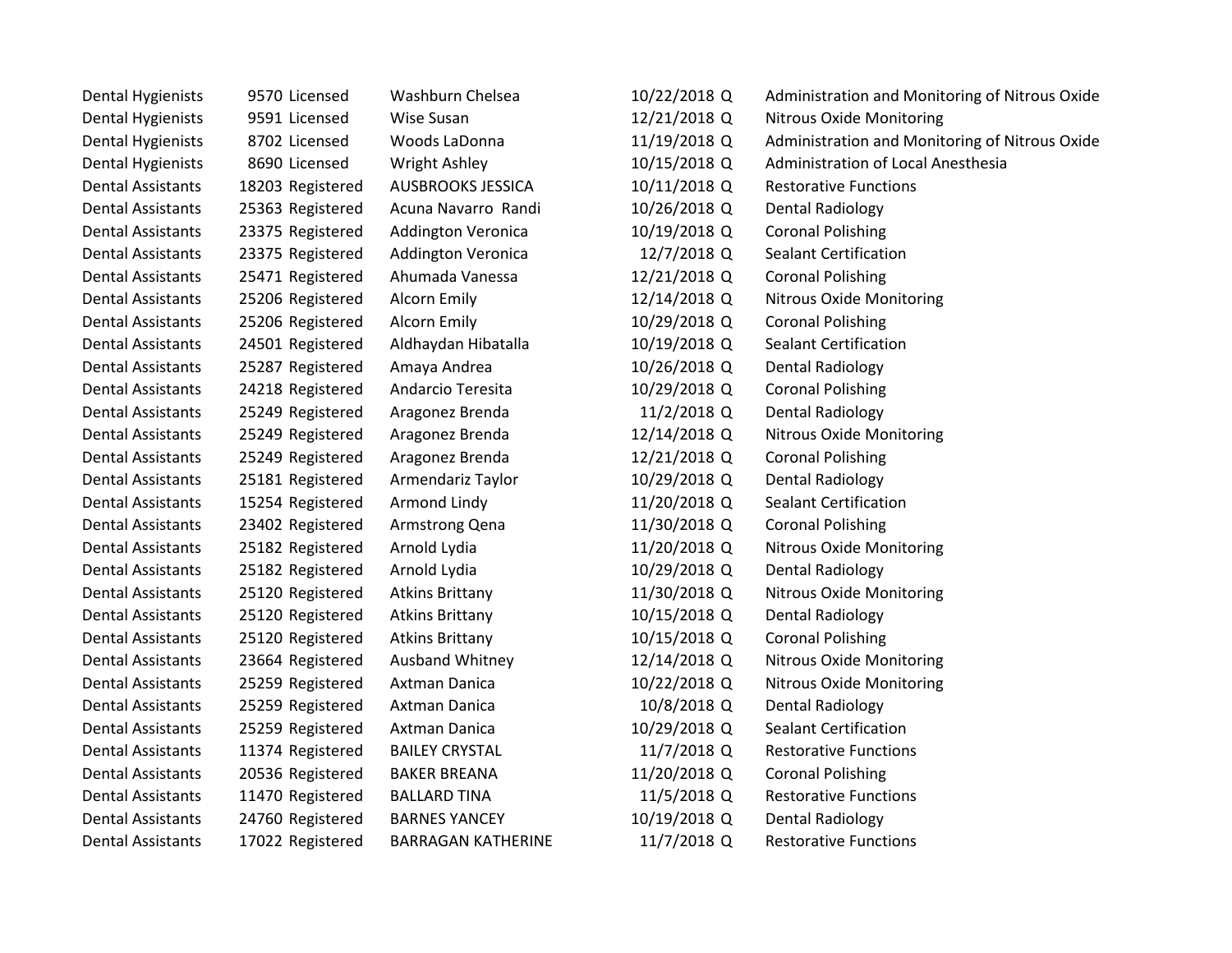| Dental Assistants        | 24920 Registered | <b>BARRIOS WENMAR</b>    | 12/7/2018 Q  | Dental Radiology                |
|--------------------------|------------------|--------------------------|--------------|---------------------------------|
| <b>Dental Assistants</b> | 8211 Registered  | <b>BASS PEGGY</b>        | 11/5/2018 Q  | <b>Restorative Functions</b>    |
| <b>Dental Assistants</b> | 20035 Registered | <b>BEAN HEATHER</b>      | 10/15/2018 Q | <b>Nitrous Oxide Monitoring</b> |
| <b>Dental Assistants</b> | 25288 Registered | <b>BELCHER CASSIE</b>    | 12/21/2018 Q | <b>Coronal Polishing</b>        |
| <b>Dental Assistants</b> | 25288 Registered | <b>BELCHER CASSIE</b>    | 11/16/2018 Q | <b>Dental Radiology</b>         |
| <b>Dental Assistants</b> | 14621 Registered | <b>BENSON HEATHER</b>    | 11/7/2018 Q  | <b>Sealant Certification</b>    |
| <b>Dental Assistants</b> | 25096 Registered | <b>BETTS BRITTANY</b>    | 11/16/2018 Q | <b>Coronal Polishing</b>        |
| <b>Dental Assistants</b> | 25096 Registered | <b>BETTS BRITTANY</b>    | 11/16/2018 Q | <b>Nitrous Oxide Monitoring</b> |
| <b>Dental Assistants</b> | 20311 Registered | <b>BONES REBEKAH</b>     | 11/5/2018 Q  | <b>Restorative Functions</b>    |
| <b>Dental Assistants</b> | 6147 Registered  | <b>BOS SAMANTHA</b>      | 11/5/2018 Q  | <b>Restorative Functions</b>    |
| <b>Dental Assistants</b> | 11954 Registered | <b>BOX MARIA</b>         | 12/14/2018 Q | <b>Nitrous Oxide Monitoring</b> |
| <b>Dental Assistants</b> | 20352 Registered | <b>BRADFORD BRITTANY</b> | 12/21/2018 Q | <b>Coronal Polishing</b>        |
| <b>Dental Assistants</b> | 15174 Registered | <b>BRANCH JACQUELINE</b> | 12/7/2018 Q  | <b>Sealant Certification</b>    |
| <b>Dental Assistants</b> | 25194 Registered | <b>BRIGHT OLIVIA</b>     | 10/29/2018 Q | <b>Dental Radiology</b>         |
| <b>Dental Assistants</b> | 9413 Registered  | <b>BROERING HEATHER</b>  | 10/29/2018 Q | <b>Coronal Polishing</b>        |
| <b>Dental Assistants</b> | 25372 Registered | <b>BROOKS MONIQUE</b>    | 12/17/2018 Q | <b>Dental Radiology</b>         |
| <b>Dental Assistants</b> | 25116 Registered | <b>BROWDER KATHERINE</b> | 11/30/2018 Q | <b>Coronal Polishing</b>        |
| <b>Dental Assistants</b> | 25116 Registered | <b>BROWDER KATHERINE</b> | 11/30/2018 Q | <b>Dental Radiology</b>         |
| <b>Dental Assistants</b> | 16889 Registered | <b>BROWN VALENTA'</b>    | 10/19/2018 Q | <b>Nitrous Oxide Monitoring</b> |
| <b>Dental Assistants</b> | 24271 Registered | <b>Babcock Jillian</b>   | 10/29/2018 Q | <b>Coronal Polishing</b>        |
| <b>Dental Assistants</b> | 25006 Registered | Babcock John             | 10/29/2018 Q | <b>Dental Radiology</b>         |
| <b>Dental Assistants</b> | 25379 Registered | <b>Bane Megan</b>        | 11/21/2018 Q | Dental Radiology                |
| <b>Dental Assistants</b> | 25376 Registered | Barber Savanah           | 11/20/2018 Q | <b>Dental Radiology</b>         |
| <b>Dental Assistants</b> | 23228 Registered | <b>Bates Morgan</b>      | 11/7/2018 Q  | <b>Sealant Certification</b>    |
| <b>Dental Assistants</b> | 23228 Registered | <b>Bates Morgan</b>      | 10/29/2018 Q | <b>Coronal Polishing</b>        |
| <b>Dental Assistants</b> | 23635 Registered | <b>Baxter Kara</b>       | 11/20/2018 Q | <b>Coronal Polishing</b>        |
| <b>Dental Assistants</b> | 25377 Registered | <b>Belk Jaiden</b>       | 11/20/2018 Q | <b>Dental Radiology</b>         |
| <b>Dental Assistants</b> | 23592 Registered | <b>Bell Alyssa</b>       | 11/20/2018 Q | <b>Coronal Polishing</b>        |
| <b>Dental Assistants</b> | 25342 Registered | <b>Bellamy Madison</b>   | 10/19/2018 Q | Dental Radiology                |
| <b>Dental Assistants</b> | 25500 Registered | Bellamy Samantha         | 11/16/2018 Q | <b>Dental Radiology</b>         |
| <b>Dental Assistants</b> | 20985 Registered | Bennett Ayspen           | 12/21/2018 Q | <b>Coronal Polishing</b>        |
| <b>Dental Assistants</b> | 25434 Registered | Bennett Brooklynne       | 11/21/2018 Q | Dental Radiology                |
| <b>Dental Assistants</b> | 24636 Registered | <b>Berryhill Bryant</b>  | 12/7/2018 Q  | <b>Dental Radiology</b>         |
| <b>Dental Assistants</b> | 25201 Registered | <b>Blair Alexis</b>      | 10/29/2018 Q | <b>Coronal Polishing</b>        |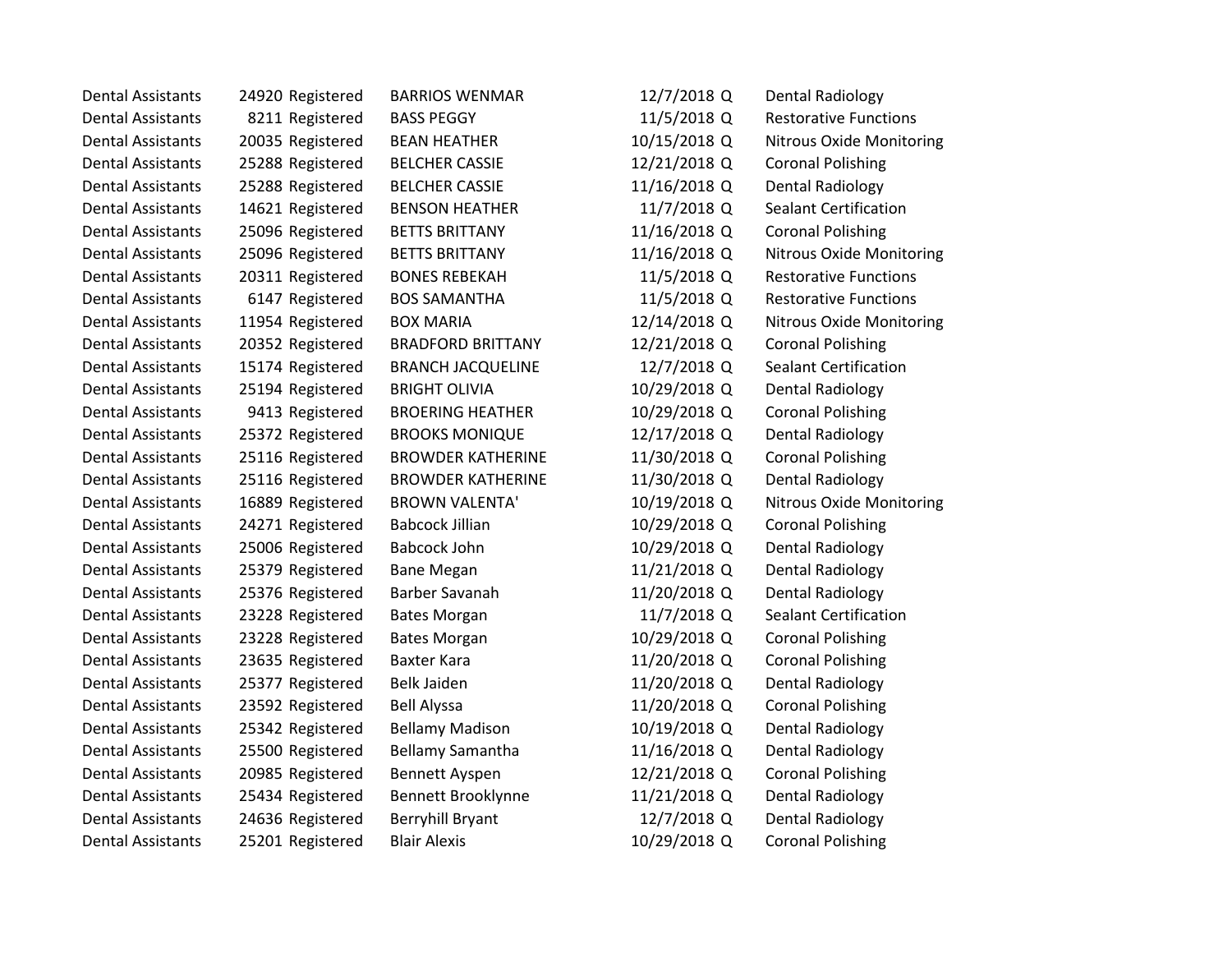| <b>Dental Assistants</b> | 25201 Registered | <b>Blair Alexis</b>          | 10/29/2018 Q | Dental Radiology                |
|--------------------------|------------------|------------------------------|--------------|---------------------------------|
| <b>Dental Assistants</b> | 25351 Registered | <b>Blevins Amber</b>         | 11/20/2018 Q | <b>Dental Radiology</b>         |
| <b>Dental Assistants</b> | 22365 Registered | <b>Blevins Tabatha</b>       | 10/29/2018 Q | <b>Sealant Certification</b>    |
| <b>Dental Assistants</b> | 24605 Registered | Bohanan Kelsey               | 10/15/2018 Q | Dental Radiology                |
| <b>Dental Assistants</b> | 25369 Registered | <b>Boucher Sharon</b>        | 11/20/2018 Q | Dental Radiology                |
| <b>Dental Assistants</b> | 25368 Registered | <b>Bowden Emily</b>          | 11/20/2018 Q | Dental Radiology                |
| <b>Dental Assistants</b> | 25204 Registered | Bowen Mackenzie              | 10/8/2018 Q  | <b>Dental Radiology</b>         |
| <b>Dental Assistants</b> | 25199 Registered | Bowman Ashley                | 11/16/2018 Q | Dental Radiology                |
| <b>Dental Assistants</b> | 25586 Registered | Boyd Shavannah               | 12/21/2018 Q | <b>Dental Radiology</b>         |
| <b>Dental Assistants</b> | 25241 Registered | <b>Brady Mallory</b>         | 10/29/2018 Q | <b>Nitrous Oxide Monitoring</b> |
| <b>Dental Assistants</b> | 25241 Registered | <b>Brady Mallory</b>         | 10/29/2018 Q | <b>Coronal Polishing</b>        |
| <b>Dental Assistants</b> | 20175 Registered | <b>Briggs Leslie</b>         | 10/11/2018 Q | <b>Coronal Polishing</b>        |
| <b>Dental Assistants</b> | 25323 Registered | Broglin Helen                | 11/16/2018 Q | Dental Radiology                |
| <b>Dental Assistants</b> | 25188 Registered | <b>Brown Ebonie</b>          | 11/30/2018 Q | Dental Radiology                |
| <b>Dental Assistants</b> | 21912 Registered | Brown Hannah                 | 11/30/2018 Q | <b>Nitrous Oxide Monitoring</b> |
| <b>Dental Assistants</b> | 18805 Registered | <b>Brown Shana</b>           | 11/7/2018 Q  | <b>Restorative Functions</b>    |
| <b>Dental Assistants</b> | 23951 Registered | <b>Bullock Elizabeth</b>     | 10/15/2018 Q | Nitrous Oxide Monitoring        |
| <b>Dental Assistants</b> | 24215 Registered | <b>Burks Matthew</b>         | 12/14/2018 Q | Dental Radiology                |
| <b>Dental Assistants</b> | 24215 Registered | <b>Burks Matthew</b>         | 12/14/2018 Q | <b>Nitrous Oxide Monitoring</b> |
| <b>Dental Assistants</b> | 25185 Registered | <b>Butler Fernecha</b>       | 10/19/2018 Q | Dental Radiology                |
| <b>Dental Assistants</b> | 25273 Registered | <b>Butler Jermaine</b>       | 10/11/2018 Q | <b>Dental Radiology</b>         |
| <b>Dental Assistants</b> | 25371 Registered | <b>Byram Andrew</b>          | 11/20/2018 Q | <b>Dental Radiology</b>         |
| <b>Dental Assistants</b> | 25392 Registered | <b>CHEATHAM VIRGINIA</b>     | 12/21/2018 Q | <b>Coronal Polishing</b>        |
| <b>Dental Assistants</b> | 25392 Registered | <b>CHEATHAM VIRGINIA</b>     | 11/21/2018 Q | Dental Radiology                |
| <b>Dental Assistants</b> | 25392 Registered | <b>CHEATHAM VIRGINIA</b>     | 12/14/2018 Q | <b>Nitrous Oxide Monitoring</b> |
| <b>Dental Assistants</b> | 12381 Registered | <b>CHESTERFIELD JENNIFER</b> | 10/29/2018 Q | <b>Coronal Polishing</b>        |
| <b>Dental Assistants</b> | 25336 Registered | <b>CHILDRESS ANSLEY</b>      | 10/26/2018 Q | <b>Dental Radiology</b>         |
| <b>Dental Assistants</b> | 12455 Registered | <b>CLAWSON TINA</b>          | 10/29/2018 Q | <b>Coronal Polishing</b>        |
| <b>Dental Assistants</b> | 17725 Registered | <b>COMIC LAPORCHA</b>        | 12/7/2018 Q  | <b>Nitrous Oxide Monitoring</b> |
| <b>Dental Assistants</b> | 18925 Registered | <b>COURSEY KAYLA</b>         | 11/5/2018 Q  | <b>Restorative Functions</b>    |
| <b>Dental Assistants</b> | 23995 Registered | <b>COVINGTON BRANDI</b>      | 11/5/2018 Q  | <b>Sealant Certification</b>    |
| <b>Dental Assistants</b> | 25340 Registered | <b>CRUZ VALENCIA</b>         | 11/13/2018 Q | <b>Dental Radiology</b>         |
| <b>Dental Assistants</b> | 24956 Registered | Cain Michaela                | 11/2/2018 Q  | Nitrous Oxide Monitoring        |
| <b>Dental Assistants</b> | 24956 Registered | Cain Michaela                | 11/2/2018 Q  | <b>Dental Radiology</b>         |
|                          |                  |                              |              |                                 |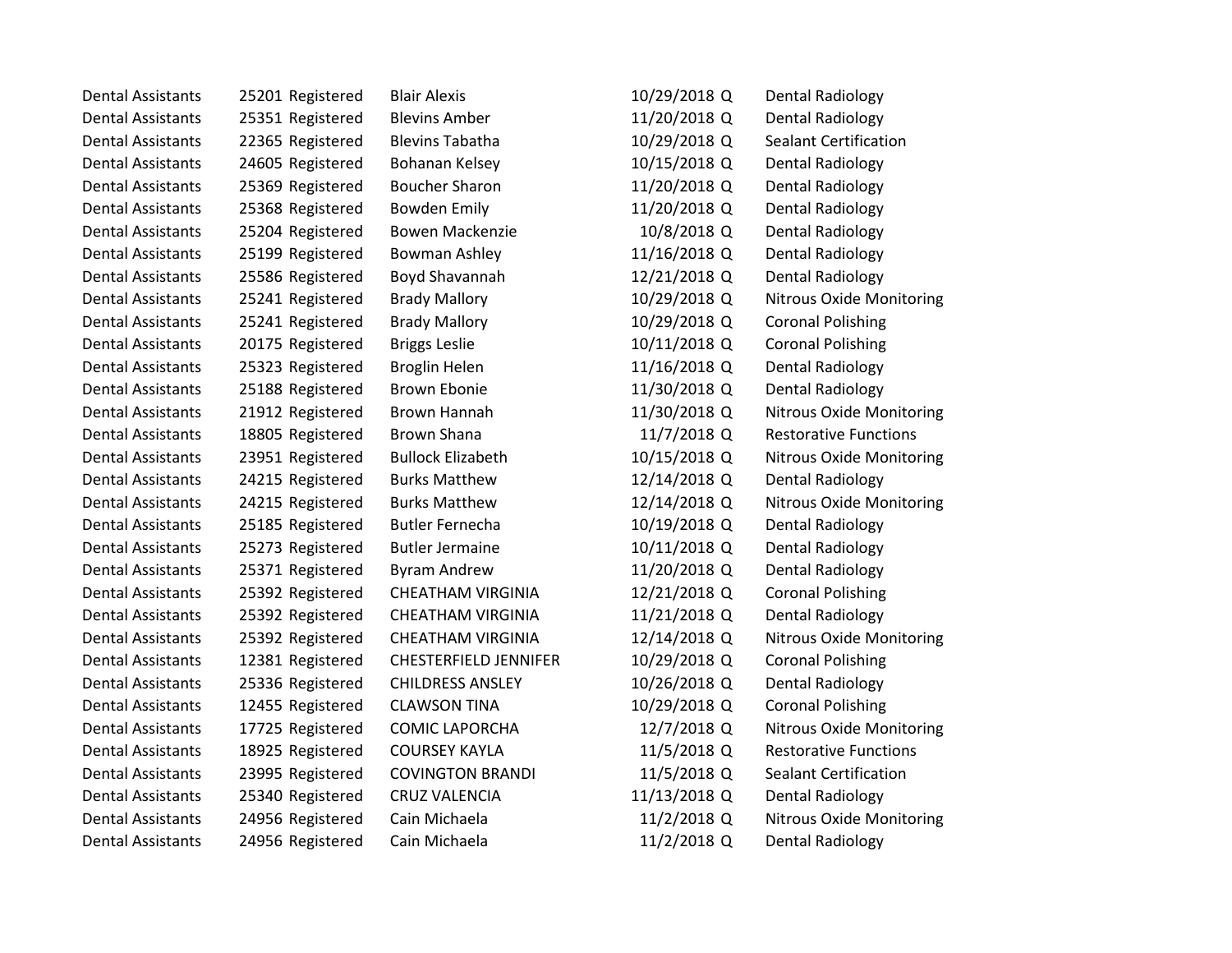| <b>Dental Assistants</b> | 25236 Registered | Cameron Kiasia           | 10/8/2018 Q  | Dental Radiology                |
|--------------------------|------------------|--------------------------|--------------|---------------------------------|
| <b>Dental Assistants</b> | 25191 Registered | Campbell Kayla           | 11/7/2018 Q  | <b>Dental Radiology</b>         |
| <b>Dental Assistants</b> | 24004 Registered | Carpenter Jalen          | 11/5/2018 Q  | Dental Radiology                |
| <b>Dental Assistants</b> | 24361 Registered | Carroll Abagail          | 10/29/2018 Q | <b>Coronal Polishing</b>        |
| <b>Dental Assistants</b> | 25555 Registered | Carter Jerrica           | 12/21/2018 Q | <b>Dental Radiology</b>         |
| <b>Dental Assistants</b> | 25375 Registered | Castillo Mary            | 11/20/2018 Q | <b>Dental Radiology</b>         |
| <b>Dental Assistants</b> | 24085 Registered | Castleman Syntha         | 12/21/2018 Q | <b>Coronal Polishing</b>        |
| <b>Dental Assistants</b> | 21020 Registered | Castro Ana               | 12/21/2018 Q | <b>Coronal Polishing</b>        |
| <b>Dental Assistants</b> | 24703 Registered | Cavender Kortney         | 11/7/2018 Q  | <b>Coronal Polishing</b>        |
| <b>Dental Assistants</b> | 23607 Registered | Chambers Brianna         | 11/16/2018 Q | Nitrous Oxide Monitoring        |
| <b>Dental Assistants</b> | 25056 Registered | <b>Chambers Courtney</b> | 10/29/2018 Q | <b>Dental Radiology</b>         |
| <b>Dental Assistants</b> | 25380 Registered | Clark Alexandria         | 11/21/2018 Q | <b>Dental Radiology</b>         |
| <b>Dental Assistants</b> | 25380 Registered | Clark Alexandria         | 12/21/2018 Q | <b>Coronal Polishing</b>        |
| <b>Dental Assistants</b> | 25380 Registered | Clark Alexandria         | 12/14/2018 Q | <b>Nitrous Oxide Monitoring</b> |
| <b>Dental Assistants</b> | 25556 Registered | <b>Clark Ariel</b>       | 11/30/2018 Q | Dental Radiology                |
| <b>Dental Assistants</b> | 24766 Registered | <b>Claxton Paige</b>     | 10/29/2018 Q | <b>Nitrous Oxide Monitoring</b> |
| <b>Dental Assistants</b> | 25567 Registered | Claybrook Tessa          | 12/7/2018 Q  | Dental Radiology                |
| <b>Dental Assistants</b> | 25373 Registered | Click Jordan             | 12/21/2018 Q | <b>Dental Radiology</b>         |
| <b>Dental Assistants</b> | 24737 Registered | Clisso Alexandra         | 12/14/2018 Q | <b>Nitrous Oxide Monitoring</b> |
| <b>Dental Assistants</b> | 25559 Registered | Cobble Lexus             | 11/30/2018 Q | Dental Radiology                |
| <b>Dental Assistants</b> | 25436 Registered | Coke Britni              | 12/14/2018 Q | <b>Nitrous Oxide Monitoring</b> |
| <b>Dental Assistants</b> | 25436 Registered | Coke Britni              | 12/21/2018 Q | <b>Coronal Polishing</b>        |
| <b>Dental Assistants</b> | 25436 Registered | Coke Britni              | 11/21/2018 Q | <b>Dental Radiology</b>         |
| <b>Dental Assistants</b> | 25151 Registered | Coleman Cecorya          | 11/30/2018 Q | <b>Dental Radiology</b>         |
| <b>Dental Assistants</b> | 23649 Registered | <b>Collett Gillian</b>   | 12/7/2018 Q  | <b>Nitrous Oxide Monitoring</b> |
| <b>Dental Assistants</b> | 25036 Registered | Collins Katelyn          | 10/15/2018 Q | <b>Dental Radiology</b>         |
| <b>Dental Assistants</b> | 22638 Registered | Collins Kyra             | 12/21/2018 Q | <b>Coronal Polishing</b>        |
| <b>Dental Assistants</b> | 22638 Registered | Collins Kyra             | 12/14/2018 Q | <b>Nitrous Oxide Monitoring</b> |
| <b>Dental Assistants</b> | 25421 Registered | <b>Collins Lindsey</b>   | 11/2/2018 Q  | <b>Dental Radiology</b>         |
| <b>Dental Assistants</b> | 21928 Registered | Colson Christina         | 11/5/2018 Q  | <b>Restorative Functions</b>    |
| <b>Dental Assistants</b> | 22536 Registered | Combs Lucia              | 12/14/2018 Q | <b>Coronal Polishing</b>        |
| <b>Dental Assistants</b> | 25390 Registered | Conner Kayla             | 12/7/2018 Q  | <b>Dental Radiology</b>         |
| <b>Dental Assistants</b> | 21336 Registered | Cox Kara                 | 11/30/2018 Q | <b>Nitrous Oxide Monitoring</b> |
| <b>Dental Assistants</b> | 6553 Registered  | Cox Stacie               | 12/7/2018 Q  | <b>Nitrous Oxide Monitoring</b> |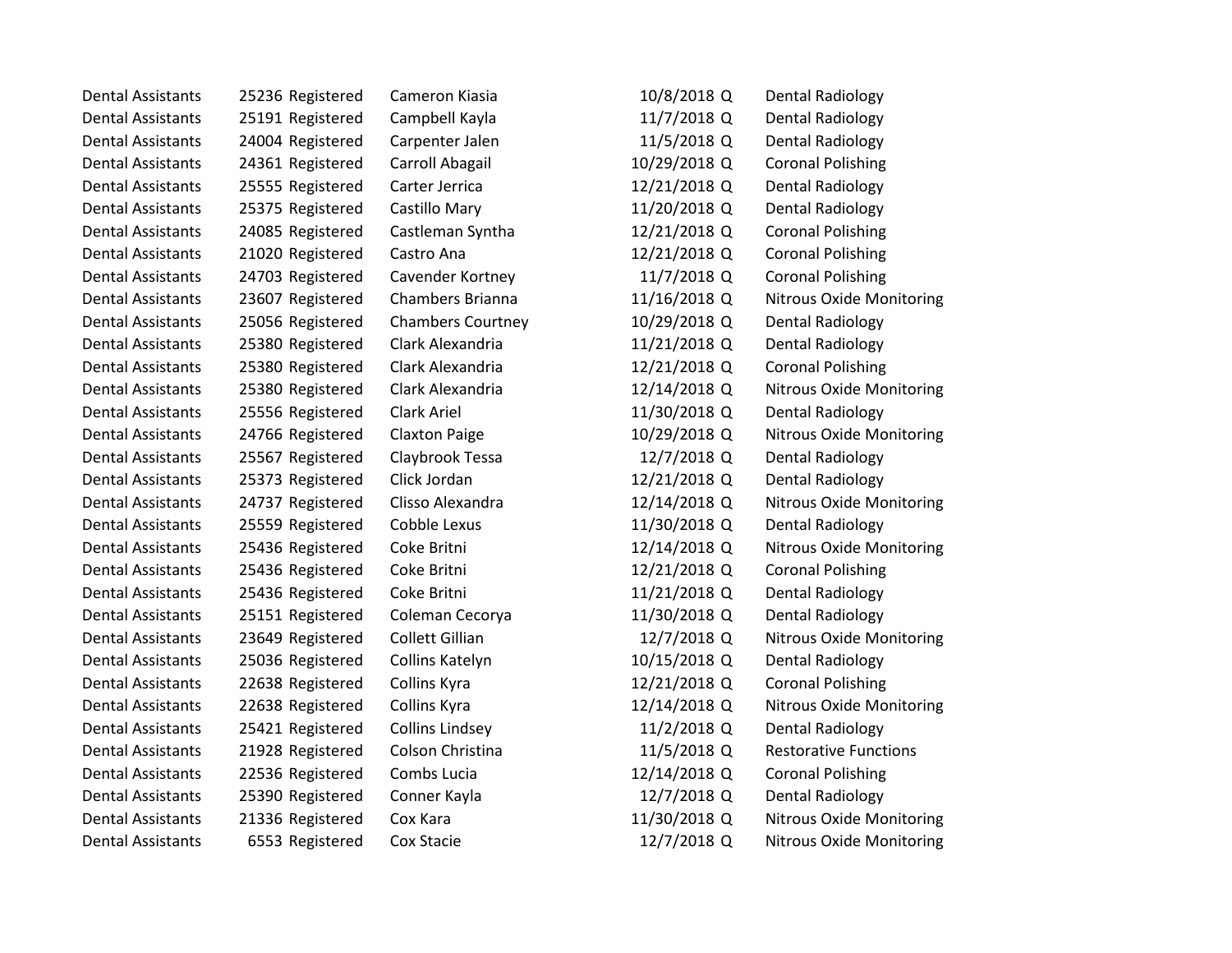| Dental Assistants        | 23398 Registered | <b>Craft Cassidy</b>      | 10/19/2018 Q | Sealant Certification           |  |
|--------------------------|------------------|---------------------------|--------------|---------------------------------|--|
| <b>Dental Assistants</b> | 25410 Registered | Crafton Hannah            | 12/14/2018 Q | <b>Nitrous Oxide Monitoring</b> |  |
| <b>Dental Assistants</b> | 25410 Registered | Crafton Hannah            | 11/21/2018 Q | <b>Dental Radiology</b>         |  |
| <b>Dental Assistants</b> | 25410 Registered | Crafton Hannah            | 12/21/2018 Q | <b>Coronal Polishing</b>        |  |
| <b>Dental Assistants</b> | 25343 Registered | Cravens Samantha          | 10/29/2018 Q | <b>Dental Radiology</b>         |  |
| <b>Dental Assistants</b> | 25315 Registered | Crump Jade                | 12/19/2018 Q | Dental Radiology                |  |
| <b>Dental Assistants</b> | 25482 Registered | <b>Csutoros Elizabeth</b> | 11/30/2018 Q | <b>Dental Radiology</b>         |  |
| <b>Dental Assistants</b> | 25504 Registered | <b>DACUS MEGAN</b>        | 11/30/2018 Q | <b>Dental Radiology</b>         |  |
| <b>Dental Assistants</b> | 20199 Registered | <b>DANIEL CARLY</b>       | 11/21/2018 Q | <b>Sealant Certification</b>    |  |
| <b>Dental Assistants</b> | 20579 Registered | <b>DAVENPORT TIFFANY</b>  | 11/16/2018 Q | <b>Nitrous Oxide Monitoring</b> |  |
| <b>Dental Assistants</b> | 19596 Registered | <b>DAVIS DONNA</b>        | 10/29/2018 Q | <b>Nitrous Oxide Monitoring</b> |  |
| <b>Dental Assistants</b> | 3439 Registered  | <b>DEARMIN MISSY</b>      | 11/7/2018 Q  | <b>Dental Radiology</b>         |  |
| <b>Dental Assistants</b> | 3439 Registered  | <b>DEARMIN MISSY</b>      | 11/7/2018 Q  | Nitrous Oxide Monitoring        |  |
| <b>Dental Assistants</b> | 13523 Registered | <b>DENTON SHERRY</b>      | 11/5/2018 Q  | <b>Restorative Functions</b>    |  |
| <b>Dental Assistants</b> | 19035 Registered | <b>DOWNS TIMBERLI</b>     | 11/16/2018 Q | <b>Nitrous Oxide Monitoring</b> |  |
| <b>Dental Assistants</b> | 13719 Registered | <b>DYKE KELLY</b>         | 11/20/2018 Q | <b>Sealant Certification</b>    |  |
| <b>Dental Assistants</b> | 13420 Registered | <b>DZHUGA IRINA</b>       | 11/21/2018 Q | <b>Sealant Certification</b>    |  |
| <b>Dental Assistants</b> | 25068 Registered | Daniels Katelyn           | 10/29/2018 Q | <b>Dental Radiology</b>         |  |
| <b>Dental Assistants</b> | 25467 Registered | Davis Candice             | 12/21/2018 Q | <b>Dental Radiology</b>         |  |
| <b>Dental Assistants</b> | 24623 Registered | Davis-Jackson Amanda      | 11/30/2018 Q | <b>Dental Radiology</b>         |  |
| <b>Dental Assistants</b> | 23389 Registered | Deal Sulinda              | 11/16/2018 Q | <b>Nitrous Oxide Monitoring</b> |  |
| <b>Dental Assistants</b> | 25228 Registered | Dean Erica                | 10/8/2018 Q  | <b>Dental Radiology</b>         |  |
| <b>Dental Assistants</b> | 25228 Registered | Dean Erica                | 12/14/2018 Q | Nitrous Oxide Monitoring        |  |
| <b>Dental Assistants</b> | 25352 Registered | Dean Hailee               | 11/7/2018 Q  | <b>Dental Radiology</b>         |  |
| <b>Dental Assistants</b> | 25352 Registered | Dean Hailee               | 11/20/2018 Q | <b>Nitrous Oxide Monitoring</b> |  |
| <b>Dental Assistants</b> | 22750 Registered | Dean Samantha             | 10/29/2018 Q | Nitrous Oxide Monitoring        |  |
| <b>Dental Assistants</b> | 19988 Registered | Dearman Sintia            | 11/5/2018 Q  | <b>Restorative Functions</b>    |  |
| <b>Dental Assistants</b> | 25608 Registered | Deaton Sarah              | 12/21/2018 Q | <b>Dental Radiology</b>         |  |
| <b>Dental Assistants</b> | 25014 Registered | Delph Shonda              | 10/29/2018 Q | <b>Coronal Polishing</b>        |  |
| <b>Dental Assistants</b> | 25014 Registered | Delph Shonda              | 10/29/2018 Q | <b>Dental Radiology</b>         |  |
| <b>Dental Assistants</b> | 25286 Registered | Dickson Haleigh           | 10/8/2018 Q  | Dental Radiology                |  |
| <b>Dental Assistants</b> | 25269 Registered | Dinardo Charli            | 10/8/2018 Q  | <b>Dental Radiology</b>         |  |
| <b>Dental Assistants</b> | 25269 Registered | Dinardo Charli            | 10/29/2018 Q | <b>Coronal Polishing</b>        |  |
| <b>Dental Assistants</b> | 25269 Registered | Dinardo Charli            | 10/29/2018 Q | <b>Nitrous Oxide Monitoring</b> |  |
|                          |                  |                           |              |                                 |  |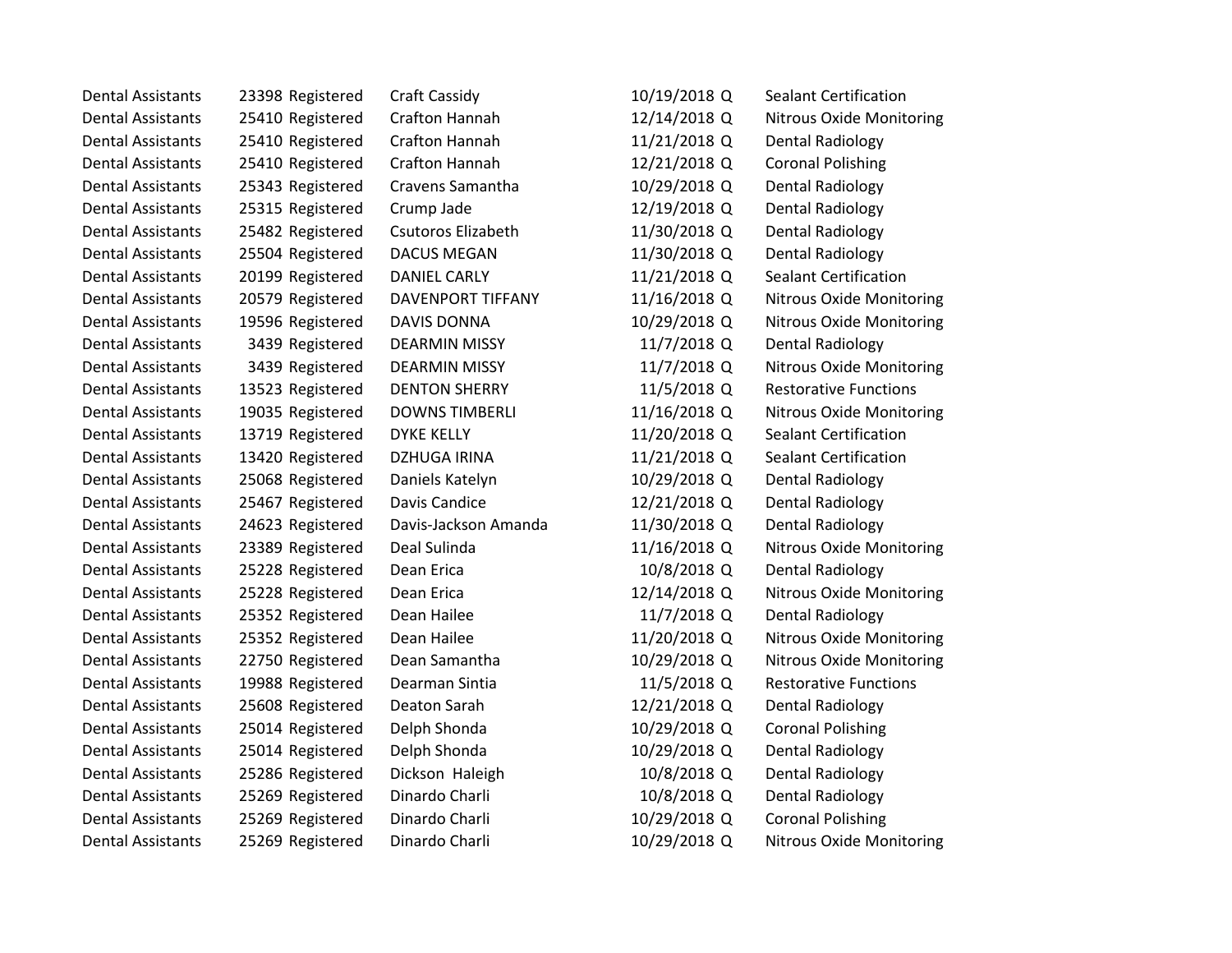| <b>Dental Assistants</b> | 21159 Registered | Dominguez Gardenia          | 11/5/2018 Q  | <b>Restorative Functions</b>    |
|--------------------------|------------------|-----------------------------|--------------|---------------------------------|
| <b>Dental Assistants</b> | 25429 Registered | Donoho Jaci                 | 11/21/2018 Q | <b>Dental Radiology</b>         |
| <b>Dental Assistants</b> | 25431 Registered | Douglas Jamiesha            | 11/21/2018 Q | Dental Radiology                |
| <b>Dental Assistants</b> | 23112 Registered | Drnek Mariela               | 10/19/2018 Q | <b>Sealant Certification</b>    |
| <b>Dental Assistants</b> | 25465 Registered | <b>EDWARDS JAMIE</b>        | 11/7/2018 Q  | <b>Dental Radiology</b>         |
| <b>Dental Assistants</b> | 22734 Registered | <b>ELLIOTT Lakin</b>        | 12/14/2018 Q | Nitrous Oxide Monitoring        |
| <b>Dental Assistants</b> | 12461 Registered | <b>ELLIS SHANNON</b>        | 12/21/2018 Q | <b>Nitrous Oxide Monitoring</b> |
| <b>Dental Assistants</b> | 12461 Registered | <b>ELLIS SHANNON</b>        | 12/21/2018 Q | <b>Coronal Polishing</b>        |
| <b>Dental Assistants</b> | 18923 Registered | <b>ENGLE BRIDGETTE</b>      | 10/15/2018 Q | Nitrous Oxide Monitoring        |
| <b>Dental Assistants</b> | 18923 Registered | <b>ENGLE BRIDGETTE</b>      | 12/21/2018 Q | <b>Coronal Polishing</b>        |
| <b>Dental Assistants</b> | 20205 Registered | <b>EVANS ANNISSA</b>        | 10/29/2018 Q | <b>Nitrous Oxide Monitoring</b> |
| <b>Dental Assistants</b> | 25172 Registered | <b>Echols Terrinie</b>      | 10/8/2018 Q  | <b>Dental Radiology</b>         |
| <b>Dental Assistants</b> | 25423 Registered | <b>Erskine Elise</b>        | 11/2/2018 Q  | <b>Dental Radiology</b>         |
| <b>Dental Assistants</b> | 25423 Registered | <b>Erskine Elise</b>        | 12/14/2018 Q | <b>Nitrous Oxide Monitoring</b> |
| <b>Dental Assistants</b> | 25423 Registered | <b>Erskine Elise</b>        | 12/21/2018 Q | <b>Coronal Polishing</b>        |
| <b>Dental Assistants</b> | 24608 Registered | Escamilla-Resendiz Jennifer | 10/15/2018 Q | Dental Radiology                |
| <b>Dental Assistants</b> | 25435 Registered | <b>Estes Mersades</b>       | 11/30/2018 Q | Dental Radiology                |
| <b>Dental Assistants</b> | 25378 Registered | Evans Ashley                | 11/20/2018 Q | <b>Dental Radiology</b>         |
| <b>Dental Assistants</b> | 12490 Registered | <b>FELLA SHANNON</b>        | 11/5/2018 Q  | <b>Restorative Functions</b>    |
| <b>Dental Assistants</b> | 20344 Registered | <b>FLEEMAN TASHA</b>        | 12/21/2018 Q | <b>Nitrous Oxide Monitoring</b> |
| <b>Dental Assistants</b> | 8002 Registered  | <b>FLESHER TANA</b>         | 11/5/2018 Q  | <b>Restorative Functions</b>    |
| <b>Dental Assistants</b> | 25366 Registered | <b>Fadeley Savannah</b>     | 10/26/2018 Q | <b>Dental Radiology</b>         |
| <b>Dental Assistants</b> | 22946 Registered | <b>Faircloth Halee</b>      | 10/29/2018 Q | Nitrous Oxide Monitoring        |
| <b>Dental Assistants</b> | 25069 Registered | Fiebke Emily                | 10/29/2018 Q | <b>Dental Radiology</b>         |
| <b>Dental Assistants</b> | 25069 Registered | Fiebke Emily                | 10/29/2018 Q | <b>Coronal Polishing</b>        |
| <b>Dental Assistants</b> | 25384 Registered | <b>Fisher Nicole</b>        | 12/14/2018 Q | <b>Nitrous Oxide Monitoring</b> |
| <b>Dental Assistants</b> | 25384 Registered | <b>Fisher Nicole</b>        | 11/21/2018 Q | <b>Dental Radiology</b>         |
| <b>Dental Assistants</b> | 25384 Registered | <b>Fisher Nicole</b>        | 12/21/2018 Q | <b>Coronal Polishing</b>        |
| <b>Dental Assistants</b> | 25009 Registered | <b>Flowe Miracle</b>        | 10/29/2018 Q | <b>Dental Radiology</b>         |
| <b>Dental Assistants</b> | 25009 Registered | <b>Flowe Miracle</b>        | 10/29/2018 Q | <b>Coronal Polishing</b>        |
| <b>Dental Assistants</b> | 25333 Registered | Flowers Krystal             | 11/7/2018 Q  | Dental Radiology                |
| <b>Dental Assistants</b> | 25422 Registered | Floyd Andrea                | 11/2/2018 Q  | <b>Dental Radiology</b>         |
| <b>Dental Assistants</b> | 25319 Registered | <b>Ford Forest</b>          | 12/21/2018 Q | Dental Radiology                |
| <b>Dental Assistants</b> | 25425 Registered | French Jordan               | 11/21/2018 Q | <b>Dental Radiology</b>         |
|                          |                  |                             |              |                                 |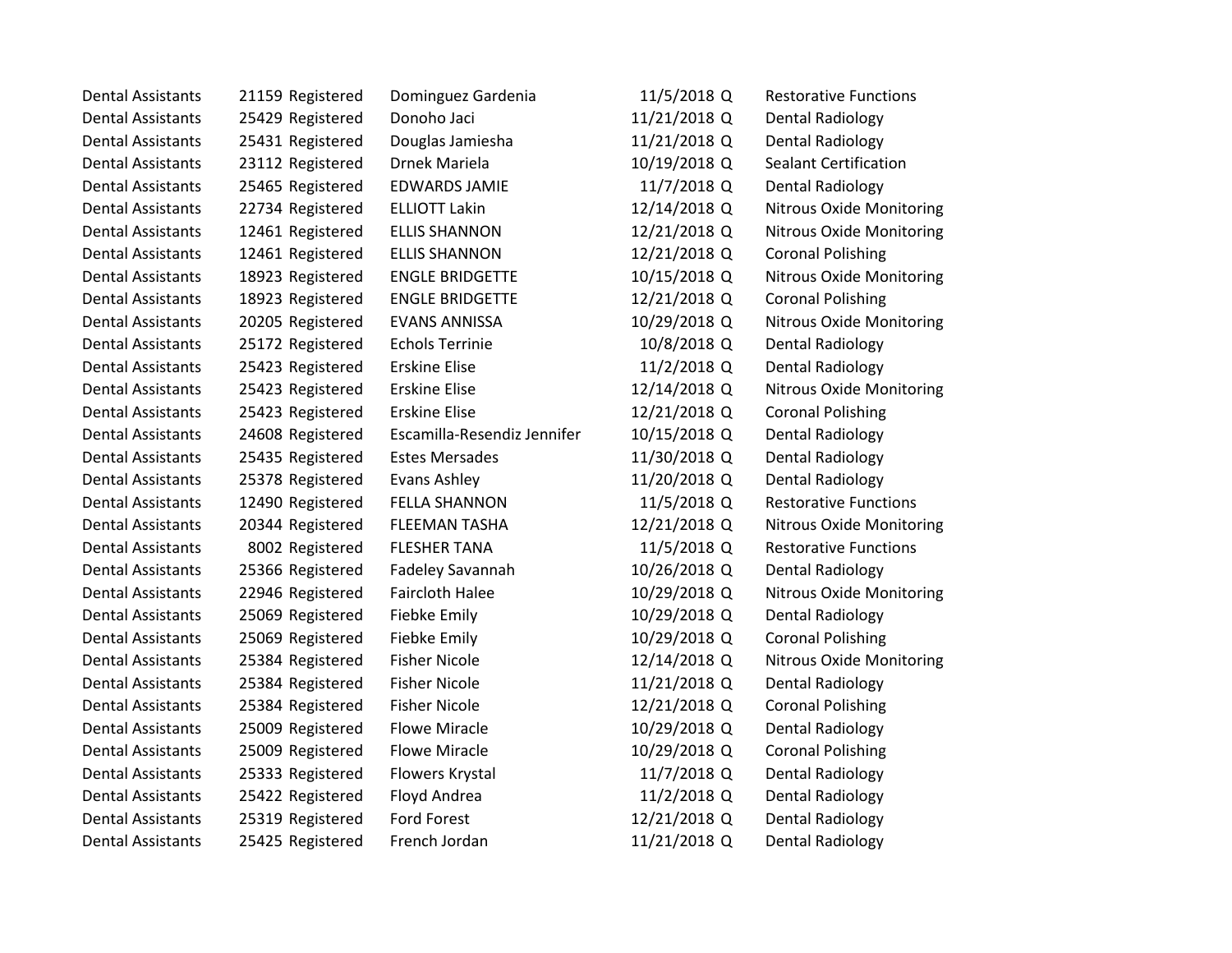| <b>Dental Assistants</b> | 24571 Registered | <b>Frizzell Emily</b>    | 11/16/2018 Q | <b>Nitrous Oxide Monitoring</b> |
|--------------------------|------------------|--------------------------|--------------|---------------------------------|
| <b>Dental Assistants</b> | 23352 Registered | <b>Funk Rona</b>         | 11/7/2018 Q  | <b>Sealant Certification</b>    |
| <b>Dental Assistants</b> | 23805 Registered | <b>Furkins Anna</b>      | 11/30/2018 Q | <b>Nitrous Oxide Monitoring</b> |
| <b>Dental Assistants</b> | 25433 Registered | <b>Furones Alyssa</b>    | 11/21/2018 Q | Dental Radiology                |
| <b>Dental Assistants</b> | 25433 Registered | <b>Furones Alyssa</b>    | 12/21/2018 Q | <b>Coronal Polishing</b>        |
| <b>Dental Assistants</b> | 25433 Registered | <b>Furones Alyssa</b>    | 12/21/2018 Q | <b>Nitrous Oxide Monitoring</b> |
| <b>Dental Assistants</b> | 25118 Registered | <b>GIBBS ELIZABETH</b>   | 11/7/2018 Q  | <b>Dental Radiology</b>         |
| <b>Dental Assistants</b> | 19508 Registered | <b>GRADY ALISON</b>      | 10/29/2018 Q | <b>Nitrous Oxide Monitoring</b> |
| <b>Dental Assistants</b> | 9269 Registered  | <b>GRAY ANDREA</b>       | 10/29/2018 Q | <b>Nitrous Oxide Monitoring</b> |
| <b>Dental Assistants</b> | 20687 Registered | <b>GREENE MICHELLE</b>   | 12/21/2018 Q | <b>Nitrous Oxide Monitoring</b> |
| <b>Dental Assistants</b> | 19071 Registered | <b>GREENFIELD ASHLEY</b> | 11/7/2018 Q  | <b>Restorative Functions</b>    |
| <b>Dental Assistants</b> | 25420 Registered | Galindo April            | 12/21/2018 Q | <b>Coronal Polishing</b>        |
| <b>Dental Assistants</b> | 25420 Registered | Galindo April            | 11/21/2018 Q | Dental Radiology                |
| <b>Dental Assistants</b> | 25420 Registered | Galindo April            | 12/14/2018 Q | <b>Nitrous Oxide Monitoring</b> |
| <b>Dental Assistants</b> | 25034 Registered | Gama Arlene              | 11/16/2018 Q | Dental Radiology                |
| <b>Dental Assistants</b> | 24544 Registered | Garcia Escamilla Jessica | 10/15/2018 Q | Dental Radiology                |
| <b>Dental Assistants</b> | 25341 Registered | Gardner Alicyah          | 12/14/2018 Q | Dental Radiology                |
| <b>Dental Assistants</b> | 24743 Registered | Garner Hannah            | 11/5/2018 Q  | Nitrous Oxide Monitoring        |
| <b>Dental Assistants</b> | 25005 Registered | Garner Rebecca           | 10/11/2018 Q | <b>Nitrous Oxide Monitoring</b> |
| <b>Dental Assistants</b> | 25005 Registered | Garner Rebecca           | 10/11/2018 Q | <b>Dental Radiology</b>         |
| <b>Dental Assistants</b> | 24010 Registered | George Michael           | 10/29/2018 Q | Dental Radiology                |
| <b>Dental Assistants</b> | 24244 Registered | Gibbons Kristin          | 10/15/2018 Q | Dental Radiology                |
| <b>Dental Assistants</b> | 24244 Registered | Gibbons Kristin          | 12/21/2018 Q | <b>Coronal Polishing</b>        |
| <b>Dental Assistants</b> | 25136 Registered | Gibbs Kiara              | 12/14/2018 Q | Dental Radiology                |
| <b>Dental Assistants</b> | 25528 Registered | Gibson Rebekah           | 11/30/2018 Q | <b>Dental Radiology</b>         |
| <b>Dental Assistants</b> | 24744 Registered | <b>Girley Porshe</b>     | 10/19/2018 Q | Dental Radiology                |
| <b>Dental Assistants</b> | 25256 Registered | Givens Krysta            | 12/21/2018 Q | <b>Coronal Polishing</b>        |
| <b>Dental Assistants</b> | 25256 Registered | Givens Krysta            | 12/3/2018 Q  | <b>Dental Radiology</b>         |
| <b>Dental Assistants</b> | 25440 Registered | <b>Glass Haleigh</b>     | 12/14/2018 Q | <b>Nitrous Oxide Monitoring</b> |
| <b>Dental Assistants</b> | 25440 Registered | <b>Glass Haleigh</b>     | 11/21/2018 Q | <b>Dental Radiology</b>         |
| <b>Dental Assistants</b> | 25440 Registered | <b>Glass Haleigh</b>     | 12/21/2018 Q | <b>Coronal Polishing</b>        |
| <b>Dental Assistants</b> | 23821 Registered | Goder Megan              | 10/11/2018 Q | <b>Coronal Polishing</b>        |
| <b>Dental Assistants</b> | 25180 Registered | Goins Kelsey             | 10/29/2018 Q | Dental Radiology                |
| <b>Dental Assistants</b> | 24821 Registered | Gomez-Perez Jade         | 11/20/2018 Q | <b>Coronal Polishing</b>        |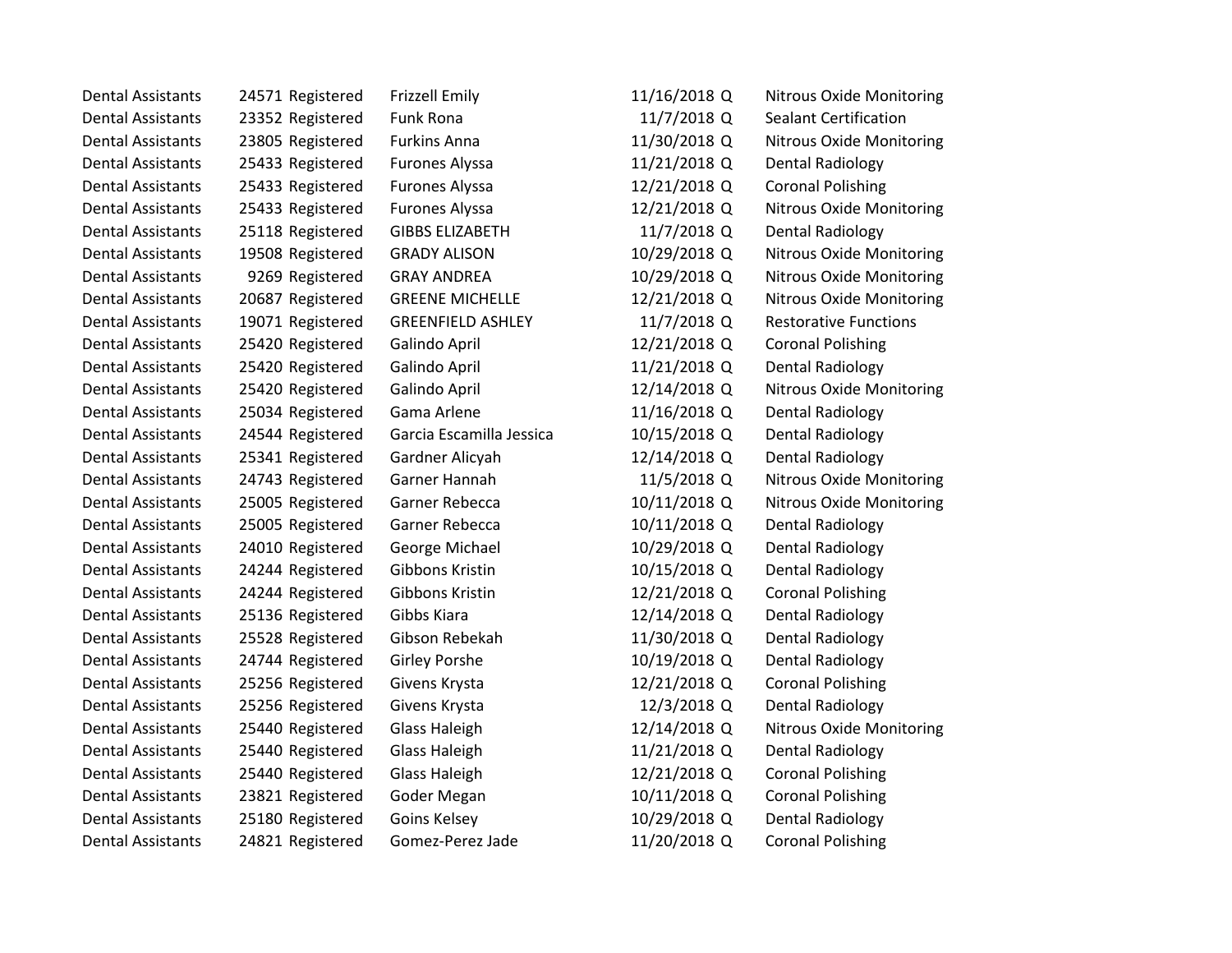| <b>Dental Assistants</b> | 24455 Registered | Gonzalez Antonio           | 10/11/2018 Q | <b>Coronal Polishing</b>        |
|--------------------------|------------------|----------------------------|--------------|---------------------------------|
| <b>Dental Assistants</b> | 24455 Registered | Gonzalez Antonio           | 12/7/2018 Q  | <b>Sealant Certification</b>    |
| <b>Dental Assistants</b> | 25019 Registered | Granadillo Godoy Alexandra | 10/29/2018 Q | <b>Coronal Polishing</b>        |
| <b>Dental Assistants</b> | 25019 Registered | Granadillo Godoy Alexandra | 10/29/2018 Q | Dental Radiology                |
| <b>Dental Assistants</b> | 25019 Registered | Granadillo Godoy Alexandra | 10/29/2018 Q | <b>Nitrous Oxide Monitoring</b> |
| <b>Dental Assistants</b> | 24901 Registered | Graves Kesha               | 10/29/2018 Q | <b>Coronal Polishing</b>        |
| <b>Dental Assistants</b> | 24458 Registered | <b>Graves Summer</b>       | 10/29/2018 Q | <b>Coronal Polishing</b>        |
| <b>Dental Assistants</b> | 23991 Registered | Gray Jessica               | 11/7/2018 Q  | <b>Sealant Certification</b>    |
| <b>Dental Assistants</b> | 21344 Registered | Gray Katlyn                | 12/21/2018 Q | <b>Dental Radiology</b>         |
| <b>Dental Assistants</b> | 25398 Registered | Grays Shania               | 11/20/2018 Q | <b>Dental Radiology</b>         |
| <b>Dental Assistants</b> | 25536 Registered | <b>Green Allison</b>       | 12/19/2018 Q | <b>Dental Radiology</b>         |
| <b>Dental Assistants</b> | 25166 Registered | <b>Green Tiffany</b>       | 11/20/2018 Q | Nitrous Oxide Monitoring        |
| <b>Dental Assistants</b> | 25166 Registered | <b>Green Tiffany</b>       | 10/26/2018 Q | Dental Radiology                |
| <b>Dental Assistants</b> | 25349 Registered | <b>Greene Ally</b>         | 12/7/2018 Q  | <b>Dental Radiology</b>         |
| <b>Dental Assistants</b> | 25349 Registered | <b>Greene Ally</b>         | 11/20/2018 Q | <b>Nitrous Oxide Monitoring</b> |
| <b>Dental Assistants</b> | 25237 Registered | <b>Gribbins Taylor</b>     | 11/7/2018 Q  | Dental Radiology                |
| <b>Dental Assistants</b> | 24667 Registered | Guevara Kelly              | 10/15/2018 Q | <b>Dental Radiology</b>         |
| <b>Dental Assistants</b> | 24994 Registered | <b>Gutierrez Gladys</b>    | 10/8/2018 Q  | Dental Radiology                |
| <b>Dental Assistants</b> | 11810 Registered | <b>HAMILTON CHASITY</b>    | 12/14/2018 Q | <b>Sealant Certification</b>    |
| <b>Dental Assistants</b> | 11195 Registered | <b>HAMPTON ERICA</b>       | 11/5/2018 Q  | <b>Nitrous Oxide Monitoring</b> |
| <b>Dental Assistants</b> | 20662 Registered | <b>HARGROVE TIFFANY</b>    | 11/20/2018 Q | <b>Restorative Functions</b>    |
| <b>Dental Assistants</b> | 20572 Registered | <b>HARRIS JESSICA</b>      | 11/5/2018 Q  | <b>Restorative Functions</b>    |
| <b>Dental Assistants</b> | 19154 Registered | HARTLEY JORDAN             | 12/14/2018 Q | <b>Coronal Polishing</b>        |
| <b>Dental Assistants</b> | 25455 Registered | HASSELL KIMBERLY           | 11/21/2018 Q | <b>Dental Radiology</b>         |
| <b>Dental Assistants</b> | 25178 Registered | <b>HEINRICH BRANDY</b>     | 10/19/2018 Q | <b>Coronal Polishing</b>        |
| <b>Dental Assistants</b> | 25178 Registered | <b>HEINRICH BRANDY</b>     | 11/5/2018 Q  | <b>Dental Radiology</b>         |
| <b>Dental Assistants</b> | 25178 Registered | <b>HEINRICH BRANDY</b>     | 12/7/2018 Q  | <b>Nitrous Oxide Monitoring</b> |
| <b>Dental Assistants</b> | 19181 Registered | HERNANDEZ ELIZABETH        | 10/19/2018 Q | <b>Coronal Polishing</b>        |
| <b>Dental Assistants</b> | 20604 Registered | <b>HILL KAYLA</b>          | 12/21/2018 Q | Nitrous Oxide Monitoring        |
| <b>Dental Assistants</b> | 10569 Registered | <b>HOOD LAURA</b>          | 11/7/2018 Q  | <b>Nitrous Oxide Monitoring</b> |
| <b>Dental Assistants</b> | 11479 Registered | <b>HUGHES CASSIE</b>       | 10/19/2018 Q | <b>Coronal Polishing</b>        |
| <b>Dental Assistants</b> | 14905 Registered | <b>HUTCHINS AZIA</b>       | 12/3/2018 Q  | <b>Sealant Certification</b>    |
| <b>Dental Assistants</b> | 25411 Registered | Hackert Joy                | 12/21/2018 Q | <b>Coronal Polishing</b>        |
| Dental Assistants        | 25411 Registered | Hackert Joy                | 11/21/2018 Q | <b>Dental Radiology</b>         |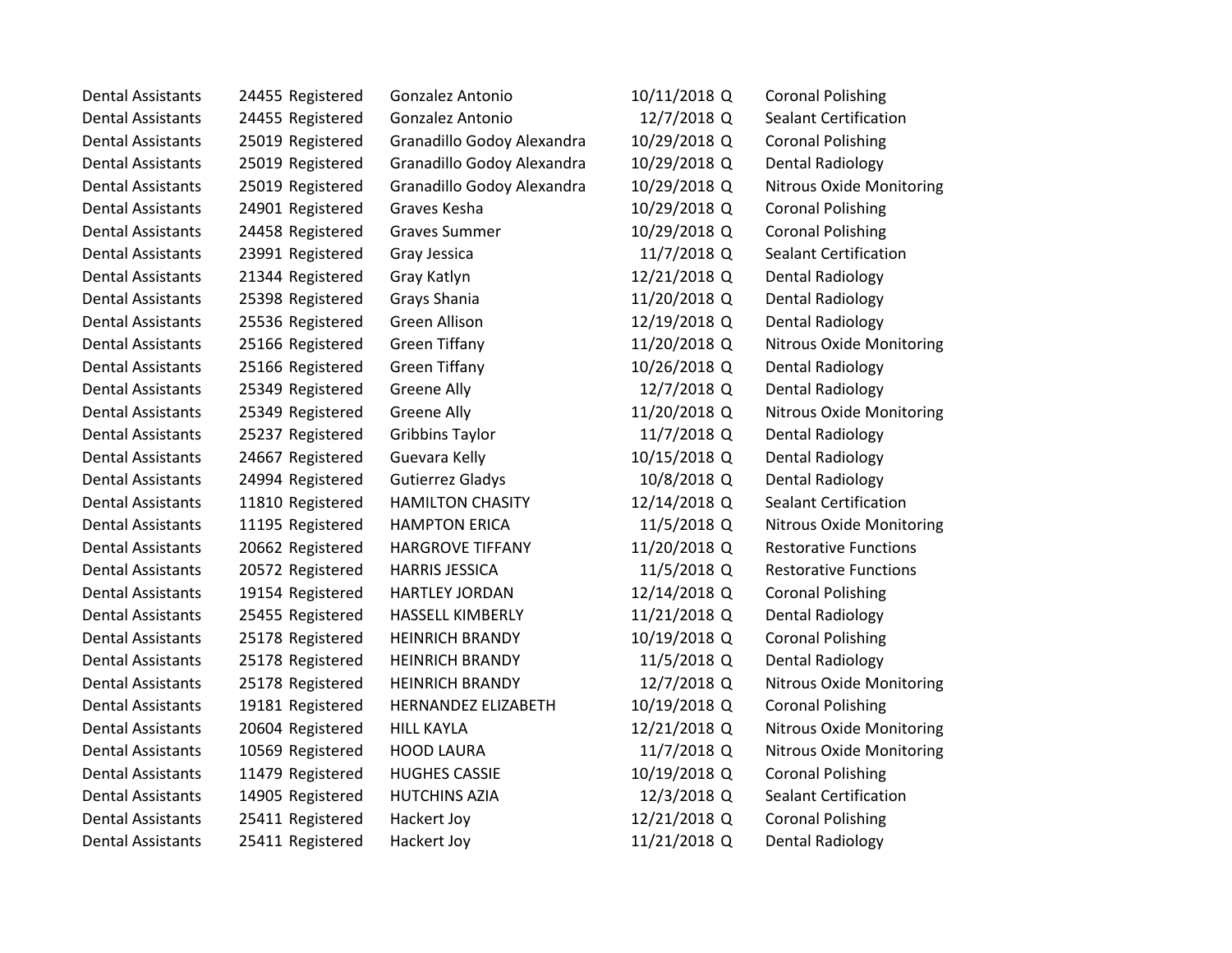| <b>Dental Assistants</b> | 25411 Registered | Hackert Joy               | 12/21/2018 Q | <b>Nitrous Oxide Monitoring</b> |
|--------------------------|------------------|---------------------------|--------------|---------------------------------|
| <b>Dental Assistants</b> | 25221 Registered | Hale Cassidy              | 10/11/2018 Q | Dental Radiology                |
| <b>Dental Assistants</b> | 25221 Registered | <b>Hale Cassidy</b>       | 10/29/2018 Q | <b>Coronal Polishing</b>        |
| <b>Dental Assistants</b> | 23448 Registered | Hale Lauren               | 10/19/2018 Q | <b>Coronal Polishing</b>        |
| <b>Dental Assistants</b> | 25276 Registered | Hall Kayla                | 10/8/2018 Q  | Dental Radiology                |
| <b>Dental Assistants</b> | 24659 Registered | Hall Makenzie             | 10/15/2018 Q | Dental Radiology                |
| <b>Dental Assistants</b> | 23724 Registered | <b>Hall Marina</b>        | 12/7/2018 Q  | <b>Sealant Certification</b>    |
| <b>Dental Assistants</b> | 24339 Registered | <b>Hall Victoria</b>      | 11/16/2018 Q | <b>Dental Radiology</b>         |
| <b>Dental Assistants</b> | 24783 Registered | Harbaugh Valeri           | 10/29/2018 Q | <b>Coronal Polishing</b>        |
| <b>Dental Assistants</b> | 23021 Registered | Hardrick Terrikka         | 10/15/2018 Q | <b>Sealant Certification</b>    |
| <b>Dental Assistants</b> | 24461 Registered | <b>Hardwick Danielle</b>  | 12/3/2018 Q  | <b>Sealant Certification</b>    |
| <b>Dental Assistants</b> | 25396 Registered | Harris Ashley             | 11/16/2018 Q | Dental Radiology                |
| <b>Dental Assistants</b> | 22527 Registered | Harris Taylor             | 10/29/2018 Q | <b>Coronal Polishing</b>        |
| <b>Dental Assistants</b> | 25412 Registered | Hassan Ban                | 11/21/2018 Q | <b>Dental Radiology</b>         |
| <b>Dental Assistants</b> | 25477 Registered | <b>Hatfield Melissa</b>   | 11/16/2018 Q | <b>Dental Radiology</b>         |
| <b>Dental Assistants</b> | 24531 Registered | Hayes Shara               | 10/15/2018 Q | Nitrous Oxide Monitoring        |
| <b>Dental Assistants</b> | 25227 Registered | Haynes Britne             | 10/29/2018 Q | <b>Coronal Polishing</b>        |
| <b>Dental Assistants</b> | 24463 Registered | Hazelwood Lillie          | 11/20/2018 Q | <b>Sealant Certification</b>    |
| <b>Dental Assistants</b> | 24463 Registered | Hazelwood Lillie          | 10/29/2018 Q | <b>Nitrous Oxide Monitoring</b> |
| <b>Dental Assistants</b> | 22623 Registered | <b>Hebert Sydney</b>      | 10/19/2018 Q | <b>Coronal Polishing</b>        |
| <b>Dental Assistants</b> | 22378 Registered | <b>Henderson Danielle</b> | 10/22/2018 Q | <b>Nitrous Oxide Monitoring</b> |
| <b>Dental Assistants</b> | 25293 Registered | Henson Rachel             | 10/26/2018 Q | <b>Sealant Certification</b>    |
| <b>Dental Assistants</b> | 25293 Registered | Henson Rachel             | 10/26/2018 Q | <b>Nitrous Oxide Monitoring</b> |
| <b>Dental Assistants</b> | 25293 Registered | Henson Rachel             | 10/26/2018 Q | Dental Radiology                |
| <b>Dental Assistants</b> | 25293 Registered | Henson Rachel             | 10/26/2018 Q | <b>Coronal Polishing</b>        |
| <b>Dental Assistants</b> | 25432 Registered | Hernandez Javely          | 12/21/2018 Q | <b>Coronal Polishing</b>        |
| <b>Dental Assistants</b> | 25432 Registered | Hernandez Javely          | 11/30/2018 Q | <b>Dental Radiology</b>         |
| <b>Dental Assistants</b> | 25432 Registered | Hernandez Javely          | 12/14/2018 Q | <b>Nitrous Oxide Monitoring</b> |
| <b>Dental Assistants</b> | 25038 Registered | <b>Herrell Victoria</b>   | 10/29/2018 Q | <b>Dental Radiology</b>         |
| <b>Dental Assistants</b> | 24664 Registered | <b>Herring Briley</b>     | 10/29/2018 Q | <b>Coronal Polishing</b>        |
| <b>Dental Assistants</b> | 25483 Registered | Hicks Jennifer            | 12/21/2018 Q | <b>Nitrous Oxide Monitoring</b> |
| <b>Dental Assistants</b> | 25483 Registered | <b>Hicks Jennifer</b>     | 12/21/2018 Q | <b>Coronal Polishing</b>        |
| <b>Dental Assistants</b> | 25483 Registered | <b>Hicks Jennifer</b>     | 11/16/2018 Q | Dental Radiology                |
| <b>Dental Assistants</b> | 17169 Registered | Hill Jordie               | 11/5/2018 Q  | <b>Restorative Functions</b>    |
|                          |                  |                           |              |                                 |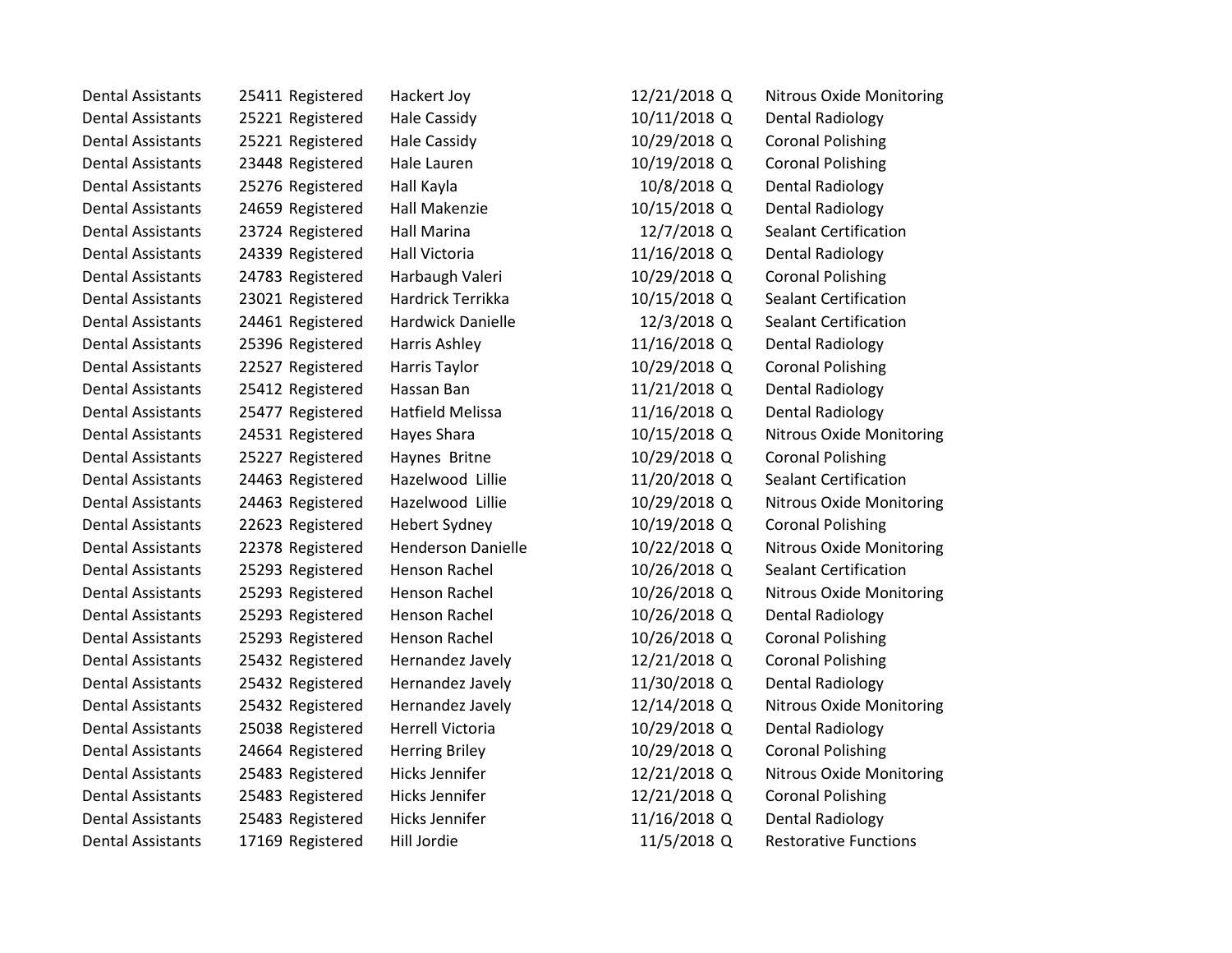| Dental Assistants        | 25089 Registered | Hite Autumn                   | 10/29/2018 Q | <b>Coronal Polishing</b>        |
|--------------------------|------------------|-------------------------------|--------------|---------------------------------|
| <b>Dental Assistants</b> | 25164 Registered | Hobbs Jennifer                | 11/20/2018 Q | Nitrous Oxide Monitoring        |
| <b>Dental Assistants</b> | 24816 Registered | Hodge Nichelle                | 10/19/2018 Q | <b>Nitrous Oxide Monitoring</b> |
| <b>Dental Assistants</b> | 25033 Registered | Hoey Kaunna                   | 12/3/2018 Q  | Dental Radiology                |
| <b>Dental Assistants</b> | 24427 Registered | <b>Holland Dakota</b>         | 10/29/2018 Q | <b>Coronal Polishing</b>        |
| <b>Dental Assistants</b> | 21214 Registered | <b>Hollingsworth Danielle</b> | 11/30/2018 Q | Dental Radiology                |
| <b>Dental Assistants</b> | 25313 Registered | Hollingsworth Laiken          | 11/20/2018 Q | <b>Coronal Polishing</b>        |
| <b>Dental Assistants</b> | 25353 Registered | Holloway Kaitlyn              | 10/26/2018 Q | Dental Radiology                |
| <b>Dental Assistants</b> | 25590 Registered | <b>Holmes Rebecca</b>         | 12/21/2018 Q | <b>Dental Radiology</b>         |
| <b>Dental Assistants</b> | 25173 Registered | <b>Holmes Tamala</b>          | 11/30/2018 Q | Dental Radiology                |
| <b>Dental Assistants</b> | 25224 Registered | Hopkins Ryan                  | 12/14/2018 Q | <b>Nitrous Oxide Monitoring</b> |
| <b>Dental Assistants</b> | 25301 Registered | Horne Aryka                   | 12/7/2018 Q  | Dental Radiology                |
| <b>Dental Assistants</b> | 25490 Registered | Hornyak Abigail               | 12/14/2018 Q | <b>Nitrous Oxide Monitoring</b> |
| <b>Dental Assistants</b> | 25490 Registered | Hornyak Abigail               | 12/21/2018 Q | <b>Coronal Polishing</b>        |
| <b>Dental Assistants</b> | 25490 Registered | Hornyak Abigail               | 11/30/2018 Q | Dental Radiology                |
| <b>Dental Assistants</b> | 24978 Registered | Horton Kriston                | 10/15/2018 Q | <b>Dental Radiology</b>         |
| Dental Assistants        | 21475 Registered | Huffman Kassie                | 11/20/2018 Q | <b>Nitrous Oxide Monitoring</b> |
| <b>Dental Assistants</b> | 25162 Registered | Huffstuttler Taylor           | 10/15/2018 Q | Dental Radiology                |
| <b>Dental Assistants</b> | 25470 Registered | <b>Hurst Laura</b>            | 11/7/2018 Q  | Dental Radiology                |
| <b>Dental Assistants</b> | 25383 Registered | ILo Anna Dawnita              | 12/14/2018 Q | Nitrous Oxide Monitoring        |
| <b>Dental Assistants</b> | 25383 Registered | ILo Anna Dawnita              | 12/21/2018 Q | <b>Coronal Polishing</b>        |
| <b>Dental Assistants</b> | 25383 Registered | ILo Anna Dawnita              | 11/13/2018 Q | <b>Dental Radiology</b>         |
| <b>Dental Assistants</b> | 9241 Registered  | <b>IRVIN DAVID</b>            | 10/15/2018 Q | <b>Nitrous Oxide Monitoring</b> |
| <b>Dental Assistants</b> | 25498 Registered | Ice Demetria                  | 11/8/2018 Q  | Dental Radiology                |
| <b>Dental Assistants</b> | 25430 Registered | <b>Isenberg Maggie</b>        | 12/21/2018 Q | <b>Coronal Polishing</b>        |
| <b>Dental Assistants</b> | 25430 Registered | <b>Isenberg Maggie</b>        | 12/14/2018 Q | <b>Nitrous Oxide Monitoring</b> |
| <b>Dental Assistants</b> | 25430 Registered | <b>Isenberg Maggie</b>        | 11/21/2018 Q | Dental Radiology                |
| <b>Dental Assistants</b> | 24600 Registered | <b>JACKSON Lauren</b>         | 12/7/2018 Q  | <b>Nitrous Oxide Monitoring</b> |
| <b>Dental Assistants</b> | 19008 Registered | <b>JOHNSON ASHLEY</b>         | 11/5/2018 Q  | <b>Restorative Functions</b>    |
| <b>Dental Assistants</b> | 16274 Registered | <b>JOHNSON MARY</b>           | 11/30/2018 Q | <b>Sealant Certification</b>    |
| <b>Dental Assistants</b> | 15056 Registered | <b>JONES AMANDA</b>           | 12/21/2018 Q | <b>Nitrous Oxide Monitoring</b> |
| <b>Dental Assistants</b> | 25015 Registered | Jacks Jessica                 | 10/15/2018 Q | <b>Dental Radiology</b>         |
| <b>Dental Assistants</b> | 21698 Registered | Jaros Kirsten                 | 11/5/2018 Q  | <b>Restorative Functions</b>    |
| <b>Dental Assistants</b> | 21511 Registered | Johns Alicia                  | 11/14/2018 Q | <b>Dental Radiology</b>         |
|                          |                  |                               |              |                                 |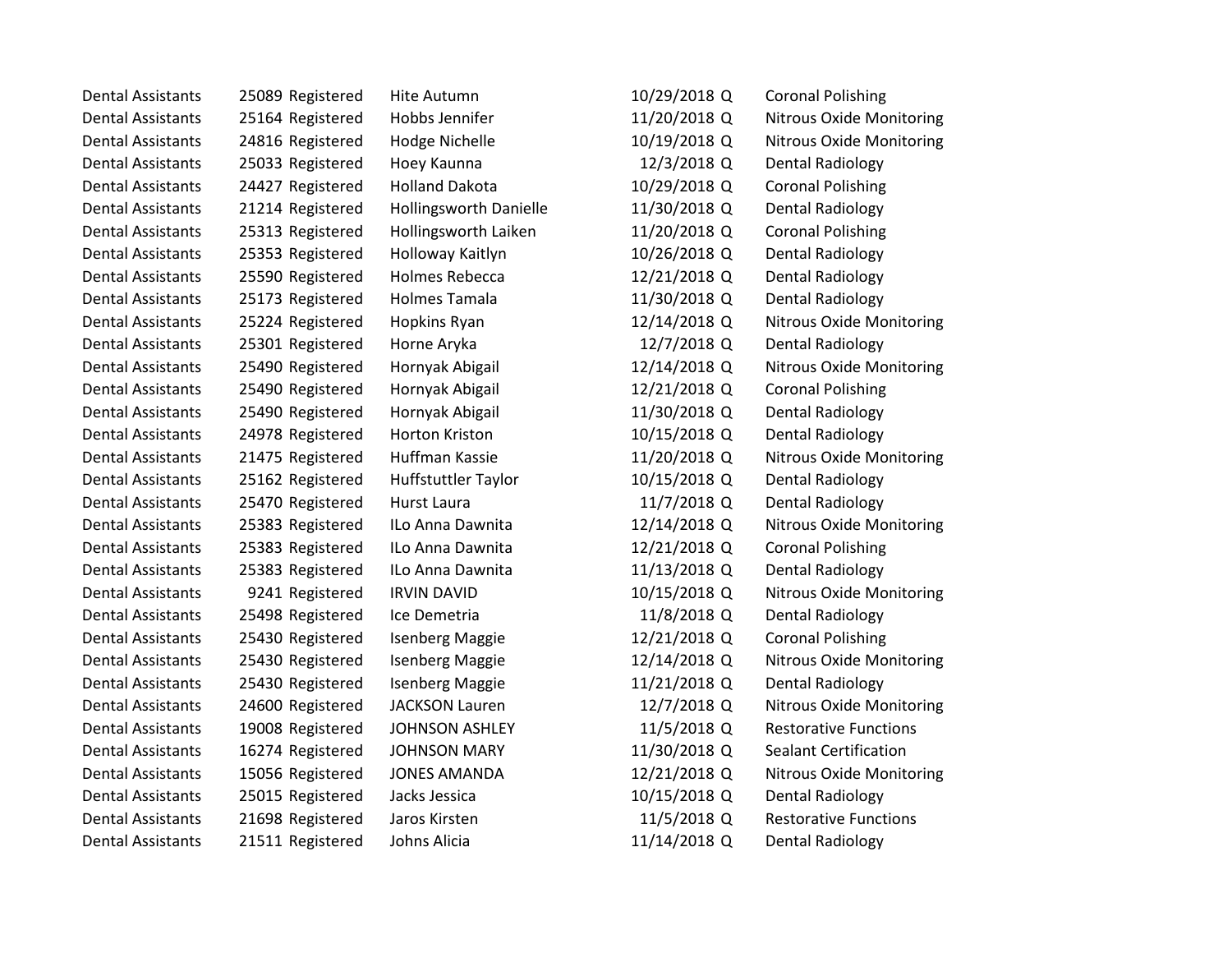| <b>Dental Assistants</b> | 24790 Registered | Johnson Aleksia        | 10/29/2018 Q | <b>Nitrous Oxide Monitoring</b> |
|--------------------------|------------------|------------------------|--------------|---------------------------------|
| <b>Dental Assistants</b> | 24790 Registered | Johnson Aleksia        | 10/19/2018 Q | <b>Coronal Polishing</b>        |
| <b>Dental Assistants</b> | 25165 Registered | Johnson Amanda         | 10/29/2018 Q | <b>Coronal Polishing</b>        |
| <b>Dental Assistants</b> | 25165 Registered | Johnson Amanda         | 11/20/2018 Q | Nitrous Oxide Monitoring        |
| <b>Dental Assistants</b> | 25165 Registered | Johnson Amanda         | 10/29/2018 Q | Dental Radiology                |
| <b>Dental Assistants</b> | 24198 Registered | Johnson Aubrey         | 10/29/2018 Q | Nitrous Oxide Monitoring        |
| <b>Dental Assistants</b> | 24921 Registered | Johnson Katelyn        | 10/29/2018 Q | <b>Nitrous Oxide Monitoring</b> |
| <b>Dental Assistants</b> | 25311 Registered | Johnson Taylor         | 10/11/2018 Q | Dental Radiology                |
| <b>Dental Assistants</b> | 25229 Registered | Joiner Jennifer        | 10/29/2018 Q | <b>Nitrous Oxide Monitoring</b> |
| <b>Dental Assistants</b> | 25229 Registered | Joiner Jennifer        | 10/29/2018 Q | <b>Coronal Polishing</b>        |
| <b>Dental Assistants</b> | 24745 Registered | Jones Asia             | 10/29/2018 Q | <b>Nitrous Oxide Monitoring</b> |
| <b>Dental Assistants</b> | 25071 Registered | Jordan Cayla           | 10/29/2018 Q | <b>Dental Radiology</b>         |
| <b>Dental Assistants</b> | 25395 Registered | Jordan Keundrea        | 11/16/2018 Q | <b>Dental Radiology</b>         |
| <b>Dental Assistants</b> | 25403 Registered | Karathanasis April     | 11/21/2018 Q | <b>Dental Radiology</b>         |
| <b>Dental Assistants</b> | 25407 Registered | Kelly Erynn            | 12/14/2018 Q | Nitrous Oxide Monitoring        |
| <b>Dental Assistants</b> | 25407 Registered | Kelly Erynn            | 12/21/2018 Q | <b>Coronal Polishing</b>        |
| <b>Dental Assistants</b> | 25407 Registered | Kelly Erynn            | 11/21/2018 Q | <b>Dental Radiology</b>         |
| <b>Dental Assistants</b> | 25457 Registered | Kennedy Amanda         | 11/7/2018 Q  | Dental Radiology                |
| <b>Dental Assistants</b> | 24946 Registered | Kennison Brooke        | 10/19/2018 Q | <b>Coronal Polishing</b>        |
| <b>Dental Assistants</b> | 24946 Registered | Kennison Brooke        | 10/19/2018 Q | Dental Radiology                |
| <b>Dental Assistants</b> | 25234 Registered | Kerby Kaitlyn          | 10/29/2018 Q | <b>Nitrous Oxide Monitoring</b> |
| <b>Dental Assistants</b> | 24519 Registered | King Abigail           | 11/16/2018 Q | <b>Sealant Certification</b>    |
| <b>Dental Assistants</b> | 22870 Registered | King Mayah             | 11/13/2018 Q | <b>Dental Radiology</b>         |
| <b>Dental Assistants</b> | 25113 Registered | King Tabitha           | 12/17/2018 Q | Dental Radiology                |
| <b>Dental Assistants</b> | 25190 Registered | Kirby Ebony            | 12/3/2018 Q  | Dental Radiology                |
| <b>Dental Assistants</b> | 24182 Registered | Kirch Martha           | 10/15/2018 Q | Dental Radiology                |
| <b>Dental Assistants</b> | 22697 Registered | Kirkland Ashley        | 11/30/2018 Q | <b>Sealant Certification</b>    |
| <b>Dental Assistants</b> | 18517 Registered | <b>LAWSON BRITtNEY</b> | 12/21/2018 Q | <b>Nitrous Oxide Monitoring</b> |
| <b>Dental Assistants</b> | 17757 Registered | LEKIC CELESTE          | 11/20/2018 Q | <b>Restorative Functions</b>    |
| <b>Dental Assistants</b> | 20593 Registered | <b>LEMUS IRIS</b>      | 11/30/2018 Q | <b>Sealant Certification</b>    |
| <b>Dental Assistants</b> | 20492 Registered | <b>LONG KRISTIN</b>    | 10/19/2018 Q | <b>Coronal Polishing</b>        |
| <b>Dental Assistants</b> | 15922 Registered | LOWER ALLISON          | 12/21/2018 Q | <b>Sealant Certification</b>    |
| <b>Dental Assistants</b> | 25000 Registered | LaDouceur Alexandra    | 10/29/2018 Q | Dental Radiology                |
| <b>Dental Assistants</b> | 24289 Registered | LaFleur Misty          | 12/3/2018 Q  | <b>Sealant Certification</b>    |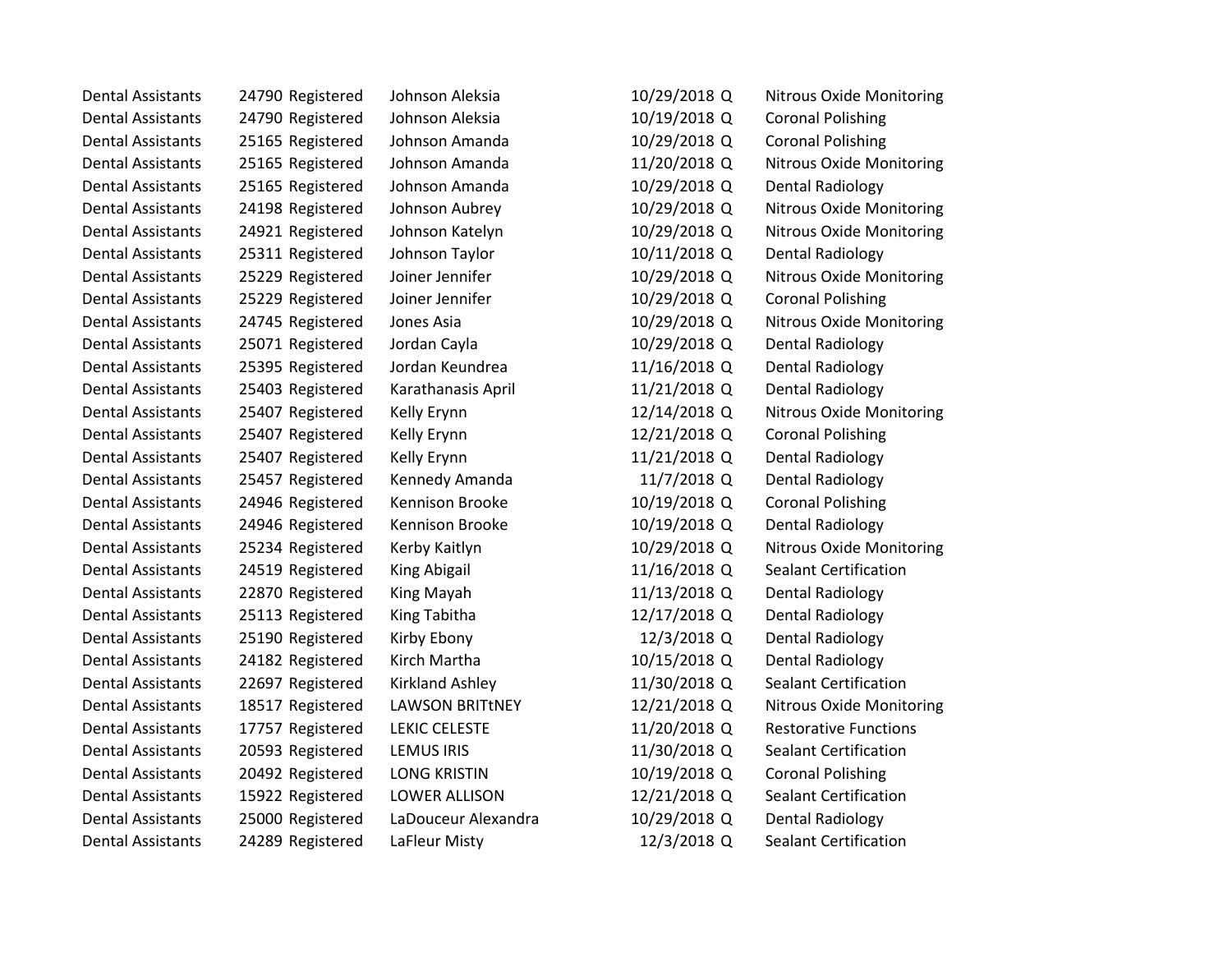| <b>Dental Assistants</b> | 25499 Registered | LaGrange Lindsey       | 11/8/2018 Q  | Dental Radiology                |
|--------------------------|------------------|------------------------|--------------|---------------------------------|
| <b>Dental Assistants</b> | 23601 Registered | Lachino Kayla          | 10/19/2018 Q | <b>Coronal Polishing</b>        |
| <b>Dental Assistants</b> | 22174 Registered | Laquerre Michelah      | 11/5/2018 Q  | <b>Restorative Functions</b>    |
| <b>Dental Assistants</b> | 25484 Registered | Latham Jasmine         | 12/17/2018 Q | Dental Radiology                |
| <b>Dental Assistants</b> | 25247 Registered | Latta Taylor           | 11/5/2018 Q  | <b>Coronal Polishing</b>        |
| <b>Dental Assistants</b> | 24135 Registered | Lawson Brittany        | 12/7/2018 Q  | <b>Sealant Certification</b>    |
| <b>Dental Assistants</b> | 24135 Registered | Lawson Brittany        | 11/30/2018 Q | <b>Nitrous Oxide Monitoring</b> |
| <b>Dental Assistants</b> | 24135 Registered | Lawson Brittany        | 11/30/2018 Q | <b>Coronal Polishing</b>        |
| <b>Dental Assistants</b> | 25298 Registered | Leavell Mahaila        | 11/30/2018 Q | <b>Nitrous Oxide Monitoring</b> |
| <b>Dental Assistants</b> | 25298 Registered | Leavell Mahaila        | 10/19/2018 Q | Dental Radiology                |
| <b>Dental Assistants</b> | 25155 Registered | Lee Ntsum              | 12/21/2018 Q | Dental Radiology                |
| <b>Dental Assistants</b> | 24930 Registered | Leigh Kendyll          | 12/21/2018 Q | <b>Sealant Certification</b>    |
| <b>Dental Assistants</b> | 23492 Registered | Leo Kathryn            | 11/30/2018 Q | <b>Dental Radiology</b>         |
| <b>Dental Assistants</b> | 23492 Registered | Leo Kathryn            | 10/19/2018 Q | Nitrous Oxide Monitoring        |
| <b>Dental Assistants</b> | 22829 Registered | Leonard Samantha       | 10/29/2018 Q | <b>Nitrous Oxide Monitoring</b> |
| <b>Dental Assistants</b> | 21498 Registered | Lindsey Laura          | 11/20/2018 Q | <b>Restorative Functions</b>    |
| <b>Dental Assistants</b> | 22178 Registered | Little Elizabeth       | 12/14/2018 Q | <b>Nitrous Oxide Monitoring</b> |
| <b>Dental Assistants</b> | 25163 Registered | LopezJayo Candi        | 12/21/2018 Q | <b>Coronal Polishing</b>        |
| <b>Dental Assistants</b> | 25277 Registered | Lowden Kira            | 10/19/2018 Q | Dental Radiology                |
| <b>Dental Assistants</b> | 24356 Registered | Lowe Tiffanie          | 10/29/2018 Q | <b>Coronal Polishing</b>        |
| <b>Dental Assistants</b> | 22767 Registered | Luna Amber             | 10/29/2018 Q | Nitrous Oxide Monitoring        |
| <b>Dental Assistants</b> | 25419 Registered | Lynch Marissa          | 11/21/2018 Q | Dental Radiology                |
| <b>Dental Assistants</b> | 21546 Registered | Lyons Clarisa          | 11/16/2018 Q | <b>Restorative Functions</b>    |
| <b>Dental Assistants</b> | 23644 Registered | Lytle Mercedes         | 11/30/2018 Q | Dental Radiology                |
| <b>Dental Assistants</b> | 23644 Registered | Lytle Mercedes         | 11/30/2018 Q | <b>Nitrous Oxide Monitoring</b> |
| <b>Dental Assistants</b> | 24671 Registered | M Ameen Truska         | 10/29/2018 Q | <b>Coronal Polishing</b>        |
| <b>Dental Assistants</b> | 21913 Registered | <b>MAGEE BRIANNA</b>   | 11/30/2018 Q | <b>Nitrous Oxide Monitoring</b> |
| <b>Dental Assistants</b> | 10434 Registered | <b>MANN CHRISTINA</b>  | 11/5/2018 Q  | <b>Sealant Certification</b>    |
| <b>Dental Assistants</b> | 25124 Registered | <b>MANNING HANNA</b>   | 12/3/2018 Q  | <b>Dental Radiology</b>         |
| <b>Dental Assistants</b> | 19626 Registered | <b>MARTINEZ ALICIA</b> | 12/14/2018 Q | Dental Radiology                |
| <b>Dental Assistants</b> | 25347 Registered | MATARANGOLO AIMEE      | 11/13/2018 Q | Dental Radiology                |
| <b>Dental Assistants</b> | 25374 Registered | <b>MATTRESS SADE</b>   | 11/20/2018 Q | Dental Radiology                |
| <b>Dental Assistants</b> | 25374 Registered | <b>MATTRESS SADE</b>   | 11/20/2018 Q | <b>Nitrous Oxide Monitoring</b> |
| <b>Dental Assistants</b> | 18426 Registered | MCGHEE DEAUNDRA        | 12/7/2018 Q  | <b>Nitrous Oxide Monitoring</b> |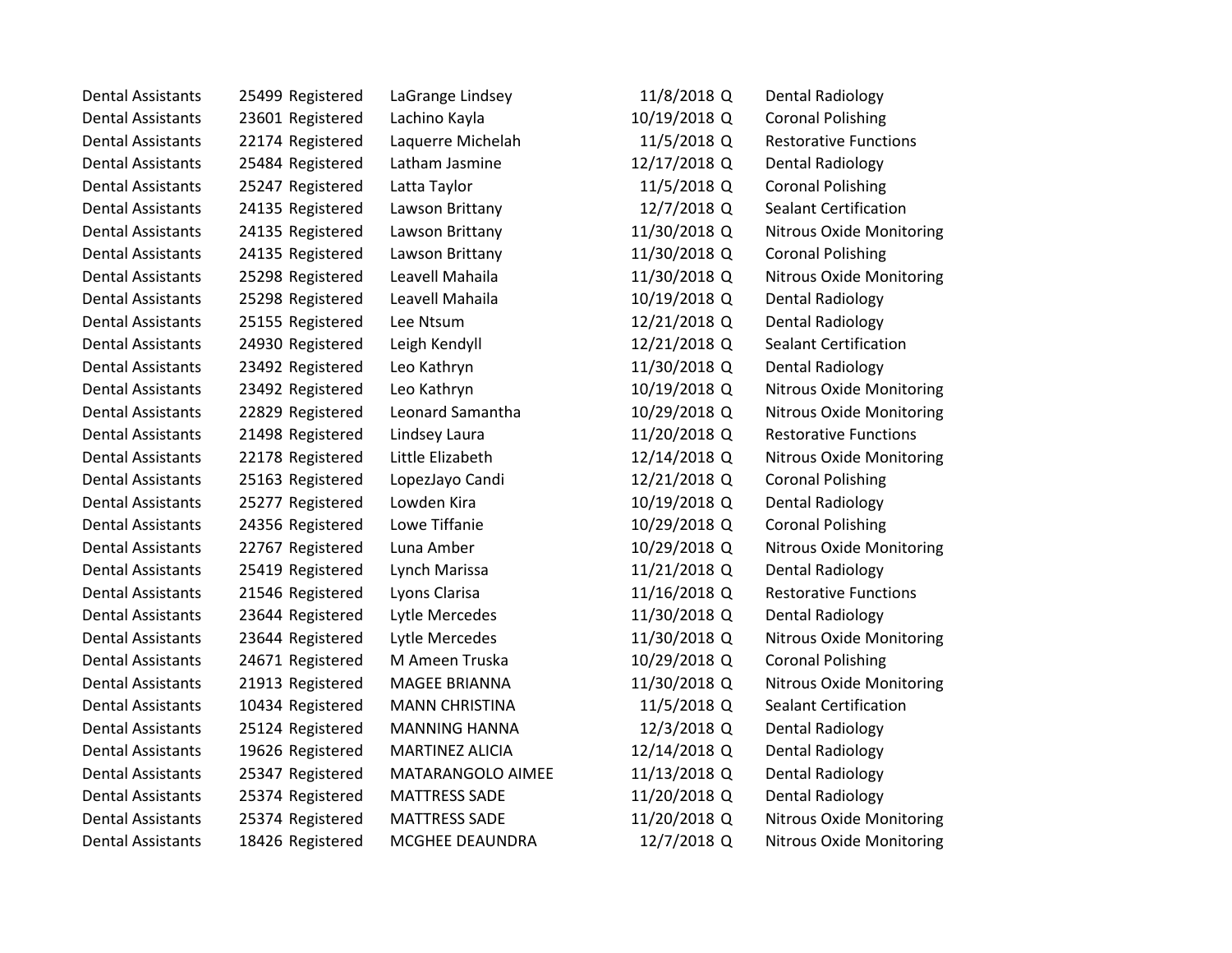| Dental Assistants        | 25105 Registered | <b>MCMAHAN KARINA</b>   | 10/8/2018 Q  | Dental Radiology                |
|--------------------------|------------------|-------------------------|--------------|---------------------------------|
| <b>Dental Assistants</b> | 12374 Registered | <b>MCNELLY MARY</b>     | 12/21/2018 Q | <b>Coronal Polishing</b>        |
| <b>Dental Assistants</b> | 25506 Registered | <b>MCPEEK TEAH</b>      | 11/16/2018 Q | Dental Radiology                |
| <b>Dental Assistants</b> | 25354 Registered | <b>MERTEL LINDSAY</b>   | 11/30/2018 Q | Dental Radiology                |
| <b>Dental Assistants</b> | 20561 Registered | MITCHELL TERRICKA       | 10/19/2018 Q | <b>Nitrous Oxide Monitoring</b> |
| <b>Dental Assistants</b> | 11383 Registered | <b>MONTJOY HEATHER</b>  | 11/5/2018 Q  | <b>Restorative Functions</b>    |
| <b>Dental Assistants</b> | 25441 Registered | <b>MOORE NICHOLE</b>    | 12/14/2018 Q | <b>Nitrous Oxide Monitoring</b> |
| <b>Dental Assistants</b> | 25441 Registered | <b>MOORE NICHOLE</b>    | 12/7/2018 Q  | Dental Radiology                |
| <b>Dental Assistants</b> | 16607 Registered | <b>MORRISSEY KEATON</b> | 10/29/2018 Q | <b>Coronal Polishing</b>        |
| <b>Dental Assistants</b> | 25028 Registered | Mabe Jaclyn             | 10/29/2018 Q | Dental Radiology                |
| <b>Dental Assistants</b> | 25296 Registered | Mabry Ne'Kya            | 11/7/2018 Q  | Dental Radiology                |
| <b>Dental Assistants</b> | 25502 Registered | Mackie Alexandria       | 11/16/2018 Q | Dental Radiology                |
| <b>Dental Assistants</b> | 24725 Registered | Madiara Kaitlyn         | 11/16/2018 Q | <b>Sealant Certification</b>    |
| <b>Dental Assistants</b> | 13724 Registered | Mansfield Tina          | 11/5/2018 Q  | <b>Sealant Certification</b>    |
| <b>Dental Assistants</b> | 13724 Registered | Mansfield Tina          | 11/30/2018 Q | <b>Coronal Polishing</b>        |
| <b>Dental Assistants</b> | 25222 Registered | Markstone Paige         | 10/29/2018 Q | Nitrous Oxide Monitoring        |
| <b>Dental Assistants</b> | 21819 Registered | <b>Mathis Torian</b>    | 10/29/2018 Q | <b>Coronal Polishing</b>        |
| <b>Dental Assistants</b> | 25268 Registered | Matteo Allyssa          | 11/5/2018 Q  | <b>Nitrous Oxide Monitoring</b> |
| <b>Dental Assistants</b> | 25268 Registered | Matteo Allyssa          | 10/11/2018 Q | Dental Radiology                |
| <b>Dental Assistants</b> | 25424 Registered | Maxwell Brittany        | 12/7/2018 Q  | Dental Radiology                |
| <b>Dental Assistants</b> | 25424 Registered | Maxwell Brittany        | 12/21/2018 Q | <b>Coronal Polishing</b>        |
| <b>Dental Assistants</b> | 24967 Registered | <b>McCord Virginia</b>  | 11/30/2018 Q | Dental Radiology                |
| <b>Dental Assistants</b> | 25205 Registered | <b>McCourt Emilee</b>   | 12/14/2018 Q | <b>Nitrous Oxide Monitoring</b> |
| <b>Dental Assistants</b> | 25205 Registered | <b>McCourt Emilee</b>   | 10/29/2018 Q | <b>Coronal Polishing</b>        |
| <b>Dental Assistants</b> | 25248 Registered | McCoy Kathryn           | 10/29/2018 Q | <b>Nitrous Oxide Monitoring</b> |
| <b>Dental Assistants</b> | 25248 Registered | McCoy Kathryn           | 10/29/2018 Q | <b>Coronal Polishing</b>        |
| <b>Dental Assistants</b> | 25466 Registered | McCoy Mariah            | 11/20/2018 Q | Dental Radiology                |
| <b>Dental Assistants</b> | 24159 Registered | McCullough Angela       | 10/19/2018 Q | <b>Sealant Certification</b>    |
| <b>Dental Assistants</b> | 21755 Registered | McGinnis Sarah          | 11/5/2018 Q  | <b>Restorative Functions</b>    |
| <b>Dental Assistants</b> | 25255 Registered | McPhail Shannon         | 10/29/2018 Q | <b>Nitrous Oxide Monitoring</b> |
| <b>Dental Assistants</b> | 25255 Registered | McPhail Shannon         | 10/29/2018 Q | <b>Coronal Polishing</b>        |
| <b>Dental Assistants</b> | 24938 Registered | Mcgill Derrica          | 11/30/2018 Q | Dental Radiology                |
| <b>Dental Assistants</b> | 25427 Registered | Mcphail Shanequa        | 12/7/2018 Q  | <b>Dental Radiology</b>         |
| <b>Dental Assistants</b> | 25427 Registered | Mcphail Shanequa        | 12/21/2018 Q | <b>Coronal Polishing</b>        |
|                          |                  |                         |              |                                 |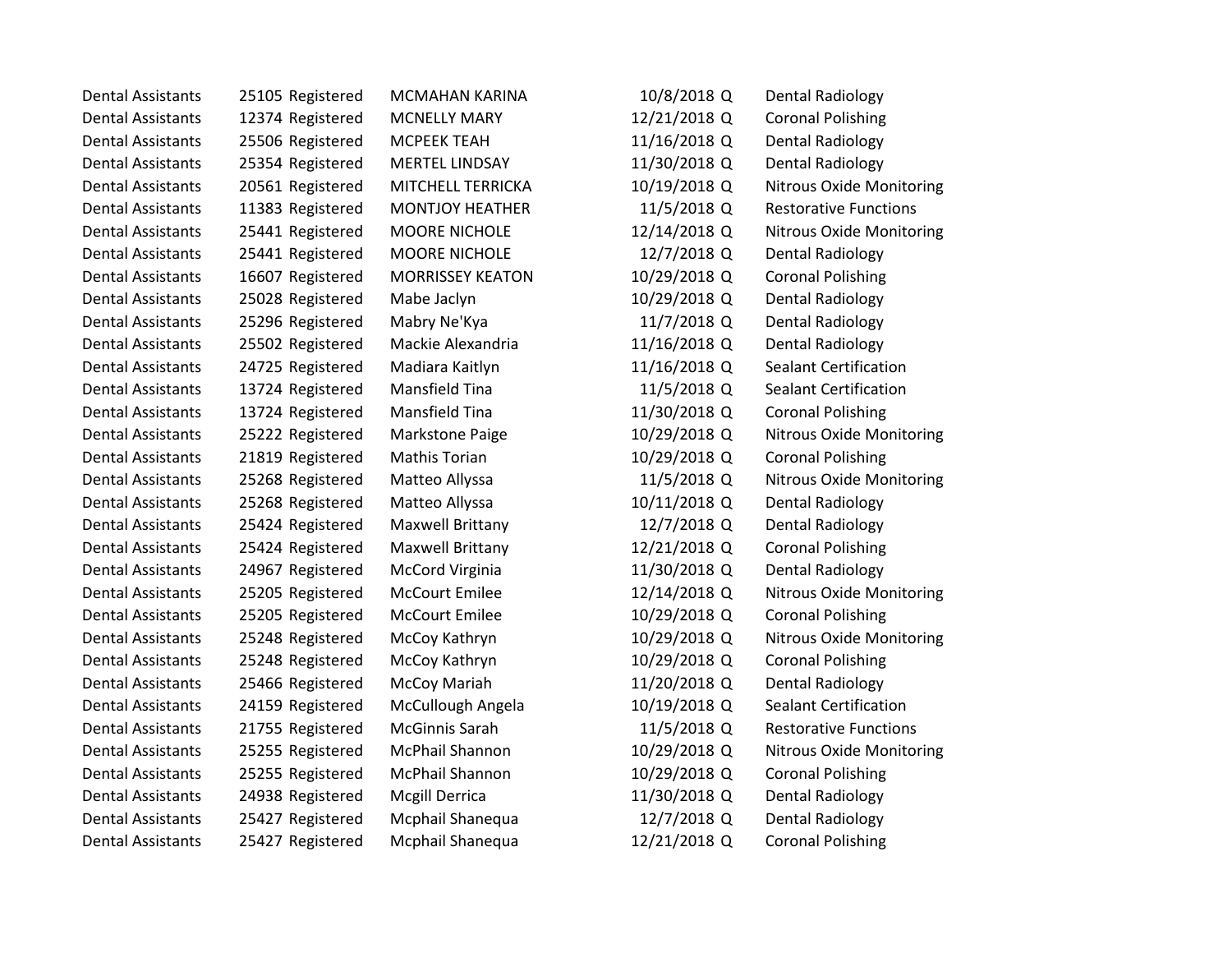| <b>Dental Assistants</b> | 25427 Registered | Mcphail Shanequa      | 12/14/2018 Q | <b>Nitrous Oxide Monitoring</b> |
|--------------------------|------------------|-----------------------|--------------|---------------------------------|
| <b>Dental Assistants</b> | 24851 Registered | Medina Adonica        | 10/19/2018 Q | <b>Dental Radiology</b>         |
| <b>Dental Assistants</b> | 22010 Registered | <b>Melton Phyllis</b> | 11/7/2018 Q  | <b>Nitrous Oxide Monitoring</b> |
| <b>Dental Assistants</b> | 23332 Registered | Mendez Elina          | 11/16/2018 Q | <b>Nitrous Oxide Monitoring</b> |
| <b>Dental Assistants</b> | 24848 Registered | Mercer Tonya          | 12/14/2018 Q | <b>Nitrous Oxide Monitoring</b> |
| <b>Dental Assistants</b> | 25519 Registered | Meres Cailynn         | 11/20/2018 Q | <b>Dental Radiology</b>         |
| <b>Dental Assistants</b> | 25157 Registered | Miller Elizabeth      | 10/19/2018 Q | <b>Sealant Certification</b>    |
| <b>Dental Assistants</b> | 25157 Registered | Miller Elizabeth      | 10/19/2018 Q | <b>Dental Radiology</b>         |
| <b>Dental Assistants</b> | 25157 Registered | Miller Elizabeth      | 10/19/2018 Q | <b>Nitrous Oxide Monitoring</b> |
| <b>Dental Assistants</b> | 25157 Registered | Miller Elizabeth      | 10/19/2018 Q | <b>Coronal Polishing</b>        |
| <b>Dental Assistants</b> | 24018 Registered | Miller Zoe            | 12/7/2018 Q  | <b>Coronal Polishing</b>        |
| <b>Dental Assistants</b> | 25599 Registered | Minefee Maya          | 12/21/2018 Q | Dental Radiology                |
| <b>Dental Assistants</b> | 24495 Registered | Minor Abby            | 10/29/2018 Q | <b>Coronal Polishing</b>        |
| <b>Dental Assistants</b> | 24495 Registered | Minor Abby            | 11/5/2018 Q  | <b>Sealant Certification</b>    |
| <b>Dental Assistants</b> | 23517 Registered | Miracle Kayla         | 12/14/2018 Q | <b>Sealant Certification</b>    |
| <b>Dental Assistants</b> | 24568 Registered | Montgomery Katlyn     | 12/14/2018 Q | <b>Nitrous Oxide Monitoring</b> |
| <b>Dental Assistants</b> | 25439 Registered | Montgomery Laura      | 11/20/2018 Q | <b>Dental Radiology</b>         |
| <b>Dental Assistants</b> | 25086 Registered | Montminy Linda        | 10/22/2018 Q | <b>Dental Radiology</b>         |
| <b>Dental Assistants</b> | 25387 Registered | Moore Kristen         | 11/21/2018 Q | <b>Dental Radiology</b>         |
| <b>Dental Assistants</b> | 25534 Registered | Mora Jessica          | 12/17/2018 Q | <b>Dental Radiology</b>         |
| <b>Dental Assistants</b> | 22079 Registered | Morgunova Anna        | 11/16/2018 Q | <b>Coronal Polishing</b>        |
| <b>Dental Assistants</b> | 25517 Registered | Morris Chelsey        | 12/7/2018 Q  | <b>Dental Radiology</b>         |
| <b>Dental Assistants</b> | 25512 Registered | Moser Taylor          | 11/16/2018 Q | <b>Dental Radiology</b>         |
| <b>Dental Assistants</b> | 23489 Registered | Mueller Wendy         | 11/5/2018 Q  | <b>Dental Radiology</b>         |
| <b>Dental Assistants</b> | 25174 Registered | Murphy Briana         | 12/17/2018 Q | <b>Dental Radiology</b>         |
| <b>Dental Assistants</b> | 24801 Registered | Murphy Katelyn        | 12/14/2018 Q | <b>Nitrous Oxide Monitoring</b> |
| <b>Dental Assistants</b> | 25350 Registered | Murr Crystal          | 12/3/2018 Q  | <b>Dental Radiology</b>         |
| <b>Dental Assistants</b> | 25250 Registered | <b>Murray Tracie</b>  | 10/8/2018 Q  | <b>Dental Radiology</b>         |
| <b>Dental Assistants</b> | 25418 Registered | Mustin Micaela        | 11/21/2018 Q | <b>Dental Radiology</b>         |
| <b>Dental Assistants</b> | 25418 Registered | Mustin Micaela        | 12/21/2018 Q | <b>Coronal Polishing</b>        |
| <b>Dental Assistants</b> | 25418 Registered | Mustin Micaela        | 12/14/2018 Q | <b>Nitrous Oxide Monitoring</b> |
| <b>Dental Assistants</b> | 25274 Registered | Myers Jakayla         | 11/8/2018 Q  | <b>Dental Radiology</b>         |
| <b>Dental Assistants</b> | 23691 Registered | <b>Myrick Alexis</b>  | 11/30/2018 Q | <b>Nitrous Oxide Monitoring</b> |
| <b>Dental Assistants</b> | 25339 Registered | <b>NAMK TAVGA</b>     | 10/26/2018 Q | Dental Radiology                |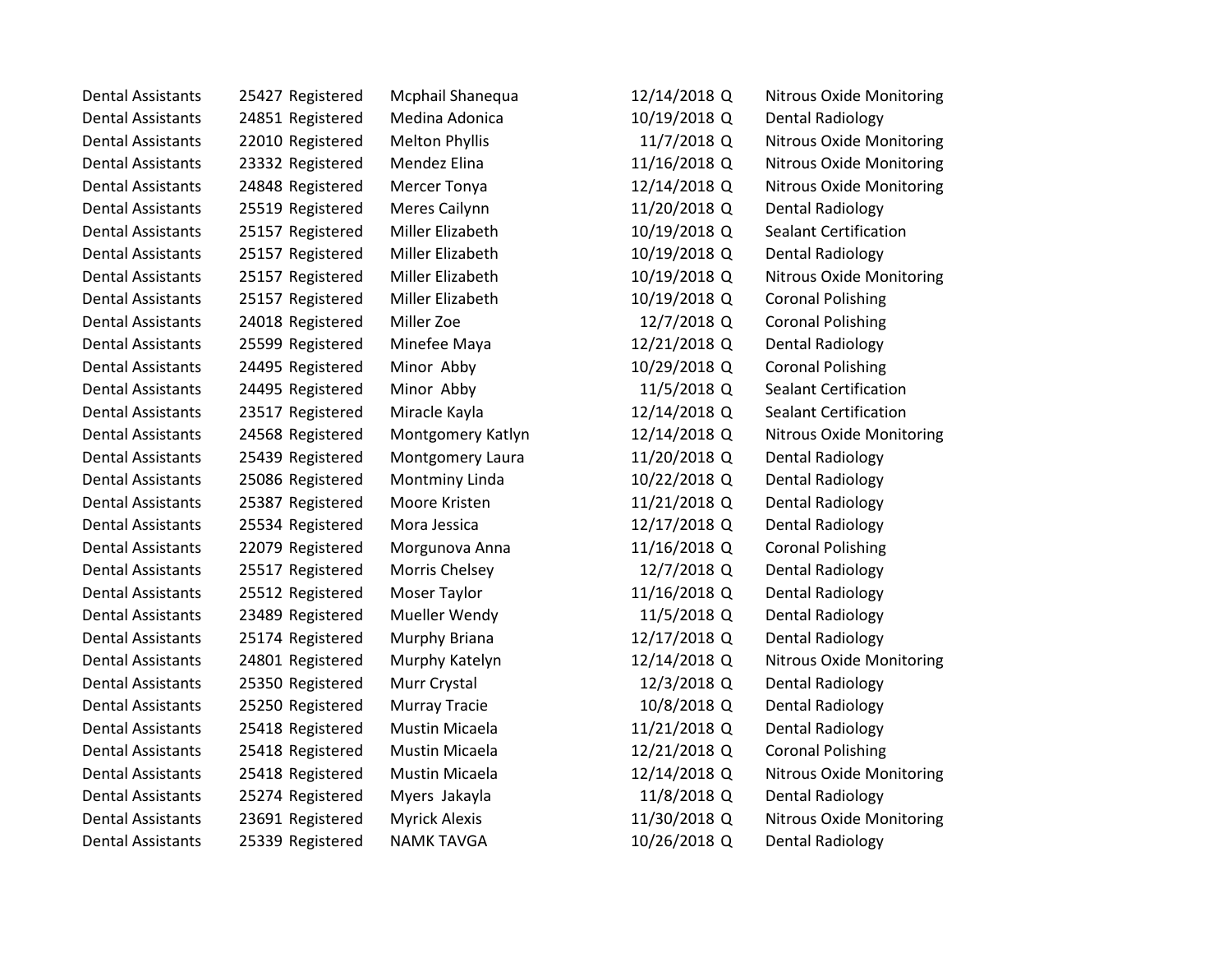| <b>Dental Assistants</b> | 25415 Registered | Napier Karly          | 12/21/2018 Q | <b>Coronal Polishing</b>        |
|--------------------------|------------------|-----------------------|--------------|---------------------------------|
| <b>Dental Assistants</b> | 25415 Registered | Napier Karly          | 11/21/2018 Q | Dental Radiology                |
| <b>Dental Assistants</b> | 25415 Registered | Napier Karly          | 12/14/2018 Q | <b>Nitrous Oxide Monitoring</b> |
| <b>Dental Assistants</b> | 24905 Registered | Neal LaQuinta         | 10/29/2018 Q | Dental Radiology                |
| <b>Dental Assistants</b> | 25219 Registered | Nellessen Kaitlyn     | 11/5/2018 Q  | <b>Nitrous Oxide Monitoring</b> |
| <b>Dental Assistants</b> | 24655 Registered | Nichols Cayce         | 11/30/2018 Q | <b>Nitrous Oxide Monitoring</b> |
| <b>Dental Assistants</b> | 24655 Registered | Nichols Cayce         | 11/30/2018 Q | <b>Coronal Polishing</b>        |
| <b>Dental Assistants</b> | 23217 Registered | Norbash Layla         | 11/5/2018 Q  | <b>Nitrous Oxide Monitoring</b> |
| <b>Dental Assistants</b> | 16583 Registered | Norwood Tamara        | 11/5/2018 Q  | <b>Nitrous Oxide Monitoring</b> |
| <b>Dental Assistants</b> | 25417 Registered | Nunes Tatiana         | 12/14/2018 Q | <b>Nitrous Oxide Monitoring</b> |
| <b>Dental Assistants</b> | 25417 Registered | Nunes Tatiana         | 11/21/2018 Q | <b>Dental Radiology</b>         |
| <b>Dental Assistants</b> | 21934 Registered | Nunez Cortez Erika    | 11/5/2018 Q  | <b>Sealant Certification</b>    |
| <b>Dental Assistants</b> | 24933 Registered | Nunley Lakin          | 11/20/2018 Q | <b>Coronal Polishing</b>        |
| <b>Dental Assistants</b> | 24933 Registered | Nunley Lakin          | 12/14/2018 Q | Dental Radiology                |
| <b>Dental Assistants</b> | 25235 Registered | ORTEGA ZARATE MISTICA | 10/29/2018 Q | <b>Coronal Polishing</b>        |
| <b>Dental Assistants</b> | 25235 Registered | ORTEGA ZARATE MISTICA | 10/11/2018 Q | <b>Dental Radiology</b>         |
| <b>Dental Assistants</b> | 25235 Registered | ORTEGA ZARATE MISTICA | 10/29/2018 Q | <b>Nitrous Oxide Monitoring</b> |
| <b>Dental Assistants</b> | 25077 Registered | <b>OWNBY HOLLY</b>    | 10/19/2018 Q | <b>Sealant Certification</b>    |
| <b>Dental Assistants</b> | 25077 Registered | <b>OWNBY HOLLY</b>    | 10/11/2018 Q | <b>Coronal Polishing</b>        |
| <b>Dental Assistants</b> | 25077 Registered | <b>OWNBY HOLLY</b>    | 10/11/2018 Q | <b>Nitrous Oxide Monitoring</b> |
| <b>Dental Assistants</b> | 25077 Registered | <b>OWNBY HOLLY</b>    | 10/11/2018 Q | Dental Radiology                |
| <b>Dental Assistants</b> | 25200 Registered | Ortiz Perla           | 10/15/2018 Q | <b>Dental Radiology</b>         |
| <b>Dental Assistants</b> | 25001 Registered | Ortiz-Powell Charleen | 10/11/2018 Q | <b>Dental Radiology</b>         |
| <b>Dental Assistants</b> | 25001 Registered | Ortiz-Powell Charleen | 10/11/2018 Q | <b>Coronal Polishing</b>        |
| <b>Dental Assistants</b> | 12813 Registered | PELFREY ASHLEY        | 11/5/2018 Q  | <b>Restorative Functions</b>    |
| <b>Dental Assistants</b> | 2420 Registered  | PENDERGRAFT MARY      | 11/16/2018 Q | <b>Nitrous Oxide Monitoring</b> |
| <b>Dental Assistants</b> | 25569 Registered | PENNINGTON REBEKAH    | 12/7/2018 Q  | <b>Dental Radiology</b>         |
| <b>Dental Assistants</b> | 25444 Registered | PETERSON LAUREN       | 11/21/2018 Q | <b>Dental Radiology</b>         |
| <b>Dental Assistants</b> | 3172 Registered  | <b>POWELL SHERYL</b>  | 11/7/2018 Q  | <b>Sealant Certification</b>    |
| <b>Dental Assistants</b> | 25242 Registered | Padilla Edwin         | 10/31/2018 Q | Dental Radiology                |
| <b>Dental Assistants</b> | 21778 Registered | Page Kirstie          | 10/15/2018 Q | <b>Nitrous Oxide Monitoring</b> |
| <b>Dental Assistants</b> | 24949 Registered | Palush Sierra         | 12/14/2018 Q | <b>Nitrous Oxide Monitoring</b> |
| <b>Dental Assistants</b> | 24800 Registered | Pan Michelle          | 12/14/2018 Q | <b>Nitrous Oxide Monitoring</b> |
| <b>Dental Assistants</b> | 21674 Registered | Paniagua Gricelidiz   | 10/29/2018 Q | <b>Nitrous Oxide Monitoring</b> |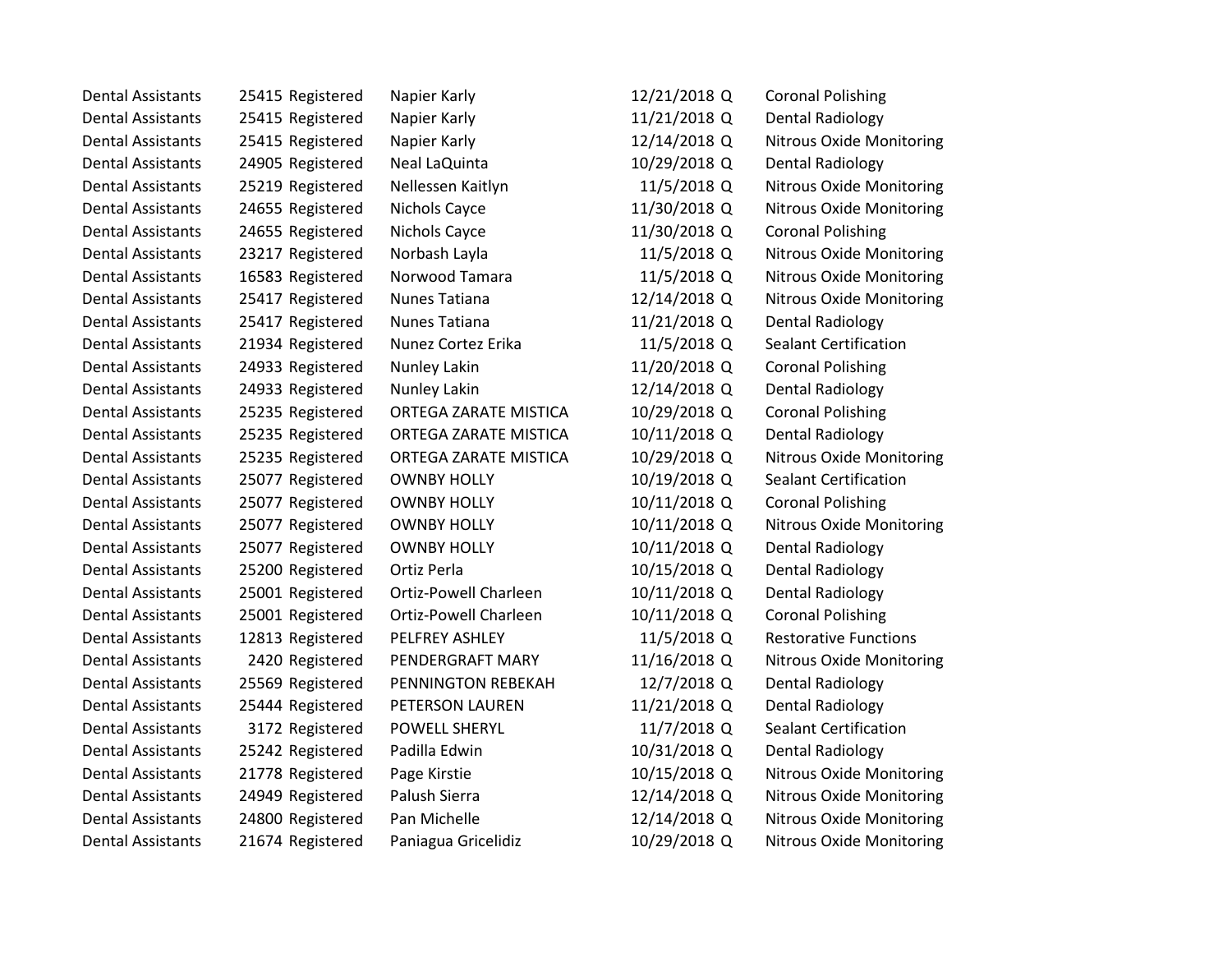| Dental Assistants        | 21674 Registered | Paniagua Gricelidiz | 10/29/2018 Q | <b>Coronal Polishing</b>        |
|--------------------------|------------------|---------------------|--------------|---------------------------------|
| <b>Dental Assistants</b> | 25193 Registered | Parnell Kimberly    | 10/8/2018 Q  | <b>Dental Radiology</b>         |
| <b>Dental Assistants</b> | 25193 Registered | Parnell Kimberly    | 10/22/2018 Q | <b>Coronal Polishing</b>        |
| <b>Dental Assistants</b> | 25244 Registered | Patel Priya         | 10/8/2018 Q  | Dental Radiology                |
| <b>Dental Assistants</b> | 25442 Registered | Patin Taylor        | 11/21/2018 Q | Dental Radiology                |
| <b>Dental Assistants</b> | 25254 Registered | Patterson Payton    | 11/5/2018 Q  | Nitrous Oxide Monitoring        |
| <b>Dental Assistants</b> | 25225 Registered | Paxson Jessica      | 10/29/2018 Q | <b>Nitrous Oxide Monitoring</b> |
| <b>Dental Assistants</b> | 25225 Registered | Paxson Jessica      | 10/29/2018 Q | <b>Coronal Polishing</b>        |
| <b>Dental Assistants</b> | 25479 Registered | Peacock Autumn      | 11/16/2018 Q | <b>Dental Radiology</b>         |
| <b>Dental Assistants</b> | 25186 Registered | Penny Dawn          | 10/11/2018 Q | Dental Radiology                |
| <b>Dental Assistants</b> | 25578 Registered | Peppers Larissa     | 12/17/2018 Q | Dental Radiology                |
| <b>Dental Assistants</b> | 25147 Registered | Perryman Kurtencia  | 11/5/2018 Q  | Dental Radiology                |
| <b>Dental Assistants</b> | 25449 Registered | Phomma Halie        | 12/21/2018 Q | <b>Coronal Polishing</b>        |
| <b>Dental Assistants</b> | 25449 Registered | Phomma Halie        | 12/21/2018 Q | <b>Nitrous Oxide Monitoring</b> |
| <b>Dental Assistants</b> | 25449 Registered | Phomma Halie        | 11/30/2018 Q | Dental Radiology                |
| <b>Dental Assistants</b> | 24739 Registered | Pounders Tiffany    | 10/26/2018 Q | Dental Radiology                |
| <b>Dental Assistants</b> | 24504 Registered | Powell Sandra       | 10/10/2018 Q | <b>Dental Radiology</b>         |
| <b>Dental Assistants</b> | 25303 Registered | Powers Alina        | 12/7/2018 Q  | <b>Dental Radiology</b>         |
| <b>Dental Assistants</b> | 25360 Registered | Price Tiffany       | 10/26/2018 Q | Dental Radiology                |
| <b>Dental Assistants</b> | 25391 Registered | Prince Tessa        | 11/21/2018 Q | Dental Radiology                |
| <b>Dental Assistants</b> | 25391 Registered | Prince Tessa        | 12/21/2018 Q | <b>Coronal Polishing</b>        |
| <b>Dental Assistants</b> | 25391 Registered | Prince Tessa        | 12/21/2018 Q | Nitrous Oxide Monitoring        |
| <b>Dental Assistants</b> | 25393 Registered | Pryor Hannah        | 11/21/2018 Q | <b>Dental Radiology</b>         |
| <b>Dental Assistants</b> | 24950 Registered | Pulley William      | 11/16/2018 Q | <b>Nitrous Oxide Monitoring</b> |
| <b>Dental Assistants</b> | 25144 Registered | Qattoum Sonia       | 11/2/2018 Q  | Dental Radiology                |
| <b>Dental Assistants</b> | 25382 Registered | Quinones Devin      | 11/2/2018 Q  | Dental Radiology                |
| <b>Dental Assistants</b> | 19782 Registered | <b>RAPER LATIA</b>  | 11/5/2018 Q  | <b>Restorative Functions</b>    |
| <b>Dental Assistants</b> | 15012 Registered | RATHMANYPHAY ANNA   | 10/29/2018 Q | <b>Coronal Polishing</b>        |
| <b>Dental Assistants</b> | 25030 Registered | <b>RAY LAUREN</b>   | 10/15/2018 Q | <b>Dental Radiology</b>         |
| <b>Dental Assistants</b> | 18645 Registered | <b>ROACH TIA</b>    | 10/29/2018 Q | <b>Coronal Polishing</b>        |
| <b>Dental Assistants</b> | 25294 Registered | Raymes Amber        | 12/17/2018 Q | Dental Radiology                |
| <b>Dental Assistants</b> | 23646 Registered | Raynor Joshua       | 10/10/2018 Q | Dental Radiology                |
| <b>Dental Assistants</b> | 25501 Registered | Reed Tjara          | 11/16/2018 Q | Dental Radiology                |
| <b>Dental Assistants</b> | 25557 Registered | Regan Christina     | 12/17/2018 Q | <b>Dental Radiology</b>         |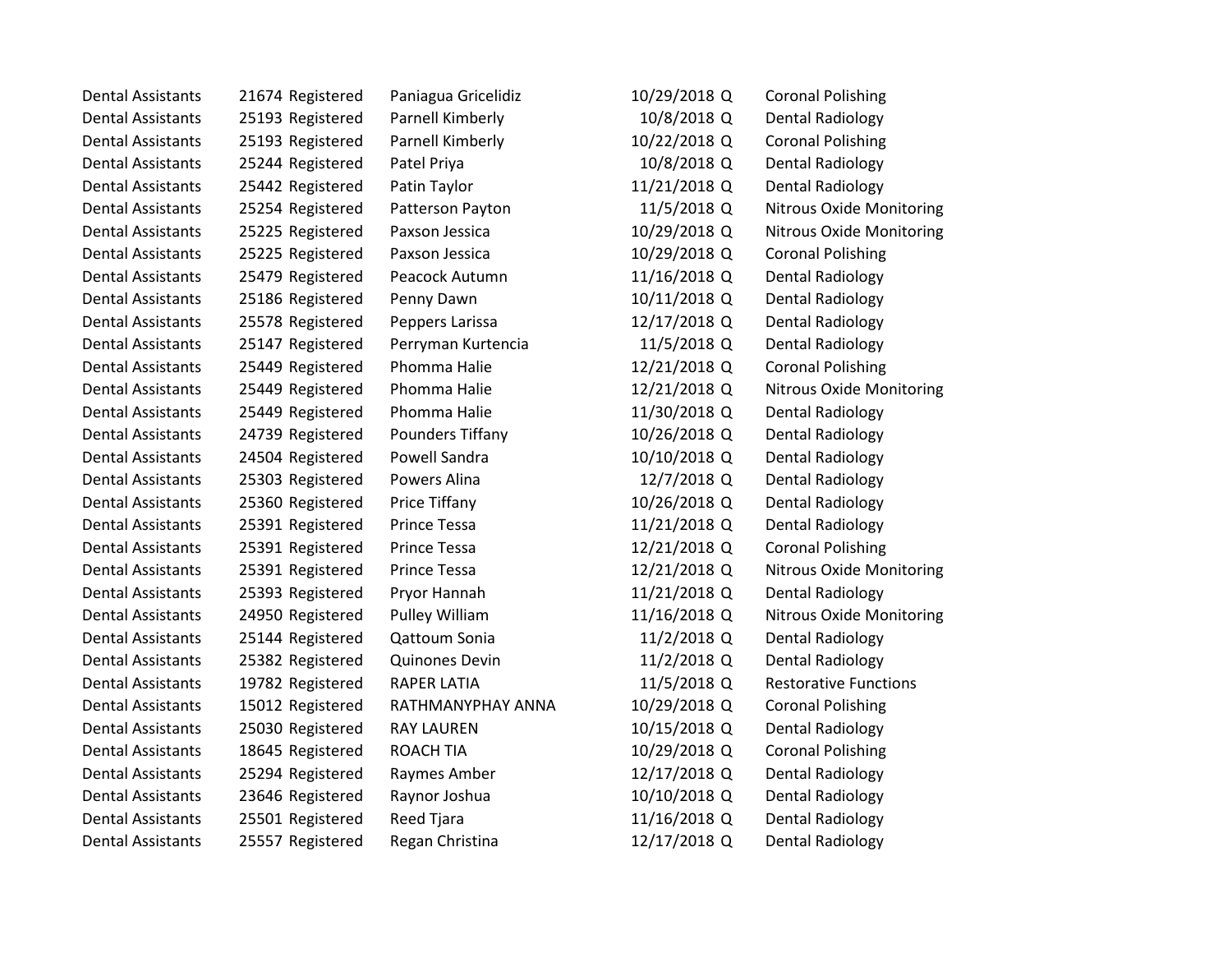| <b>Dental Assistants</b> | 25508 Registered | Restuccio Kaitlyn        | 12/3/2018 Q  | Dental Radiology                |
|--------------------------|------------------|--------------------------|--------------|---------------------------------|
| <b>Dental Assistants</b> | 25010 Registered | Reynolds Alyssa          | 10/29/2018 Q | Dental Radiology                |
| <b>Dental Assistants</b> | 23694 Registered | Richardson Randi         | 11/30/2018 Q | <b>Sealant Certification</b>    |
| <b>Dental Assistants</b> | 23694 Registered | Richardson Randi         | 10/19/2018 Q | <b>Coronal Polishing</b>        |
| <b>Dental Assistants</b> | 22192 Registered | <b>Riggs Samantha</b>    | 11/5/2018 Q  | <b>Nitrous Oxide Monitoring</b> |
| <b>Dental Assistants</b> | 25520 Registered | Roberts Joy              | 12/5/2018 Q  | Dental Radiology                |
| <b>Dental Assistants</b> | 25331 Registered | Robinson Le'Tisha        | 11/21/2018 Q | Dental Radiology                |
| <b>Dental Assistants</b> | 24853 Registered | Rodgers Jennifer         | 10/22/2018 Q | <b>Dental Radiology</b>         |
| <b>Dental Assistants</b> | 24140 Registered | Roland Jacquelyn         | 11/5/2018 Q  | <b>Nitrous Oxide Monitoring</b> |
| <b>Dental Assistants</b> | 23209 Registered | Ruiz-Garcia Alondra      | 11/16/2018 Q | Sealant Certification           |
| <b>Dental Assistants</b> | 25448 Registered | Russell Dakota           | 11/21/2018 Q | Dental Radiology                |
| <b>Dental Assistants</b> | 25448 Registered | Russell Dakota           | 12/21/2018 Q | <b>Coronal Polishing</b>        |
| <b>Dental Assistants</b> | 23194 Registered | Rutkowski Katelyn        | 12/7/2018 Q  | <b>Nitrous Oxide Monitoring</b> |
| <b>Dental Assistants</b> | 9886 Registered  | <b>SCALLIA FLOR</b>      | 10/29/2018 Q | <b>Coronal Polishing</b>        |
| <b>Dental Assistants</b> | 25231 Registered | SEGOVIANO MARIA          | 10/29/2018 Q | <b>Coronal Polishing</b>        |
| <b>Dental Assistants</b> | 24966 Registered | <b>SHAFER RUMOR</b>      | 10/29/2018 Q | <b>Nitrous Oxide Monitoring</b> |
| <b>Dental Assistants</b> | 24966 Registered | <b>SHAFER RUMOR</b>      | 10/29/2018 Q | Dental Radiology                |
| <b>Dental Assistants</b> | 19889 Registered | <b>SHEETS PEYTON</b>     | 11/5/2018 Q  | <b>Sealant Certification</b>    |
| <b>Dental Assistants</b> | 8804 Registered  | <b>SIMMS KERI</b>        | 11/5/2018 Q  | <b>Restorative Functions</b>    |
| <b>Dental Assistants</b> | 25016 Registered | <b>SISSOM MCKENZIE</b>   | 10/29/2018 Q | <b>Dental Radiology</b>         |
| <b>Dental Assistants</b> | 25091 Registered | SMITH TIFFANI            | 10/19/2018 Q | <b>Coronal Polishing</b>        |
| <b>Dental Assistants</b> | 25091 Registered | <b>SMITH TIFFANI</b>     | 11/16/2018 Q | <b>Nitrous Oxide Monitoring</b> |
| <b>Dental Assistants</b> | 20933 Registered | <b>STANTON JORDAN</b>    | 11/5/2018 Q  | <b>Nitrous Oxide Monitoring</b> |
| <b>Dental Assistants</b> | 25108 Registered | STEIGERWALD MARY         | 10/15/2018 Q | <b>Nitrous Oxide Monitoring</b> |
| <b>Dental Assistants</b> | 25070 Registered | <b>STRICKLEN SHAILYN</b> | 10/29/2018 Q | Dental Radiology                |
| <b>Dental Assistants</b> | 25243 Registered | <b>SUMMERS ALISHA</b>    | 10/8/2018 Q  | Dental Radiology                |
| <b>Dental Assistants</b> | 25295 Registered | <b>SUMMERS LINDEY</b>    | 10/29/2018 Q | Dental Radiology                |
| <b>Dental Assistants</b> | 25281 Registered | Sanchez Jacqueline       | 11/7/2018 Q  | <b>Dental Radiology</b>         |
| <b>Dental Assistants</b> | 25454 Registered | Sanders Amber            | 11/21/2018 Q | Dental Radiology                |
| <b>Dental Assistants</b> | 25453 Registered | Sanders Sierra           | 11/21/2018 Q | Dental Radiology                |
| <b>Dental Assistants</b> | 25486 Registered | Sawtelle Jamie           | 11/16/2018 Q | Dental Radiology                |
| <b>Dental Assistants</b> | 25114 Registered | Schroeder Kasi           | 10/19/2018 Q | Dental Radiology                |
| <b>Dental Assistants</b> | 25150 Registered | Scott Kierra             | 11/5/2018 Q  | <b>Dental Radiology</b>         |
| <b>Dental Assistants</b> | 25346 Registered | Seal Segan               | 10/29/2018 Q | Dental Radiology                |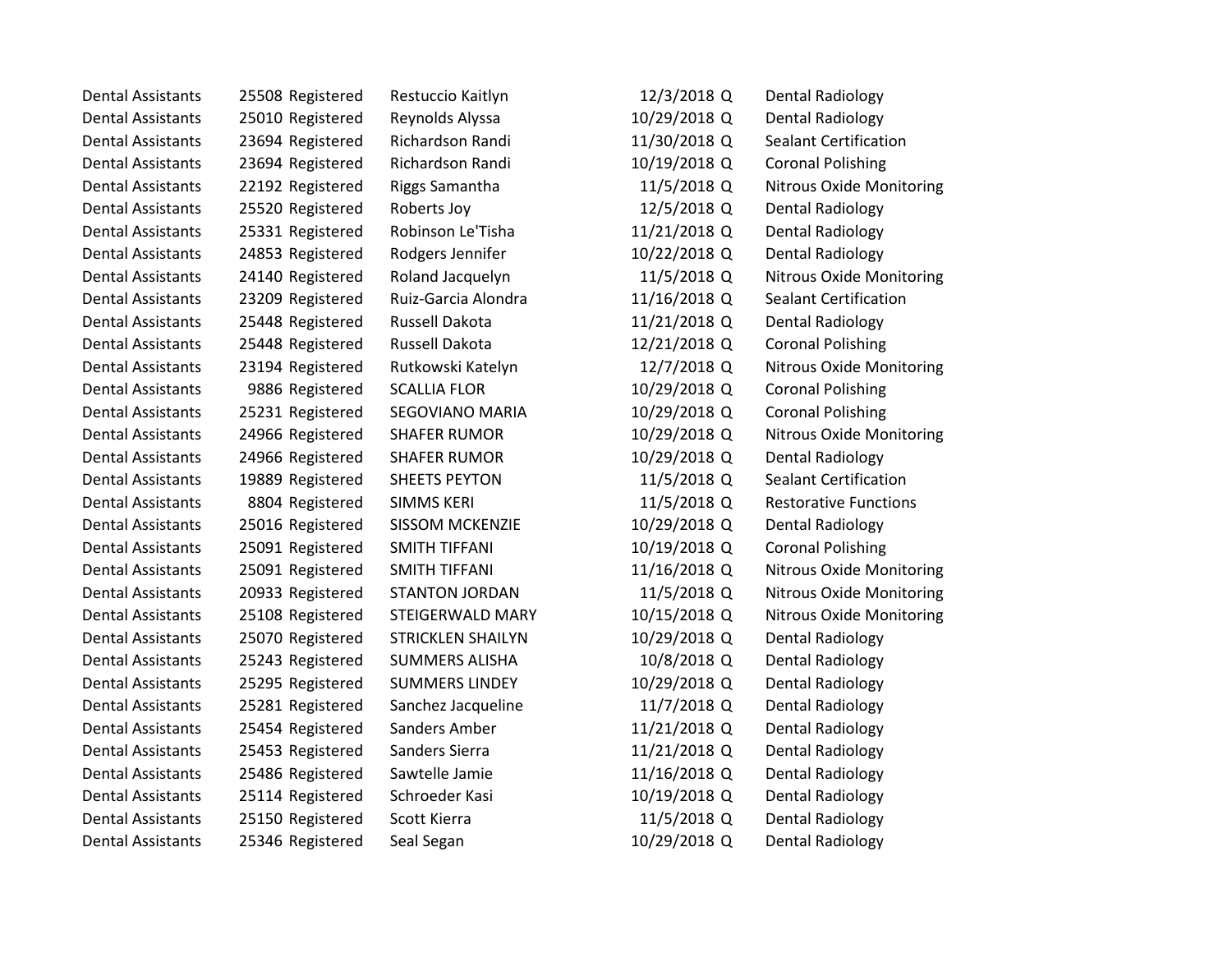| <b>Dental Assistants</b> | 25145 Registered | Selfridge Oxana          | 11/16/2018 Q | Dental Radiology                |
|--------------------------|------------------|--------------------------|--------------|---------------------------------|
| <b>Dental Assistants</b> | 25217 Registered | Sharp Aliyah             | 10/29/2018 Q | <b>Coronal Polishing</b>        |
| <b>Dental Assistants</b> | 25217 Registered | Sharp Aliyah             | 10/29/2018 Q | <b>Nitrous Oxide Monitoring</b> |
| <b>Dental Assistants</b> | 24603 Registered | Sheehan Morgan           | 11/30/2018 Q | <b>Nitrous Oxide Monitoring</b> |
| <b>Dental Assistants</b> | 24603 Registered | Sheehan Morgan           | 11/30/2018 Q | <b>Dental Radiology</b>         |
| <b>Dental Assistants</b> | 24603 Registered | Sheehan Morgan           | 12/14/2018 Q | <b>Sealant Certification</b>    |
| <b>Dental Assistants</b> | 25318 Registered | Shelton Jessica          | 10/19/2018 Q | <b>Dental Radiology</b>         |
| <b>Dental Assistants</b> | 25408 Registered | Shepard Amy              | 12/3/2018 Q  | Dental Radiology                |
| <b>Dental Assistants</b> | 25414 Registered | <b>Sherrill Courtney</b> | 12/21/2018 Q | <b>Nitrous Oxide Monitoring</b> |
| <b>Dental Assistants</b> | 25414 Registered | <b>Sherrill Courtney</b> | 12/21/2018 Q | <b>Coronal Polishing</b>        |
| <b>Dental Assistants</b> | 25414 Registered | <b>Sherrill Courtney</b> | 11/21/2018 Q | <b>Dental Radiology</b>         |
| <b>Dental Assistants</b> | 25452 Registered | Shrum Reese              | 12/14/2018 Q | <b>Nitrous Oxide Monitoring</b> |
| <b>Dental Assistants</b> | 25452 Registered | Shrum Reese              | 12/21/2018 Q | <b>Coronal Polishing</b>        |
| <b>Dental Assistants</b> | 25452 Registered | Shrum Reese              | 11/21/2018 Q | Dental Radiology                |
| <b>Dental Assistants</b> | 25167 Registered | Shular Avery             | 10/29/2018 Q | Dental Radiology                |
| <b>Dental Assistants</b> | 25082 Registered | Skorupa Micaela          | 12/7/2018 Q  | <b>Coronal Polishing</b>        |
| <b>Dental Assistants</b> | 25082 Registered | Skorupa Micaela          | 12/7/2018 Q  | Dental Radiology                |
| <b>Dental Assistants</b> | 25082 Registered | Skorupa Micaela          | 12/7/2018 Q  | <b>Nitrous Oxide Monitoring</b> |
| <b>Dental Assistants</b> | 25125 Registered | Smartt Sarah             | 11/5/2018 Q  | Dental Radiology                |
| <b>Dental Assistants</b> | 24592 Registered | Smith Jessica            | 10/15/2018 Q | Sealant Certification           |
| <b>Dental Assistants</b> | 24708 Registered | Smith LaShona            | 10/18/2018 Q | Dental Radiology                |
| <b>Dental Assistants</b> | 25389 Registered | Smith Morgan             | 12/7/2018 Q  | <b>Dental Radiology</b>         |
| <b>Dental Assistants</b> | 22769 Registered | Smith Stephanie          | 12/7/2018 Q  | <b>Nitrous Oxide Monitoring</b> |
| <b>Dental Assistants</b> | 25335 Registered | Sofield Olivia           | 11/13/2018 Q | Dental Radiology                |
| <b>Dental Assistants</b> | 25054 Registered | Speck Taylor             | 10/15/2018 Q | <b>Nitrous Oxide Monitoring</b> |
| <b>Dental Assistants</b> | 23941 Registered | Spencer Brianna          | 10/29/2018 Q | <b>Nitrous Oxide Monitoring</b> |
| <b>Dental Assistants</b> | 23941 Registered | Spencer Brianna          | 10/29/2018 Q | <b>Coronal Polishing</b>        |
| <b>Dental Assistants</b> | 24828 Registered | <b>Stamps Autumn</b>     | 11/5/2018 Q  | <b>Dental Radiology</b>         |
| <b>Dental Assistants</b> | 24828 Registered | <b>Stamps Autumn</b>     | 11/5/2018 Q  | <b>Nitrous Oxide Monitoring</b> |
| <b>Dental Assistants</b> | 25299 Registered | <b>Stevens Crystal</b>   | 10/19/2018 Q | Dental Radiology                |
| <b>Dental Assistants</b> | 24758 Registered | Stevenson Vernia         | 11/16/2018 Q | Dental Radiology                |
| <b>Dental Assistants</b> | 23418 Registered | <b>Stockholm Alexis</b>  | 12/21/2018 Q | <b>Coronal Polishing</b>        |
| <b>Dental Assistants</b> | 25514 Registered | Straughan April          | 11/16/2018 Q | Dental Radiology                |
| <b>Dental Assistants</b> | 25037 Registered | Stringfield Olivia       | 10/29/2018 Q | <b>Dental Radiology</b>         |
|                          |                  |                          |              |                                 |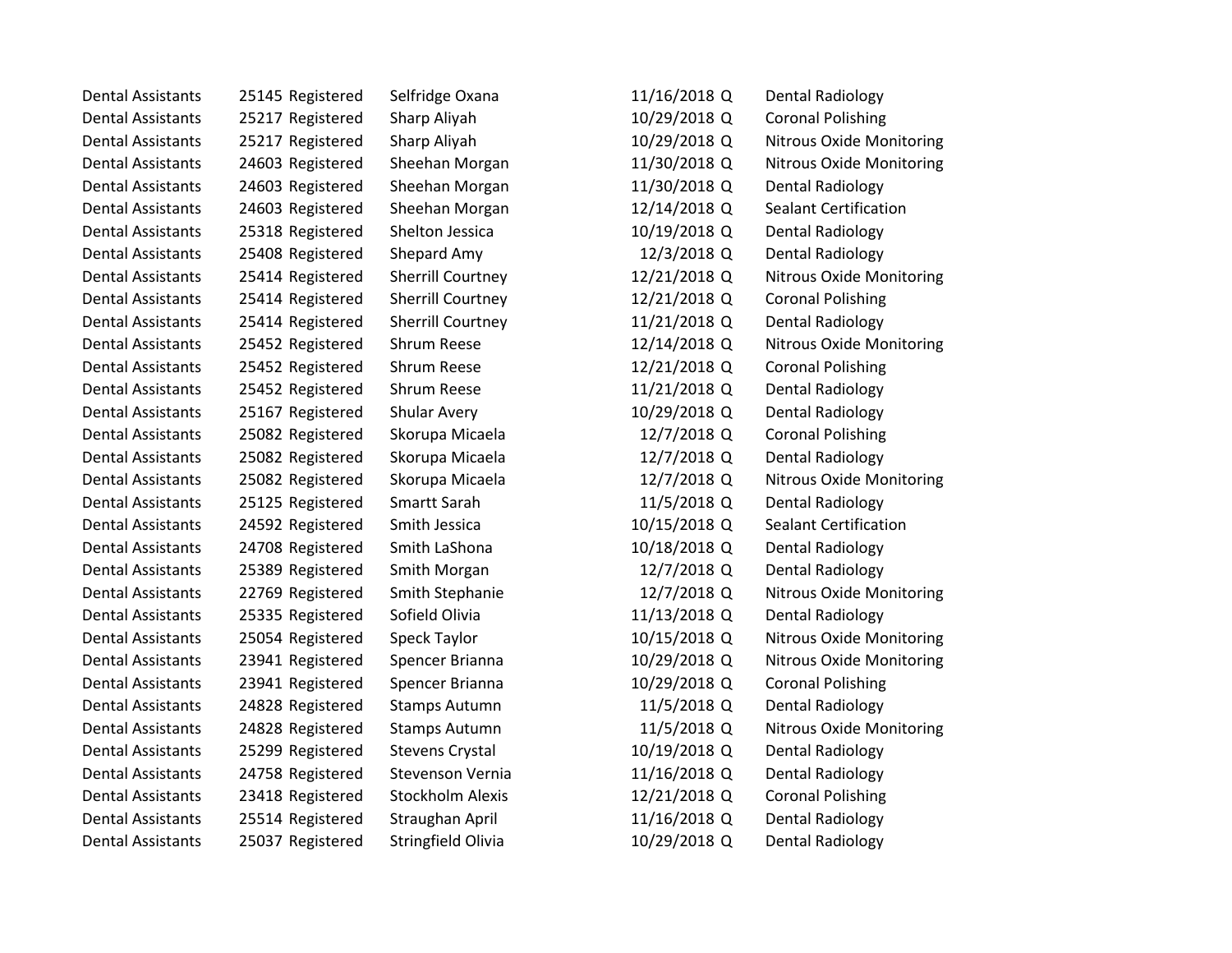| <b>Dental Assistants</b> | 25037 Registered | Stringfield Olivia         | 12/7/2018 Q  | <b>Coronal Polishing</b>        |
|--------------------------|------------------|----------------------------|--------------|---------------------------------|
| <b>Dental Assistants</b> | 25348 Registered | <b>TAYLOR ALLISON</b>      | 12/21/2018 Q | <b>Dental Radiology</b>         |
| <b>Dental Assistants</b> | 11703 Registered | <b>THOMAS KELLY</b>        | 11/8/2018 Q  | <b>Sealant Certification</b>    |
| <b>Dental Assistants</b> | 11703 Registered | <b>THOMAS KELLY</b>        | 10/19/2018 Q | <b>Nitrous Oxide Monitoring</b> |
| <b>Dental Assistants</b> | 14527 Registered | <b>THOMPSON ROSEMARY</b>   | 11/7/2018 Q  | <b>Sealant Certification</b>    |
| <b>Dental Assistants</b> | 25445 Registered | <b>TRUMITCH TERI</b>       | 12/21/2018 Q | <b>Nitrous Oxide Monitoring</b> |
| <b>Dental Assistants</b> | 25445 Registered | <b>TRUMITCH TERI</b>       | 12/21/2018 Q | <b>Coronal Polishing</b>        |
| <b>Dental Assistants</b> | 25445 Registered | <b>TRUMITCH TERI</b>       | 11/30/2018 Q | <b>Dental Radiology</b>         |
| <b>Dental Assistants</b> | 20380 Registered | <b>TUCKER JENNA</b>        | 11/5/2018 Q  | <b>Restorative Functions</b>    |
| <b>Dental Assistants</b> | 15713 Registered | <b>TWOMLEY VANESSA</b>     | 10/19/2018 Q | <b>Nitrous Oxide Monitoring</b> |
| <b>Dental Assistants</b> | 22931 Registered | <b>Tapley Monica</b>       | 11/30/2018 Q | <b>Coronal Polishing</b>        |
| <b>Dental Assistants</b> | 22931 Registered | <b>Tapley Monica</b>       | 11/16/2018 Q | <b>Nitrous Oxide Monitoring</b> |
| <b>Dental Assistants</b> | 25451 Registered | Taylor JoBeth              | 11/21/2018 Q | <b>Dental Radiology</b>         |
| <b>Dental Assistants</b> | 25381 Registered | <b>Teran Darlene</b>       | 11/21/2018 Q | <b>Dental Radiology</b>         |
| <b>Dental Assistants</b> | 25397 Registered | <b>Thomas Raven</b>        | 11/16/2018 Q | Dental Radiology                |
| <b>Dental Assistants</b> | 25152 Registered | <b>Thompson Allison</b>    | 11/30/2018 Q | <b>Dental Radiology</b>         |
| <b>Dental Assistants</b> | 25152 Registered | <b>Thompson Allison</b>    | 12/14/2018 Q | <b>Nitrous Oxide Monitoring</b> |
| <b>Dental Assistants</b> | 23419 Registered | <b>Thornton Hillary</b>    | 10/29/2018 Q | <b>Coronal Polishing</b>        |
| <b>Dental Assistants</b> | 25446 Registered | <b>Tidwell Alexis</b>      | 12/21/2018 Q | <b>Nitrous Oxide Monitoring</b> |
| <b>Dental Assistants</b> | 25446 Registered | <b>Tidwell Alexis</b>      | 12/21/2018 Q | <b>Coronal Polishing</b>        |
| <b>Dental Assistants</b> | 25446 Registered | <b>Tidwell Alexis</b>      | 11/21/2018 Q | <b>Dental Radiology</b>         |
| <b>Dental Assistants</b> | 24518 Registered | <b>Tipton Dana</b>         | 10/15/2018 Q | <b>Nitrous Oxide Monitoring</b> |
| <b>Dental Assistants</b> | 24980 Registered | Tomaszewski Peyton         | 12/21/2018 Q | <b>Dental Radiology</b>         |
| <b>Dental Assistants</b> | 24980 Registered | Tomaszewski Peyton         | 12/21/2018 Q | <b>Nitrous Oxide Monitoring</b> |
| <b>Dental Assistants</b> | 25405 Registered | Tomlinson Sigrid           | 11/21/2018 Q | Dental Radiology                |
| <b>Dental Assistants</b> | 22251 Registered | <b>Toscano Meredith</b>    | 11/7/2018 Q  | <b>Restorative Functions</b>    |
| <b>Dental Assistants</b> | 25213 Registered | Triana Daniela             | 10/11/2018 Q | <b>Dental Radiology</b>         |
| <b>Dental Assistants</b> | 25213 Registered | Triana Daniela             | 10/29/2018 Q | <b>Coronal Polishing</b>        |
| <b>Dental Assistants</b> | 25526 Registered | <b>Tucker Whitney</b>      | 12/10/2018 Q | Dental Radiology                |
| <b>Dental Assistants</b> | 14304 Registered | VALENTINE-THOMPSON JESSICA | 10/11/2018 Q | <b>Coronal Polishing</b>        |
| <b>Dental Assistants</b> | 20894 Registered | Vallejos Nicole            | 12/21/2018 Q | <b>Coronal Polishing</b>        |
| <b>Dental Assistants</b> | 25304 Registered | Venson Ya'Laris            | 12/7/2018 Q  | Dental Radiology                |
| <b>Dental Assistants</b> | 24771 Registered | Vernon Ashton              | 10/29/2018 Q | <b>Coronal Polishing</b>        |
| Dental Assistants        | 25310 Registered | Vest Bethany               | 10/22/2018 Q | <b>Dental Radiology</b>         |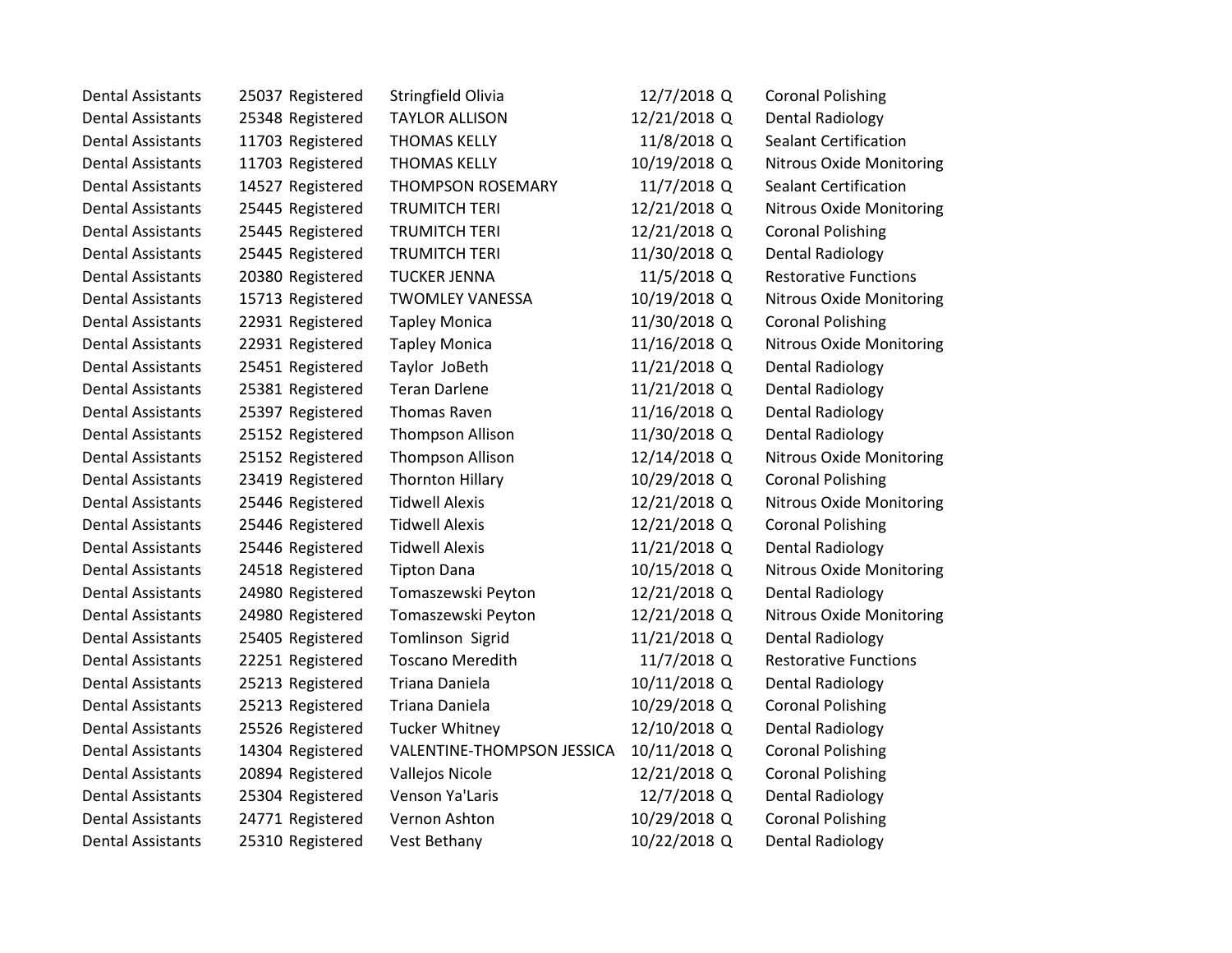| <b>Dental Assistants</b> | 13314 Registered                   | <b>WADE HEATHER</b>    | 10/15/2018 Q | <b>Sealant Certification</b>    |
|--------------------------|------------------------------------|------------------------|--------------|---------------------------------|
| <b>Dental Assistants</b> | 24651 Registered                   | <b>WARD KAITLYN</b>    | 10/19/2018 Q | <b>Dental Radiology</b>         |
| <b>Dental Assistants</b> | 18300 Registered                   | <b>WENICK CHEYENNE</b> | 11/5/2018 Q  | <b>Restorative Functions</b>    |
| <b>Dental Assistants</b> | 18933 On Probation WEST-RHEA APRIL |                        | 11/20/2018 Q | <b>Nitrous Oxide Monitoring</b> |
| <b>Dental Assistants</b> | 25345 Registered                   | <b>WRIGHT ALLISON</b>  | 10/29/2018 Q | <b>Dental Radiology</b>         |
| <b>Dental Assistants</b> | 25473 Registered                   | <b>WYNN DESTINY</b>    | 11/21/2018 Q | <b>Dental Radiology</b>         |
| <b>Dental Assistants</b> | 25149 Registered                   | Walker Angela          | 11/16/2018 Q | <b>Nitrous Oxide Monitoring</b> |
| <b>Dental Assistants</b> | 25149 Registered                   | Walker Angela          | 11/5/2018 Q  | <b>Dental Radiology</b>         |
| <b>Dental Assistants</b> | 25394 Registered                   | Walker Hannah          | 12/21/2018 Q | <b>Coronal Polishing</b>        |
| <b>Dental Assistants</b> | 25394 Registered                   | Walker Hannah          | 11/30/2018 Q | <b>Dental Radiology</b>         |
| <b>Dental Assistants</b> | 24741 Registered                   | <b>Walker Parys</b>    | 10/15/2018 Q | Dental Radiology                |
| <b>Dental Assistants</b> | 25223 Registered                   | <b>Walters Tiffany</b> | 10/29/2018 Q | <b>Coronal Polishing</b>        |
| <b>Dental Assistants</b> | 25223 Registered                   | <b>Walters Tiffany</b> | 10/29/2018 Q | <b>Nitrous Oxide Monitoring</b> |
| <b>Dental Assistants</b> | 24326 Registered                   | Ward Taylor            | 11/7/2018 Q  | <b>Dental Radiology</b>         |
| <b>Dental Assistants</b> | 25543 Registered                   | Warden Kristoff        | 12/14/2018 Q | Dental Radiology                |
| <b>Dental Assistants</b> | 25134 Registered                   | <b>Ware Destiney</b>   | 12/10/2018 Q | <b>Coronal Polishing</b>        |
| <b>Dental Assistants</b> | 25134 Registered                   | <b>Ware Destiney</b>   | 12/10/2018 Q | <b>Dental Radiology</b>         |
| <b>Dental Assistants</b> | 25134 Registered                   | <b>Ware Destiney</b>   | 12/10/2018 Q | <b>Sealant Certification</b>    |
| <b>Dental Assistants</b> | 25307 Registered                   | Watkins Jakarra        | 12/7/2018 Q  | <b>Dental Radiology</b>         |
| <b>Dental Assistants</b> | 24609 Registered                   | <b>Watts Destany</b>   | 11/16/2018 Q | <b>Sealant Certification</b>    |
| <b>Dental Assistants</b> | 25148 Registered                   | Waymire Samantha       | 11/5/2018 Q  | <b>Dental Radiology</b>         |
| <b>Dental Assistants</b> | 23248 Registered                   | Webb Kimberly          | 10/29/2018 Q | <b>Coronal Polishing</b>        |
| <b>Dental Assistants</b> | 24954 Registered                   | Weidenhamer Brianna    | 10/29/2018 Q | <b>Coronal Polishing</b>        |
| <b>Dental Assistants</b> | 25008 Registered                   | Weir Ashley            | 10/29/2018 Q | <b>Coronal Polishing</b>        |
| <b>Dental Assistants</b> | 25008 Registered                   | Weir Ashley            | 10/29/2018 Q | <b>Dental Radiology</b>         |
| <b>Dental Assistants</b> | 25322 Registered                   | <b>Welch Rebecca</b>   | 12/7/2018 Q  | <b>Dental Radiology</b>         |
| <b>Dental Assistants</b> | 24291 Registered                   | Wells Kiarah           | 11/5/2018 Q  | Dental Radiology                |
| <b>Dental Assistants</b> | 24291 Registered                   | Wells Kiarah           | 11/5/2018 Q  | <b>Coronal Polishing</b>        |
| <b>Dental Assistants</b> | 24291 Registered                   | Wells Kiarah           | 11/5/2018 Q  | Nitrous Oxide Monitoring        |
| <b>Dental Assistants</b> | 20856 Registered                   | Westbrook Jeanetta     | 10/19/2018 Q | <b>Nitrous Oxide Monitoring</b> |
| <b>Dental Assistants</b> | 23003 Registered                   | Whaley Laura           | 11/30/2018 Q | <b>Nitrous Oxide Monitoring</b> |
| <b>Dental Assistants</b> | 23003 Registered                   | Whaley Laura           | 11/30/2018 Q | <b>Coronal Polishing</b>        |
| <b>Dental Assistants</b> | 25007 Registered                   | White Lisa             | 10/29/2018 Q | <b>Dental Radiology</b>         |
| <b>Dental Assistants</b> | 23341 Registered                   | Whitehead Crystal      | 12/21/2018 Q | <b>Nitrous Oxide Monitoring</b> |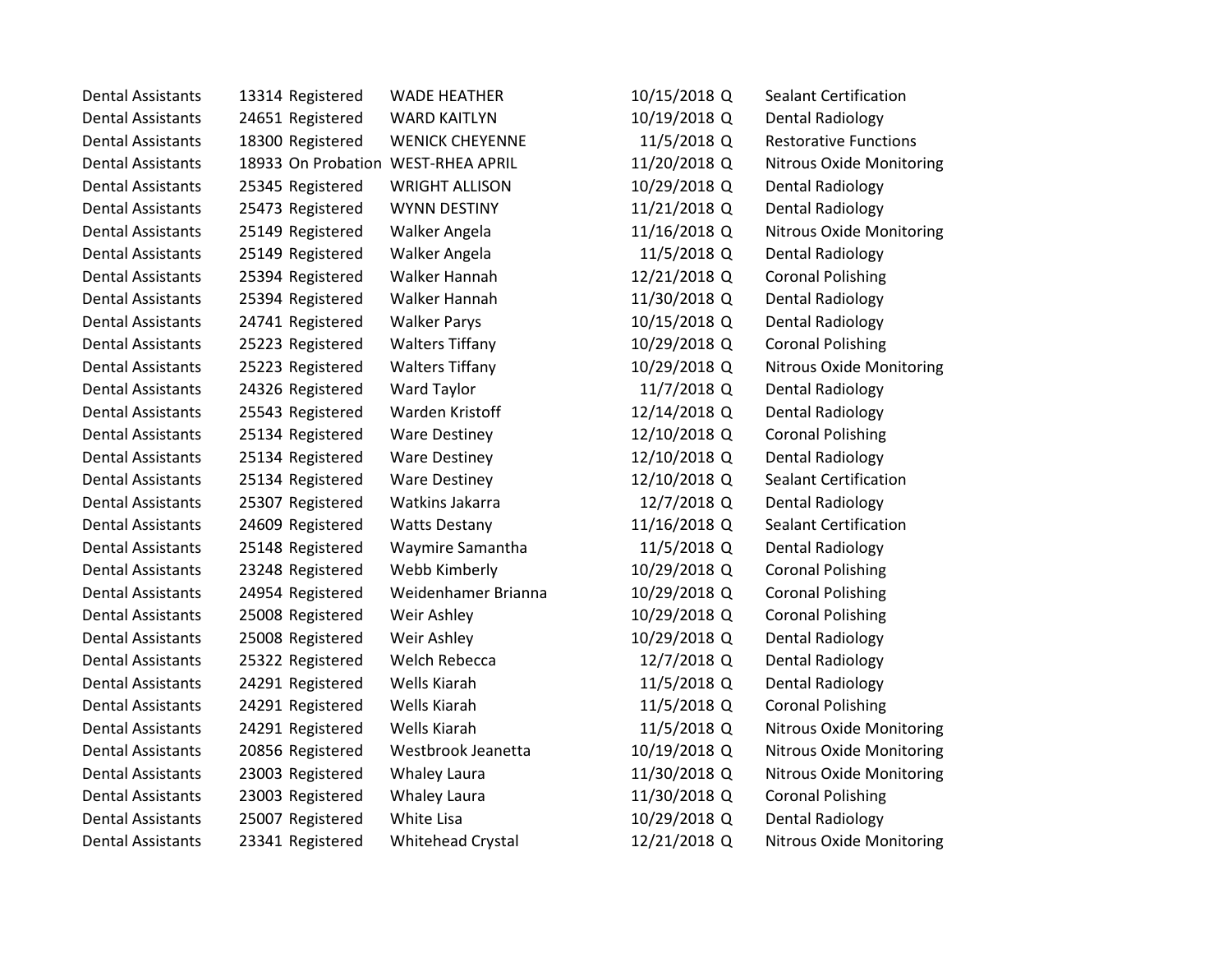| <b>Dental Assistants</b> | 23950 Registered | Wilber Summer           | 12/7/2018 Q  | <b>Dental Radiology</b>         |
|--------------------------|------------------|-------------------------|--------------|---------------------------------|
| <b>Dental Assistants</b> | 25388 Registered | Wilkinson Morgen        | 11/21/2018 Q | <b>Dental Radiology</b>         |
| <b>Dental Assistants</b> | 25406 Registered | <b>Williams Heather</b> | 11/21/2018 Q | <b>Dental Radiology</b>         |
| <b>Dental Assistants</b> | 22323 Registered | Williams Lashynthea     | 11/30/2018 Q | <b>Nitrous Oxide Monitoring</b> |
| <b>Dental Assistants</b> | 25447 Registered | Williams Malaysha       | 11/21/2018 Q | <b>Dental Radiology</b>         |
| <b>Dental Assistants</b> | 25450 Registered | Willis Ashley           | 11/21/2018 Q | <b>Dental Radiology</b>         |
| <b>Dental Assistants</b> | 25450 Registered | Willis Ashley           | 12/21/2018 Q | <b>Nitrous Oxide Monitoring</b> |
| <b>Dental Assistants</b> | 25450 Registered | Willis Ashley           | 12/21/2018 Q | <b>Coronal Polishing</b>        |
| <b>Dental Assistants</b> | 25344 Registered | <b>Wilson Caylee</b>    | 11/2/2018 Q  | <b>Dental Radiology</b>         |
| <b>Dental Assistants</b> | 24274 Registered | <b>Wittmer Brittany</b> | 11/16/2018 Q | Sealant Certification           |
| <b>Dental Assistants</b> | 25212 Registered | <b>Wolgemuth Anna</b>   | 11/5/2018 Q  | <b>Nitrous Oxide Monitoring</b> |
| <b>Dental Assistants</b> | 21750 Registered | Woods Jessica           | 10/29/2018 Q | <b>Sealant Certification</b>    |
| <b>Dental Assistants</b> | 21709 Registered | Woody Samantha          | 10/29/2018 Q | <b>Coronal Polishing</b>        |
| <b>Dental Assistants</b> | 25413 Registered | <b>Wray Grace</b>       | 11/21/2018 Q | Dental Radiology                |
| <b>Dental Assistants</b> | 25305 Registered | <b>Wright Bianca</b>    | 12/7/2018 Q  | <b>Dental Radiology</b>         |
| <b>Dental Assistants</b> | 25443 Registered | Wright Sydney           | 12/21/2018 Q | <b>Nitrous Oxide Monitoring</b> |
| <b>Dental Assistants</b> | 25443 Registered | Wright Sydney           | 12/7/2018 Q  | <b>Dental Radiology</b>         |
| <b>Dental Assistants</b> | 25443 Registered | Wright Sydney           | 12/21/2018 Q | <b>Coronal Polishing</b>        |
| <b>Dental Assistants</b> | 24804 Registered | Xaypanya Ashley         | 10/15/2018 Q | <b>Sealant Certification</b>    |
| <b>Dental Assistants</b> | 24185 Registered | Yosko Elizabeth         | 10/29/2018 Q | <b>Nitrous Oxide Monitoring</b> |
| <b>Dental Assistants</b> | 24185 Registered | Yosko Elizabeth         | 10/29/2018 Q | <b>Dental Radiology</b>         |
| <b>Dental Assistants</b> | 24185 Registered | Yosko Elizabeth         | 10/29/2018 Q | <b>Coronal Polishing</b>        |
| <b>Dental Assistants</b> | 25171 Registered | Young Ashlyn            | 11/20/2018 Q | Dental Radiology                |
| <b>Dental Assistants</b> | 23956 Registered | <b>Young Quinneil</b>   | 10/29/2018 Q | <b>Nitrous Oxide Monitoring</b> |
| <b>Dental Assistants</b> | 25011 Registered | abdullah Jumana         | 10/29/2018 Q | <b>Dental Radiology</b>         |
| <b>Dental Assistants</b> | 25554 Registered | brooks kelly            | 12/7/2018 Q  | Dental Radiology                |
| <b>Dental Assistants</b> | 25530 Registered | cruz velazquez vanesa   | 12/17/2018 Q | <b>Dental Radiology</b>         |
| <b>Dental Assistants</b> | 25169 Registered | hechevarria jessica     | 10/29/2018 Q | <b>Dental Radiology</b>         |
| <b>Dental Assistants</b> | 25265 Registered | nunley taylor           | 12/14/2018 Q | <b>Nitrous Oxide Monitoring</b> |
| <b>Dental Assistants</b> | 25265 Registered | nunley taylor           | 10/29/2018 Q | <b>Coronal Polishing</b>        |
| <b>Dental Assistants</b> | 25265 Registered | nunley taylor           | 10/8/2018 Q  | <b>Dental Radiology</b>         |
| <b>Dental Assistants</b> | 25533 Registered | tavakolizadeh zahra     | 11/30/2018 Q | Dental Radiology                |
| <b>Dental Assistants</b> | 24935 Registered | vazquez alejandra       | 11/30/2018 Q | <b>Coronal Polishing</b>        |
| <b>Dental Assistants</b> | 24935 Registered | vazquez alejandra       | 11/30/2018 Q | <b>Nitrous Oxide Monitoring</b> |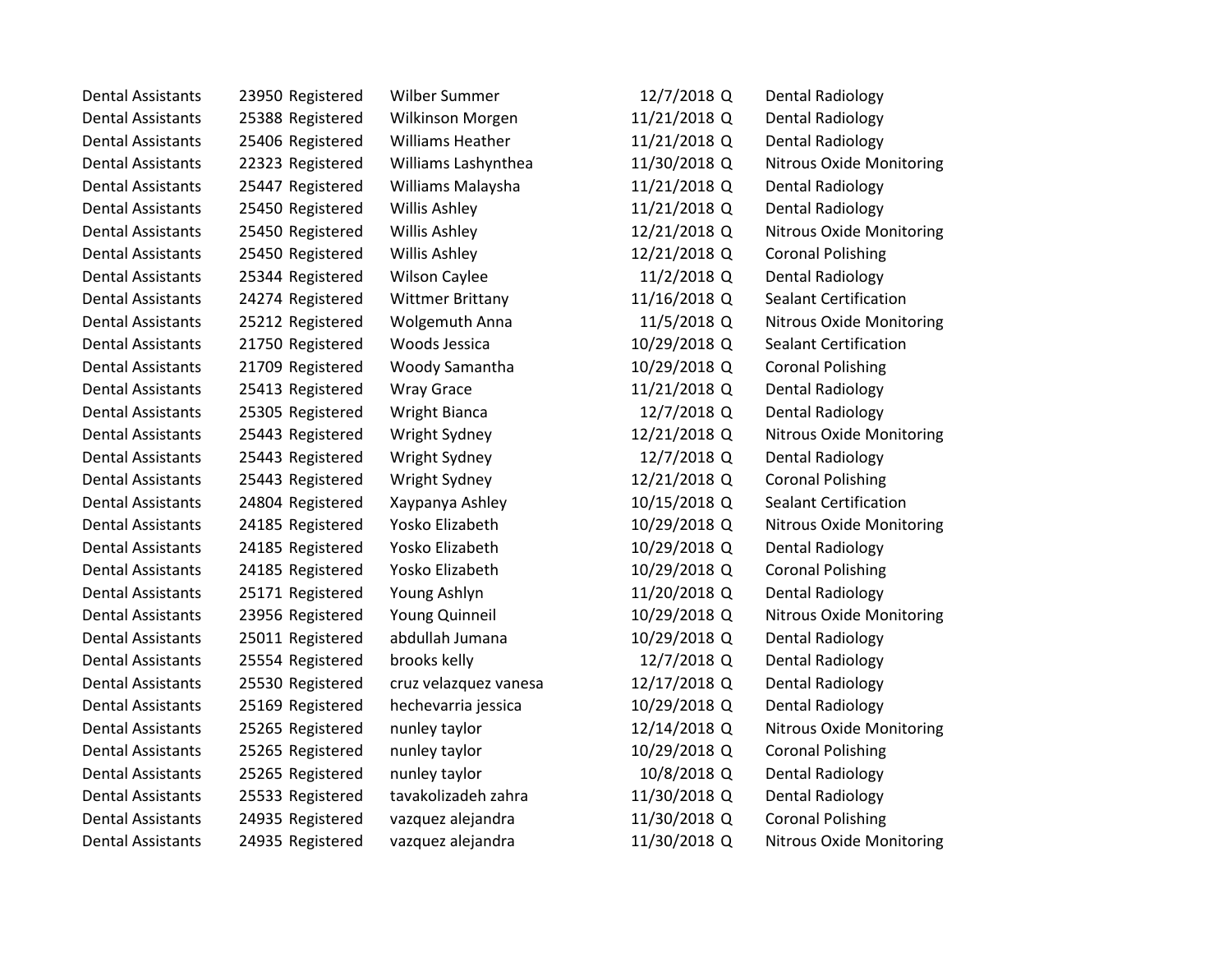|      |                        |           |                                            |               |                                   |                     |           |            |            | Rank                     |  |
|------|------------------------|-----------|--------------------------------------------|---------------|-----------------------------------|---------------------|-----------|------------|------------|--------------------------|--|
| Prof |                        |           | License Status                             |               | Previous License License          |                     |           |            |            | License Expiry Effective |  |
| Code | Profession             |           | Rank Effective Date Current License Status | <b>Status</b> | Number<br>Name                    | City                | State     | Zip        | Date       | Date                     |  |
|      | 1201 Dentist           | <b>DS</b> | 1/7/2019 Expired                           | Licensed      | 3246 Bankston Carl W JR           | Gallatin            | <b>TN</b> | 37066      | 10/31/2018 | 2/24/1978                |  |
|      | 1201 Dentist           | <b>DS</b> | 12/7/2018 Expired                          | Licensed      | 9683 Borders Septian Marie        | York                | PA        | 17401      | 9/30/2018  | 6/13/2013                |  |
|      | 1201 Dentist           | <b>DS</b> | 11/7/2018 Expired                          | Licensed      | 9049 Butts Jeffrey Steven         | Atlanta             | GA        | 30312      | 8/31/2018  | 7/16/2009                |  |
|      | 1201 Dentist           | <b>DS</b> | 12/7/2018 Expired                          | Licensed      | 9796 Clanton Naja Marie           | New Orleans         | LA        | 70115      | 9/30/2018  | 12/5/2013                |  |
|      | 1201 Dentist           | DS        | 1/7/2019 Expired                           | Licensed      | 6997 Fender Dana E.               | Douglas             | GA        | 31533      | 10/31/2018 | 3/18/1994                |  |
|      | 1201 Dentist           | <b>DS</b> | 1/7/2019 Expired                           | Licensed      | 9891 Jesneck Mae Elizabeth        | Hartsville          | SC        | 25990      | 10/31/2018 | 6/12/2014                |  |
|      | 1201 Dentist           | <b>DS</b> | 11/7/2018 Expired                          | Licensed      | 10093 Katragunta Radhika          | Decatur             | GA        | 30033      | 8/31/2018  | 6/18/2015                |  |
|      | 1201 Dentist           | <b>DS</b> | 12/7/2018 Expired                          | Licensed      | 10335 Mitchell Shawn Michael      | Collierville        | <b>TN</b> | 38017      | 9/30/2018  | 8/29/2016                |  |
|      | 1201 Dentist           | <b>DS</b> | 12/7/2018 Expired                          | Licensed      | 7529 Richardson Leotis III        | Greenbrier          | <b>AR</b> | 72058-9561 | 9/30/2018  | 6/3/1998                 |  |
|      | 1201 Dentist           | <b>DS</b> | 12/7/2018 Expired                          | Licensed      | 8269 Robertson Jeannette Zaykeeah | Atlanta             | GA        | 30305-2491 | 9/30/2018  | 9/7/2004                 |  |
|      | 1201 Dentist           | <b>DS</b> | 12/7/2018 Expired                          | Licensed      | 10261 Sadr Eshkevari Pooyan       | Louisville          | KY        | 40202      | 9/30/2018  | 7/5/2016                 |  |
|      | 1201 Dentist           | DS        | 1/7/2019 Expired                           | Licensed      | 9218 Sonceau Jacqueline Brunette  | Nashville           | TN        | 37214      | 10/31/2018 | 1/7/2017                 |  |
|      | 1201 Dentist           | <b>DS</b> | 1/7/2019 Expired                           | Licensed      | 9263 Southerland Janet Hayes      | Galveston           | <b>TX</b> | 77551      | 10/31/2018 | 4/21/2011                |  |
|      | 1201 Dentist           | <b>DS</b> | 12/7/2018 Expired                          | Licensed      | 10103 Stalnaker Meredith Ann      | <b>Memphis</b>      | <b>TN</b> | 38103      | 9/30/2018  | 6/10/2015                |  |
|      | 1201 Dentist           | <b>DS</b> | 1/7/2019 Expired                           | Licensed      | 10236 Vaughn Andrew Joseph        | Nashville           | TN        | 37203      | 10/31/2018 | 4/18/2016                |  |
|      | 1201 Dentist           | <b>DS</b> | 1/7/2019 Expired                           | Licensed      | 3823 Wallace Deborah S            | Dover               | <b>TN</b> | 37058-0435 | 10/31/2018 | 7/30/1981                |  |
|      | 1201 Dentist           | EL        | 1/7/2019 Expired                           | Licensed      | 10165 Bugueno Juan Manuel         | Memphis             | <b>TN</b> | 38103      | 10/31/2018 | 1/7/2019                 |  |
|      | 1201 Dentist           | EL        | 12/7/2018 Expired                          | Licensed      | 10126 Colvert Dawson Staley       | Piedmont            | AL        | 36272      | 9/30/2018  | 12/7/2018                |  |
|      | 1201 Dentist           | VL        | 12/7/2018 Expired                          | Licensed      | 9175 Kwon David Hyuk Dr.          | Charlotte           | <b>NC</b> | 28213      | 9/30/2018  | 12/7/2018                |  |
|      | 1201 Dentist           | VL        | 11/7/2018 Expired                          | Licensed      | 10590 Wood Charles Senter         | <b>West Memphis</b> | AR        | 72301      | 8/31/2018  | 11/7/2018                |  |
|      | 1202 Dental Hygienists | DH        | 11/7/2018 Expired                          | Licensed      | 9040 Alford Alisha Joy            | Elgin               | <b>SC</b> | 29045      | 8/31/2018  | 6/13/2017                |  |
|      | 1202 Dental Hygienists | DH        | 11/7/2018 Expired                          | Licensed      | 6192 Allred Jennifer L.           | Rutledge            | <b>TN</b> | 37861      | 8/31/2018  | 1/23/2006                |  |
|      | 1202 Dental Hygienists | DH        | 1/7/2019 Expired                           | Licensed      | 2112 Ames Bruce Lori              | Jefferson City      | <b>MO</b> | 65109      | 10/31/2018 | 2/1/1980                 |  |
|      | 1202 Dental Hygienists | DH        | 12/7/2018 Expired                          | Licensed      | 5815 Ball Jennifer Erin           | Lenoir City         | <b>TN</b> | 37771      | 9/30/2018  | 6/15/2004                |  |
|      | 1202 Dental Hygienists | DH        | 12/7/2018 Expired                          | Licensed      | 7039 Battenberg Margo Lavonne     | Enterprise          | <b>AL</b> | 36330-4155 | 9/30/2018  | 10/23/2009               |  |
|      | 1202 Dental Hygienists | DH        | 1/7/2019 Expired                           | Licensed      | 5022 Boyd Bambi Danelle           | Old Hickory         | <b>TN</b> | 37138      | 10/31/2018 | 9/29/1999                |  |
|      | 1202 Dental Hygienists | DH        | 11/7/2018 Expired                          | Licensed      | 8822 Brown Johanna Marie          | Clarksville         | <b>TN</b> | 37040      | 8/31/2018  | 8/19/2016                |  |
|      | 1202 Dental Hygienists | DH.       | 1/7/2019 Expired                           | Licensed      | 2493 Casteel Shelley L            | Knoxville           | TN        | 37931      | 10/31/2018 | 7/2/1982                 |  |
|      | 1202 Dental Hygienists | DH        | 1/7/2019 Expired                           | Licensed      | 5448 Cox Gayla Jean               | Evensville          | <b>TN</b> | 37332      | 10/31/2018 | 7/5/2002                 |  |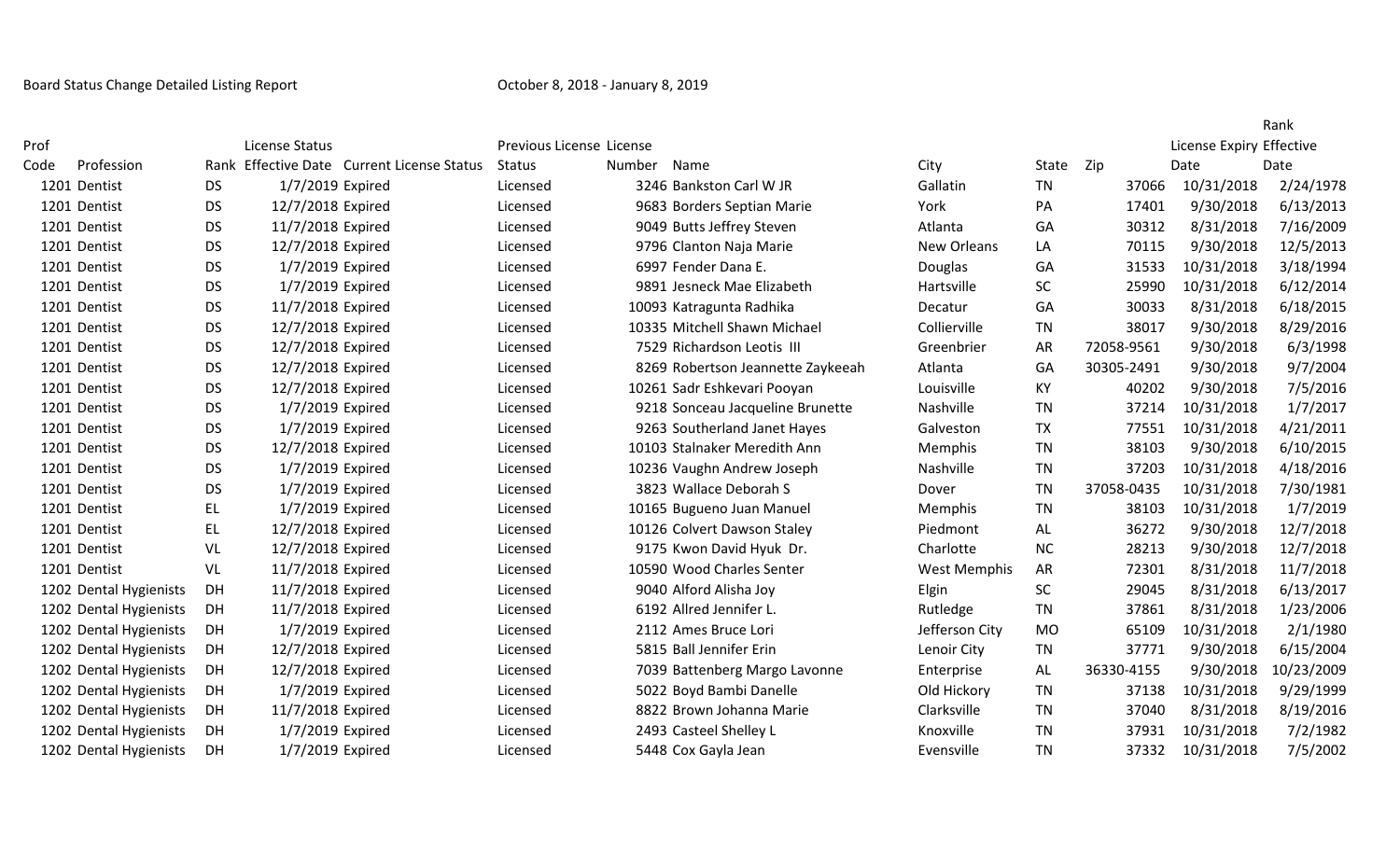| 1202 Dental Hygienists | DH        | 11/7/2018 Expired | Licensed   | 7540 Dombroskas Lara Lynn      | Montgomery        | TX        | 77356 | 8/31/2018  | 2/2/2012   |
|------------------------|-----------|-------------------|------------|--------------------------------|-------------------|-----------|-------|------------|------------|
| 1202 Dental Hygienists | DH        | 1/7/2019 Expired  | Licensed   | 8040 Feller Natasha Angelina   | Nashville         | <b>TN</b> | 37221 | 10/31/2018 | 8/21/2013  |
| 1202 Dental Hygienists | <b>DH</b> | 11/7/2018 Expired | Licensed   | 8886 Foreman Melissa Lynn      | Goshen            | OH        | 45122 | 8/31/2018  | 9/19/2016  |
| 1202 Dental Hygienists | DH        | 1/7/2019 Expired  | Licensed   | 1465 Gill Jennie L             | Olivebranch       | <b>MS</b> | 38654 | 10/31/2018 | 12/15/1975 |
| 1202 Dental Hygienists | DH        | 12/7/2018 Expired | Licensed   | 4393 Graham Sherri Solley      | Knoxville         | <b>TN</b> | 37931 | 9/30/2018  | 6/11/1996  |
| 1202 Dental Hygienists | DH        | 11/7/2018 Expired | Licensed   | 1579 Hamlin Martha O           | Chattanooga       | <b>TN</b> | 37421 | 8/31/2018  | 12/11/1976 |
| 1202 Dental Hygienists | <b>DH</b> | 12/7/2018 Expired | Licensed   | 6507 Hamm Lindsey Kaye         | Cottontown        | <b>TN</b> | 37048 | 9/30/2018  | 6/8/2007   |
| 1202 Dental Hygienists | DH        | 12/7/2018 Expired | Licensed   | 8299 Heaton Hillary J          | Franklin          | <b>TN</b> | 62286 | 9/30/2018  | 8/14/2014  |
| 1202 Dental Hygienists | <b>DH</b> | 11/7/2018 Expired | Licensed   | 2276 Hoffman Karen Anderson    | Germantown        | <b>TN</b> | 38139 | 8/31/2018  | 1/29/1981  |
| 1202 Dental Hygienists | <b>DH</b> | 12/7/2018 Expired | Licensed   | 8711 Jackson Marina Elizabeth  | Allensville       | KY        | 42204 | 9/30/2018  | 5/27/2016  |
| 1202 Dental Hygienists | DH        | 11/7/2018 Expired | Licensed   | 8879 Kalajian Jessica Caitlin  | Montgomery        | <b>NY</b> | 12549 | 8/31/2018  | 8/29/2016  |
| 1202 Dental Hygienists | DH        | 12/7/2018 Expired | Licensed   | 8828 Lay Penny Marie           | Nashville         | <b>TN</b> | 37208 | 9/30/2018  | 9/19/2016  |
| 1202 Dental Hygienists | <b>DH</b> | 11/7/2018 Expired | Licensed   | 5710 Luke-Gentner Kelley Lynn  | Collierville      | <b>TN</b> | 38017 | 8/31/2018  | 10/3/2003  |
| 1202 Dental Hygienists | DH        | 12/7/2018 Expired | Licensed   | 6134 Mathes Terry Lynn         | Defuniak Springs  | FL.       | 32433 | 9/30/2018  | 9/19/2005  |
| 1202 Dental Hygienists | DH        | 11/7/2018 Expired | Licensed   | 6826 Merchant Catherine Anne   | Killen            | AL        | 35645 | 8/31/2018  | 10/6/2008  |
| 1202 Dental Hygienists | DH        | 11/7/2018 Expired | Licensed   | 7442 Metzger Bridget Diane     | Rochelle          | IL        | 61068 | 8/31/2018  | 7/1/2011   |
| 1202 Dental Hygienists | DH        | 12/7/2018 Expired | Licensed   | 8117 Miles Jane Miranda        | Little Rock       | AR        | 72221 | 9/30/2018  | 3/24/2014  |
| 1202 Dental Hygienists | DH        | 1/7/2019 Expired  | Licensed   | 8257 Montgomery Samantha Lynne | Millington        | <b>TN</b> | 38053 | 10/31/2018 | 6/26/2014  |
| 1202 Dental Hygienists | DH        | 11/7/2018 Expired | Licensed   | 9048 Moody Rachel Hanna        | Maryville         | <b>TN</b> | 37804 | 8/31/2018  | 5/26/2017  |
| 1202 Dental Hygienists | <b>DH</b> | 12/7/2018 Expired | Licensed   | 5018 Peacher Kimberly Renee    | <b>Brookshire</b> | <b>TX</b> | 77423 | 9/30/2018  | 10/15/1999 |
| 1202 Dental Hygienists | <b>DH</b> | 12/7/2018 Expired | Licensed   | 8755 Peters Ellina Langit      | Memphis           | <b>TN</b> | 38133 | 9/30/2018  | 6/24/2016  |
| 1202 Dental Hygienists | <b>DH</b> | 12/7/2018 Expired | Licensed   | 7950 Petree Heidi Brittany     | Fort Rucker       | AL        | 36362 | 2/28/2018  | 6/12/2013  |
| 1202 Dental Hygienists | DH        | 1/7/2019 Expired  | Licensed   | 1011 Pettigrew Carolyn J       | Nashville         | <b>TN</b> | 37228 | 10/31/2018 | 6/8/1973   |
| 1202 Dental Hygienists | <b>DH</b> | 11/7/2018 Expired | Licensed   | 840 Pittman Pamela M           | Johnson City      | <b>TN</b> | 37601 | 8/31/2018  | 1/1/1975   |
| 1202 Dental Hygienists | <b>DH</b> | 1/7/2019 Expired  | Licensed   | 5107 Poole Heather Michelle    | Powell            | <b>TN</b> | 37849 | 10/31/2018 | 6/15/2000  |
| 1202 Dental Hygienists | <b>DH</b> | 1/7/2019 Expired  | Licensed   | 8667 Pummill Brenda Gail       | Columbia          | <b>MO</b> | 65202 | 10/31/2018 | 5/23/2016  |
| 1202 Dental Hygienists | <b>DH</b> | 12/7/2018 Expired | Licensed   | 8785 Raines Lauren Renee       | Benton            | AR        | 72019 | 9/30/2018  | 8/1/2016   |
| 1202 Dental Hygienists | <b>DH</b> | 1/7/2019 Expired  | Licensed   | 8979 Roberts Lauren Lee        | Louisville        | KY        | 40299 | 10/31/2018 | 1/27/2017  |
| 1202 Dental Hygienists | DH        | 11/7/2018 Expired | Licensed   | 4716 Sekelsky Jacque Sarah     | Franklin          | <b>TN</b> | 37064 | 8/31/2018  | 6/15/1998  |
| 1202 Dental Hygienists | DH        | 12/7/2018 Expired | Licensed   | 8153 Sellars Holly Glenn       | Kennett           | <b>MO</b> | 63857 | 9/30/2018  | 5/29/2014  |
| 1202 Dental Hygienists | DH        | 12/7/2018 Expired | Licensed   | 7283 Shaw Zakara Chimese       | Hendersonville    | <b>TN</b> | 37075 | 9/30/2018  | 11/12/2010 |
| 1202 Dental Hygienists | <b>DH</b> | 12/7/2018 Expired | Licensed   | 5538 Smith Stacy Huffman       | Germantown        | <b>TN</b> | 38139 | 2/28/2018  | 8/13/2002  |
| 1202 Dental Hygienists | DH        | 12/7/2018 Expired | Licensed   | 7804 Wilson Avree Lin          | Chattanooga       | <b>TN</b> | 37421 | 9/30/2018  | 12/13/2012 |
| 1222 Dental Assistants | DA        | 1/7/2019 Expired  | Registered | 18143 Aguilera Adelaida        | Clarksville       | <b>TN</b> | 37043 | 10/31/2018 | 4/5/2013   |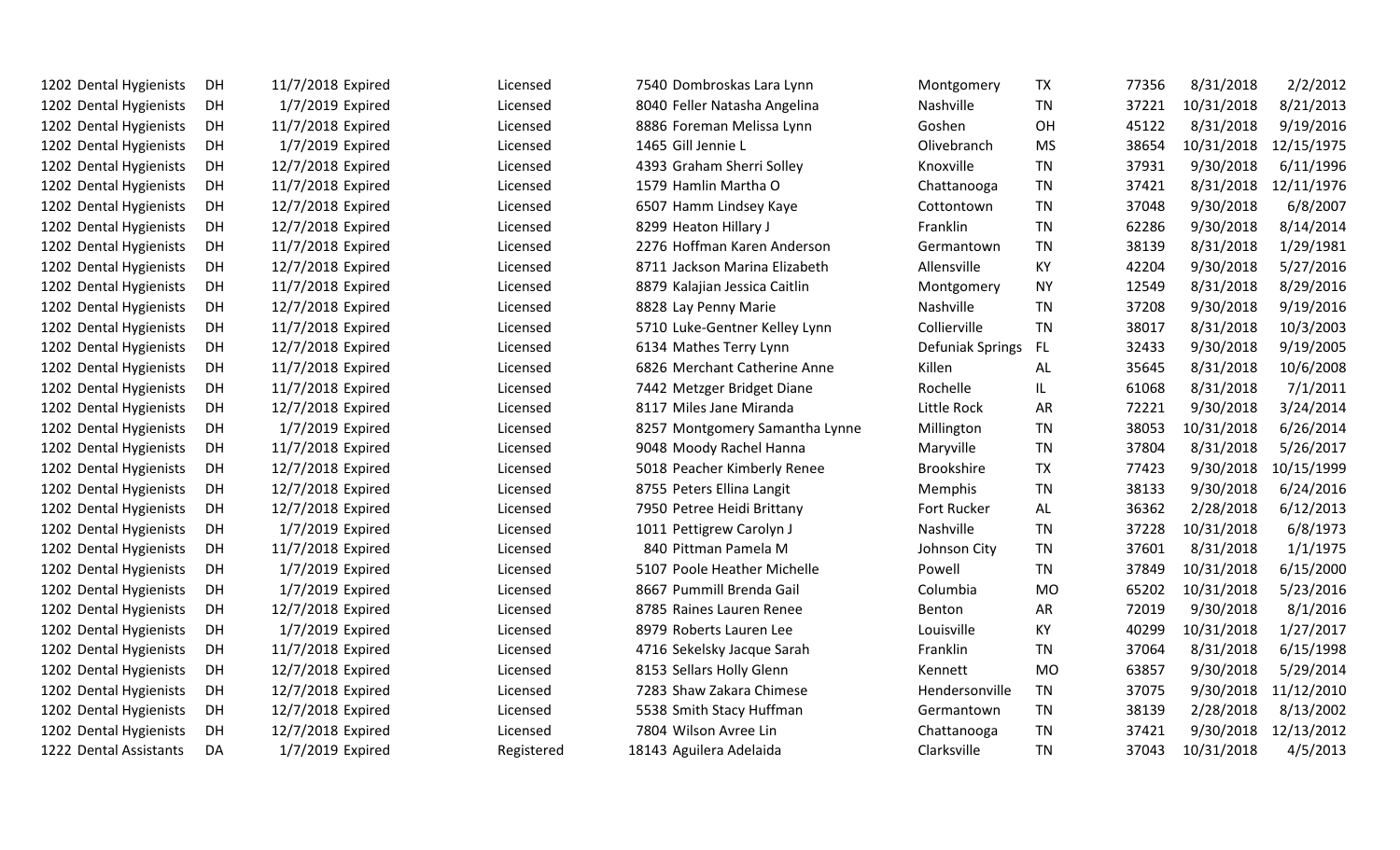| 1222 Dental Assistants | DA  | 11/7/2018 Expired | Registered | 21919 Albright Cheyenne Rodgers | Kodak          | ΤN        | 37764 | 8/31/2018  | 3/18/2016  |
|------------------------|-----|-------------------|------------|---------------------------------|----------------|-----------|-------|------------|------------|
| 1222 Dental Assistants | DA. | 11/7/2018 Expired | Registered | 12245 Alexander Layla Lynn      | Murfreesboro   | <b>TN</b> | 37129 | 8/31/2018  | 11/9/2007  |
| 1222 Dental Assistants | DA. | 12/7/2018 Expired | Registered | 22990 Alvarez Jocelyn           | Dalton         | GA        | 30721 | 9/30/2018  | 3/20/2017  |
| 1222 Dental Assistants | DA  | 1/7/2019 Expired  | Registered | 20825 Amador Vianey Yuridia     | Alamo          | <b>TN</b> | 38001 | 10/31/2018 | 7/11/2017  |
| 1222 Dental Assistants | DA  | 11/7/2018 Expired | Registered | 21658 Amirdzhanova Elina N.     | Nashville      | <b>TN</b> | 37211 | 8/31/2018  | 1/15/2016  |
| 1222 Dental Assistants | DA  | 11/7/2018 Expired | Registered | 21636 Ashebir Saba              | Antioch        | TN        | 37013 | 8/31/2018  | 7/11/2016  |
| 1222 Dental Assistants | DA. | 12/7/2018 Expired | Registered | 3208 Attkisson Janet A          | Gallatin       | <b>TN</b> | 37066 | 9/30/2018  | 9/8/2017   |
| 1222 Dental Assistants | DA. | 12/7/2018 Expired | Registered | 22515 Azinovic Nino             | Knoxville      | <b>TN</b> | 37920 | 9/30/2018  | 10/3/2016  |
| 1222 Dental Assistants | DA  | 12/7/2018 Expired | Registered | 19452 Bailey Donna Ann          | Knoxville      | <b>TN</b> | 37918 | 9/30/2018  | 4/24/2014  |
| 1222 Dental Assistants | DA  | 1/7/2019 Expired  | Registered | 23569 Bass Aaliyah Ja'Tun       | Murfreesboro   | TN        | 37130 | 10/31/2018 | 7/21/2017  |
| 1222 Dental Assistants | DA. | 11/7/2018 Expired | Registered | 17661 Beacham Britney Daniel    | Memphis        | <b>TN</b> | 38117 | 8/31/2018  | 8/17/2012  |
| 1222 Dental Assistants | DA. | 12/7/2018 Expired | Registered | 21621 Becton Nakeitha           | Memphis        | <b>TN</b> | 38109 | 9/30/2018  | 3/11/2016  |
| 1222 Dental Assistants | DA  | 12/7/2018 Expired | Registered | 23201 Beets Olivia Ashton       | Clinton        | <b>TN</b> | 37716 | 9/30/2018  | 4/24/2017  |
| 1222 Dental Assistants | DA  | 1/7/2019 Expired  | Registered | 12760 Betts Taunia Maria Mrs.   | Drummonds      | <b>TN</b> | 38023 | 10/31/2018 | 3/20/2008  |
| 1222 Dental Assistants | DA  | 1/7/2019 Expired  | Registered | 13030 Blackburn Megan Noel      | Knoxville      | <b>TN</b> | 37931 | 10/31/2018 | 5/2/2008   |
| 1222 Dental Assistants | DA  | 11/7/2018 Expired | Registered | 21773 Blackwood Halie Nicole    | Drummonds      | <b>TN</b> | 38023 | 8/31/2018  | 2/25/2016  |
| 1222 Dental Assistants | DA  | 11/7/2018 Expired | Registered | 23604 Blankenship William Chase | Athens         | <b>TN</b> | 37303 | 8/31/2018  | 8/21/2017  |
| 1222 Dental Assistants | DA. | 11/7/2018 Expired | Registered | 21453 Block Linda Kaye          | Shelbyville    | <b>TN</b> | 37160 | 8/31/2018  | 12/18/2015 |
| 1222 Dental Assistants | DA  | 11/7/2018 Expired | Registered | 20877 Bohannon Jacey Leigh      | Monterey       | <b>TN</b> | 38574 | 8/31/2018  | 5/29/2015  |
| 1222 Dental Assistants | DA  | 1/7/2019 Expired  | Registered | 23302 Bohanon Ashley Nicole     | Memphis        | <b>TN</b> | 38118 | 10/31/2018 | 5/12/2017  |
| 1222 Dental Assistants | DA  | 12/7/2018 Expired | Registered | 23134 Bonds Lashaunda Rochelle  | Ripley         | TN        | 38063 | 9/30/2018  | 4/3/2017   |
| 1222 Dental Assistants | DA  | 12/7/2018 Expired | Registered | 9821 Boyko Nina                 | Flintstone     | GA        | 30725 | 9/30/2018  | 1/21/2004  |
| 1222 Dental Assistants | DA  | 12/7/2018 Expired | Registered | 16118 Branson Kathy Lynn        | <b>Bristol</b> | VA        | 24202 | 9/30/2018  | 5/5/2011   |
| 1222 Dental Assistants | DA  | 12/7/2018 Expired | Registered | 22838 Brazzell Jordan Alexa     | Franklin       | <b>TN</b> | 37069 | 9/30/2018  | 3/31/2017  |
| 1222 Dental Assistants | DA  | 12/7/2018 Expired | Registered | 18153 Brown Arika Monique       | Memphis        | TN        | 38109 | 9/30/2018  | 2/28/2013  |
| 1222 Dental Assistants | DA  | 1/7/2019 Expired  | Registered | 16922 Brown Cassandra Machelle  | Millington     | TN        | 38053 | 10/31/2018 | 2/2/2012   |
| 1222 Dental Assistants | DA  | 11/7/2018 Expired | Registered | 15527 Brown Holli Marie         | Gallatin       | <b>TN</b> | 37066 | 8/31/2018  | 10/8/2010  |
| 1222 Dental Assistants | DA  | 11/7/2018 Expired | Registered | 9939 Bryan Pamela Ann           | Hillsboro      | <b>TN</b> | 37342 | 8/31/2018  | 12/22/2003 |
| 1222 Dental Assistants | DA  | 11/7/2018 Expired | Registered | 1459 Bundy Tamara A.            | Jonesboro      | AR        | 72404 | 8/31/2018  | 7/11/1984  |
| 1222 Dental Assistants | DA  | 1/7/2019 Expired  | Registered | 21942 Butler Jennifer           | Knoxville      | TN        | 37934 | 10/31/2018 | 4/24/2017  |
| 1222 Dental Assistants | DA. | 12/7/2018 Expired | Registered | 23488 Butler Katera Shuntranise | Memphis        | <b>TN</b> | 38127 | 9/30/2018  | 6/16/2017  |
| 1222 Dental Assistants | DA  | 11/7/2018 Expired | Registered | 16280 Campbell Jacquelene Catre | Carthage       | TN        | 37030 | 8/31/2018  | 6/17/2011  |
| 1222 Dental Assistants | DA  | 11/7/2018 Expired | Registered | 10642 Canter Debbie Lee         | <b>Bristol</b> | VA        | 24209 | 8/31/2018  | 10/12/2007 |
| 1222 Dental Assistants | DA  | 12/7/2018 Expired | Registered | 23279 Carlisle Ashley Marie     | Pulaski        | <b>TN</b> | 38478 | 9/30/2018  | 5/12/2017  |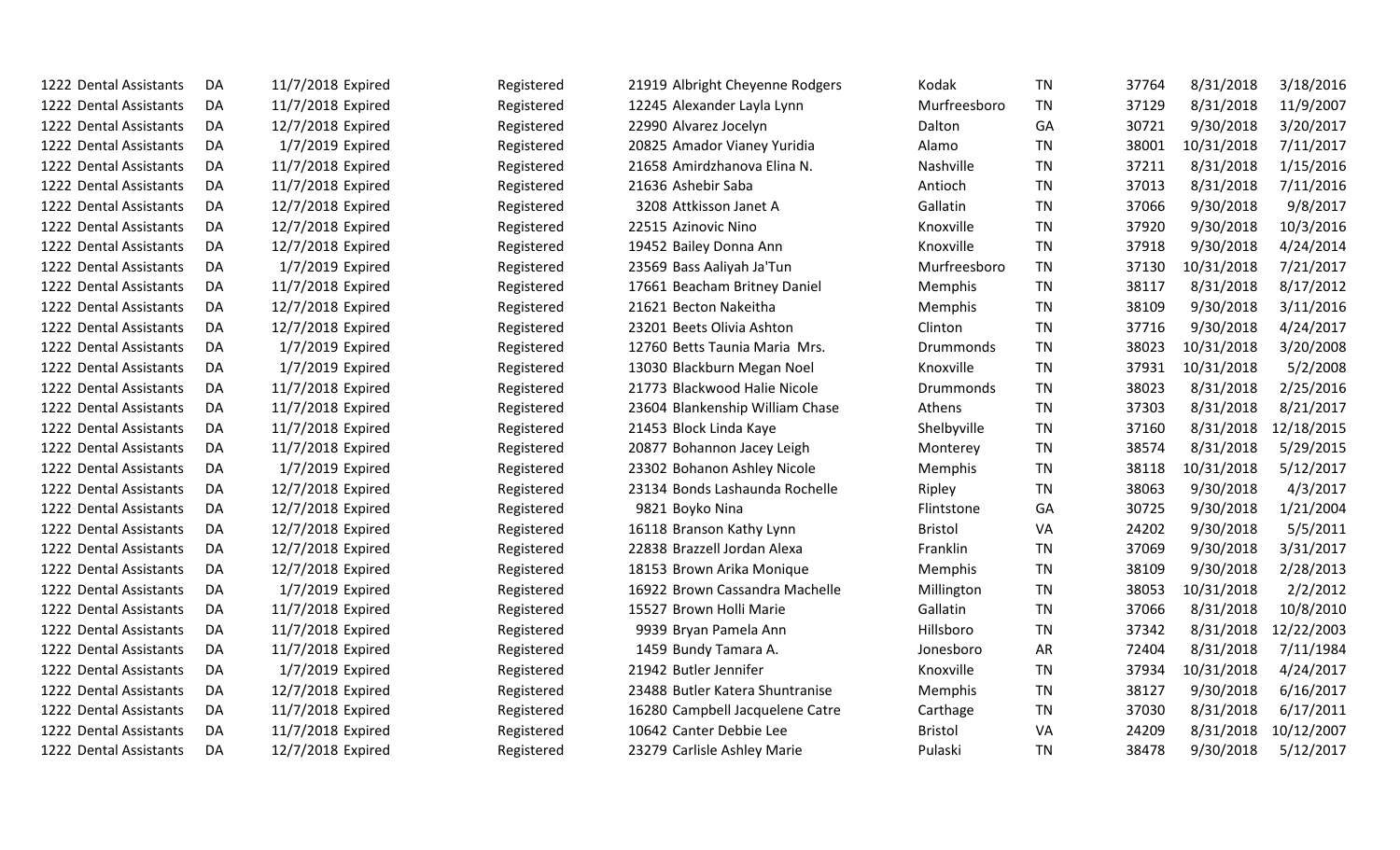| 1222 Dental Assistants | DA  | 1/7/2019 Expired  | Registered | 5268 Carnes Shannon M                  | Maryville          | <b>TN</b> | 37804-3555 | 10/31/2018 | 3/17/1993            |
|------------------------|-----|-------------------|------------|----------------------------------------|--------------------|-----------|------------|------------|----------------------|
| 1222 Dental Assistants | DA  | 1/7/2019 Expired  | Registered | 18124 Carroll Natalie Faith            | Murfreesboro       | <b>TN</b> | 37128      | 10/31/2018 | 3/8/2013             |
| 1222 Dental Assistants | DA. | 12/7/2018 Expired | Registered | 19833 Carter Latori M.                 | Southaven          | <b>MS</b> | 38671      | 9/30/2018  | 6/20/2014            |
| 1222 Dental Assistants | DA  | 11/7/2018 Expired | Registered | 8379 Clark Amey Danyell                | Murfreesboro       | <b>TN</b> | 37128      | 8/31/2018  | 8/13/2001            |
| 1222 Dental Assistants | DA  | 11/7/2018 Expired | Registered | 12449 Clark Whitnei Lee                | Erin               | <b>TN</b> | 37061      | 8/31/2018  | 1/23/2008            |
| 1222 Dental Assistants | DA  | 12/7/2018 Expired | Registered | 13940 Clear Renita Lasha               | Memphis            | <b>TN</b> | 38127      | 9/30/2018  | 5/29/2009            |
| 1222 Dental Assistants | DA  | 1/7/2019 Expired  | Registered | 23851 Clendenen Mikale Lea             | Maryville          | TN        | 37803      | 10/31/2018 | 10/2/2017            |
| 1222 Dental Assistants | DA  | 11/7/2018 Expired | Registered | 2190 Collins Sanders Melissa Jean MRS. | Knoxville          | TN        | 37918      | 8/31/2018  | 1/2/1987             |
| 1222 Dental Assistants | DA  | 12/7/2018 Expired | Registered | 23042 Collum Kelly Blair               | Walls              | <b>MS</b> | 38680      | 9/30/2018  | 2/23/2017            |
| 1222 Dental Assistants | DA  | 12/7/2018 Expired | Registered | 6766 Condra Sandy G.                   | Rogersville        | TN        | 37857      | 9/30/2018  | 6/6/1996             |
| 1222 Dental Assistants | DA  | 11/7/2018 Expired | Registered | 10917 Connelly Lavonda Ann             | Dickson            | <b>TN</b> | 37055      | 8/31/2018  | 7/12/2005            |
| 1222 Dental Assistants | DA  | 11/7/2018 Expired | Registered | 20265 Cooley Alexander Stephen         | Memphis            | TN        | 38119      | 8/31/2018  | 10/24/2014           |
| 1222 Dental Assistants | DA  | 11/7/2018 Expired | Registered | 20444 Cooper Seth Boyer                | <b>Bartlett</b>    | <b>TN</b> | 38135      | 8/31/2018  | 11/7/2016            |
| 1222 Dental Assistants | DA  | 11/7/2018 Expired | Registered | 13700 Copelin Jacquelyn Nicole         | <b>Spring Hill</b> | <b>TN</b> | 37174-5148 | 8/31/2018  | 1/9/2009             |
| 1222 Dental Assistants | DA  | 12/7/2018 Expired | Registered | 16714 Coslow Debra Lynn                | Ringgold           | GA        | 30736      | 9/30/2018  | 1/26/2012            |
| 1222 Dental Assistants | DA  | 12/7/2018 Expired | Registered | 22756 Countryman Breanna Denise        | Knoxville          | <b>TN</b> | 37934      | 9/30/2018  | 1/30/2017            |
| 1222 Dental Assistants | DA  | 1/7/2019 Expired  | Registered | 18554 Cox Rebecca Ann                  | Lebanon            | TN        | 37087      | 10/31/2018 | 6/20/2013            |
| 1222 Dental Assistants | DA. | 11/7/2018 Expired | Registered | 12327 Craigo Jenifer Rose              | Tucson             | AZ        | 85705      | 8/31/2018  | 11/9/2007            |
| 1222 Dental Assistants | DA  | 11/7/2018 Expired | Registered | 23661 Crain Kimberly M                 | Clarksville        | <b>TN</b> | 37040      | 8/31/2018  | 9/22/2017            |
| 1222 Dental Assistants | DA  | 12/7/2018 Expired | Registered | 23022 Crick Lindsay Dale               | Dickson            | <b>TN</b> | 37055      | 9/30/2018  | 4/7/2017             |
| 1222 Dental Assistants | DA  | 12/7/2018 Expired | Registered | 22470 Cunningham Sylvia Rochelle       | Sparta             | TN        | 38583      | 9/30/2018  | 8/22/2016            |
| 1222 Dental Assistants | DA  | 11/7/2018 Expired | Registered | 17417 Cureton Chelsie Renee            | Trenton            | GA        | 30752      | 8/31/2018  | 7/24/2012            |
| 1222 Dental Assistants | DA  | 11/7/2018 Expired | Registered | 16235 Dalton Brook Amber               | Lewisburg          | <b>TN</b> | 37091      | 8/31/2018  | 7/15/2011            |
| 1222 Dental Assistants | DA  | 12/7/2018 Expired | Registered | 18296 Darling Bobbie Marie             | Clarksville        | <b>TN</b> | 37040      | 9/30/2018  | 4/11/2013            |
| 1222 Dental Assistants | DA  | 11/7/2018 Expired | Registered | 22073 Davis Darnecia Letreas           | Memphis            | <b>TN</b> | 38114      | 8/31/2018  | 5/23/2016            |
| 1222 Dental Assistants | DA  | 1/7/2019 Expired  | Registered | 18234 Davis Joshua Charles             | Franklin           | <b>TN</b> | 37067      | 10/31/2018 | 3/22/2013            |
| 1222 Dental Assistants | DA  | 1/7/2019 Expired  | Registered | 16690 Deloach Kathy Michelle           | Nashville          | TN        | 37055      | 10/31/2018 | 10/7/2011            |
| 1222 Dental Assistants | DA  | 11/7/2018 Expired | Registered | 21509 Dennis Dari J.                   | Nashville          | <b>TN</b> | 37203      | 8/31/2018  | 4/25/2016            |
| 1222 Dental Assistants | DA  | 1/7/2019 Expired  | Registered | 23832 Denor Rodson Emmanuel Mr         | Chattanooga        | TN        | 37416      | 10/31/2018 | 10/27/2017           |
| 1222 Dental Assistants | DA  | 12/7/2018 Expired | Registered | 22084 Dishon Lisa Renee                | Tullahoma          | TN        | 37388      | 9/30/2018  | 7/18/2016            |
| 1222 Dental Assistants | DA  | 1/7/2019 Expired  | Registered | 22617 Dodd Kelsey Meredith             | Smyrna             | TN        | 37167      | 10/31/2018 | 12/2/2016            |
| 1222 Dental Assistants | DA  | 11/7/2018 Expired | Registered | 22464 Dodson Chantique `Monique        | Antioch            | ΤN        | 37013      | 8/31/2018  | 8/15/2016            |
| 1222 Dental Assistants | DA  | 11/7/2018 Expired | Registered | 17972 Domermuth Marissa Anne           | Corryton           | TN        | 37721      | 8/31/2018  | 12/14/2012           |
| 1222 Dental Assistants | DA  | 12/7/2018 Expired | Registered | 22692 Donahue Brittany Nicole          | Luttrell           | <b>TN</b> | 37779      |            | 9/30/2018 11/10/2016 |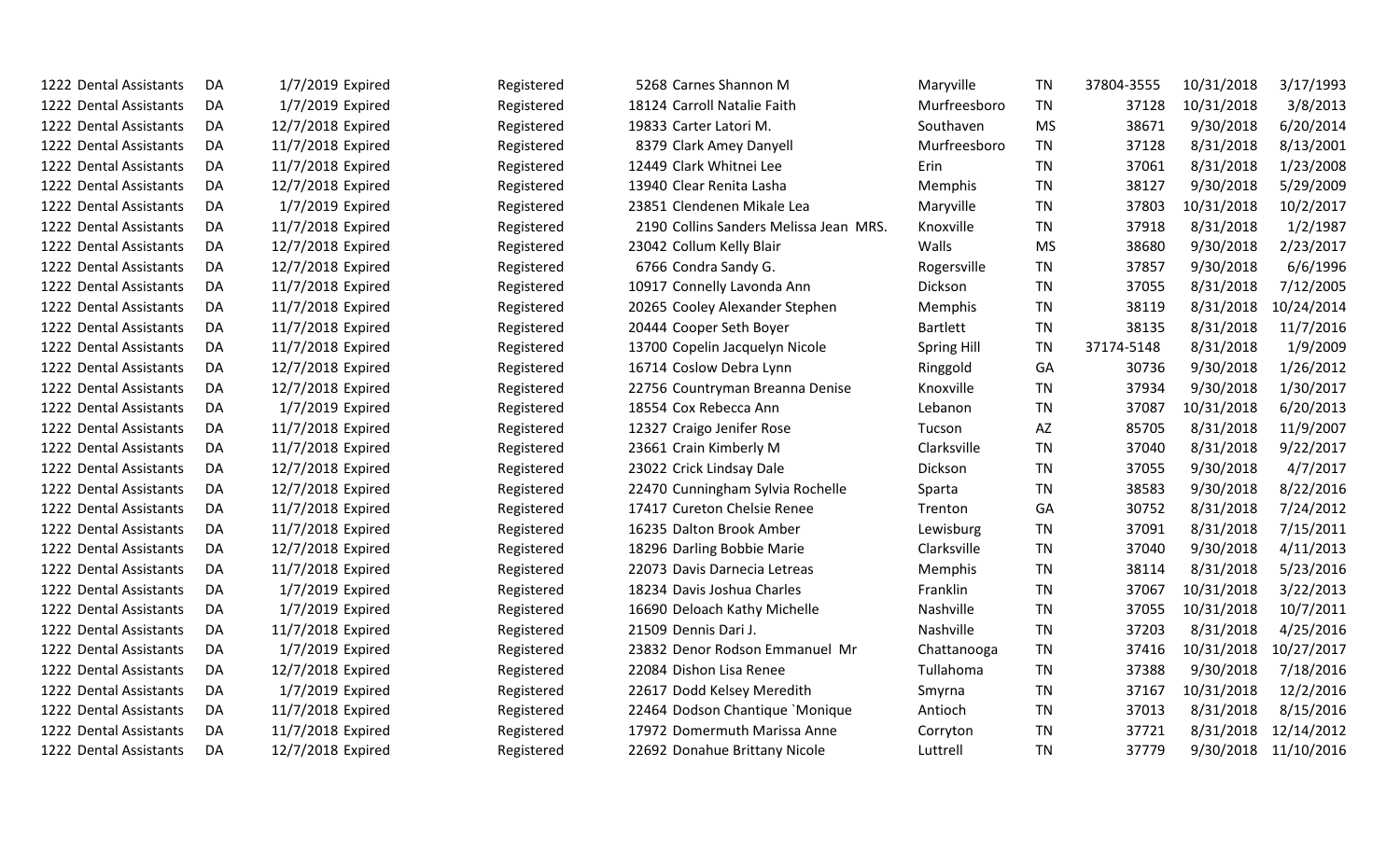| 1222 Dental Assistants | DA  | 1/7/2019 Expired  | Registered | 19243 Drake Summer Lee              | Dickson               | TN        | 37055      | 10/31/2018 | 9/6/2016   |
|------------------------|-----|-------------------|------------|-------------------------------------|-----------------------|-----------|------------|------------|------------|
| 1222 Dental Assistants | DA  | 11/7/2018 Expired | Registered | 13130 Dudzik Julie Marie            | Smyrna                | TN        | 37167      | 8/31/2018  | 12/16/2016 |
| 1222 Dental Assistants | DA  | 1/7/2019 Expired  | Registered | 21290 Durate Amee Sherri            | Mohawk                | <b>TN</b> | 37810      | 10/31/2018 | 1/7/2017   |
| 1222 Dental Assistants | DA  | 12/7/2018 Expired | Registered | 11066 Durham Mary Diane             | Gallatin              | <b>TN</b> | 37066      | 9/30/2018  | 10/26/2006 |
| 1222 Dental Assistants | DA  | 11/7/2018 Expired | Registered | 10815 Duval Ann Marie               | <b>Estill Springs</b> | <b>TN</b> | 37330      | 8/31/2018  | 7/12/2005  |
| 1222 Dental Assistants | DA  | 1/7/2019 Expired  | Registered | 22546 Eads Tara Danyell             | Tennessee Rdg         | <b>TN</b> | 37178      | 10/31/2018 | 9/26/2016  |
| 1222 Dental Assistants | DA  | 1/7/2019 Expired  | Registered | 19453 Eaves Danielle Leeanne        | <b>Union City</b>     | <b>TN</b> | 38261      | 10/31/2018 | 9/11/2017  |
| 1222 Dental Assistants | DA. | 11/7/2018 Expired | Registered | 21974 Edgington Bailee Shae         | Chattanooga           | <b>TN</b> | 37409      | 8/31/2018  | 3/28/2016  |
| 1222 Dental Assistants | DA  | 1/7/2019 Expired  | Registered | 22918 Eldridge Amy L.               | Ooltewah              | <b>TN</b> | 37363      | 10/31/2018 | 4/4/2017   |
| 1222 Dental Assistants | DA  | 12/7/2018 Expired | Registered | 16955 Elliott Kristina M.           | Ringgold              | GA        | 30736      | 9/30/2018  | 3/22/2012  |
| 1222 Dental Assistants | DA  | 11/7/2018 Expired | Registered | 21337 Emerson Mandis                | Cookeville            | <b>TN</b> | 38501      | 8/31/2018  | 9/15/2015  |
| 1222 Dental Assistants | DA  | 11/7/2018 Expired | Registered | 21230 Evans Amberly Kalyn           | Cookeville            | <b>TN</b> | 38501      | 8/31/2018  | 8/21/2015  |
| 1222 Dental Assistants | DA  | 11/7/2018 Expired | Registered | 21950 Fagan Jody N                  | Lewisburg             | <b>TN</b> | 37091      | 8/31/2018  | 3/21/2016  |
| 1222 Dental Assistants | DA  | 11/7/2018 Expired | Registered | 17421 Fawzy Martha Moussa           | Antioch               | <b>TN</b> | 37013-1890 | 8/31/2018  | 10/26/2012 |
| 1222 Dental Assistants | DA  | 1/7/2019 Expired  | Registered | 8284 Ferguson Taya Faye             | Newbern               | <b>TN</b> | 38059      | 10/31/2018 | 7/11/2000  |
| 1222 Dental Assistants | DA  | 11/7/2018 Expired | Registered | 19910 Finn Brittany Nicole          | Gallatin              | <b>TN</b> | 37066      | 8/31/2018  | 7/11/2014  |
| 1222 Dental Assistants | DA  | 1/7/2019 Expired  | Registered | 3443 Fleming Carolyn G              | <b>Flower Mound</b>   | TX        | 75022      | 10/31/2018 | 6/25/1990  |
| 1222 Dental Assistants | DA  | 11/7/2018 Expired | Registered | 20750 Forbis Jessica De             | <b>West Memphis</b>   | <b>AR</b> | 72301      | 8/31/2018  | 5/22/2015  |
| 1222 Dental Assistants | DA  | 11/7/2018 Expired | Registered | 18553 Francois Sandy P.             | Murfreesboro          | <b>TN</b> | 37130      | 8/31/2018  | 8/16/2013  |
| 1222 Dental Assistants | DA  | 1/7/2019 Expired  | Registered | 20088 Frye Ashley Deanne            | Lebanon               | <b>TN</b> | 37087      | 10/31/2018 | 9/5/2014   |
| 1222 Dental Assistants | DA  | 12/7/2018 Expired | Registered | 19385 Gammons Krystal Ann           | Greenfield            | <b>TN</b> | 38230      | 9/30/2018  | 4/2/2014   |
| 1222 Dental Assistants | DA  | 12/7/2018 Expired | Registered | 16844 Garner Andrea Carol           | <b>Beech Bluff</b>    | <b>TN</b> | 38313      | 9/30/2018  | 1/19/2012  |
| 1222 Dental Assistants | DA  | 1/7/2019 Expired  | Registered | 21566 Gibson Jessica Diane          | Nashville             | <b>TN</b> | 37205      | 10/31/2018 | 12/2/2015  |
| 1222 Dental Assistants | DA  | 12/7/2018 Expired | Registered | 21095 Gile Chasity                  | Clarksville           | <b>TN</b> | 37042      | 9/30/2018  | 4/7/2016   |
| 1222 Dental Assistants | DA  | 12/7/2018 Expired | Registered | 17078 Gill Christine Barwick        | Smyrna                | <b>TN</b> | 37167      | 9/30/2018  | 3/22/2012  |
| 1222 Dental Assistants | DA  | 1/7/2019 Expired  | Registered | 23853 Gober Courtney                | Goodlettsville        | <b>TN</b> | 37072      | 10/31/2018 | 10/2/2017  |
| 1222 Dental Assistants | DA  | 1/7/2019 Expired  | Registered | 21114 Goddard Addie Nicholle        | Nashville             | <b>TN</b> | 37218      | 10/31/2018 | 1/7/2017   |
| 1222 Dental Assistants | DA  | 1/7/2019 Expired  | Registered | 22229 Gordon Makenzie Lynn          | Waymart               | PA        | 18472      | 10/31/2018 | 6/17/2016  |
| 1222 Dental Assistants | DA  | 12/7/2018 Expired | Registered | 23741 Gray Catherine                | Nashville             | <b>TN</b> | 37211      | 9/30/2018  | 9/11/2017  |
| 1222 Dental Assistants | DA  | 1/7/2019 Expired  | Registered | 19683 Grimes Ashley Nicole          | Clarksville           | <b>TN</b> | 37040      | 10/31/2018 | 6/10/2014  |
| 1222 Dental Assistants | DA  | 1/7/2019 Expired  | Registered | 22410 Gutierrez Aily                | Goodlettsvlle         | <b>TN</b> | 37072      | 10/31/2018 | 8/19/2016  |
| 1222 Dental Assistants | DA  | 11/7/2018 Expired | Registered | 21645 Halker Janene M.              | Mount Juliet          | TN        | 37122      | 8/31/2018  | 1/8/2016   |
| 1222 Dental Assistants | DA  | 1/7/2019 Expired  | Registered | 15097 Hames Chelsae Lee             | Chattanooga           | <b>TN</b> | 37421      | 10/31/2018 | 3/31/2017  |
| 1222 Dental Assistants | DA  | 11/7/2018 Expired | Registered | 21671 Haney Samantha November Raine | Murfreesboro          | <b>TN</b> | 37130      | 8/31/2018  | 12/10/2015 |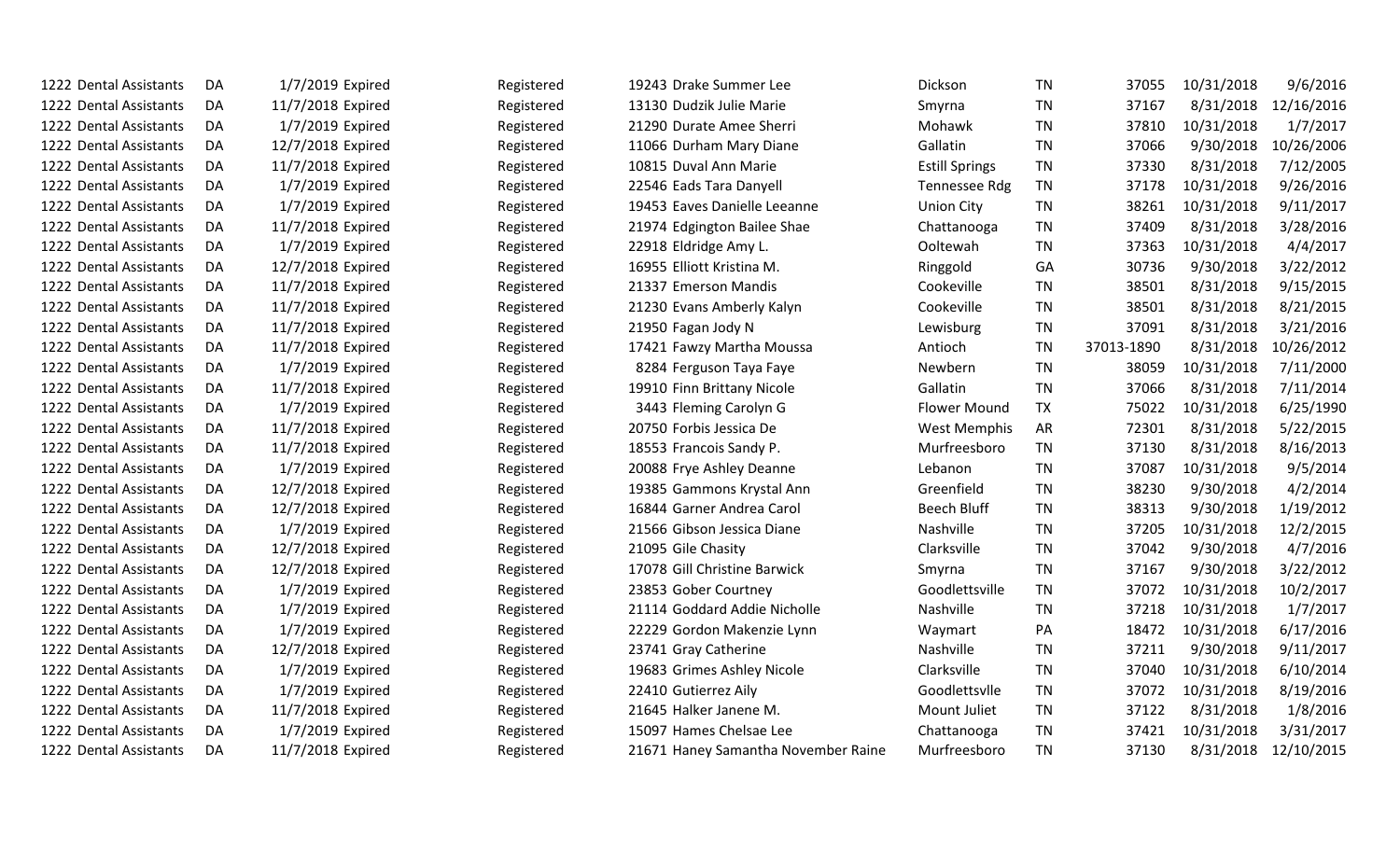| 1222 Dental Assistants | DA | 1/7/2019 Expired  | Registered | 14695 Harben Jamie Lynn           | Guys                        | <b>TN</b> | 38339      | 10/31/2018 | 6/18/2010  |
|------------------------|----|-------------------|------------|-----------------------------------|-----------------------------|-----------|------------|------------|------------|
| 1222 Dental Assistants | DA | 11/7/2018 Expired | Registered | 20793 Harmon Leah Danielle        | Louisville                  | <b>TN</b> | 37777      | 8/31/2018  | 5/7/2015   |
| 1222 Dental Assistants | DA | 12/7/2018 Expired | Registered | 12984 Harness Lois Jean           | Huntsville                  | <b>TN</b> | 37756      | 9/30/2018  | 5/2/2008   |
| 1222 Dental Assistants | DA | 11/7/2018 Expired | Registered | 18909 Harrelson Courtney Michelle | Friendsville                | <b>TN</b> | 37737      | 8/31/2018  | 10/3/2013  |
| 1222 Dental Assistants | DA | 1/7/2019 Expired  | Registered | 21751 Harris Raegan Danielle      | Murfreesboro                | <b>TN</b> | 37130      | 10/31/2018 | 1/11/2016  |
| 1222 Dental Assistants | DA | 11/7/2018 Expired | Registered | 9664 Harris Sonya Bush            | Chattanooga                 | <b>TN</b> | 37410-1363 | 8/31/2018  | 11/30/2007 |
| 1222 Dental Assistants | DA | 12/7/2018 Expired | Registered | 12995 Hart Shelli Marie           | Columbia                    | <b>TN</b> | 38401      | 9/30/2018  | 5/8/2008   |
| 1222 Dental Assistants | DA | 1/7/2019 Expired  | Registered | 22463 Hartmann Tania              | Nashville                   | <b>TN</b> | 37203      | 10/31/2018 | 9/19/2016  |
| 1222 Dental Assistants | DA | 12/7/2018 Expired | Registered | 19191 Hawker Amanda Day           | <b>Oliver Springs</b>       | <b>TN</b> | 37840      | 9/30/2018  | 1/2/2014   |
| 1222 Dental Assistants | DA | 1/7/2019 Expired  | Registered | 13509 Hawkins Susan Sherrall      | Hixson                      | TN        | 37343      | 10/31/2018 | 11/26/2008 |
| 1222 Dental Assistants | DA | 1/7/2019 Expired  | Registered | 848 Helmase Tammy Jo              | Nashville                   | <b>TN</b> | 37210      | 10/31/2018 | 8/3/1981   |
| 1222 Dental Assistants | DA | 12/7/2018 Expired | Registered | 17390 Henson Megan Brianna        | Gainesboro                  | <b>TN</b> | 38562      | 9/30/2018  | 7/24/2017  |
| 1222 Dental Assistants | DA | 1/7/2019 Expired  | Registered | 18849 Hernandez Ivette            | White Bluff                 | <b>TN</b> | 37187      | 10/31/2018 | 9/13/2013  |
| 1222 Dental Assistants | DA | 12/7/2018 Expired | Registered | 15624 Hinojoza Laura Patricia     | Memphis                     | <b>TN</b> | 38119      | 9/30/2018  | 12/13/2010 |
| 1222 Dental Assistants | DA | 11/7/2018 Expired | Registered | 18934 Hizer Kandace Danielle      | Springfield                 | <b>TN</b> | 37172      | 8/31/2018  | 10/3/2013  |
| 1222 Dental Assistants | DA | 1/7/2019 Expired  | Registered | 21417 Holley Breana Jade          | Pulaski                     | <b>TN</b> | 38478      | 10/31/2018 | 5/24/2016  |
| 1222 Dental Assistants | DA | 11/7/2018 Expired | Registered | 20077 Hollins Terrica S           | <b>West Memphis</b>         | <b>AR</b> | 72301      | 8/31/2018  | 8/27/2014  |
| 1222 Dental Assistants | DA | 11/7/2018 Expired | Registered | 7975 Hood Erin Lee                | <b>Thompsons Statior TN</b> |           | 37179      | 8/31/2018  | 8/25/1999  |
| 1222 Dental Assistants | DA | 11/7/2018 Expired | Registered | 18376 Hopkins Shelley Duke        | Collierville                | <b>TN</b> | 38017      | 8/31/2018  | 5/10/2013  |
| 1222 Dental Assistants | DA | 11/7/2018 Expired | Registered | 21383 Horne Sarah Brooks          | Horn Lake                   | <b>MS</b> | 38637      | 8/31/2018  | 12/17/2015 |
| 1222 Dental Assistants | DA | 1/7/2019 Expired  | Registered | 21855 House Faith Olivia          | Courtland                   | <b>MS</b> | 38620      | 10/31/2018 | 5/9/2016   |
| 1222 Dental Assistants | DA | 1/7/2019 Expired  | Registered | 22289 Howard Kristen Jade         | Sparta                      | <b>TN</b> | 38583      | 10/31/2018 | 7/6/2016   |
| 1222 Dental Assistants | DA | 11/7/2018 Expired | Registered | 19362 Hubbard Jeanette Nicole     | Clarksville                 | <b>TN</b> | 37042      | 8/31/2018  | 3/28/2014  |
| 1222 Dental Assistants | DA | 12/7/2018 Expired | Registered | 19147 Huckaby Katrina Jo          | Murfreesboro                | <b>TN</b> | 37129      | 9/30/2018  | 8/16/2016  |
| 1222 Dental Assistants | DA | 1/7/2019 Expired  | Registered | 21973 Huggins April Dawn          | Maryville                   | <b>TN</b> | 37803      | 10/31/2018 | 3/21/2016  |
| 1222 Dental Assistants | DA | 12/7/2018 Expired | Registered | 20408 Jackson Blair Rose          | Smyrna                      | TN        | 37167      | 9/30/2018  | 6/7/2016   |
| 1222 Dental Assistants | DA | 1/7/2019 Expired  | Registered | 15170 Jackson Olden Timothy       | Lynchburg                   | <b>TN</b> | 37352      | 10/31/2018 | 10/18/2010 |
| 1222 Dental Assistants | DA | 1/7/2019 Expired  | Registered | 945 Jackson Sandra M.             | Cordova                     | <b>TN</b> | 38016      | 10/31/2018 | 9/21/1982  |
| 1222 Dental Assistants | DA | 12/7/2018 Expired | Registered | 21884 Jarrell Ashley Nicole       | Columbia                    | <b>TN</b> | 38401      | 9/30/2018  | 8/1/2016   |
| 1222 Dental Assistants | DA | 1/7/2019 Expired  | Registered | 13288 Jenkins Ruby S.             | Monroe                      | <b>TN</b> | 38573      | 10/31/2018 | 10/6/2008  |
| 1222 Dental Assistants | DA | 1/7/2019 Expired  | Registered | 10690 Johnson Janet Kay           | Jackson                     | <b>TN</b> | 38305      | 10/31/2018 | 5/25/2005  |
| 1222 Dental Assistants | DA | 11/7/2018 Expired | Registered | 1374 Johnson Peggy S              | Shelbyville                 | <b>TN</b> | 37160      | 8/31/2018  | 6/6/1984   |
| 1222 Dental Assistants | DA | 11/7/2018 Expired | Registered | 22225 Johnson Savannah Lynn       | Stevenson                   | AL        | 35772      | 8/31/2018  | 6/20/2016  |
| 1222 Dental Assistants | DA | 11/7/2018 Expired | Registered | 21617 Johnston Kylee Ann          | Clarksville                 | <b>TN</b> | 37042      | 8/31/2018  | 6/24/2016  |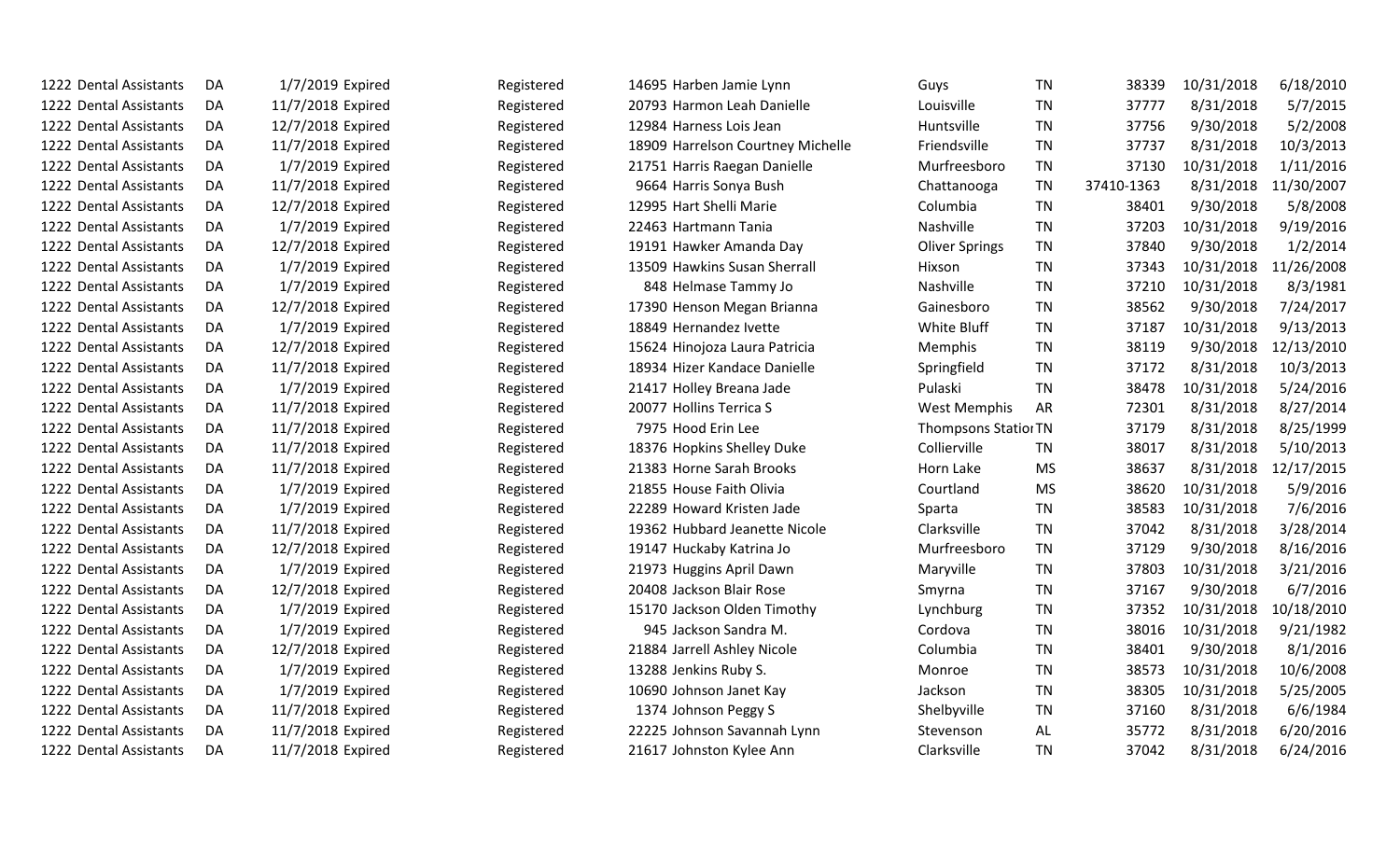| 1222 Dental Assistants | DA  | 1/7/2019 Expired  | Registered | 16567 Jones Emily Nicole         | Murfreesboro        | <b>TN</b> | 37130 | 10/31/2018 | 9/2/2011   |
|------------------------|-----|-------------------|------------|----------------------------------|---------------------|-----------|-------|------------|------------|
| 1222 Dental Assistants | DA  | 1/7/2019 Expired  | Registered | 23366 Jones Kellie Marie         | Soddy Daisy         | <b>TN</b> | 37379 | 10/31/2018 | 7/25/2017  |
| 1222 Dental Assistants | DA. | 12/7/2018 Expired | Registered | 11672 Jones Latosha Yvette       | Nashville           | <b>TN</b> | 37210 | 9/30/2018  | 9/18/2006  |
| 1222 Dental Assistants | DA  | 1/7/2019 Expired  | Registered | 21116 Jordan Rachel Lynn Mrs.    | Cordova             | <b>TN</b> | 38018 | 10/31/2018 | 8/21/2015  |
| 1222 Dental Assistants | DA  | 1/7/2019 Expired  | Registered | 22574 Keaton Kristi Marie        | Harrogate           | <b>TN</b> | 37752 | 10/31/2018 | 10/4/2016  |
| 1222 Dental Assistants | DA  | 12/7/2018 Expired | Registered | 21692 Kelley Laura Kristin       | Oak Ridge           | <b>TN</b> | 37830 | 9/30/2018  | 1/7/2016   |
| 1222 Dental Assistants | DA  | 1/7/2019 Expired  | Registered | 22823 Khan Rehnuma Zannat        | <b>Owings Mills</b> | <b>MD</b> | 21117 | 10/31/2018 | 2/13/2017  |
| 1222 Dental Assistants | DA  | 11/7/2018 Expired | Registered | 18479 Kiessling Virginia Lynn    | Centerville         | <b>TN</b> | 37033 | 8/31/2018  | 5/24/2013  |
| 1222 Dental Assistants | DA. | 12/7/2018 Expired | Registered | 3342 Kincaid Patti A             | Athens              | <b>TN</b> | 37303 | 9/30/2018  | 2/21/1990  |
| 1222 Dental Assistants | DA  | 11/7/2018 Expired | Registered | 21339 Klutts Melissa Sue         | Paris               | <b>TN</b> | 38242 | 8/31/2018  | 7/10/2017  |
| 1222 Dental Assistants | DA  | 11/7/2018 Expired | Registered | 3609 Knapper Sandra L.           | Winchester          | <b>TN</b> | 37398 | 8/31/2018  | 9/14/1990  |
| 1222 Dental Assistants | DA  | 1/7/2019 Expired  | Registered | 1266 Koger Reba F                | Oneida              | <b>TN</b> | 37841 | 10/31/2018 | 11/9/1983  |
| 1222 Dental Assistants | DA  | 12/7/2018 Expired | Registered | 21175 Koliadko Daniel Michael    | Mc Donald           | TN        | 37353 | 9/30/2018  | 11/12/2015 |
| 1222 Dental Assistants | DA  | 11/7/2018 Expired | Registered | 6281 Kurtz Angela J.             | Lebanon             | <b>TN</b> | 37087 | 8/31/2018  | 1/30/1996  |
| 1222 Dental Assistants | DA  | 11/7/2018 Expired | Registered | 21783 Lawson Clifton Franklin    | Sparta              | <b>TN</b> | 38583 | 8/31/2018  | 2/1/2016   |
| 1222 Dental Assistants | DA  | 1/7/2019 Expired  | Registered | 20629 Lester Shana Marie         | Chapel Hill         | <b>TN</b> | 37034 | 10/31/2018 | 3/18/2015  |
| 1222 Dental Assistants | DA  | 11/7/2018 Expired | Registered | 2635 Lewis Theresa H             | Harrison            | <b>TN</b> | 37341 | 8/31/2018  | 7/6/1988   |
| 1222 Dental Assistants | DA  | 12/7/2018 Expired | Registered | 22369 Link Lindsay Sue           | White Lake          | MI        | 48386 | 9/30/2018  | 11/21/2016 |
| 1222 Dental Assistants | DA  | 1/7/2019 Expired  | Registered | 17393 Long Mona Arlene           | Russellville        | <b>TN</b> | 37860 | 10/31/2018 | 6/4/2012   |
| 1222 Dental Assistants | DA  | 1/7/2019 Expired  | Registered | 13721 Louanglath Toula           | Antioch             | <b>TN</b> | 37013 | 10/31/2018 | 7/2/2010   |
| 1222 Dental Assistants | DA  | 12/7/2018 Expired | Registered | 17011 Lucas Sierra Symone        | West Memphis        | AR        | 72301 | 9/30/2018  | 10/19/2015 |
| 1222 Dental Assistants | DA  | 12/7/2018 Expired | Registered | 9784 Lupasco Violetta Mrs        | Knoxville           | <b>TN</b> | 37923 | 9/30/2018  | 7/2/2009   |
| 1222 Dental Assistants | DA  | 12/7/2018 Expired | Registered | 15242 Madison Andrea Lane        | Sevierville         | <b>TN</b> | 37862 | 9/30/2018  | 7/23/2010  |
| 1222 Dental Assistants | DA  | 11/7/2018 Expired | Registered | 21956 Maldonado-Colunga Josefina | Antioch             | <b>TN</b> | 37013 | 8/31/2018  | 3/21/2016  |
| 1222 Dental Assistants | DA  | 12/7/2018 Expired | Registered | 23028 Malone Katrina Ann         | Oak Grove           | KY        | 42262 | 9/30/2018  | 3/17/2017  |
| 1222 Dental Assistants | DA  | 11/7/2018 Expired | Registered | 14293 Maness Holly Michelle      | Hermitage           | <b>TN</b> | 37076 | 8/31/2018  | 11/16/2009 |
| 1222 Dental Assistants | DA  | 11/7/2018 Expired | Registered | 19666 Marshall Shatera Michelle  | Mohawk              | <b>TN</b> | 37810 | 8/31/2018  | 5/16/2014  |
| 1222 Dental Assistants | DA  | 12/7/2018 Expired | Registered | 20811 Martindale Laquanda Shadai | Columbia            | <b>TN</b> | 38401 | 9/30/2018  | 2/5/2016   |
| 1222 Dental Assistants | DA  | 1/7/2019 Expired  | Registered | 17439 Masters Kaitlin L          | Limestone           | <b>TN</b> | 37681 | 10/31/2018 | 6/28/2012  |
| 1222 Dental Assistants | DA  | 11/7/2018 Expired | Registered | 8398 Matic Melan Eric            | Brentwood           | <b>TN</b> | 37027 | 8/31/2018  | 9/13/2000  |
| 1222 Dental Assistants | DA  | 12/7/2018 Expired | Registered | 8558 Mcclure Laura Lynn          | Loretto             | <b>TN</b> | 38469 | 9/30/2018  | 2/5/2001   |
| 1222 Dental Assistants | DA  | 1/7/2019 Expired  | Registered | 8644 Mccollom Angela Christine   | Gallatin            | <b>TN</b> | 37066 | 10/31/2018 | 6/8/2001   |
| 1222 Dental Assistants | DA  | 1/7/2019 Expired  | Registered | 16876 Mccoy Sara Ann             | Memphis             | TN        | 38128 | 10/31/2018 | 2/24/2012  |
| 1222 Dental Assistants | DA  | 11/7/2018 Expired | Registered | 23108 Mcculloch Lauren Elizabeth | Maryville           | <b>TN</b> | 37801 | 8/31/2018  | 3/17/2017  |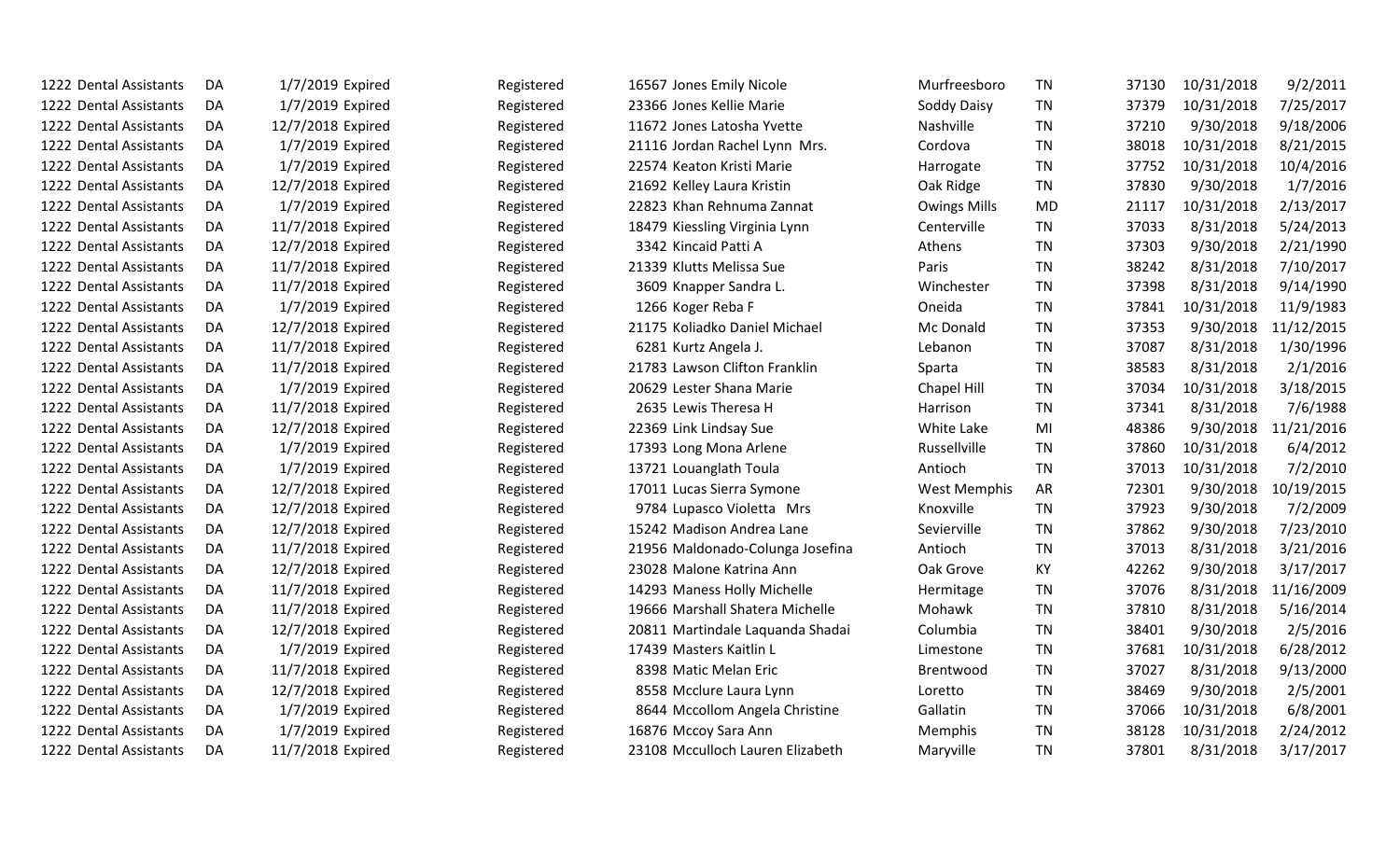| 1222 Dental Assistants | DA  | 11/7/2018 Expired | Registered | 13379 Mcfall Fredritz Chelsea Breck  | Collinwood           | <b>TN</b> | 38450      | 8/31/2018  | 10/6/2008  |
|------------------------|-----|-------------------|------------|--------------------------------------|----------------------|-----------|------------|------------|------------|
| 1222 Dental Assistants | DA  | 11/7/2018 Expired | Registered | 17988 Mckee Valerie Renee            | Harrison             | <b>TN</b> | 37341      | 8/31/2018  | 1/3/2013   |
| 1222 Dental Assistants | DA  | 1/7/2019 Expired  | Registered | 23000 Mcnary Paris C                 | Millington           | <b>TN</b> | 38053      | 10/31/2018 | 2/10/2017  |
| 1222 Dental Assistants | DA  | 11/7/2018 Expired | Registered | 22796 Mikan Taylor Marie             | Greeneville          | <b>TN</b> | 37745      | 8/31/2018  | 3/3/2017   |
| 1222 Dental Assistants | DA  | 12/7/2018 Expired | Registered | 11992 Milano-Ramos Cinthya           | Clarksville          | <b>TN</b> | 37042      | 9/30/2018  | 5/11/2007  |
| 1222 Dental Assistants | DA  | 12/7/2018 Expired | Registered | 21519 Miller Laquintta Marshai       | Clarksville          | <b>TN</b> | 37042      | 9/30/2018  | 9/22/2017  |
| 1222 Dental Assistants | DA  | 1/7/2019 Expired  | Registered | 22447 Mingie Mashayla April          | Maryville            | <b>TN</b> | 37801      | 10/31/2018 | 9/6/2016   |
| 1222 Dental Assistants | DA  | 12/7/2018 Expired | Registered | 21491 Mobley Samantha Alene          | Gray                 | <b>TN</b> | 37615      | 9/30/2018  | 7/21/2017  |
| 1222 Dental Assistants | DA  | 1/7/2019 Expired  | Registered | 23638 Mohan Samantha Clair           | Taft                 | <b>TN</b> | 38488      | 10/31/2018 | 10/9/2017  |
| 1222 Dental Assistants | DA  | 1/7/2019 Expired  | Registered | 21618 Mohead Jalesa Joyell           | Southaven            | <b>MS</b> | 38671-6974 | 10/31/2018 | 3/11/2016  |
| 1222 Dental Assistants | DA  | 11/7/2018 Expired | Registered | 12828 Moody Rachel Hanna             | Maryville            | <b>TN</b> | 37804      | 8/31/2018  | 3/14/2008  |
| 1222 Dental Assistants | DA  | 1/7/2019 Expired  | Registered | 20997 Moore Amber M                  | Hernando             | <b>MS</b> | 38632      | 10/31/2018 | 2/22/2016  |
| 1222 Dental Assistants | DA  | 1/7/2019 Expired  | Registered | 20635 More Kayla Naomi Marie         | Oak Grove            | KY        | 42262      | 10/31/2018 | 7/1/2015   |
| 1222 Dental Assistants | DA  | 11/7/2018 Expired | Registered | 22743 Morrow Amanda Legros           | Nashville            | <b>TN</b> | 37214      | 8/31/2018  | 11/22/2016 |
| 1222 Dental Assistants | DA  | 12/7/2018 Expired | Registered | 22701 Moser Kimberly Bowden          | Lenoir City          | <b>TN</b> | 37772      | 9/30/2018  | 11/10/2016 |
| 1222 Dental Assistants | DA  | 1/7/2019 Expired  | Registered | 17107 Muniz Odalis                   | La Vergne            | <b>TN</b> | 37086      | 10/31/2018 | 5/4/2012   |
| 1222 Dental Assistants | DA  | 11/7/2018 Expired | Registered | 21093 Murray Melinda Jo              | Morristown           | <b>TN</b> | 37813      | 8/31/2018  | 7/9/2015   |
| 1222 Dental Assistants | DA  | 12/7/2018 Expired | Registered | 10636 Myers Betty Ann Sanders        | Cookeville           | <b>TN</b> | 38501      | 9/30/2018  | 6/23/2005  |
| 1222 Dental Assistants | DA  | 11/7/2018 Expired | Registered | 22799 Nale Madison B                 | Pikeville            | <b>TN</b> | 37367      | 8/31/2018  | 12/16/2016 |
| 1222 Dental Assistants | DA. | 1/7/2019 Expired  | Registered | 22945 Nason Cressica L.              | Memphis              | <b>TN</b> | 38115      | 10/31/2018 | 1/30/2017  |
| 1222 Dental Assistants | DA  | 1/7/2019 Expired  | Registered | 17741 Neathery Autumn Jewel          | Loretto              | <b>TN</b> | 38469      | 10/31/2018 | 9/20/2012  |
| 1222 Dental Assistants | DA  | 12/7/2018 Expired | Registered | 20570 Neuman Danielle Lynn           | Arlington            | <b>TN</b> | 38002      | 9/30/2018  | 3/12/2015  |
| 1222 Dental Assistants | DA  | 11/7/2018 Expired | Registered | 14549 Nix Amanda Renae               | Covington            | <b>TN</b> | 38019      | 8/31/2018  | 1/7/2010   |
| 1222 Dental Assistants | DA  | 1/7/2019 Expired  | Registered | 5499 Ocampo Carolyn Maddox           | Arlington            | <b>TN</b> | 38002      | 10/31/2018 | 2/3/1994   |
| 1222 Dental Assistants | DA  | 12/7/2018 Expired | Registered | 11037 Ooten Lyllian Ann              | Oneida               | <b>TN</b> | 37841      | 9/30/2018  | 11/15/2005 |
| 1222 Dental Assistants | DA  | 1/7/2019 Expired  | Registered | 21935 Ormanoski Alexis Marie         | Memphis              | <b>TN</b> | 38134      | 10/31/2018 | 3/21/2016  |
| 1222 Dental Assistants | DA  | 12/7/2018 Expired | Registered | 21176 Pacheco Gema Vilma             | Dalton               | GA        | 30720      | 9/30/2018  | 12/17/2015 |
| 1222 Dental Assistants | DA  | 11/7/2018 Expired | Registered | 22162 Patel Priya Hitendra           | Chattanooga          | <b>TN</b> | 37419      | 8/31/2018  | 9/23/2016  |
| 1222 Dental Assistants | DA  | 1/7/2019 Expired  | Registered | 10646 Patrick-Millican Stephanie Kay | Munford              | <b>TN</b> | 38058      | 10/31/2018 | 3/4/2005   |
| 1222 Dental Assistants | DA  | 11/7/2018 Expired | Registered | 22307 Penaloza Tiffany Christina     | <b>Pleasant View</b> | <b>TN</b> | 37146      | 8/31/2018  | 8/12/2016  |
| 1222 Dental Assistants | DA  | 12/7/2018 Expired | Registered | 23060 Perniciaro Olivia Paige        | Dandridge            | <b>TN</b> | 37725      | 9/30/2018  | 3/3/2017   |
| 1222 Dental Assistants | DA  | 12/7/2018 Expired | Registered | 21801 Phillips Lakisha               | Hernando             | <b>MS</b> | 38632      | 9/30/2018  | 2/5/2016   |
| 1222 Dental Assistants | DA  | 11/7/2018 Expired | Registered | 1656 Phillips Tina R                 | Flintville           | <b>TN</b> | 37335      | 8/31/2018  | 6/14/1985  |
| 1222 Dental Assistants | DA  | 11/7/2018 Expired | Registered | 20673 Primero Rosybel L              | <b>Nashville</b>     | <b>TN</b> | 37214      | 8/31/2018  | 2/1/2016   |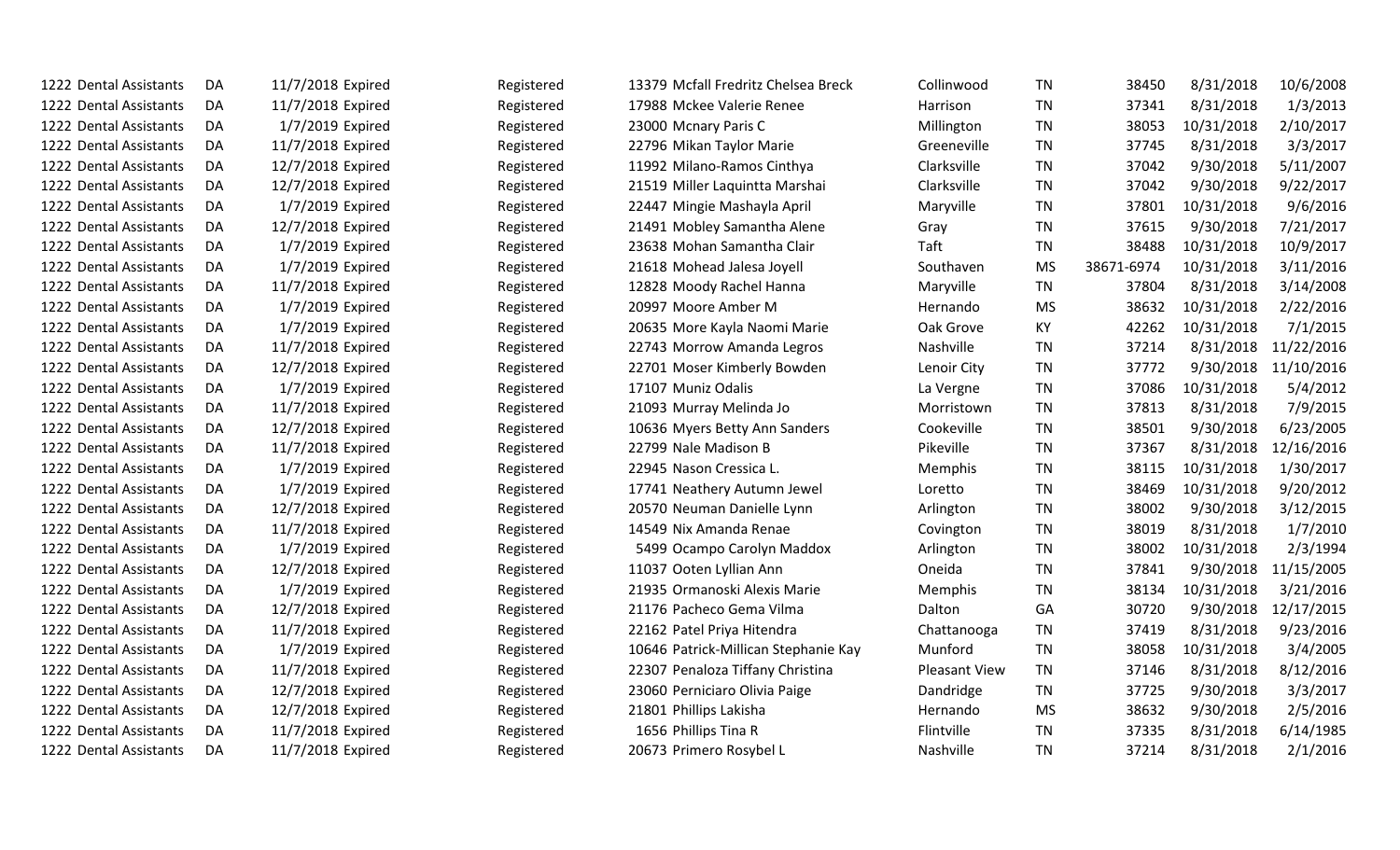| 1222 Dental Assistants | DA. | 12/7/2018 Expired | Registered | 21941 Pugh Angela Morgan          | <b>Nashville</b>       | <b>TN</b> | 37216 | 9/30/2018  | 3/21/2016  |
|------------------------|-----|-------------------|------------|-----------------------------------|------------------------|-----------|-------|------------|------------|
| 1222 Dental Assistants | DA  | 11/7/2018 Expired | Registered | 16226 Ragan Bethani Rose          | Jackson                | <b>TN</b> | 38305 | 8/31/2018  | 6/24/2011  |
| 1222 Dental Assistants | DA  | 12/7/2018 Expired | Registered | 23225 Ralston Amanda Grace        | Pulaski                | <b>TN</b> | 38478 | 9/30/2018  | 4/7/2017   |
| 1222 Dental Assistants | DA  | 12/7/2018 Expired | Registered | 17392 Rathbone Courtney Danielle  | Newport                | <b>TN</b> | 37821 | 9/30/2018  | 8/1/2012   |
| 1222 Dental Assistants | DA  | 1/7/2019 Expired  | Registered | 8876 Rawiszer Sharon Diane Mrs    | Hixson                 | <b>TN</b> | 37343 | 10/31/2018 | 6/3/2002   |
| 1222 Dental Assistants | DA  | 12/7/2018 Expired | Registered | 11100 Ray Jenifer Renee           | Gallatin               | <b>TN</b> | 37066 | 9/30/2018  | 5/23/2006  |
| 1222 Dental Assistants | DA  | 11/7/2018 Expired | Registered | 21774 Reed Lavedra Yvette         | Memphis                | <b>TN</b> | 38116 | 8/31/2018  | 2/1/2016   |
| 1222 Dental Assistants | DA  | 11/7/2018 Expired | Registered | 19470 Reed Leslie Marie           | Knoxville              | <b>TN</b> | 37923 | 8/31/2018  | 4/10/2014  |
| 1222 Dental Assistants | DA  | 12/7/2018 Expired | Registered | 12971 Richardson Meagan Elizabeth | Westmoreland           | <b>TN</b> | 37186 | 9/30/2018  | 5/30/2008  |
| 1222 Dental Assistants | DA  | 11/7/2018 Expired | Registered | 8981 Robertson Jamie Bree         | Hernando               | <b>MS</b> | 38632 | 8/31/2018  | 9/23/2010  |
| 1222 Dental Assistants | DA  | 12/7/2018 Expired | Registered | 16595 Roblero Salto Kenia Nayeli  | Madison                | <b>TN</b> | 37115 | 9/30/2018  | 9/9/2011   |
| 1222 Dental Assistants | DA  | 12/7/2018 Expired | Registered | 23145 Rodriguez Vanesa Caballero  | Franklin               | <b>TN</b> | 37064 | 9/30/2018  | 3/20/2017  |
| 1222 Dental Assistants | DA  | 11/7/2018 Expired | Registered | 21800 Romanoski Maureen Frances   | Oak Ridge              | <b>TN</b> | 37830 | 8/31/2018  | 9/16/2016  |
| 1222 Dental Assistants | DA  | 1/7/2019 Expired  | Registered | 20760 Runyon Austin Dean          | Memphis                | <b>TN</b> | 38104 | 10/31/2018 | 7/1/2015   |
| 1222 Dental Assistants | DA  | 12/7/2018 Expired | Registered | 22450 Saadat Sarang               | Antioch                | <b>TN</b> | 37013 | 9/30/2018  | 8/15/2016  |
| 1222 Dental Assistants | DA  | 11/7/2018 Expired | Registered | 22813 Sadler Karen Elaine         | Westmoreland           | <b>TN</b> | 37186 | 8/31/2018  | 2/13/2017  |
| 1222 Dental Assistants | DA  | 11/7/2018 Expired | Registered | 21190 Salton Amara Cari           | Clarksville            | <b>TN</b> | 37040 | 8/31/2018  | 2/1/2016   |
| 1222 Dental Assistants | DA  | 11/7/2018 Expired | Registered | 23246 Sanders Jessicai Faith      | Lawrenceburg           | <b>TN</b> | 38464 | 8/31/2018  | 5/12/2017  |
| 1222 Dental Assistants | DA  | 1/7/2019 Expired  | Registered | 19996 Scroggins Amber Kay         | Powell                 | <b>TN</b> | 37849 | 10/31/2018 | 9/3/2015   |
| 1222 Dental Assistants | DA  | 12/7/2018 Expired | Registered | 18064 Seibold Brandice Marie      | Lavergne               | <b>TN</b> | 37086 | 9/30/2018  | 2/22/2013  |
| 1222 Dental Assistants | DA  | 11/7/2018 Expired | Registered | 22195 Sharp Qualyn Zharai         | Cordova                | <b>TN</b> | 38016 | 8/31/2018  | 6/24/2016  |
| 1222 Dental Assistants | DA  | 12/7/2018 Expired | Registered | 925 Shell Tina L                  | Surgoinsville          | <b>TN</b> | 37873 | 9/30/2018  | 5/24/1982  |
| 1222 Dental Assistants | DA  | 12/7/2018 Expired | Registered | 15799 Singleton April Michelle    | <b>Cumberland City</b> | TN        | 37050 | 9/30/2018  | 4/8/2011   |
| 1222 Dental Assistants | DA  | 12/7/2018 Expired | Registered | 7689 Sizemore Heather Angela      | Maynardville           | <b>TN</b> | 37807 | 9/30/2018  | 2/4/1999   |
| 1222 Dental Assistants | DA  | 11/7/2018 Expired | Registered | 21873 Smith Desarae Rockel        | Rossville              | GA        | 30741 | 8/31/2018  | 3/21/2016  |
| 1222 Dental Assistants | DA  | 12/7/2018 Expired | Registered | 21205 Smith Kayla Katrice         | Memphis                | <b>TN</b> | 38141 | 9/30/2018  | 9/19/2016  |
| 1222 Dental Assistants | DA  | 1/7/2019 Expired  | Registered | 14979 Smith Maria Augusta         | Chattanooga            | <b>TN</b> | 37407 | 10/31/2018 | 7/30/2010  |
| 1222 Dental Assistants | DA. | 1/7/2019 Expired  | Registered | 22773 Snyder Amanda Rose          | La Fayette             | GA        | 30728 | 10/31/2018 | 12/5/2016  |
| 1222 Dental Assistants | DA  | 1/7/2019 Expired  | Registered | 18397 Snyder Markus Andrew        | Nashville              | <b>TN</b> | 37211 | 10/31/2018 | 5/24/2013  |
| 1222 Dental Assistants | DA  | 11/7/2018 Expired | Registered | 9337 Spicer Dana Elaine           | Jena                   | LA        | 71342 | 8/31/2018  | 12/2/2002  |
| 1222 Dental Assistants | DA  | 12/7/2018 Expired | Registered | 13174 Stacey Lancie Ann           | Hartsville             | TN        | 37074 | 9/30/2018  | 6/16/2008  |
| 1222 Dental Assistants | DA  | 12/7/2018 Expired | Registered | 17742 Stafford Erika Nichole      | Harriman               | <b>TN</b> | 37748 | 9/30/2018  | 11/2/2012  |
| 1222 Dental Assistants | DA  | 1/7/2019 Expired  | Registered | 22565 Stanfill Shelby Justice     | Columbia               | <b>TN</b> | 38401 | 10/31/2018 | 10/31/2016 |
| 1222 Dental Assistants | DA  | 1/7/2019 Expired  | Registered | 12931 Stewart Christina Deshay    | Cleveland              | <b>TN</b> | 37312 | 10/31/2018 | 3/27/2009  |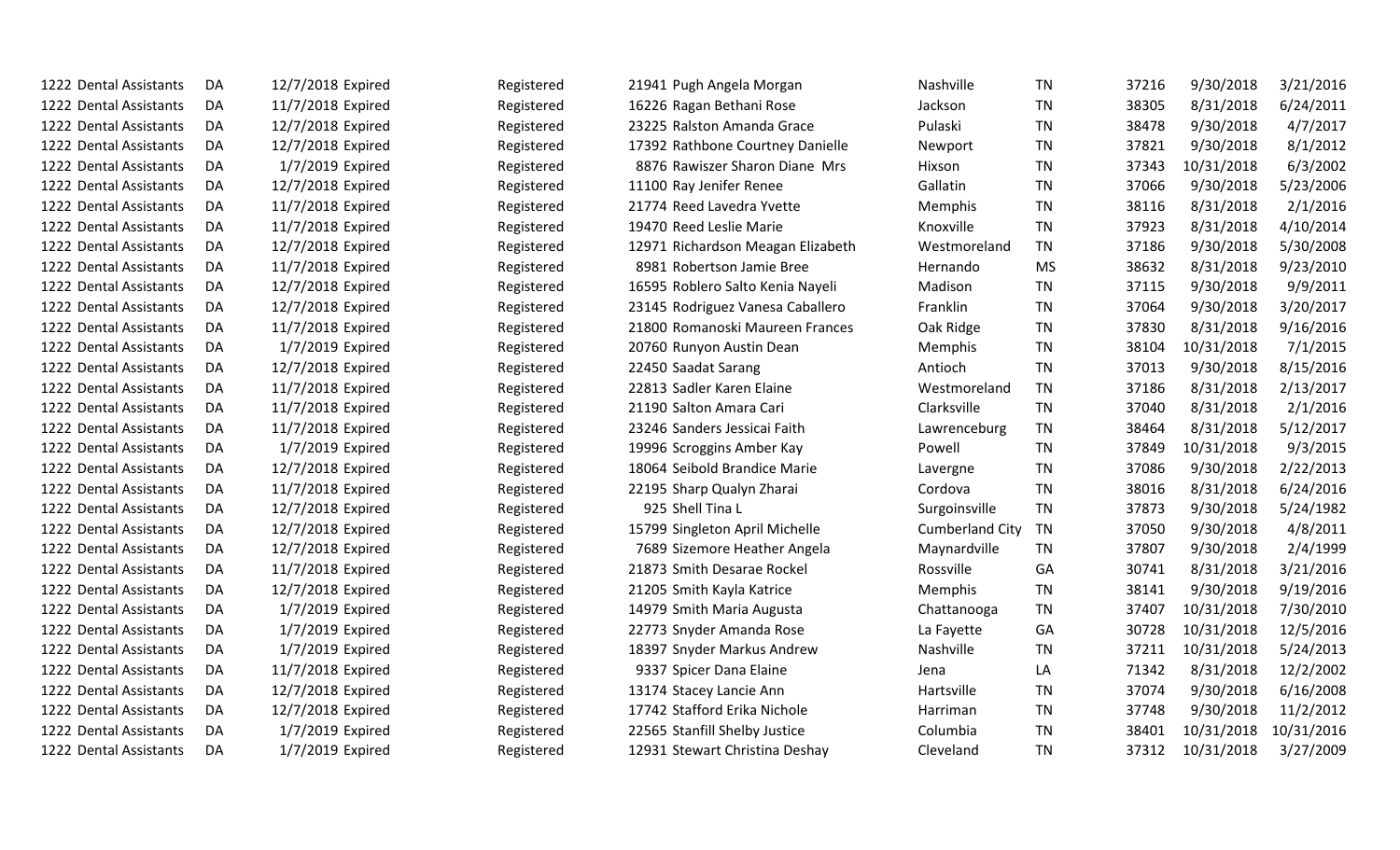| 1222 Dental Assistants | DA  | 1/7/2019 Expired  | Registered | 6004 Stinnett Veronica L.          | Harriman              | <b>TN</b> | 37748 | 10/31/2018 | 6/5/1995   |
|------------------------|-----|-------------------|------------|------------------------------------|-----------------------|-----------|-------|------------|------------|
| 1222 Dental Assistants | DA. | 1/7/2019 Expired  | Registered | 22059 Stites Briana Leigh          | <b>Byhalia</b>        | <b>MS</b> | 38611 | 10/31/2018 | 7/5/2016   |
| 1222 Dental Assistants | DA  | 11/7/2018 Expired | Registered | 20564 Stone Holly D.               | South Pittsburg       | <b>TN</b> | 37380 | 8/31/2018  | 5/7/2015   |
| 1222 Dental Assistants | DA  | 12/7/2018 Expired | Registered | 22978 Stracener Elizabeth Ann      | Kingsport             | <b>TN</b> | 37663 | 9/30/2018  | 3/3/2017   |
| 1222 Dental Assistants | DA  | 1/7/2019 Expired  | Registered | 18906 Strozyk Sara Renee           | Knoxville             | <b>TN</b> | 37918 | 10/31/2018 | 12/2/2015  |
| 1222 Dental Assistants | DA  | 11/7/2018 Expired | Registered | 5374 Suddarth Janice L             | Knoxville             | <b>TN</b> | 37920 | 8/31/2018  | 9/16/1993  |
| 1222 Dental Assistants | DA  | 12/7/2018 Expired | Registered | 19584 Swee Stephanie Anne          | Cordova               | <b>TN</b> | 38016 | 9/30/2018  | 8/22/2016  |
| 1222 Dental Assistants | DA  | 11/7/2018 Expired | Registered | 22313 Szabo Dena Leeann            | Harrison              | <b>TN</b> | 37341 | 8/31/2018  | 9/23/2016  |
| 1222 Dental Assistants | DA  | 1/7/2019 Expired  | Registered | 21243 Talatham Nitha               | Murfreesboro          | <b>TN</b> | 37129 | 10/31/2018 | 8/14/2015  |
| 1222 Dental Assistants | DA  | 12/7/2018 Expired | Registered | 21505 Taylor Krystin London        | Hermitage             | <b>TN</b> | 37076 | 9/30/2018  | 10/30/2015 |
| 1222 Dental Assistants | DA  | 11/7/2018 Expired | Registered | 8591 Thomas Ebony Nicole           | Hilton Head Island SC |           | 29926 | 8/31/2018  | 12/7/2000  |
| 1222 Dental Assistants | DA  | 12/7/2018 Expired | Registered | 11545 Thompson Stephanie Gardner   | Lakeland              | <b>TN</b> | 38002 | 9/30/2018  | 7/19/2006  |
| 1222 Dental Assistants | DA  | 12/7/2018 Expired | Registered | 21916 Thrasher Audrey Lee          | Clarksville           | <b>TN</b> | 37040 | 9/30/2018  | 3/22/2016  |
| 1222 Dental Assistants | DA  | 11/7/2018 Expired | Registered | 21302 Tucker Melanie S.            | Wartburg              | <b>TN</b> | 37887 | 8/31/2018  | 12/15/2015 |
| 1222 Dental Assistants | DA  | 12/7/2018 Expired | Registered | 17115 Tucker Nina Ynette           | Memphis               | <b>TN</b> | 38133 | 9/30/2018  | 5/3/2012   |
| 1222 Dental Assistants | DA  | 11/7/2018 Expired | Registered | 21992 Ture Aster                   | La Vergne             | <b>TN</b> | 37086 | 8/31/2018  | 4/8/2016   |
| 1222 Dental Assistants | DA  | 12/7/2018 Expired | Registered | 23480 Turner Brittany Diane        | Jonesboro             | AR        | 72401 | 9/30/2018  | 6/12/2017  |
| 1222 Dental Assistants | DA  | 1/7/2019 Expired  | Registered | 23949 Uber Janet Marie             | Clarksville           | <b>TN</b> | 37042 | 10/31/2018 | 10/23/2017 |
| 1222 Dental Assistants | DA  | 11/7/2018 Expired | Registered | 18421 Urban Jessica Malee          | Loretto               | TN        | 38469 | 8/31/2018  | 5/10/2013  |
| 1222 Dental Assistants | DA  | 12/7/2018 Expired | Registered | 22943 Varner Shelby A.             | Leander               | <b>TX</b> | 78645 | 9/30/2018  | 5/16/2017  |
| 1222 Dental Assistants | DA  | 11/7/2018 Expired | Registered | 13495 Ver Dught Anja Guttschick    | Clarksville           | <b>TN</b> | 37042 | 8/31/2018  | 4/3/2017   |
| 1222 Dental Assistants | DA  | 12/7/2018 Expired | Registered | 6149 Vincent Melanie R.            | Decatur               | <b>TN</b> | 37322 | 9/30/2018  | 2/22/1995  |
| 1222 Dental Assistants | DA  | 12/7/2018 Expired | Registered | 13038 Walker Tamera Lenore         | Mcdonough             | GA        | 30253 | 1/31/2018  | 6/16/2008  |
| 1222 Dental Assistants | DA  | 12/7/2018 Expired | Registered | 16392 Walston Aimee Danielle       | Sevierville           | <b>TN</b> | 37876 | 9/30/2018  | 9/2/2011   |
| 1222 Dental Assistants | DA  | 11/7/2018 Expired | Registered | 829 Ward Marilyn C                 | Kingsport             | <b>TN</b> | 37664 | 8/31/2018  | 6/25/1981  |
| 1222 Dental Assistants | DA  | 1/7/2019 Expired  | Registered | 22903 Watkins Jennifer Leann       | Maryville             | <b>TN</b> | 37804 | 10/31/2018 | 1/27/2017  |
| 1222 Dental Assistants | DA  | 12/7/2018 Expired | Registered | 2857 Waymire Karen C               | Memphis               | TN        | 38120 | 9/30/2018  | 2/22/1989  |
| 1222 Dental Assistants | DA  | 1/7/2019 Expired  | Registered | 15818 Westbrook Rhona Lynn         | Chattanooga           | TN        | 37415 | 10/31/2018 | 2/18/2011  |
| 1222 Dental Assistants | DA  | 11/7/2018 Expired | Registered | 21635 White Angela Jillian         | Smyrna                | <b>TN</b> | 37167 | 8/31/2018  | 8/29/2016  |
| 1222 Dental Assistants | DA  | 1/7/2019 Expired  | Registered | 23904 White Brittany Faith Ms.     | Monterey              | TN        | 38574 | 10/31/2018 | 10/12/2017 |
| 1222 Dental Assistants | DA  | 11/7/2018 Expired | Registered | 22202 White Jaranda Taige          | Monroe                | <b>TN</b> | 38573 | 8/31/2018  | 8/19/2016  |
| 1222 Dental Assistants | DA  | 11/7/2018 Expired | Registered | 23027 White Jessica Lynn           | Columbia              | TN        | 38401 | 8/31/2018  | 2/15/2017  |
| 1222 Dental Assistants | DA  | 1/7/2019 Expired  | Registered | 18594 Whitelow Tiara L.            | Memphis               | <b>TN</b> | 38106 | 10/31/2018 | 7/2/2013   |
| 1222 Dental Assistants | DA  | 11/7/2018 Expired | Registered | 22371 Wicks-Graham Aguese Rashunda | Cordova               | <b>TN</b> | 38018 | 8/31/2018  | 12/16/2016 |